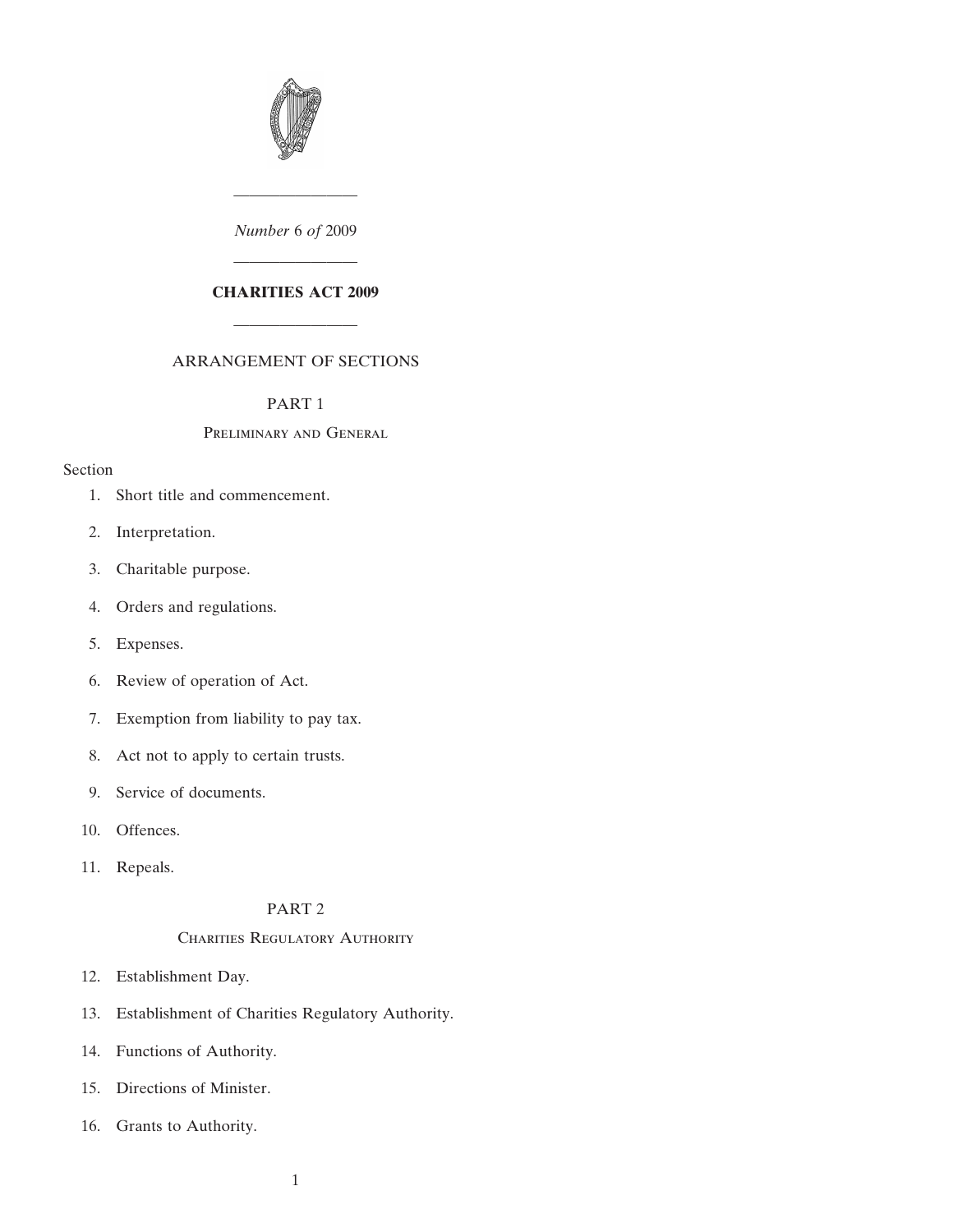- [17. Borrowings by Authority.](#page-16-0)
- [18. Recovery of expenses of Authority.](#page-16-0)
- [19. Chief executive.](#page-16-0)
- [20. Functions of chief executive.](#page-17-0)
- [21. Delegation of functions of chief executive.](#page-17-0)
- [22. Accountability of chief executive to Public Accounts](#page-17-0) [Committee.](#page-17-0)
- [23. Accountability of chief executive to other Oireachtas](#page-18-0) [Committees.](#page-18-0)
- [24. Staff.](#page-19-0)
- [25. Transfer of staff to Authority.](#page-19-0)
- [26. Superannuation.](#page-19-0)
- [27. Disclosure of information relating to offences under Act.](#page-21-0)
- 28. Disclosure of information by Authority where it suspects [commission of offence.](#page-21-0)
- [29. Strategy statement.](#page-22-0)
- [30. Accounts of Authority.](#page-22-0)
- [31. Annual report.](#page-22-0)
- [32. Provision of information to relevant persons.](#page-22-0)
- [33. Administrative cooperation on regulatory matters.](#page-23-0)
- [34. Administrative cooperation with foreign statutory bodies on](#page-24-0) [law enforcement matters.](#page-24-0)
- [35. Consultation with stakeholders.](#page-25-0)
- [36. Consultative panels.](#page-25-0)
- [37. Directions from Minister concerning consultative panels.](#page-26-0)
- [38. Transfer of functions of Attorney General to Authority.](#page-27-0)

#### PA[R](#page-27-0)T 3

#### Regulation of [Charitabl](#page-27-0)e Organisations

- [39. Register of charitable organisations.](#page-27-0)
- [40. Certain charitable organisations deemed to be registered for](#page-31-0) [purposes of Act.](#page-31-0)
- [41. Offence for unregistered charitable organisation to carry on](#page-32-0) [activities in State.](#page-32-0)
- [42. Name of charitable organisation.](#page-33-0)
- [43. Removal of charitable organisation from register.](#page-34-0)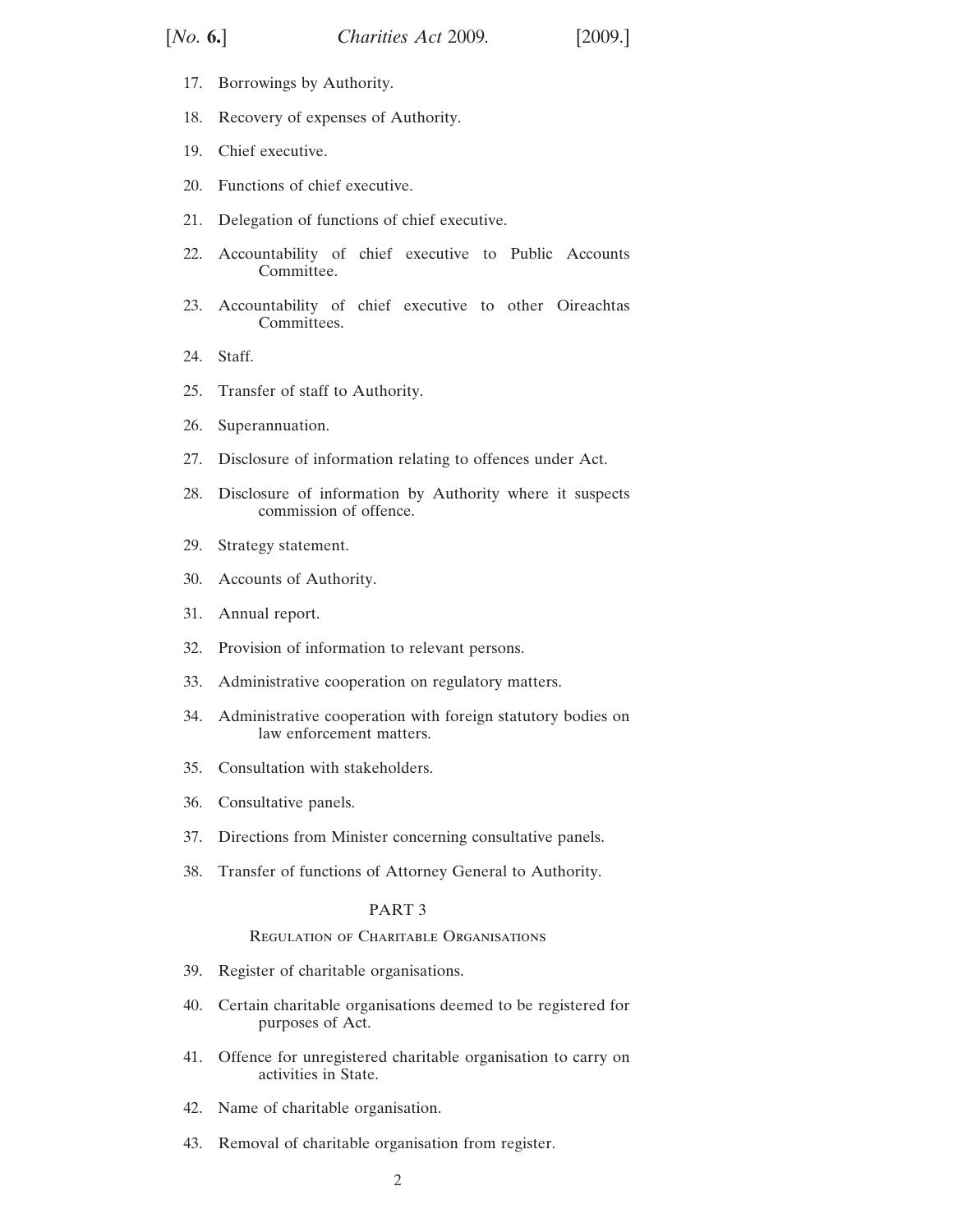- [44. Determination that charitable organisation to which](#page-35-0) *section 40* [applies no longer deemed to be registered.](#page-31-0)
- [45. Appeal to Tribunal against decision of Authority.](#page-37-0)
- [46. References to charitable status.](#page-38-0)
- [47. Duty to keep proper books of account.](#page-39-0)
- [48. Annual statement of accounts.](#page-41-0)
- [49. Annual returns under Companies Acts.](#page-42-0)
- [50. Annual audit or examination of accounts.](#page-42-0)
- [51. Regulations in relation to audits, etc.](#page-44-0)
- [52. Annual reports.](#page-45-0)
- [53. Requirement to provide information.](#page-46-0)
- [54. Public inspection of annual reports, etc.](#page-46-0)
- [55. Persons disqualified for being trustees of a charitable](#page-46-0) [organisation.](#page-46-0)
- [56. Person acting as charity trustee while disqualified.](#page-47-0)
- [57. Acting under directions of person not qualified to be char](#page-47-0)[ity trustee.](#page-47-0)
- [58. Consequences of acting under direction of person not quali](#page-48-0)[fied to be charity trustee.](#page-48-0)
- [59. Obligation to disclose commission of offence to Authority.](#page-48-0)
- [60. Defence to defamation proceedings in respect of publication](#page-49-0) [by Authority of certain reports.](#page-49-0)
- [61. Protection from civil liability of persons who report breaches](#page-49-0) [of Act, etc., to Authority.](#page-49-0)
- [62. Protection of employees from penalisation for reporting](#page-49-0) [breaches of Act, etc.](#page-49-0)
- [63. False statements.](#page-51-0)

## [PART 4](#page-51-0)

#### PROTECTION OF CHARITABLE ORGANISATIONS

- [64. Investigation of affairs of charitable organisation.](#page-51-0)
- [65. Production of documents and evidence on investigation.](#page-51-0)
- [66. Inspector's reports.](#page-52-0)
- [67. Expenses of investigation of affairs of charitable](#page-53-0) [organisation.](#page-53-0)
- [68. Power of Authority to require production of documents.](#page-54-0)
- [69. Entry and search of premises.](#page-55-0)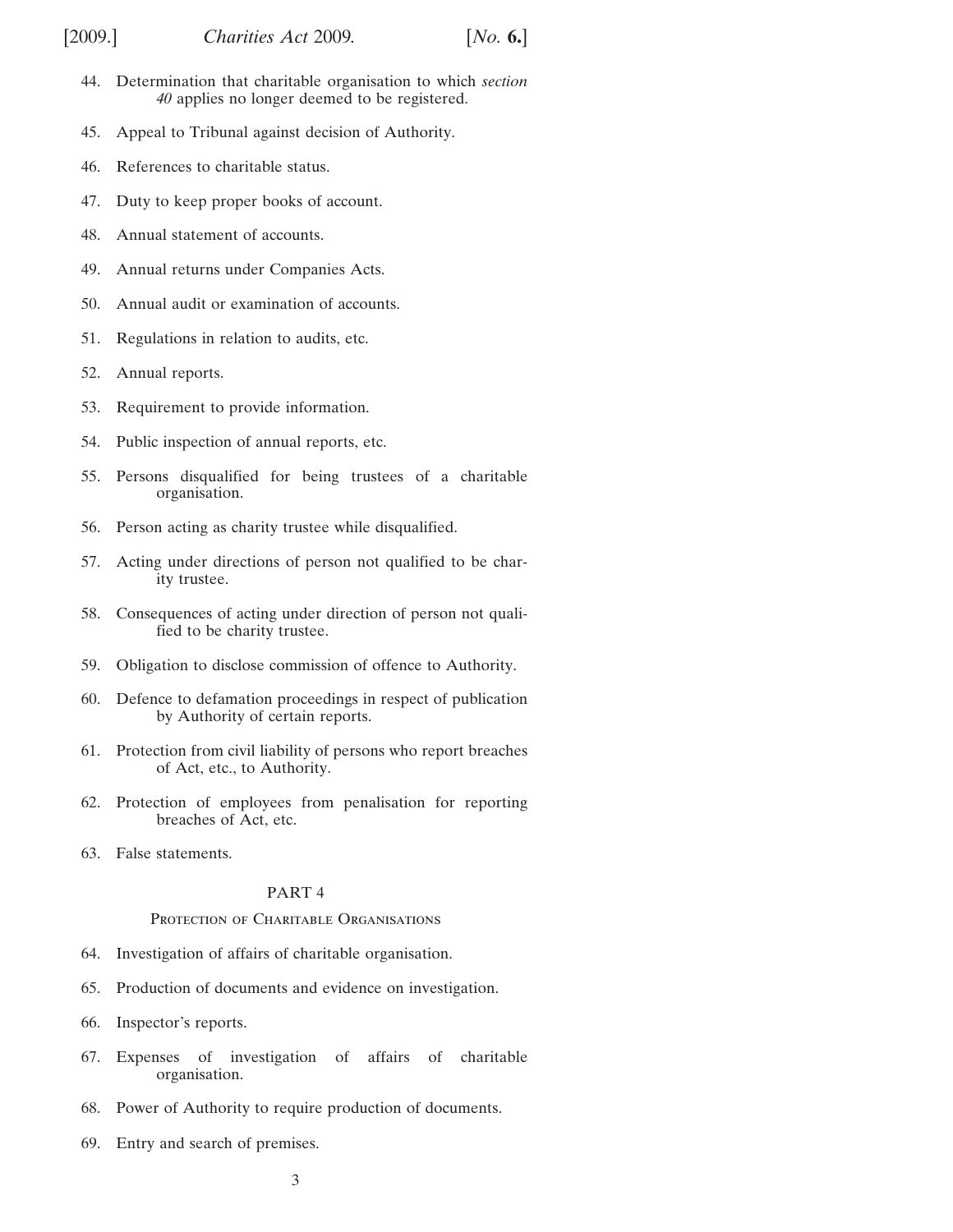- [70. Provision for security of information.](#page-56-0)
- [71. Inspector's reports to be evidence.](#page-56-0)
- [72. Saving for privileged information.](#page-56-0)
- [73. Intermediate sanctions.](#page-57-0)
- [74. Protection of charitable organisations.](#page-57-0)

## [PART 5](#page-59-0)

## [C](#page-59-0)HARITY APPEALS TRIBUNAL

- [75. Charity Appeals Tribunal.](#page-59-0)
- [76. Secretariat and premises of Tribunal.](#page-60-0)
- [77. Determination of appeals by Tribunal.](#page-60-0)
- [78. Proceedings to be in public.](#page-61-0)
- [79. Power of Tribunal to make procedural rules.](#page-61-0)
- [80. Appeal from the Tribunal.](#page-62-0)

#### [PART 6](#page-62-0)

### [D](#page-62-0)issolution of Commissioners of Charitable Donations and Bequests for Ireland

- [81. Dissolution of Commissioners of Charitable Donations and](#page-62-0) [Bequests for Ireland.](#page-62-0)
- [82. Transfer of functions to Authority.](#page-63-0)
- [83. Transfer of land and other property.](#page-63-0)
- [84. Transfer of rights and liabilities, and continuation of leases,](#page-63-0) [licences and permissions granted by dissolved body.](#page-63-0)
- [85. Liability for loss occurring before establishment day.](#page-63-0)
- [86. Provisions consequent upon transfer of functions, assets and](#page-64-0) [liabilities to Authority.](#page-64-0)
- [87. Final accounts and final annual report of dissolved body.](#page-64-0)
- [88. Saver in respect of certain schemes.](#page-65-0)

#### [PART 7](#page-65-0)

#### **[M](#page-65-0)ISCELLANEOUS**

- [89. Permission to enter into certain agreements with charity trus](#page-65-0)[tees or connected persons.](#page-65-0)
- [90. Power of court to grant relief from liability for breach of](#page-67-0) [trust.](#page-67-0)
- [91. Indemnity insurance in respect of charity trustee.](#page-67-0)
- [92. Dissolution of charitable organisation.](#page-67-0)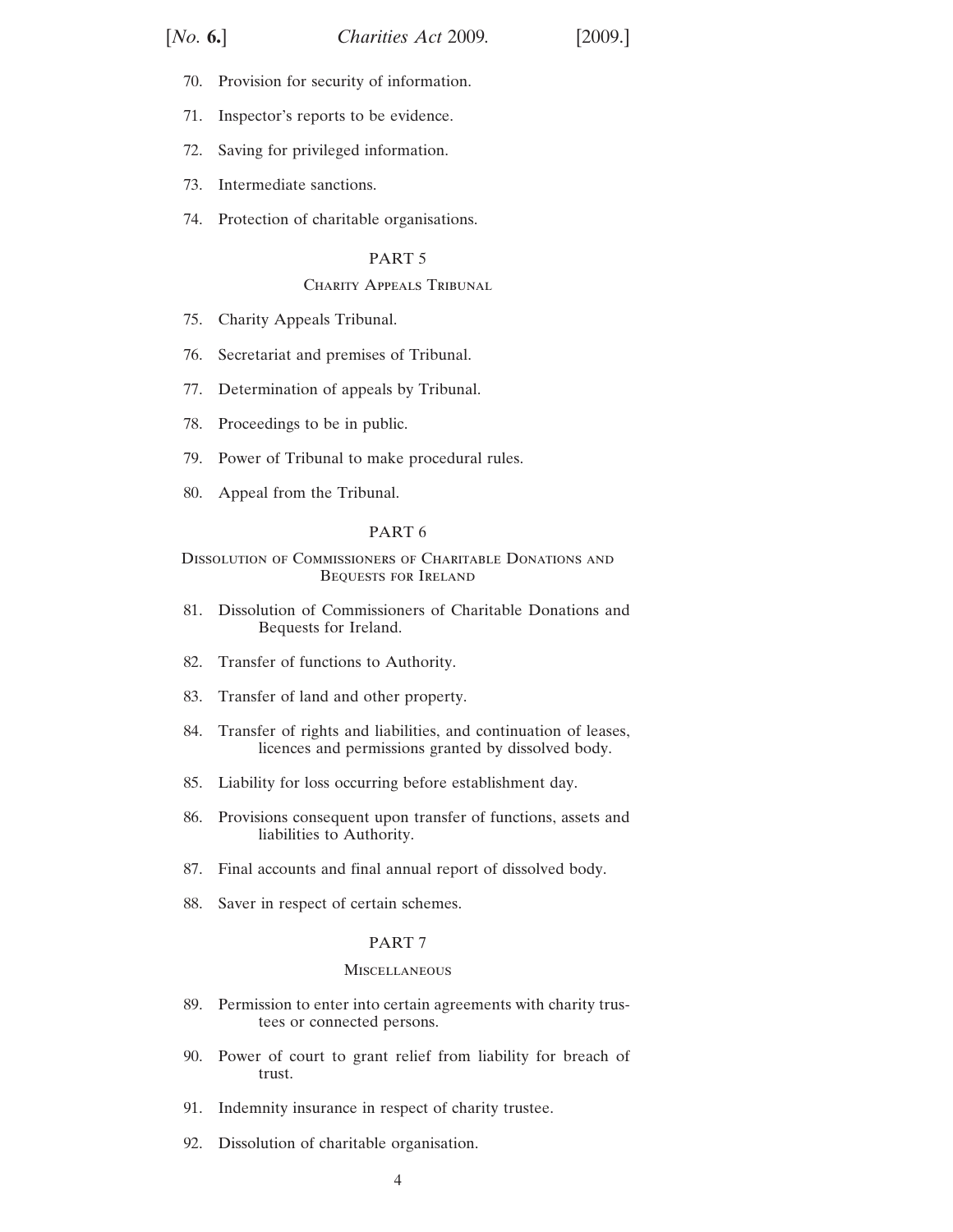- [93. Provision for non-cash collections and related matters under](#page-67-0) [Act of 1962.](#page-67-0)
- [94. Duties of collectors.](#page-71-0)
- [95. Seizure of non-cash collection documentation, etc.](#page-73-0)
- [96. Offences under Act of 1962.](#page-73-0)
- [97. Power to make regulations in relation to charitable fund](#page-74-0)[raising.](#page-74-0)
- [98. Amendment of Central Bank Act 1997.](#page-74-0)
- [99. Sale of Mass cards.](#page-74-0)

## [SCHEDULE 1](#page-75-0)

CHARITIES REGULATORY AUTHORITY

## [SCHEDULE 2](#page-81-0)

**[R](#page-81-0)EPEALS** ————————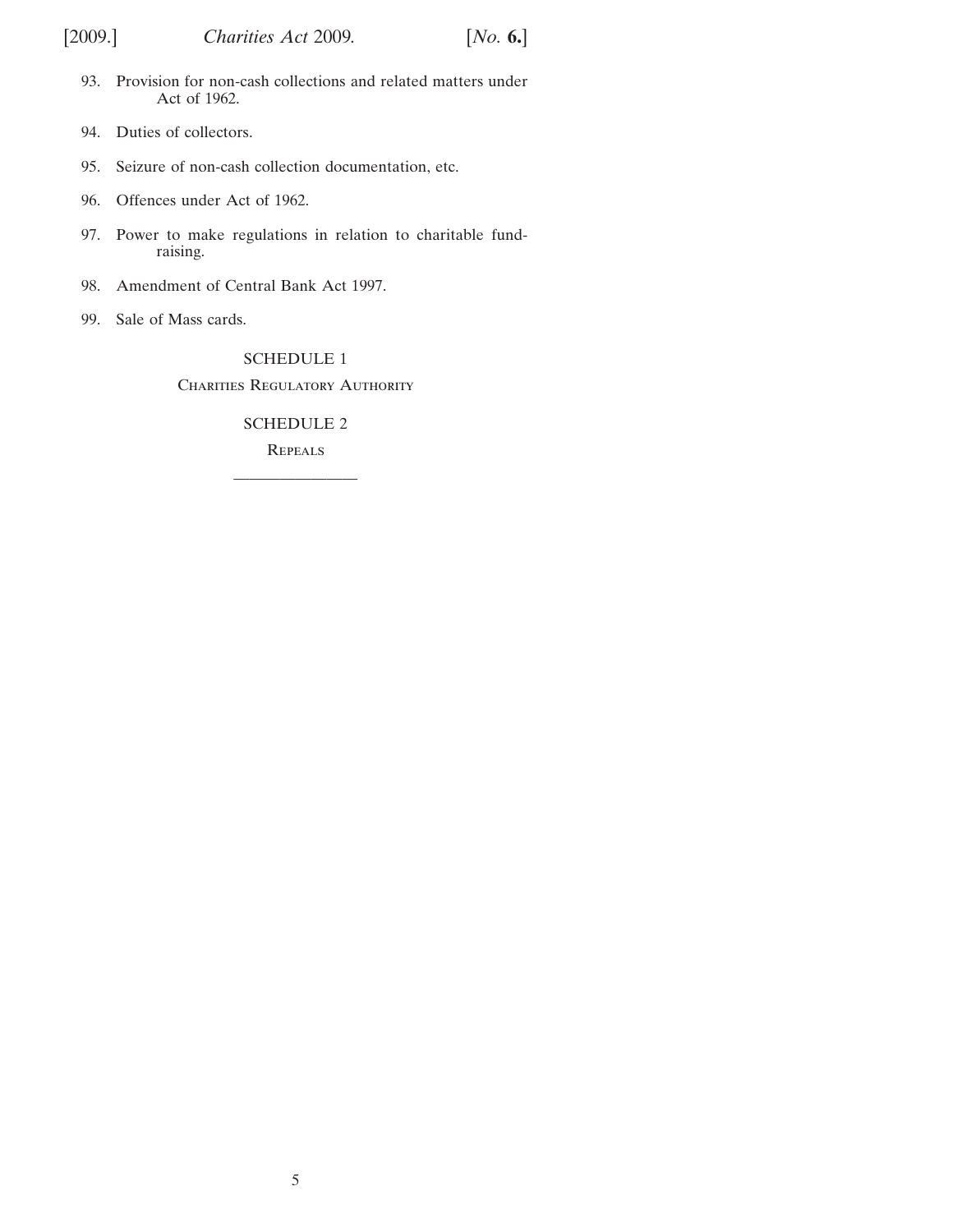[*No.* **6.**] [2009.] *Charities Act* 2009*.*

## Acts Referred to

| Capital Acquisitions Tax Consolidation Act 2003                             | 2003, No. 1  |
|-----------------------------------------------------------------------------|--------------|
| Central Bank Act 1971                                                       | 1971, No. 24 |
| Central Bank Act 1997                                                       | 1997, No. 8  |
| Charities Act 1961                                                          | 1961, No. 17 |
| Companies Act 1990                                                          | 1990, No. 33 |
| Companies Acts                                                              |              |
| Comptroller and Auditor General (Amendment) Act 1993                        | 1993, No. 8  |
| Criminal Justice (Theft and Fraud Offences) Act 2001                        | 2001, No. 50 |
| <b>Education Act 1998</b>                                                   | 1998, No. 51 |
| Ethics in Public Office Act 1995                                            | 1995, No. 22 |
| European Communities (Amendment) Act 1993                                   | 1993, No. 25 |
| European Parliament Elections Act 1997                                      | 1997, No. 2  |
| Gaming and Lotteries Act 1956                                               | 1956, No. 2  |
| Higher Education Authority Act 1971                                         | 1971, No. 22 |
| Institutes of Technology Act 2006                                           | 2006, No. 25 |
| Investment Intermediaries Act 1995                                          | 1995, No. 11 |
| Local Government Act 2001                                                   | 2001, No. 37 |
| Markets in Financial Instruments and Miscellaneous Pro-<br>visions Act 2007 | 2007, No. 37 |
| Minimum Notice and Terms of Employment Acts 1973<br>to 2005                 |              |
| Organisation of Working Time Act 1997                                       | 1997, No. 20 |
| Pensions Acts 1990 to 2002                                                  |              |
| Protection of Employees (Part-Time Work) Act 2001                           | 2001, No. 45 |
| Redundancy Payments Acts 1967 to 2007                                       |              |
| Stamp Duties Consolidation Act 1999                                         | 1999, No. 31 |
| Street and House to House Collections Act 1962                              | 1962, No. 13 |
| Street Trading Act 1926                                                     | 1926, No. 15 |
| Taxes Consolidation Act 1997                                                | 1997, No. 39 |
| Terms of Employment (Information) Act 1994                                  | 1994, No. 5  |
| Unfair Dismissals Act 1977                                                  | 1977, No. 10 |
| Unfair Dismissals Acts 1977 to 2007                                         |              |
| Vocational Education Act 1930                                               | 1930, No. 29 |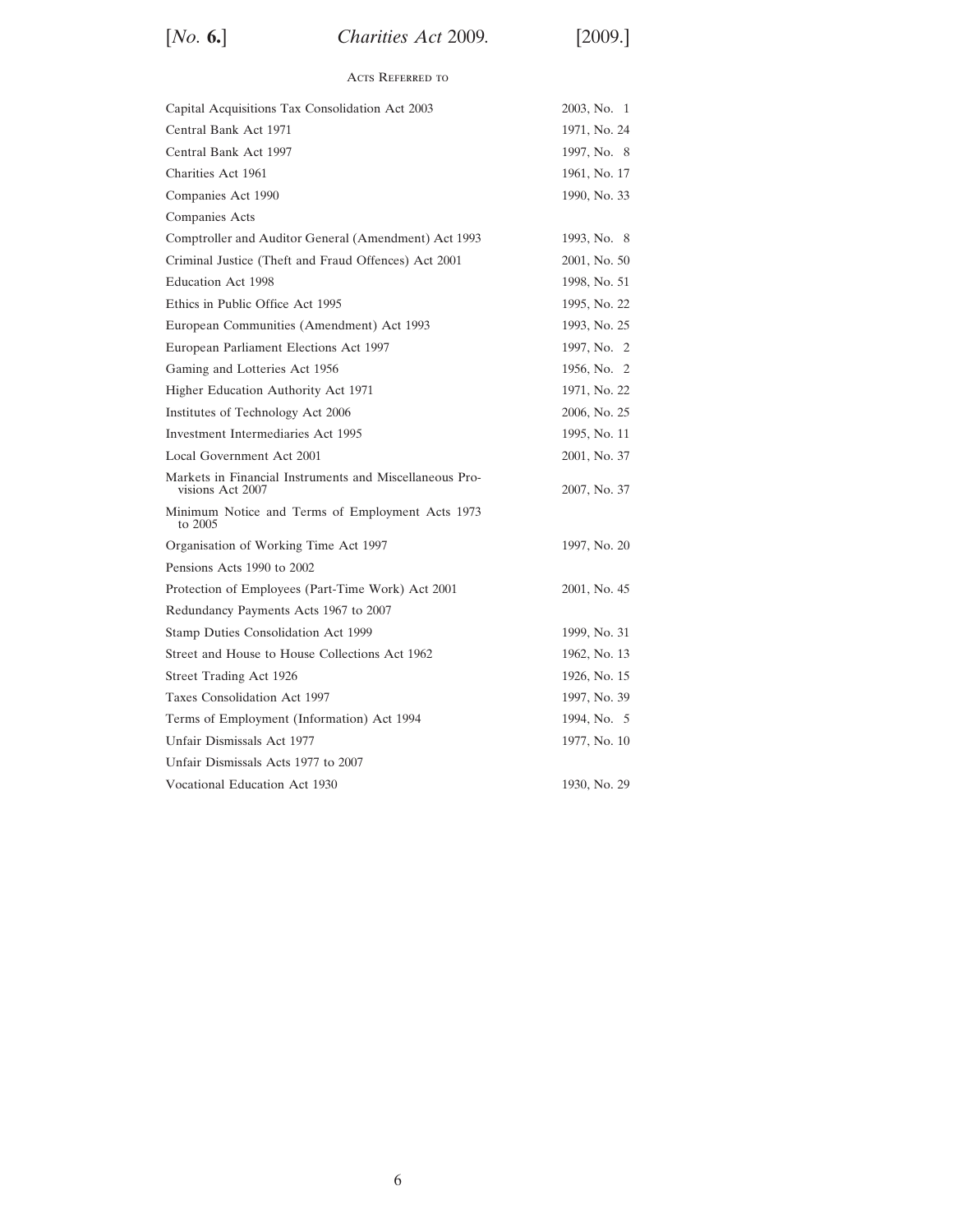<span id="page-6-0"></span>

*Number* 6 *of* 2009

————————

## **CHARITIES ACT 2009**

————————

————————

AN ACT TO PROVIDE FOR THE BETTER REGULATION OF CHARITABLE ORGANISATIONS, AND, FOR THAT PURPOSE, TO PROVIDE FOR THE ESTABLISHMENT OF A BODY TO BE KNOWN AS AN tÚDARÁS RIALÁLA CARTHANAS OR IN THE ENGLISH LANGUAGE THE CHARITIES REGULATORY AUTHORITY; TO PROVIDE FOR THE DISSOLUTION OF THE COMMISSIONERS OF CHARITABLE DONATIONS AND BEQUESTS FOR IRELAND; TO MAKE PROVISION IN RELATION TO THE REGULATION AND PROTECTION OF CHARI-TABLE ORGANISATIONS AND CHARITABLE TRUSTS; TO PROVIDE FOR THE REGISTRATION OF CHARI-TABLE ORGANISATIONS; TO PROVIDE FOR THE ESTABLISHMENT OF A BODY TO BE KNOWN AS THE CHARITY APPEALS TRIBUNAL TO HEAR APPEALS FROM DECISIONS OF THE CHARITIES REGULATORY AUTHORITY; TO MAKE PROVISION IN RELATION TO FUND-RAISING BY OR ON BEHALF OF REGISTERED CHARITABLE ORGANISATIONS; TO PROVIDE FOR THE REPEAL OF CERTAIN PROVISIONS OF THE CHARITIES ACT 1961; AND TO PROVIDE FOR MATTERS CONNECTED THEREWITH.

[28*th February*, 2009]

## BE IT ENACTED BY THE OIREACHTAS AS FOLLOWS:

## PART 1

Preliminary and General

**1**.—(1) This Act may be cited as the Charities Act 2009.

Short title and commencement.

(2) This Act shall come into operation on such day or days as the Minister may appoint by order or orders either generally or with reference to any particular purpose or provision and different days may be so appointed for different purposes or provisions, and for the repeal of different provisions of the Charities Act 1961 effected by *section [11](#page-14-0)*.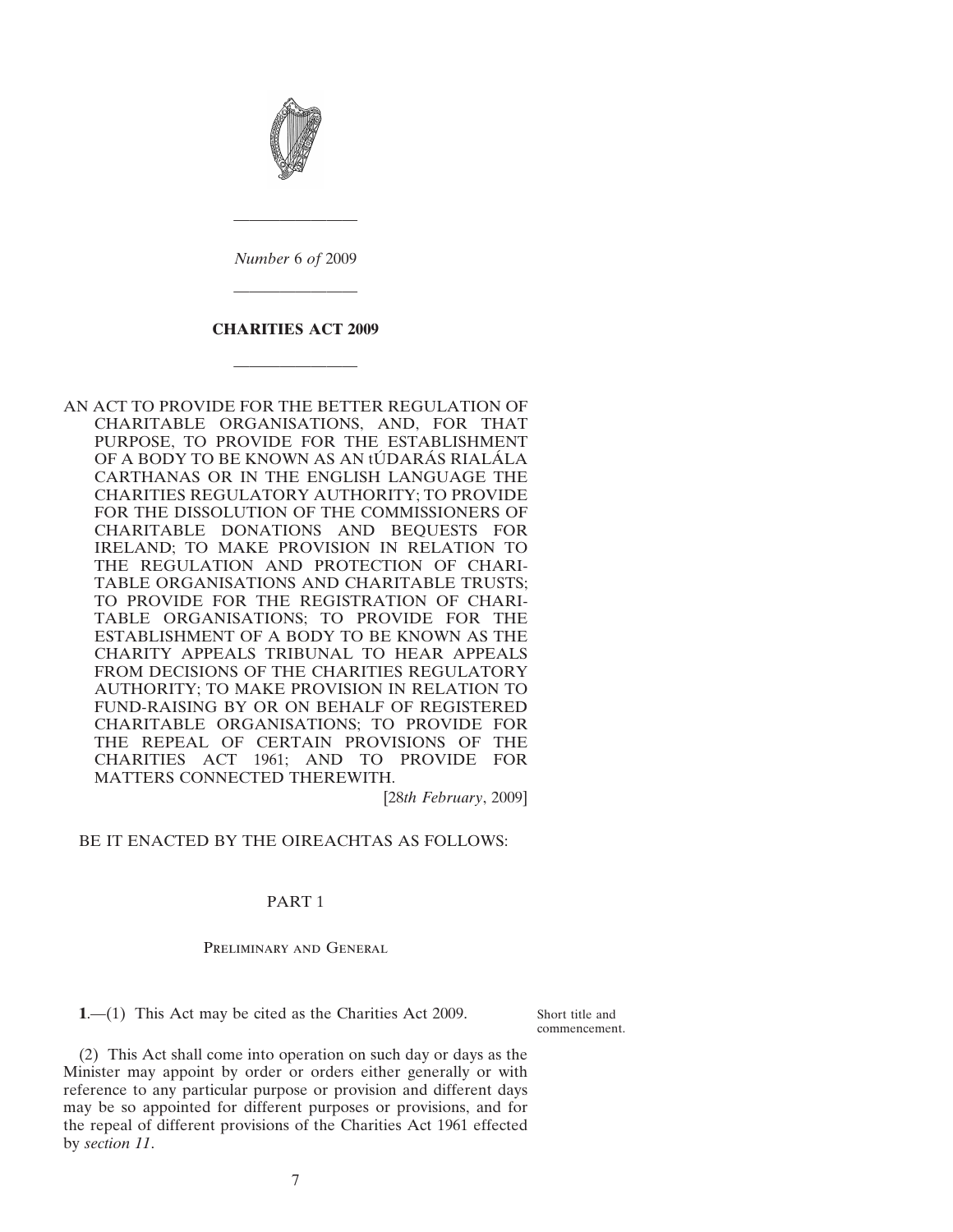<span id="page-7-0"></span>Pt.1

Interpretation. **2**.—(1) In this Act—

> "Act of 1962" means the Street and House to House Collections Act 1962;

"Act of 1998" means the Education Act 1998;

"Act of 2001" means the Criminal Justice (Theft and Fraud Offences) Act 2001;

"Authority" has the meaning assigned to it by *section 13*;

"body" includes, in relation to a trust in respect of [whi](#page-15-0)ch there is only one trustee, that trustee;

"charitable gift" means a gift for charitable purposes;

"charitable organisation" means—

- (*a*) the trustees of a charitable trust, or
- (*b*) a body corporate or an unincorporated body of persons—
	- (i) that promotes a charitable purpose only,
	- (ii) that, under its constitution, is required to apply all of its property (both real and personal) in furtherance of that purpose, except for moneys expended—
		- (I) in the operation and maintenance of the body, including moneys paid in remuneration and superannuation of members of the staff of the body, and
		- (II) in the case of a religious organisation or community, on accommodation and care of members of the organisation or community,
		- and
	- (iii) none of the property of which is payable to the members of the body other than in accordance with *section 89*,

but shall not include a[n ex](#page-65-0)cluded body;

"charitable purpose" shall be construed in accordance with *section 3*;

"charitable trust" means a trust—

- (*a*) established for a charitable purpose only,
- (*b*) established under a deed of trust that requires the trustees of the trust to apply all of the property (both real and personal) of the trust in furtherance of that purpose except for moneys expended in the management of the trust, and
- (*c*) none of the property of which is payable to the trustees of the trust other than in accordance with *section 89*;

"charity trustee" includes—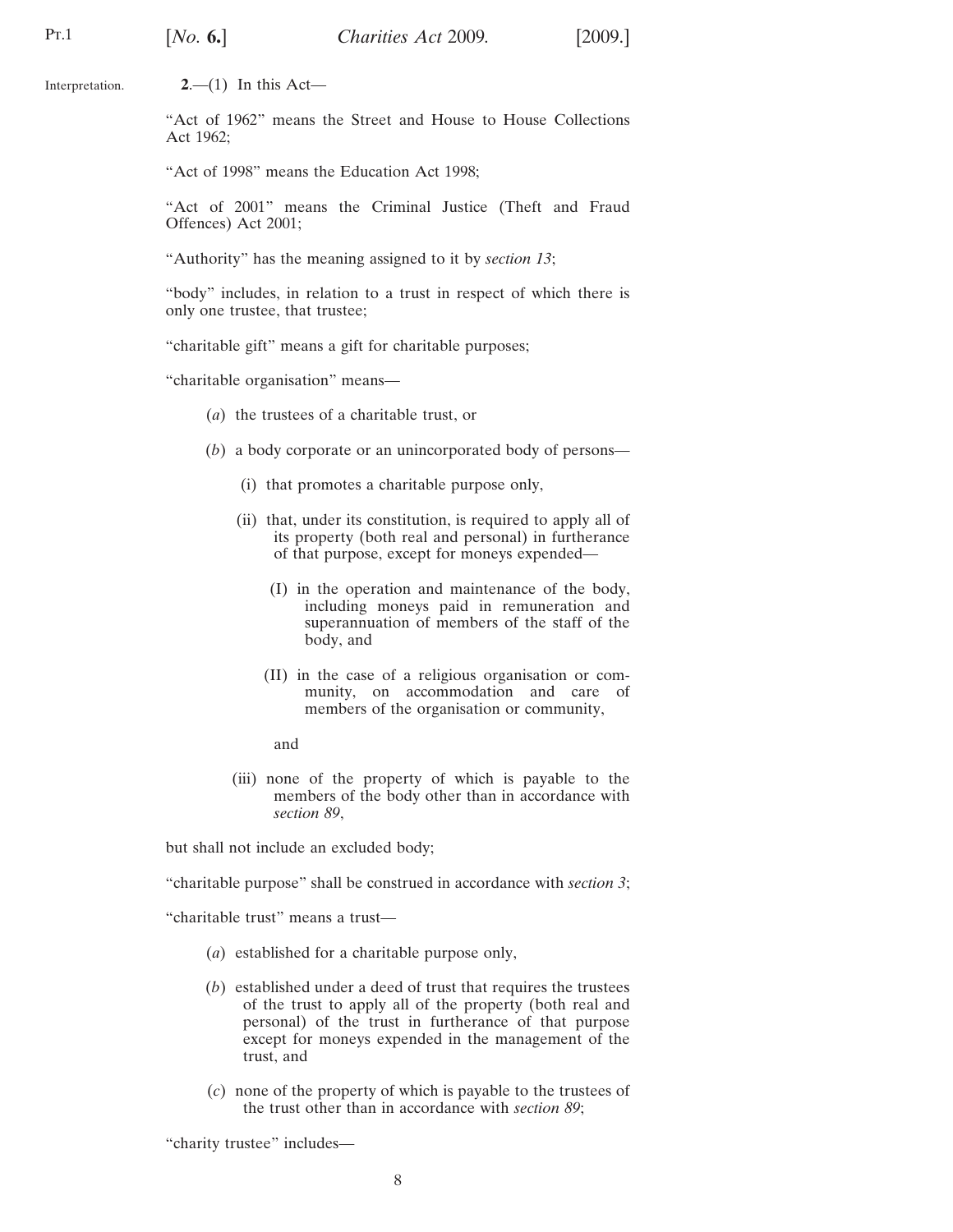- (*a*) in the case of a charitable organisation that is a company, the directors and other officers of the company, and
- (*b*) in the case of a charitable organisation that is a body corporate (other than a company) or an unincorporated body of persons, any officer of the body or any person for the time being performing the functions of an officer of the body,

and references to a charity trustee of a charitable organisation shall be construed as including references to a trustee of a charitable trust;

"chief executive" has the meaning assigned to it by *section [19](#page-16-0)*;

"company" means a company established under the Companies Acts;

"constitution" means the rules (whether in writing or not) governing the administration and control of a charitable organisation and that regulate its activities, and includes—

- (*a*) in the case of a charitable organisation consisting of trustees of a charitable trust, the deed of trust establishing the charitable trust,
- (*b*) in the case of a charitable organisation that is a company, the memorandum and articles of association of the company,
- (*c*) in the case of a charitable organisation that is a body corporate other than a company, the charter, statute or other like instrument by which it is established, and
- (*d*) in the case of a charitable organisation that is an unincorporated body of persons, the rules of the body,

but does not include any enactment or rule of law applicable to the carrying on of the activities of the organisation;

"dissolved body" has the meaning assigned to it by *section [81](#page-62-0);*

"education body" means—

- (*a*) a vocational education committee established by section 7 of the Vocational Education Act 1930,
- (*b*) a recognised school within the meaning of the Act of 1998,
- (*c*) a management committee established for the purposes of section 37 of the Act of 1998,
- (*d*) a parents' association established in accordance with section 26 of the Act of 1998,
- (*e*) a student council established in accordance with section 27 of the Act of 1998,
- (*f*) an institution of higher education within the meaning of the Higher Education Authority Act 1971 (amended by section 52 of the Institutes of Technology Act 2006), or
- (*g*) a body established solely for the purpose of funding not more than one such institution of higher education;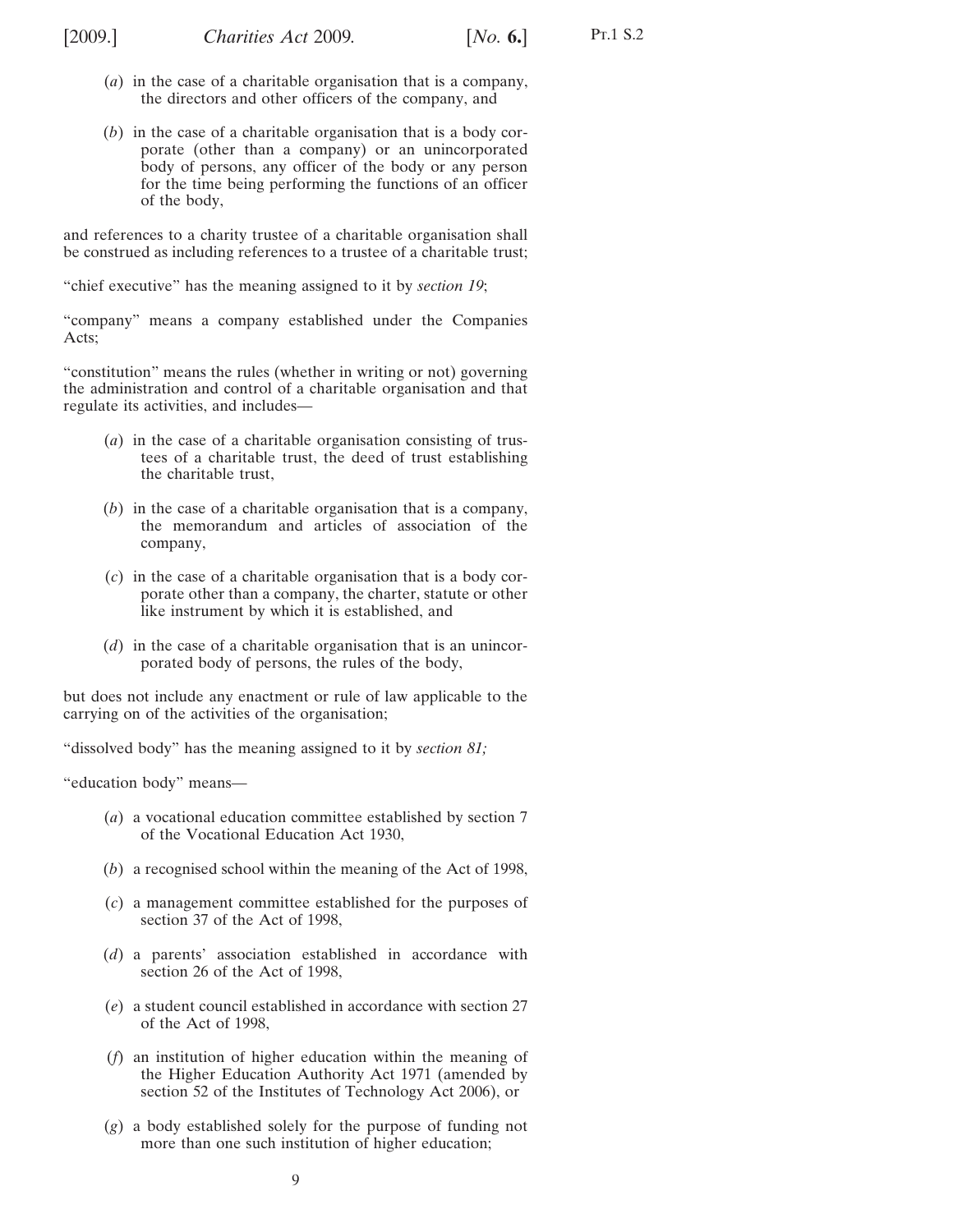"EEA Agreement" has the same meaning as it has in the European Communities (Amendment) Act 1993;

"EEA state" means—

- (*a*) a member state of the European Communities (other than the State), or
- (*b*) a state (other than a member state of the European Communities) that is a contracting party to the EEA Agreement;

"establishment day" shall be construed in accordance with *section [12](#page-14-0)*;

"excluded body" means—

- (*a*) a political party, or a body that promotes a political party or candidate,
- (*b*) a body that promotes a political cause, unless the promotion of that cause relates directly to the advancement of the charitable purposes of the body,
- (*c*) an approved body of persons within the meaning of section 235 of the Taxes Consolidation Act 1997,
- (*d*) a trade union or a representative body of employers,
- (*e*) a chamber of commerce, or
- (*f*) a body that promotes purposes that are—
	- (i) unlawful,
	- (ii) contrary to public morality,
	- (iii) contrary to public policy,
	- (iv) in support of terrorism or terrorist activities, whether in the State or outside the State, or
	- (v) for the benefit of an organisation, membership of which is unlawful;

"judicial office in the Superior Courts" means the office of judge of the High Court or the office of judge of the Supreme Court;

"local authority" has the same meaning as it has in the Local Government Act 2001;

"material interest" shall be construed in accordance with section 2(3) of the Ethics in Public Office Act 1995;

"Minister" means the Minister for Community, Rural and Gaeltacht Affairs;

"personal connection" shall be construed in accordance with *subsectio[n \(2\)](#page-10-0)*;

"prescribed" means prescribed by regulations made by the Minister;

"public benefit" shall be construed in accordance with *section [3](#page-11-0)*;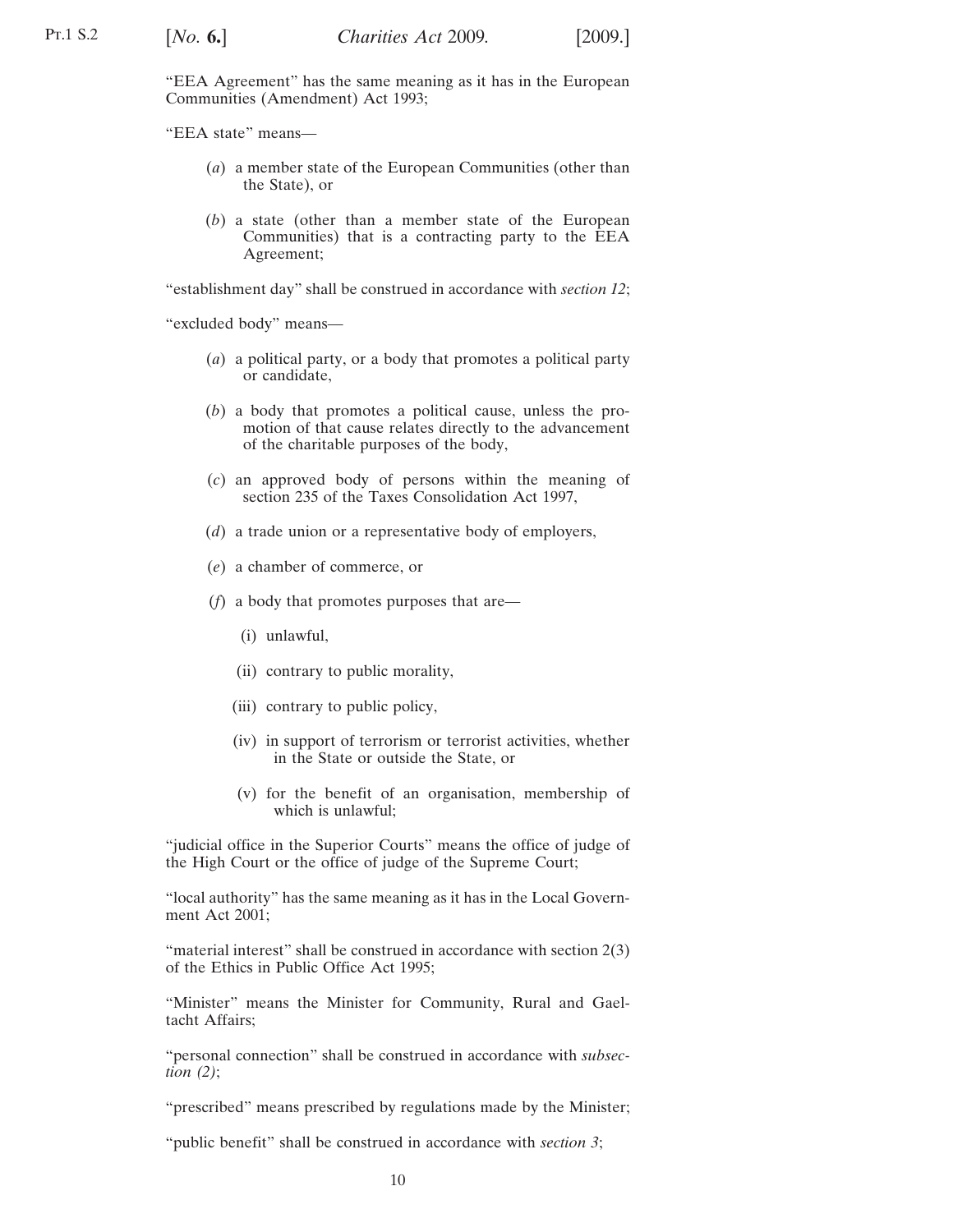<span id="page-10-0"></span>"record" includes, in addition to any record in writing—

- (*a*) a plan, chart, map, drawing, diagram, pictorial or graphic image,
- (*b*) a disc, tape, soundtrack or other device in which information, sounds or signals are embodied so as to be capable (with or without the aid of some other instrument) of being reproduced in legible or audible form,
- (*c*) a film, tape or other device in which visual images are embodied so as to be capable (with or without the aid of some other instrument) of being reproduced in visual form, and
- (*d*) a photograph;

"register" has the meaning assigned to it by *section [39](#page-27-0)*, and "registered" shall be construed accordingly;

"registered charitable organisation" means—

- (*a*) a charitable organisation that is registered in the register, or
- (*b*) a charitable organisation that, by virtue of *section [40](#page-31-0)*, is deemed to be registered in the register;

"registration number" has the meaning assigned to it by *section [40\(6\)](#page-31-0)[\(e\)](#page-32-0)*;

"Tribunal" has the meaning assigned to it by *section [75](#page-59-0)*.

- (2) (*a*) For the purposes of this Act—
	- (i) a person is connected with an individual if that person is a parent, brother, sister, spouse, grandparent or grandchild of the individual or a child of the spouse of the individual,
	- (ii) a person, in his or her capacity as a trustee of a trust, is connected with an individual if that individual, or any of that individual's children, or any body corporate that that individual controls is a beneficiary of the trust,
	- (iii) a person is connected with any person with whom he or she is in partnership,
	- (iv) a person is connected with any person by whom he or she is employed under a contract of service,
	- (v) a body corporate is connected with another person if that person has control of it or if that person and persons connected with that person together have control of it, and
	- (vi) any two or more persons acting together to secure or exercise control of a body corporate shall be treated in relation to that body corporate as connected with one another and with any person acting on the directions of any of them to secure or exercise control of the body corporate.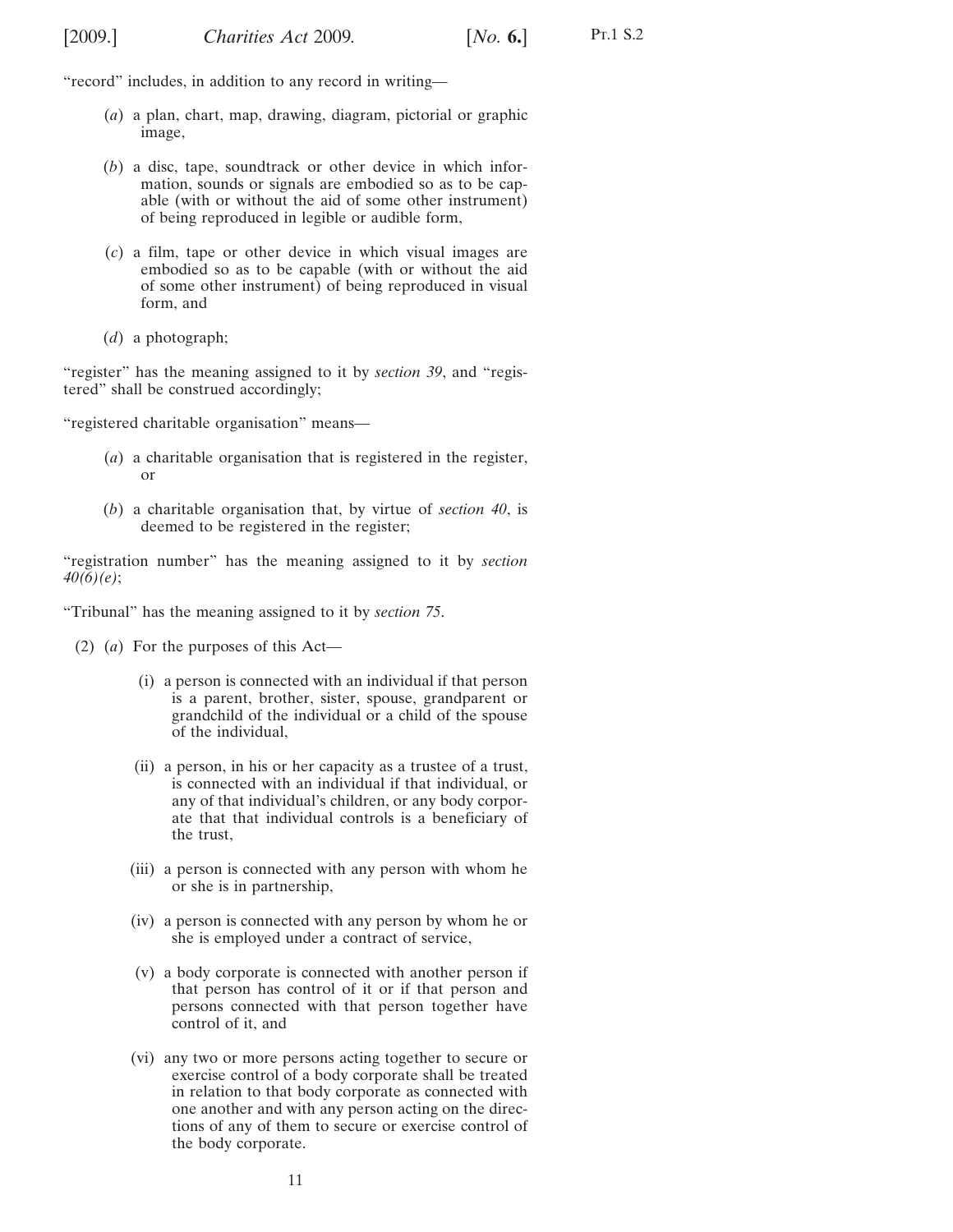<span id="page-11-0"></span>

- (*b*) In this subsection "control" has the meaning assigned to it by section 11 of the Taxes Consolidation Act 1997, and cognate words shall be construed accordingly.
- Charitable purpose. **3**.—(1) For the purposes of this Act each of the following shall, subject to *subsection (2)*, be a charitable purpose:
	- (*a*) the prevention or relief of poverty or economic hardship;
	- (*b*) the advancement of education;
	- (*c*) the advancement of religion;
	- (*d*) any other purpose that is of benefit to the community.

(2) A purpose shall not be a charitable purpose unless it is of public benefit.

(3) Subject to *subsection (4)*, a gift shall not be of public benefit unless—

- (*a*) it is intended to benefit the public or a section of the public, and
- (*b*) in a case where it confers a benefit on a person other than in his or her capacity as a member of the public or a section of the public, any such benefit is reasonable in all of the circumstances, and is ancillary to, and necessary, for the furtherance of the public benefit.

(4) It shall be presumed, unless the contrary is proved, that a gift for the advancement of religion is of public benefit.

(5) The Authority shall not make a determination that a gift for the advancement of religion is not of public benefit without the consent of the Attorney General.

(6) A charitable gift for the purpose of the advancement of religion shall have effect, and the terms upon which it is given shall be construed, in accordance with the laws, canons, ordinances and tenets of the religion concerned.

(7) In determining whether a gift is of public benefit or not, account shall be taken of—

- (*a*) any limitation imposed by the donor of the gift on the class of persons who may benefit from the gift and whether or not such limitation is justified and reasonable, having regard to the nature of the purpose of the gift, and
- (*b*) the amount of any charge payable for any service provided in furtherance of the purpose for which the gift is given and whether it is likely to limit the number of persons or classes of person who will benefit from the gift.

(8) A limitation referred to in *subsection (7)* shall not be justified and reasonable if all of the intended beneficiaries of the gift or a significant number of them have a personal connection with the donor of the gift.

(9) There shall be no appeal to the Tribunal from a determination of the Authority to which *subsection (5)* applies.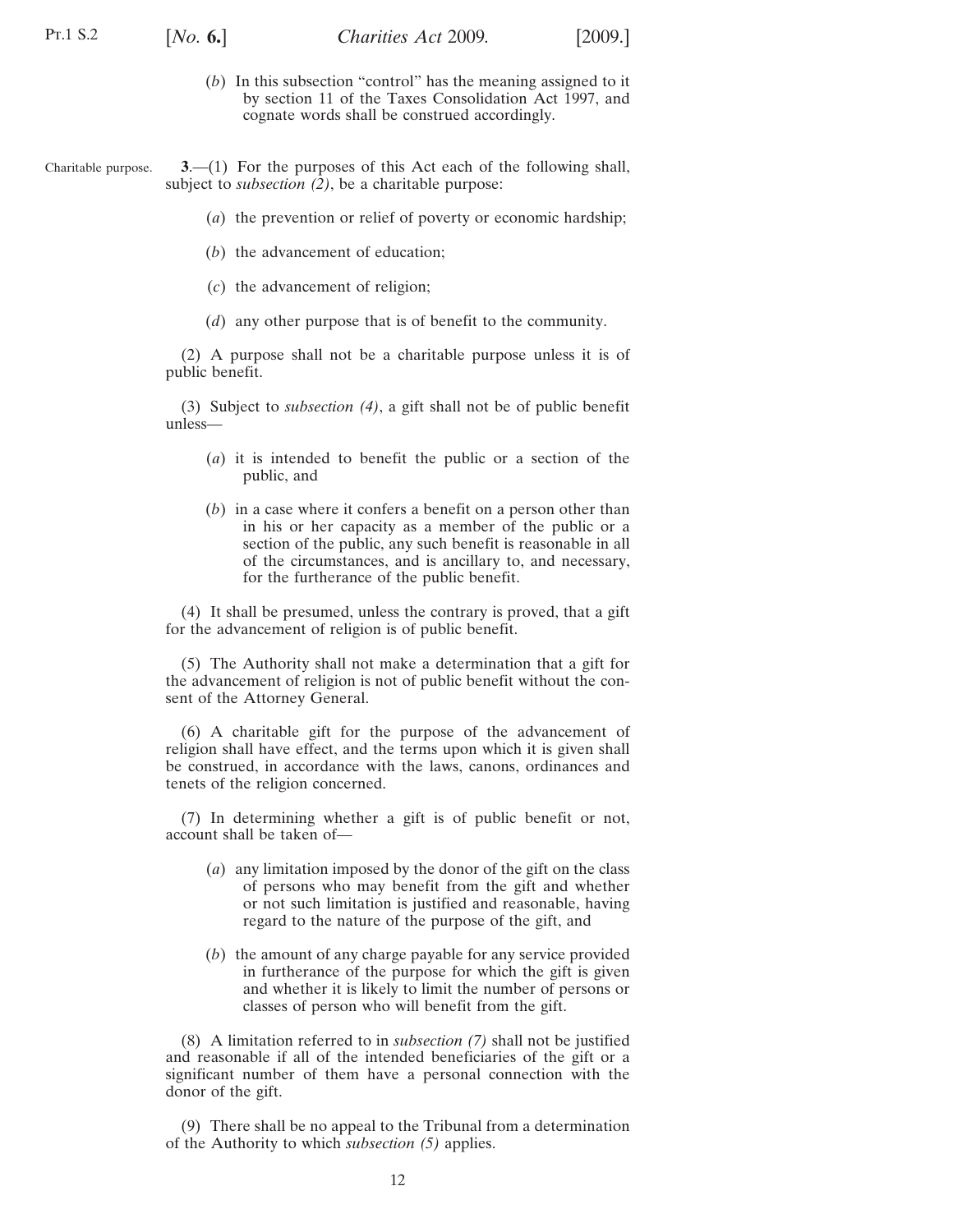<span id="page-12-0"></span>(10) For the purposes of this section, a gift is not a gift for the advancement of religion if it is made to or for the benefit of an organisation or cult—

- (*a*) the principal object of which is the making of profit, or
- (*b*) that employs oppressive psychological manipulation—
	- (i) of its followers, or
	- (ii) for the purpose of gaining new followers.

(11) In this section "purpose that is of benefit to the community" includes—

- (*a*) the advancement of community welfare including the relief of those in need by reason of youth, age, ill-health, or disability,
- (*b*) the advancement of community development, including rural or urban regeneration,
- (*c*) the promotion of civic responsibility or voluntary work,
- (*d*) the promotion of health, including the prevention or relief of sickness, disease or human suffering,
- (*e*) the advancement of conflict resolution or reconciliation,
- (*f*) the promotion of religious or racial harmony and harmonious community relations,
- (*g*) the protection of the natural environment,
- (*h*) the advancement of environmental sustainability,
- (*i*) the advancement of the efficient and effective use of the property of charitable organisations,
- (*j*) the prevention or relief of suffering of animals,
- (*k*) the advancement of the arts, culture, heritage or sciences, and
- (*l*) the integration of those who are disadvantaged, and the promotion of their full participation, in society.

**4**.—(1) The Minister may by regulations provide for any matter Orders and referred to in this Act as prescribed or to be prescribed. regulations.

Pt.1 S.3

(2) Without prejudice to any provision of this Act, regulations under this section may contain such incidental, supplementary and consequential, provisions as appear to the Minister to be necessary or expedient for the purposes of the regulations.

(3) Every order (other than an order under *section [1\(2\)](#page-6-0)* or *[12](#page-14-0)*) and regulation made by the Minister under this Act shall be laid before each House of the Oireachtas as soon as may be after it is made and, if a resolution annulling the order or regulation is passed by either such House within the next 21 days on which that House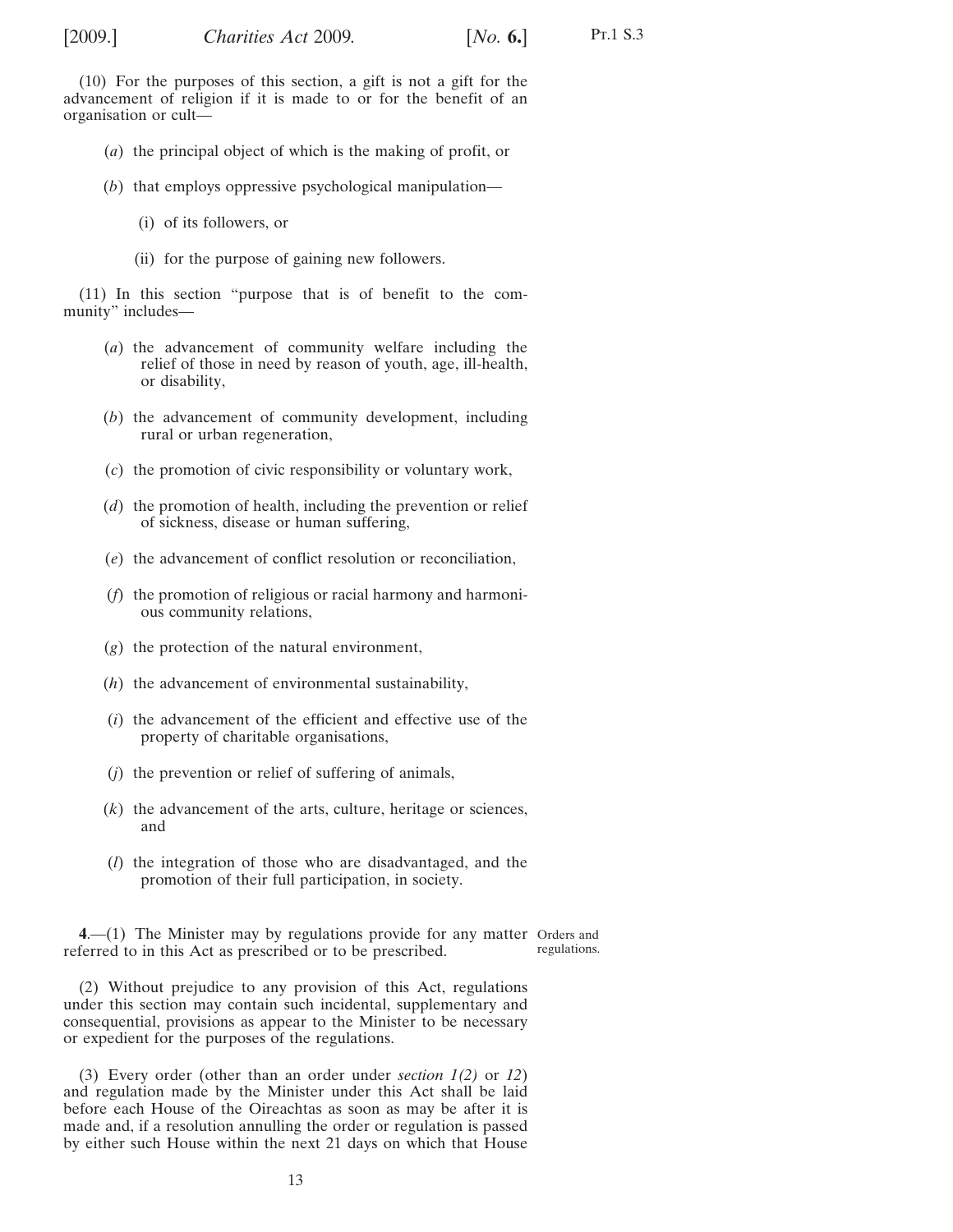<span id="page-13-0"></span>

| PT.1 S.4                                | [ <i>No.</i> 6.]                                                                                                                                                                                           | Charities Act 2009.                                                                                                                                                                                          | [2009.] |  |  |
|-----------------------------------------|------------------------------------------------------------------------------------------------------------------------------------------------------------------------------------------------------------|--------------------------------------------------------------------------------------------------------------------------------------------------------------------------------------------------------------|---------|--|--|
|                                         |                                                                                                                                                                                                            | sits after the order or regulation is laid before it, the order or regu-<br>lation shall be annulled accordingly, but without prejudice to the<br>validity of anything previously done thereunder.           |         |  |  |
| Expenses.                               | 5. The expenses incurred by the Minister in the administration<br>of this Act shall, to such extent as may be sanctioned by the Minister<br>for Finance, be paid out of moneys provided by the Oireachtas. |                                                                                                                                                                                                              |         |  |  |
| Review of<br>operation of Act.          | 6.—The Minister shall—                                                                                                                                                                                     |                                                                                                                                                                                                              |         |  |  |
|                                         |                                                                                                                                                                                                            | $(a)$ not later than 5 years after the establishment day, com-<br>mence a review of the operation of this Act, and                                                                                           |         |  |  |
|                                         | review.                                                                                                                                                                                                    | $(b)$ not later than 12 months after the expiration of the said 5<br>years, make a report to each House of the Oireachtas of<br>his or her findings and conclusions resulting from that                      |         |  |  |
| Exemption from<br>liability to pay tax. |                                                                                                                                                                                                            | 7.—(1) Nothing in this Act shall operate to affect the law in<br>relation to the levying or collection of any tax or the determination<br>of eligibility for exemption from liability to pay any tax.        |         |  |  |
|                                         | nection with-                                                                                                                                                                                              | (2) The Revenue Commissioners shall not be bound by a determi-<br>nation of the Authority as to whether a purpose is of public benefit<br>or not in the performance by them of any function under or in con- |         |  |  |
|                                         | 1997,                                                                                                                                                                                                      | (a) section 207, 208 or 609 of the Taxes Consolidation Act                                                                                                                                                   |         |  |  |
|                                         | dation Act 2003, or                                                                                                                                                                                        | $(b)$ section 17 or 76 of the Capital Acquisitions Tax Consoli-                                                                                                                                              |         |  |  |
|                                         |                                                                                                                                                                                                            | (c) section 82 of the Stamp Duties Consolidation Act 1999.                                                                                                                                                   |         |  |  |
| Act not to apply to<br>certain trusts.  | consists of-                                                                                                                                                                                               | 8.—This Act shall not apply to a trust the only property of which                                                                                                                                            |         |  |  |
|                                         |                                                                                                                                                                                                            | (a) shares in a qualifying company established for the pur-<br>poses of section 110 of the Taxes Consolidation Act 1997,                                                                                     |         |  |  |
|                                         |                                                                                                                                                                                                            | (b) shares in a company whose business consists solely of the<br>leasing of plant and machinery,                                                                                                             |         |  |  |
|                                         |                                                                                                                                                                                                            | (c) dividends paid in respect of such shares, being dividends<br>that are not retained as part of the property of the trust<br>for more than 12 months, or                                                   |         |  |  |
|                                         |                                                                                                                                                                                                            | $(d)$ any other distribution of cash or assets made in respect of<br>such shares, being cash or assets that are not retained as<br>part of the property of the trust for more than 12 months.                |         |  |  |
| Service of<br>documents.                | person in one of the following ways:                                                                                                                                                                       | $9-(1)$ A notice or other document that is required to be served<br>on or given to a person under this Act shall be addressed to the<br>person concerned by name, and may be so served on or given to the    |         |  |  |

(*a*) by delivering it to the person;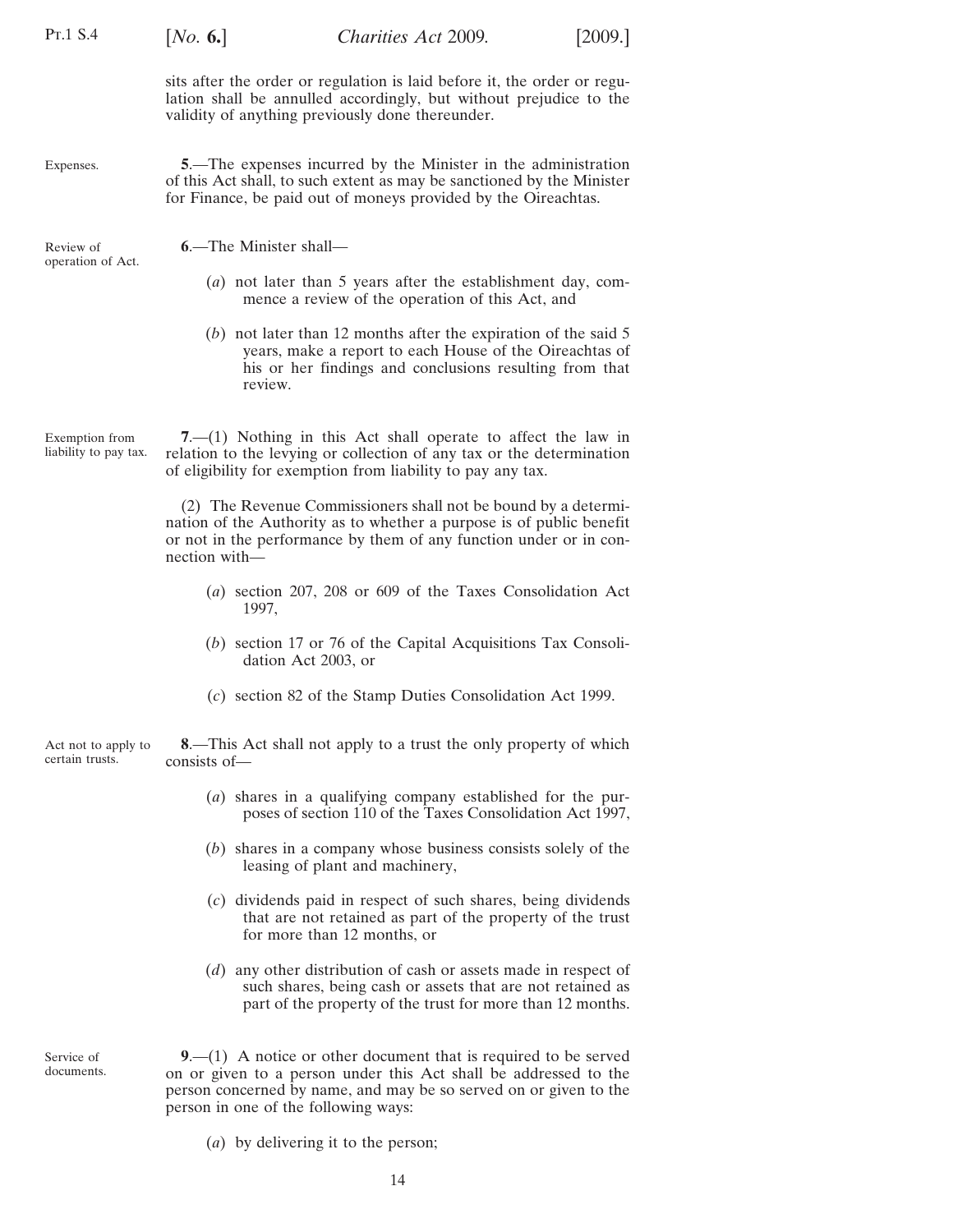<span id="page-14-0"></span>

Pt.1 S.9

- (*b*) by leaving it at the address at which the person ordinarily resides or, in a case in which an address for service has been furnished, at that address; or
- (*c*) by sending it by post in a prepaid registered letter to the address at which the person ordinarily resides or, in a case in which an address for service has been furnished, to that address.

(2) For the purpose of this section, a company within the meaning of the Companies Acts shall be deemed to be ordinarily resident at its registered office, and every other body corporate and every unincorporated body of persons shall be deemed to be ordinarily resident at its principal office or place of business.

**10**.—(1) A person guilty of an offence under this Act shall be Offences. liable—

- (*a*) on summary conviction, to a fine not exceeding  $\epsilon$ 5,000 or to imprisonment for a term not exceeding 12 months or to both, or
- (*b*) on conviction on indictment, to a fine not exceeding  $\epsilon$ 300,000 or to imprisonment for a term not exceeding 10 years or to both.

(2) Where an offence under this Act is committed by a body corporate and is proved to have been so committed with the consent or connivance of or to be attributable to any neglect on the part of any person, being a director, manager, secretary or other officer of the body corporate, or a person who was purporting to act in such capacity, that person shall, as well as the body corporate, be guilty of an offence and shall be liable to be proceeded against and punished as if he or she were guilty of the first-mentioned offence.

(3) Summary proceedings for an offence under this Act may be brought and prosecuted by the Authority.

(4) Where a person is convicted of an offence under this Act the court shall order the person to pay to the Authority the costs and expenses, measured by the court, incurred by the Authority in relation to the investigation, detection and prosecution of the offence, unless the court is satisfied that there are special and substantial reasons for not so doing.

**11**.—The Charities Act 1961 is repealed to the extent specified in Repeals. *column (2)* of *[Schedule 2](#page-81-0)*.

#### PART 2

#### CHARITIES REGULATORY AUTHORITY

**12**.—The Minister shall, by order, appoint a day to be the estab-Establishment Day.lishment day for the purposes of this Act.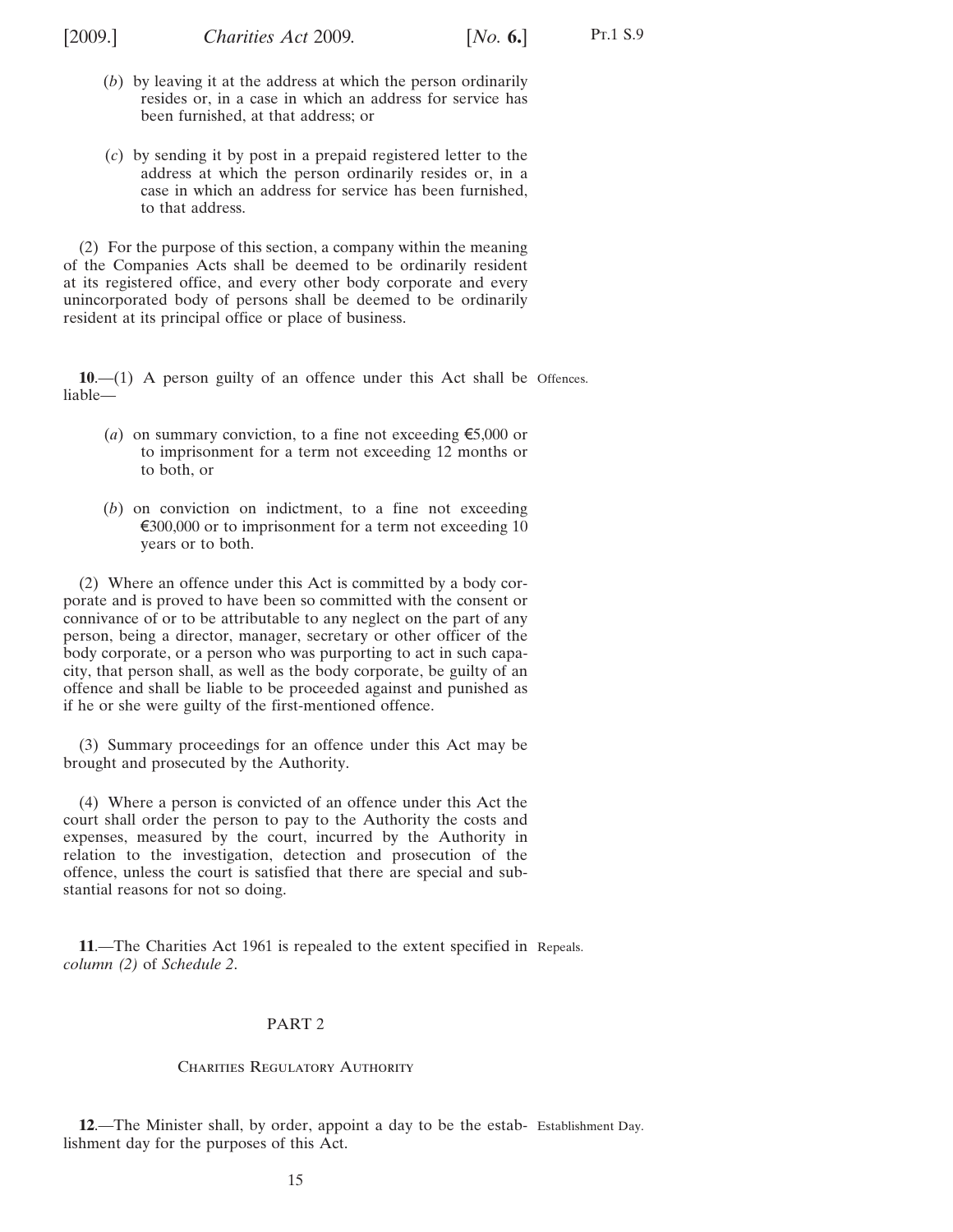<span id="page-15-0"></span>Establishment of Charities Regulatory Authority.

[*No.* **6.**] [2009.] *Charities Act* 2009*.*

**13**.—(1) There shall stand established on the establishment day, a body which shall, subject to *subsection* (2), be known as an tUdarás Rialála Carthanas or in the English language the Charities Regulatory Authority (in this Act referred to as the "Authority"), to perform the functions conferred on it by this Act.

(2) The Authority may, for operational purposes, describe itself as An Rialálaí Carthanas or in the English language the Charities Regulator.

(3) The provisions of *Schedule 1* shall have effect in relation to the Authority.

Functions of Authority.

**14.—(1)** The general functions of the Authority shall be to—

- (*a*) increase public trust and confidence in the management and administration of charitable trusts and charitable organisations,
- (*b*) promote compliance by charity trustees with their duties in the control and management of charitable trusts and charitable organisations,
- (*c*) promote the effective use of the property of charitable trusts or charitable organisations,
- (*d*) ensure the accountability of charitable organisations to donors and beneficiaries of charitable gifts, and the public,
- (*e*) promote understanding of the requirement that charitable purposes confer a public benefit,
- (*f*) establish and maintain a register of charitable organisations,
- (*g*) ensure and monitor compliance by charitable organisations with this Act,
- (*h*) carry out investigations in accordance with this Act,
- (*i*) encourage and facilitate the better administration and management of charitable organisations by the provision of information or advice, including in particular by way of issuing (or, as it considers appropriate, approving) guidelines, codes of conduct, and model constitutional documents,
- (*j*) carry on such activities or publish such information (including statistical information) concerning charitable organisations and charitable trusts as it considers appropriate,
- (*k*) provide information (including statistical information) or advice, or make proposals, to the Minister on matters relating to the functions of the Authority.

(2) The Authority shall have all such powers as are necessary or expedient for the performance of its functions.

(3) Subject to this Act, the Authority shall be independent in the performance of its functions.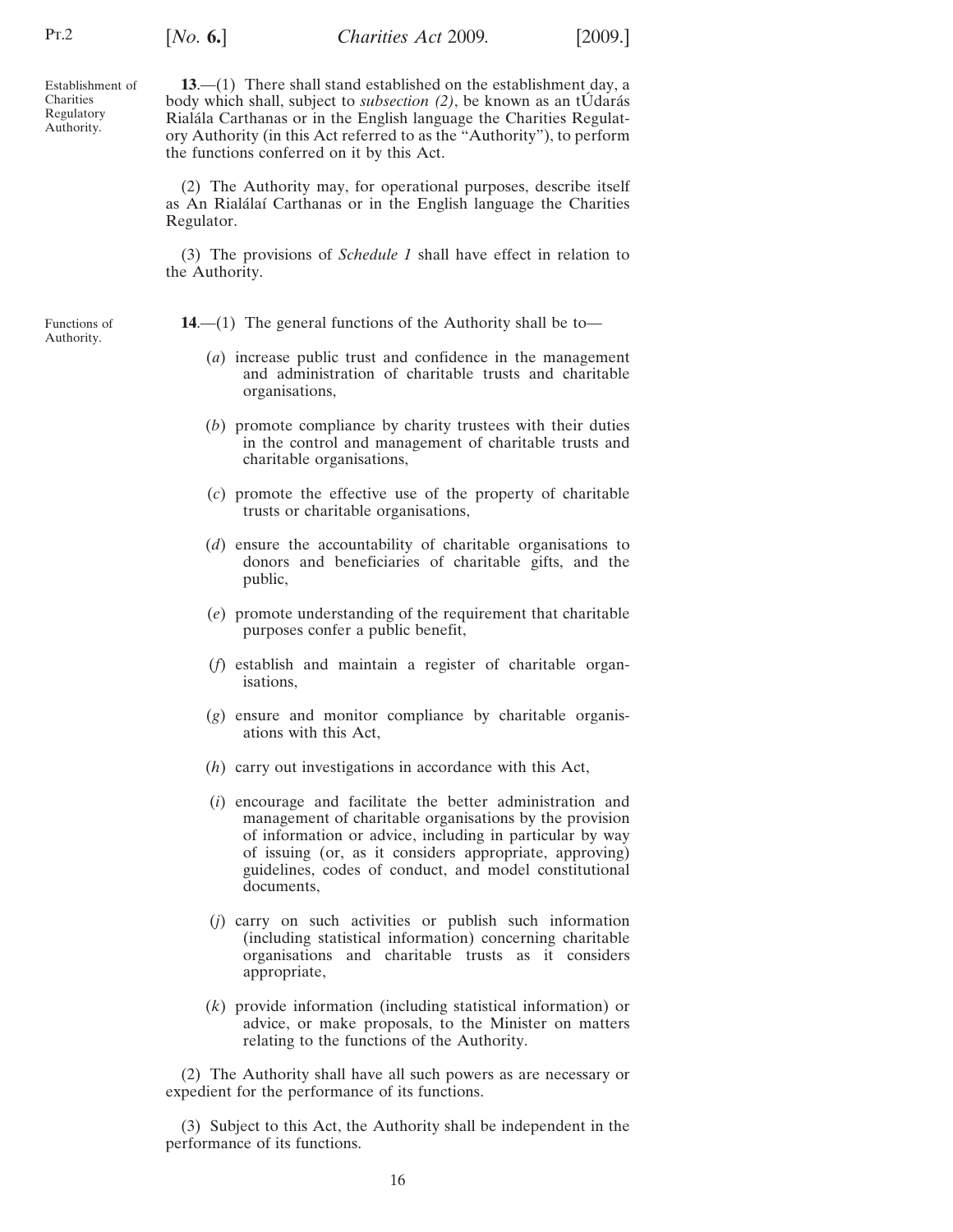<span id="page-16-0"></span>

(4) The Authority may perform any of its functions through or by any member of the staff of the Authority duly authorised in that behalf by the Authority.

**15.**—(1) The Minister may, in relation to the performance by the Directions of Authority of its functions, give a direction in writing to the Authority Minister. requiring it to comply with such policies of the Government as are specified in the direction.

(2) The Minister may, in relation to the performance by the Authority of its functions under *section [39](#page-27-0)*, give a direction in writing to the Authority requiring it to comply with such matters specified in the direction relating to—

- (*a*) the maintenance of the register,
- (*b*) the collection and collation of information for the purpose of maintaining the register, or
- (*c*) the entry into agreements with persons, other than charitable organisations, for the purpose of obtaining such information.

(3) The Minister may, by direction in writing, amend or revoke a direction under this section (including a direction under this subsection).

(4) The Authority shall comply with a direction under this section.

**16**.—In each financial year, the Minister may, after consultation Grants to with the Authority, advance to the Authority out of moneys pro- Authority. vided by the Oireachtas such sums as the Minister may, with the consent of the Minister for Finance, determine.

**17.**—The Authority may, with the consent of the Minister and the Borrowings by Minister for Finance and subject to such conditions (if any) as they Authority. may specify, from time to time, borrow money (whether on the security of the assets of the Authority or not).

**18**.—Any costs or expenses incurred by the Authority in the man-Recovery of agement or administration or for the preservation or recovery of any expenses of property vested in the Authority or otherwise in the execution of Authority. this Act may be borne and deducted by the Authority from the estate and funds of the charitable organisation in respect of which those costs and expenses were incurred.

**19.**—(1) There shall be a chief executive officer of the Authority Chief executive. (in this Act referred to as the "chief executive").

(2) Subject to *subsections (4)* and *[\(5\)](#page-17-0)*, the chief executive shall be appointed by the Authority with the consent of the Minister.

(3) The chief executive may be removed from office by the Authority for stated reasons.

(4) The Minister may, before the establishment day, designate a person to be appointed to be the first chief executive of the Authority.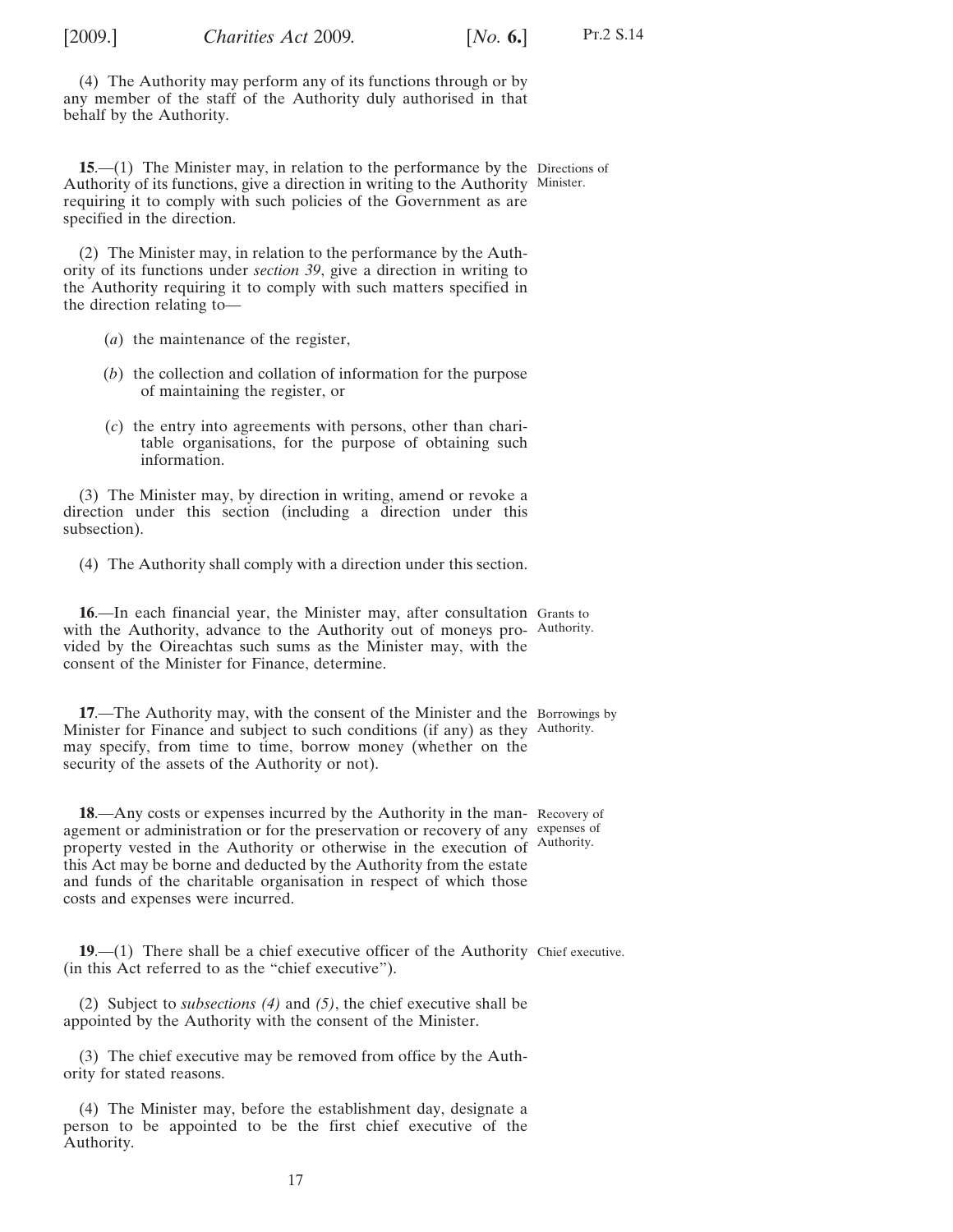<span id="page-17-0"></span>

(5) If, immediately before the establishment day, a person stands designated by the Minister under *subsection [\(4\)](#page-16-0)*, the Authority shall appoint that person to be the first chief executive.

(6) The chief executive shall hold office upon and subject to such terms and conditions (including terms and conditions relating to remuneration, allowances and superannuation) as may be determined by the Authority with the approval of the Minister given with the consent of the Minister for Finance.

(7) The chief executive shall not hold any other office or employment or carry on any business without the consent of the Authority.

Functions of chief executive.

**20**.—(1) The chief executive shall carry on and manage, and control generally, the administration of the Authority and perform such other functions (if any) as may be determined by the Authority.

(2) The chief executive shall perform his or her functions subject to such policies as may be determined from time to time by the Authority, and shall be accountable to the Authority for the efficient and effective management of the Authority and for the due performance of his or her functions.

(3) The chief executive may make proposals to the Authority on any matter relating to its functions.

(4) The Authority may designate a member of the staff of the Authority to perform the functions of chief executive in the absence of the chief executive or where the position of chief executive is vacant, and a member so designated shall in such absence or upon such position being vacant perform those functions.

Delegation of functions of chief executive.

**21**.—(1) The chief executive may, with the consent of the Authority in writing, delegate any of his or her functions to a specified member of staff of the Authority, and that member of staff shall be accountable to the chief executive for the performance of the functions so delegated.

(2) The chief executive shall be accountable to the Authority for the performance of functions delegated by him or her in accordance with *subsection (1)*.

(3) The chief executive may, with the consent of the Authority in writing, revoke a delegation made in accordance with this section.

(4) In this section "functions" does not include a function delegated by the Authority to the chief executive subject to a condition that the function shall not be delegated by the chief executive to anyone else.

Accountability of chief executive to Public Accounts Committee.

**22**.—(1) The chief executive shall, whenever required in writing to do so by the Committee of Dáil Éireann established under the Standing Orders of Dáil Éireann to examine and report to Dáil Eireann on the appropriation accounts and reports of the Comptroller and Auditor General (in this section referred to as the "Committee"), give evidence to that Committee in relation to—

(*a*) the regularity and propriety of the transactions recorded or required to be recorded in any book or other record of account subject to audit by the Comptroller and Auditor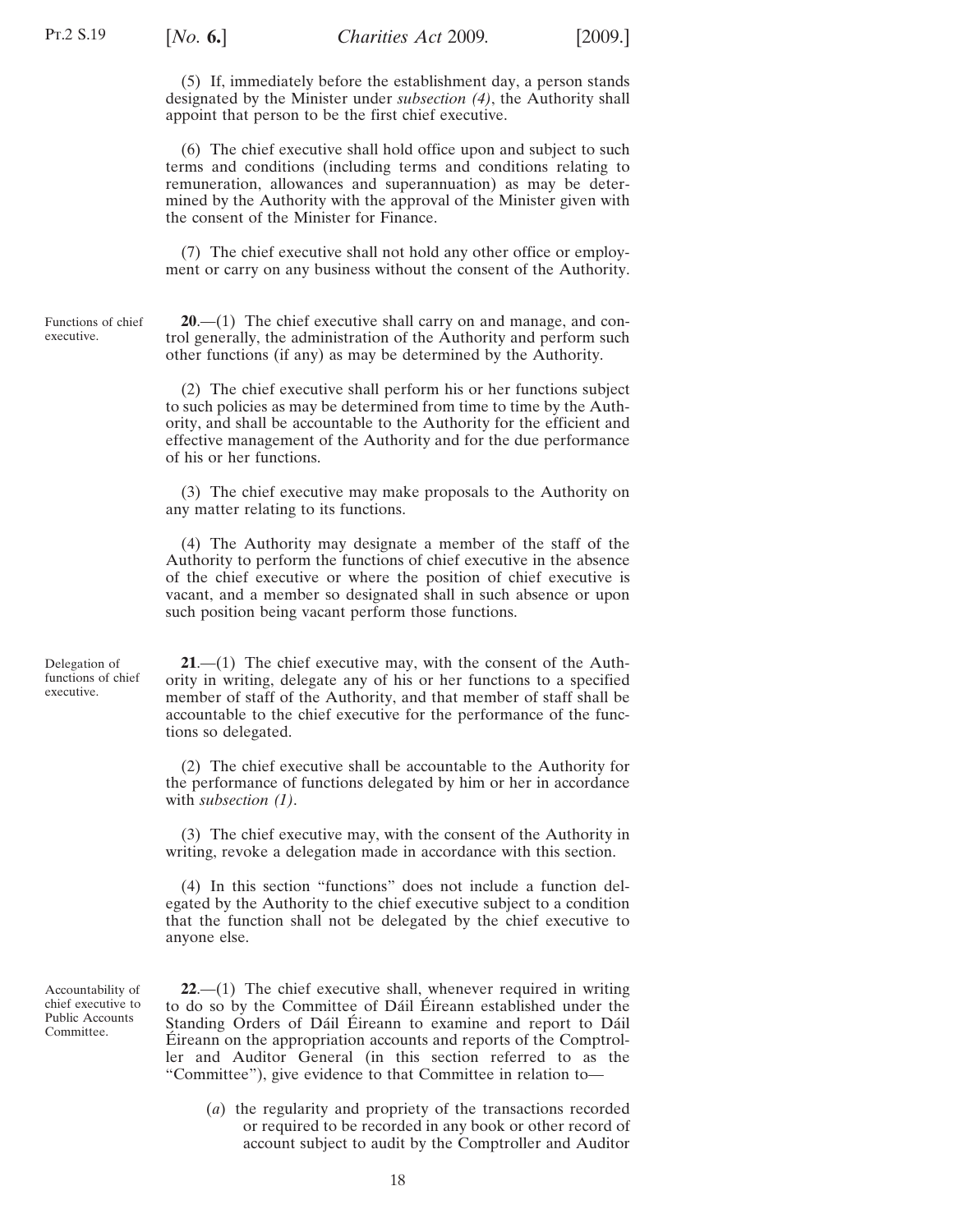<span id="page-18-0"></span>General that the Authority is required by this Act to prepare,

- (*b*) the economy and efficiency of the Authority in the use of its resources,
- (*c*) the systems, procedures and practices employed by the Authority for the purpose of evaluating the effectiveness of its operations, and
- (*d*) any matter affecting the Authority referred to in a special report of the Comptroller and Auditor General under section 11(2) of the Comptroller and Auditor General (Amendment) Act 1993, or in any other report of the Comptroller and Auditor General (in so far as it relates to a matter specified in *paragraph [\(a\)](#page-17-0)*, *(b)* or *(c)*) that is laid before Dáil Éireann.

(2) In the performance of his or her duties under this section, the chief executive shall not question or express an opinion on the merits of any policy of the Government or a Minister of the Government or on the merits of the objectives of such a policy.

**23.**—(1) In this section "Committee" means a Committee Accountability of appointed by either House of the Oireachtas or jointly by both chief executive to Houses of the Oireachtas (other than the Committee referred to in  $\frac{\text{other Orineathas}}{\text{Commitices}}$ *section* [22](#page-17-0) or the Committee on Members' Interests of Dáil Éireann or the Committee on Members' Interests of Seanad Éireann) or a subcommittee of such a Committee.

Committees.

(2) Subject to *subsection (3)*, the chief executive shall, at the request in writing of a Committee, attend before it to give account for the general administration of the Authority.

(3) The chief executive shall not be required to give account before a Committee for any matter which is or has been or may at a future time be the subject of proceedings before a court or Tribunal in the State.

(4) Where the chief executive is of the opinion that a matter in respect of which he or she is requested to give an account before a Committee is a matter to which *subsection (3)* applies, he or she shall inform the Committee of that opinion and the reasons for the opinion and, unless the information is conveyed to the Committee at a time when the chief executive is before it, the information shall be so conveyed in writing.

(5) Where the chief executive has informed a Committee of his or her opinion in accordance with *subsection (4)* and the Committee does not withdraw the request referred to in *subsection (2)* in so far as it relates to a matter the subject of that opinion—

- (*a*) the chief executive may, not later than 21 days after being informed by the Committee of its decision not to do so, apply to the High Court in a summary manner for determination of the question whether the matter is one to which *subsection (3)* applies, or
- (*b*) the Chairperson of the Committee may, on behalf of the Committee, make such an application,

and the High Court shall determine the matter.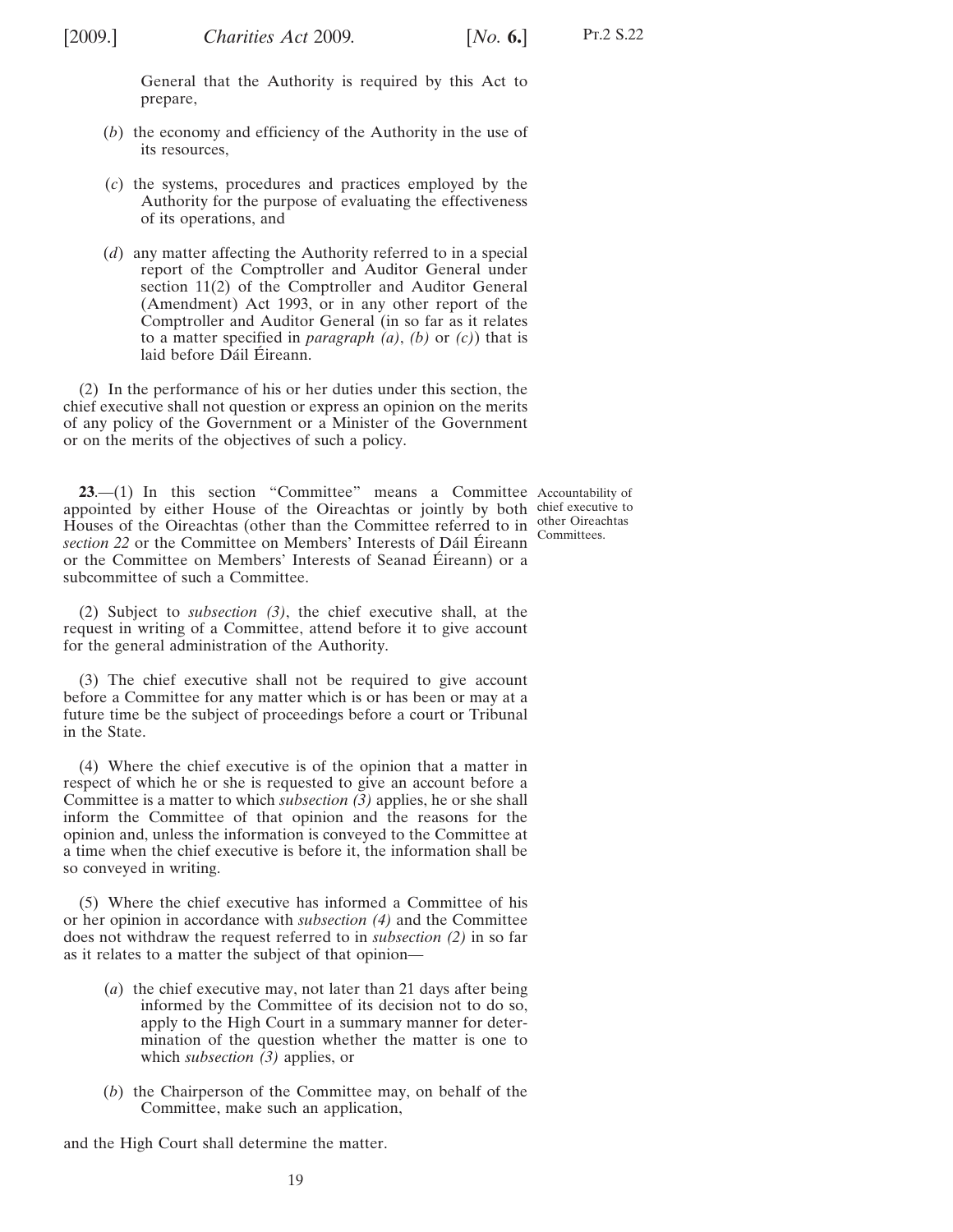<span id="page-19-0"></span>(6) Pending the determination of an application under *subsection [\(5\)](#page-18-0)*, the chief executive shall not attend before the Committee to give account for the matter the subject of the application.

(7) If the High Court determines that the matter concerned is one to which *subsection [\(3\)](#page-18-0)* applies, the Committee shall withdraw the request referred to in *subsection [\(2\)](#page-18-0)*, but if the High Court determines that *subsection* [\(3\)](#page-18-0) does not apply, the chief executive shall attend before the Committee to give account for the matter.

(8) In the performance of his or her duties under this section, the chief executive shall not question or express an opinion on the merits of any policy of the Government or a Minister of the Government or on the merits of the objectives of such a policy.

**24**.—(1) The Authority shall appoint, with the consent of the Minister given with the consent of the Minister for Finance, such and so many persons to be members of the staff of the Authority as it may from time to time determine.

(2) The terms and conditions of service of a member of the staff of the Authority shall, with the consent of the Minister given with the consent of the Minister for Finance, be such as may be determined from time to time by the Authority.

(3) There shall be paid by the Authority to the members of its staff such remuneration and allowances as, from time to time, the Authority, with the consent of the Minister given with the consent of the Minister for Finance, determines.

Transfer of staff to Authority. **25**.—(1) Every person who immediately before the establishment day was an officer of the Minister and was exclusively engaged in the performance of functions on behalf of the dissolved body shall, on the establishment day, become and be a member of the staff of the Authority.

> (2) Save in accordance with a collective agreement negotiated with any recognised trade union or staff association concerned, a person referred to in *subsection (1)* shall not, while in the service of the Authority, be subject to less beneficial conditions of service (including conditions in relation to tenure of office) or of remuneration than the conditions of service (including conditions in relation to tenure of office) or remuneration to which he or she was subject immediately before the establishment day.

> (3) In relation to persons transferred to the Authority under *subsection (1)*, previous service with the dissolved body shall be reckonable for the purposes of, but subject to any exceptions or exclusions in, the Redundancy Payments Acts 1967 to 2007, the Protection of Employees (Part-Time Work) Act 2001, the Organisation of Working Time Act 1997, the Minimum Notice and Terms of Employment Acts 1973 to 2005 and the Unfair Dismissals Acts 1977 to 2007.

Superannuation. **26**.—(1) As soon as may be after the establishment day, the Authority shall prepare and submit to the Minister a scheme or schemes for the granting of superannuation benefits to or in respect of such of its staff (including the chief executive) as the Authority shall think fit.

Staff.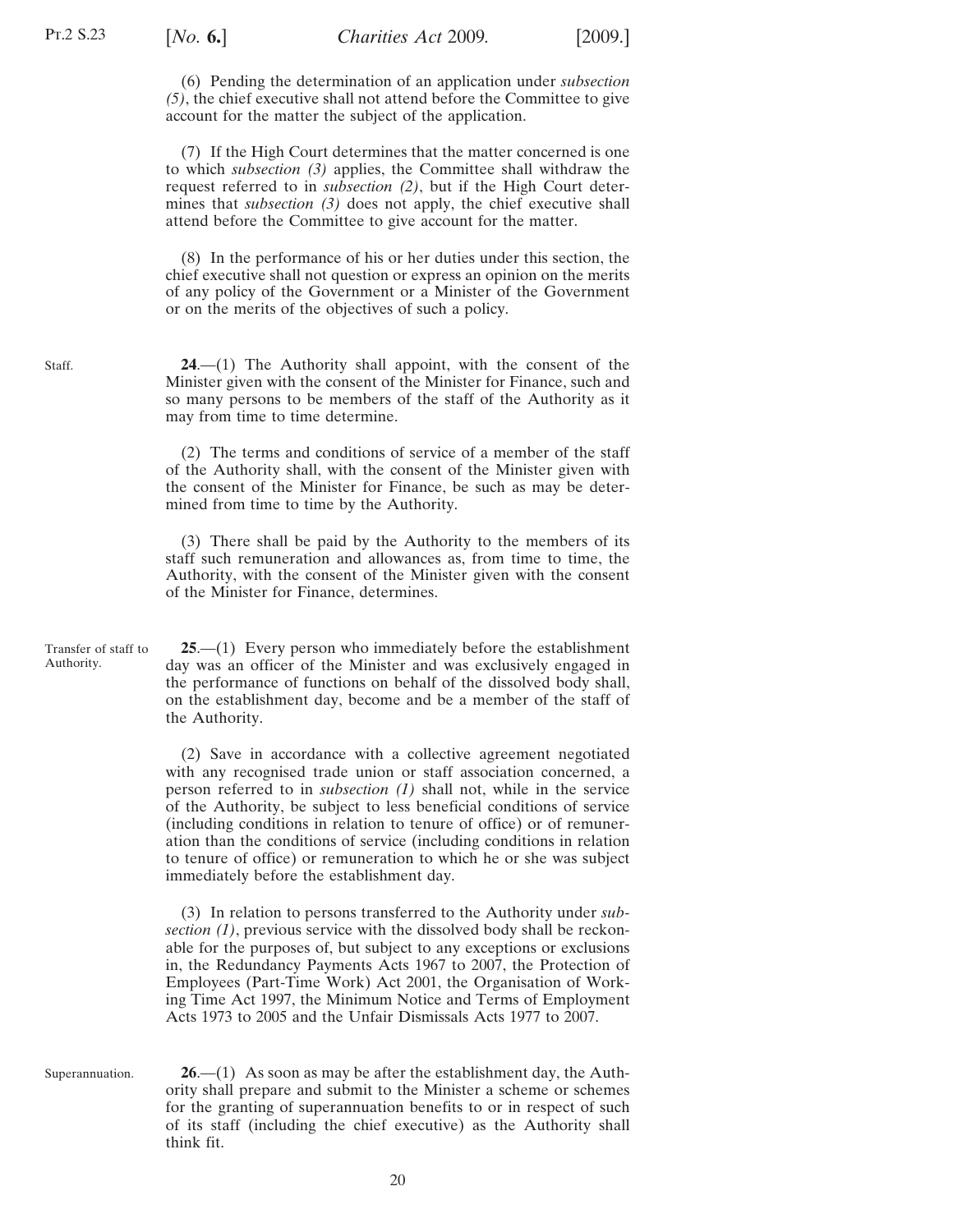(2) Every such scheme shall fix the time and conditions of retirement for all persons to, or in respect of whom, superannuation benefits are payable under the scheme, and different terms and conditions may be fixed in respect of different classes of persons.

(3) The Authority may at any time prepare and submit to the Minister a scheme amending or revoking a scheme previously submitted and approved under this section.

(4) A scheme or amending scheme submitted to the Minister under this section shall, if approved by the Minister with the consent of the Minister for Finance, be carried out by the Authority in accordance with its terms.

(5) If any dispute arises as to the claim of any person to, or the amount of, any superannuation benefit in pursuance of a scheme under this section, such dispute shall be submitted to the Minister who shall refer it to the Minister for Finance whose decision shall be final.

(6) No superannuation benefit shall be granted by the Authority to or in respect of any of its staff (including the chief executive) who are members of a scheme under this section, nor shall any other arrangement be entered into for the provision of any superannuation benefit to such persons on their ceasing to hold office, other than in accordance with such scheme or schemes submitted and approved under this section or an arrangement approved by the Minister and the Minister for Finance.

(7) The Minister shall cause every scheme submitted and approved under this section to be laid before each House of the Oireachtas as soon as may be after it is approved, and if either such House within the next 21 days on which that House sits after the scheme is laid before it, passes a resolution annulling the scheme, the scheme shall be annulled accordingly, but without prejudice to anything previously done thereunder.

(8) Where, in the period beginning on the establishment day and ending immediately before the commencement of a scheme under this section, a superannuation benefit falls due for payment to or in respect of a person who was transferred to the staff of the Authority under *section [25](#page-19-0)*, the benefit shall be calculated by the Authority in accordance with such scheme, or such enactments in relation to superannuation, as applied to the person immediately before the establishment day and, for that purpose, his or her pensionable service with the Authority shall be aggregated with his or her previous pensionable service and the said benefit shall be paid by the Authority.

- (9) (*a*) A scheme under *subsection [\(1\)](#page-19-0)* shall, as respects a person transferred by *section [25](#page-19-0)* to the staff of the Authority, provide for the granting to or in respect of him or her of superannuation benefits upon and subject to such terms and conditions as are not less favourable to him or her than the terms and conditions that applied to him or her immediately before the establishment day in relation to the grant of such benefits.
	- (*b*) Any period of service by a person as a member of the staff of the dissolved body which was a period of reckonable service for the purposes of a scheme for the granting of superannuation benefits to or in respect of members of the staff of the dissolved body shall be regarded as a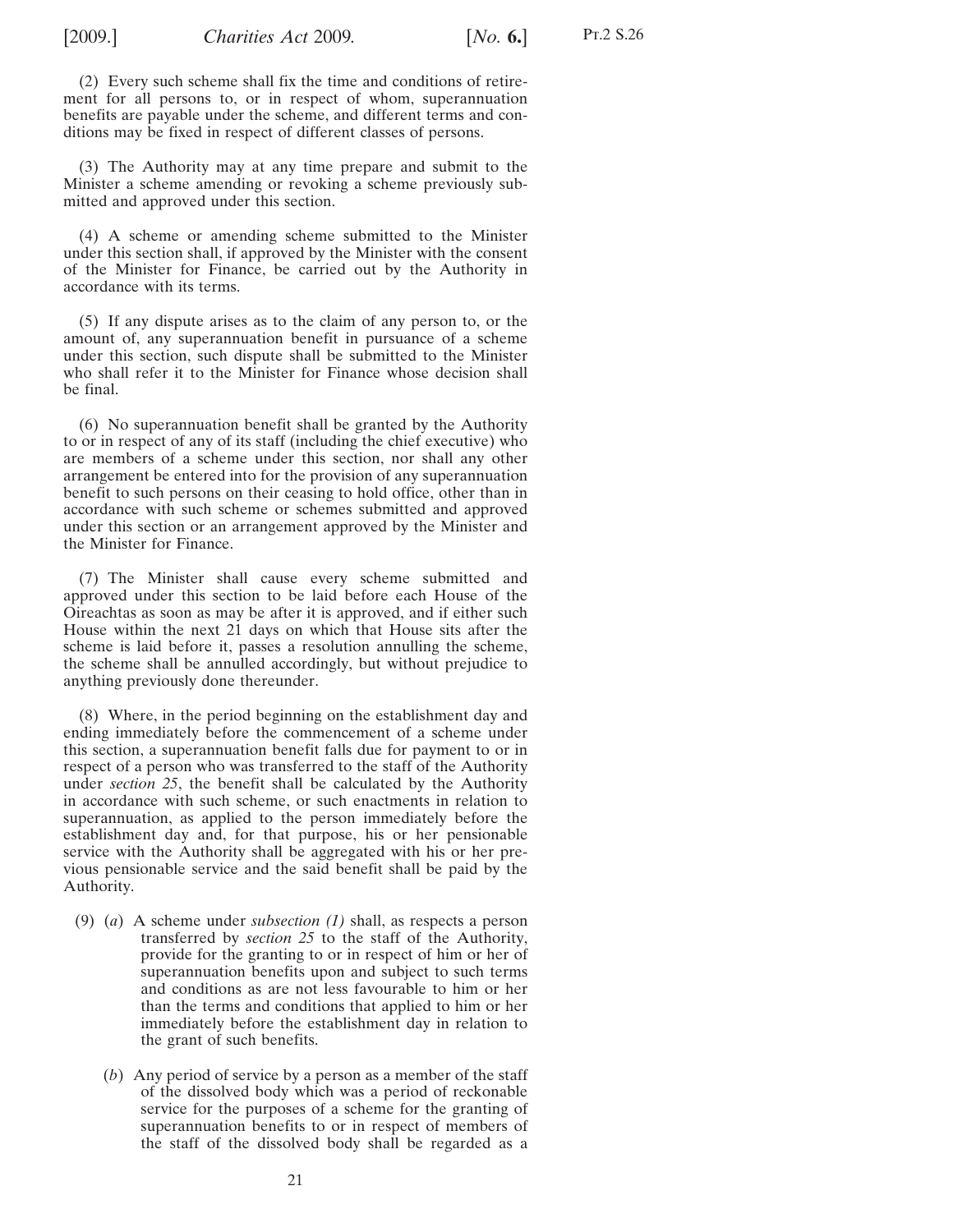<span id="page-21-0"></span>

period of reckonable service for the purposes of any scheme under *subsection [\(1\)](#page-19-0)*.

(10) In this section "superannuation benefit" means a pension, gratuity or other allowance payable on resignation, retirement or death.

Disclosure of information relating opinion of to offences under **27**.—Notwithstanding any rule of law, information that, in the

Act.

(*a*) a member of the Garda Síochána,

- (*b*) the Director of Corporate Enforcement, or
- (*c*) such other person as may, after consultation by the Minister with any other Minister of the Government appearing to him or her to be concerned, be prescribed,

may relate to the commission of an offence under this Act may be disclosed by that member, Director or other person to the Authority, or a member or a member of staff of the Authority.

Disclosure of information by Authority where it suspects commission of offence.

**28**.—(1) The Authority shall provide any information obtained by it in the performance of its functions that causes the Authority to suspect that an offence has been committed by a charity trustee or a charitable organisation to—

- (a) the Garda Síochána,
- (*b*) the Revenue Commissioners,
- (*c*) the Director of Corporate Enforcement,
- (*d*) the Competition Authority, or
- (*e*) any other person charged with the detection, investigation or prosecution of offences,

as may be appropriate, where it is not satisfied that the information has already been reported to a person specified in *paragraph (a)*, *(b)*, *(c)*, *(d)* or *(e)*.

(2) Information provided under *subsection (1)* may be used by the person to whom it has been provided for the purpose only of the detection, investigation or prosecution of an offence.

- (3) The Authority may provide any information—
	- (*a*) obtained by it in the performance of its functions, and
	- (*b*) that causes it to suspect that an offence under the law of a state (other than the State) has been committed by a charity trustee of a charitable organisation,

to a person charged under the law of that state with the detection, investigation or prosecution of offences, if the person to whom it is provided gives an undertaking in writing that the information will be used only for the purpose of the detection, investigation or prosecution of the offence concerned.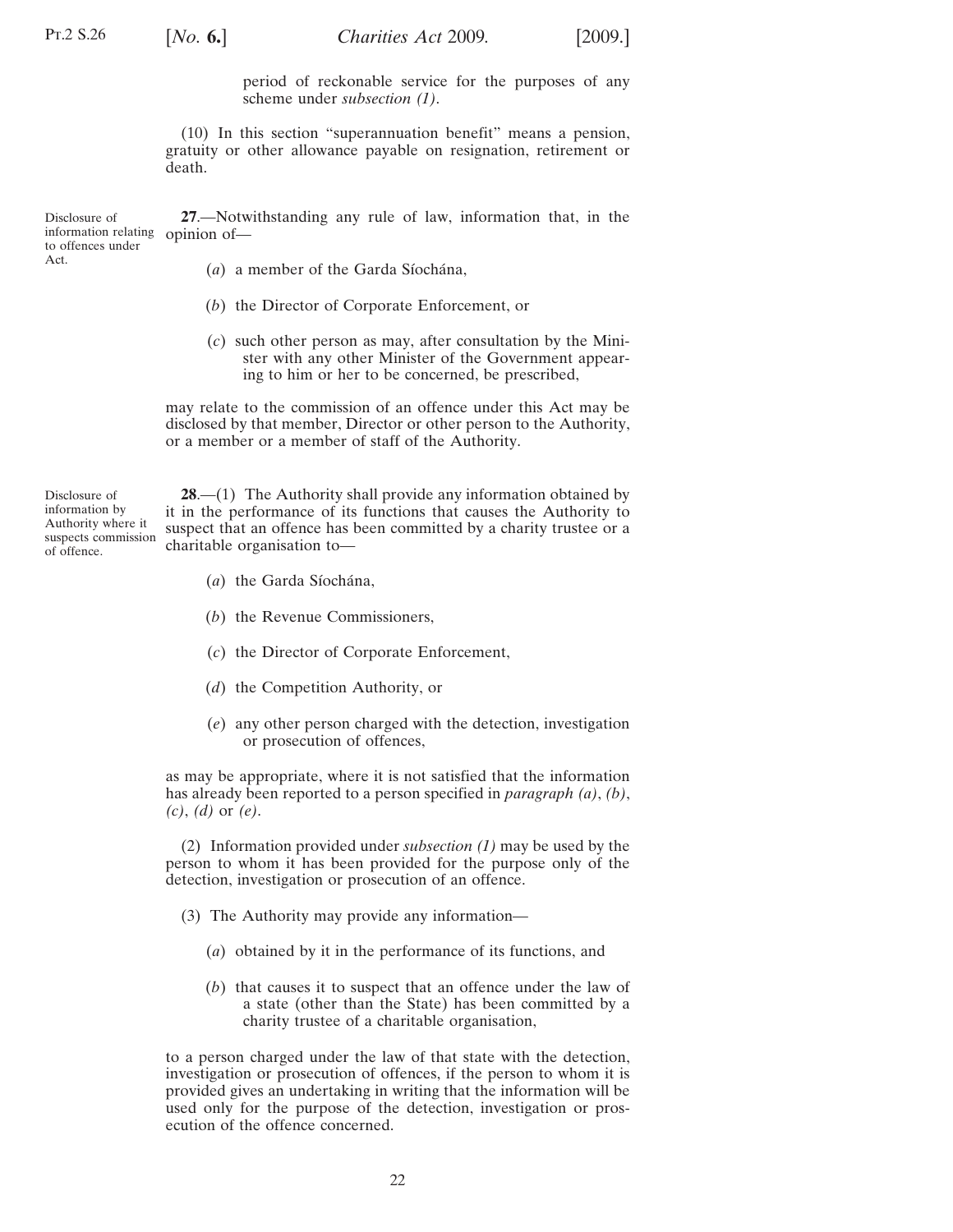<span id="page-22-0"></span>

**29.**—(1) The Authority shall, as soon as practicable after the com- Strategy statement. mencement of this section, and thereafter not earlier than 6 months before and not later than the expiration of each subsequent period of 3 years following that commencement, prepare and submit to the Minister a strategy statement in respect of the period of 3 years immediately following the year in which the strategy statement is so submitted.

(2) The Minister shall, as soon as practicable after a strategy statement has been submitted to him or her under *subsection (1)*, cause a copy of it to be laid before each House of the Oireachtas.

(3) The Authority shall ensure that, as soon as practicable after copies of a strategy statement are laid before both Houses of the Oireachtas in accordance with *subsection (2)*, the strategy statement is published on the internet.

- (4) In this section "strategy statement" means a statement that—
	- (*a*) specifies the key objectives, outputs and related strategies, including use of resources, of the Authority, and
	- (*b*) is prepared in a form and manner that is in accordance with any directions issued from time to time by the Minister.

**30.**—(1) The Authority shall keep in such form as may be Accounts of approved by the Minister, with the consent of the Minister for Fin-Authority. ance, all proper and usual accounts of all money received or expended by it and, in particular, shall keep in such form as aforesaid all such special accounts as the Minister may, with the consent of the Minister for Finance, from time to time direct.

(2) Accounts kept in accordance with this section shall be submitted, not later than 1 April in the year immediately following the financial year to which they relate or on such earlier date as the Minister may, from time to time, specify, by the Authority to the Comptroller and Auditor General for audit and, immediately after the audit, a copy of the accounts, and of such other (if any) accounts kept in accordance with this section as the Minister, after consultation with the Minister for Finance, may direct and a copy of the Comptroller and Auditor General's report on the accounts shall be presented to the Minister who shall, as soon as may be, cause copies thereof to be laid before each House of the Oireachtas.

**31.**—(1) The Authority shall not later than 30 June in each year Annual report. prepare and submit to the Minister a report on its activities in the immediately preceding year, and the Minister shall, as soon as may be after receiving the report, cause copies of the report to be laid before each House of the Oireachtas.

(2) The Authority shall arrange for a report laid before both Houses of the Oireachtas in accordance with *subsection (1)* to be published on the internet as soon as practicable after copies of the report are laid before each House of the Oireachtas.

**32.**—(1) The Authority may provide a relevant person with such Provision of information in the possession of the Authority as may reasonably be information to required for the purpose of enabling the relevant person to perform relevant persons. his or her functions.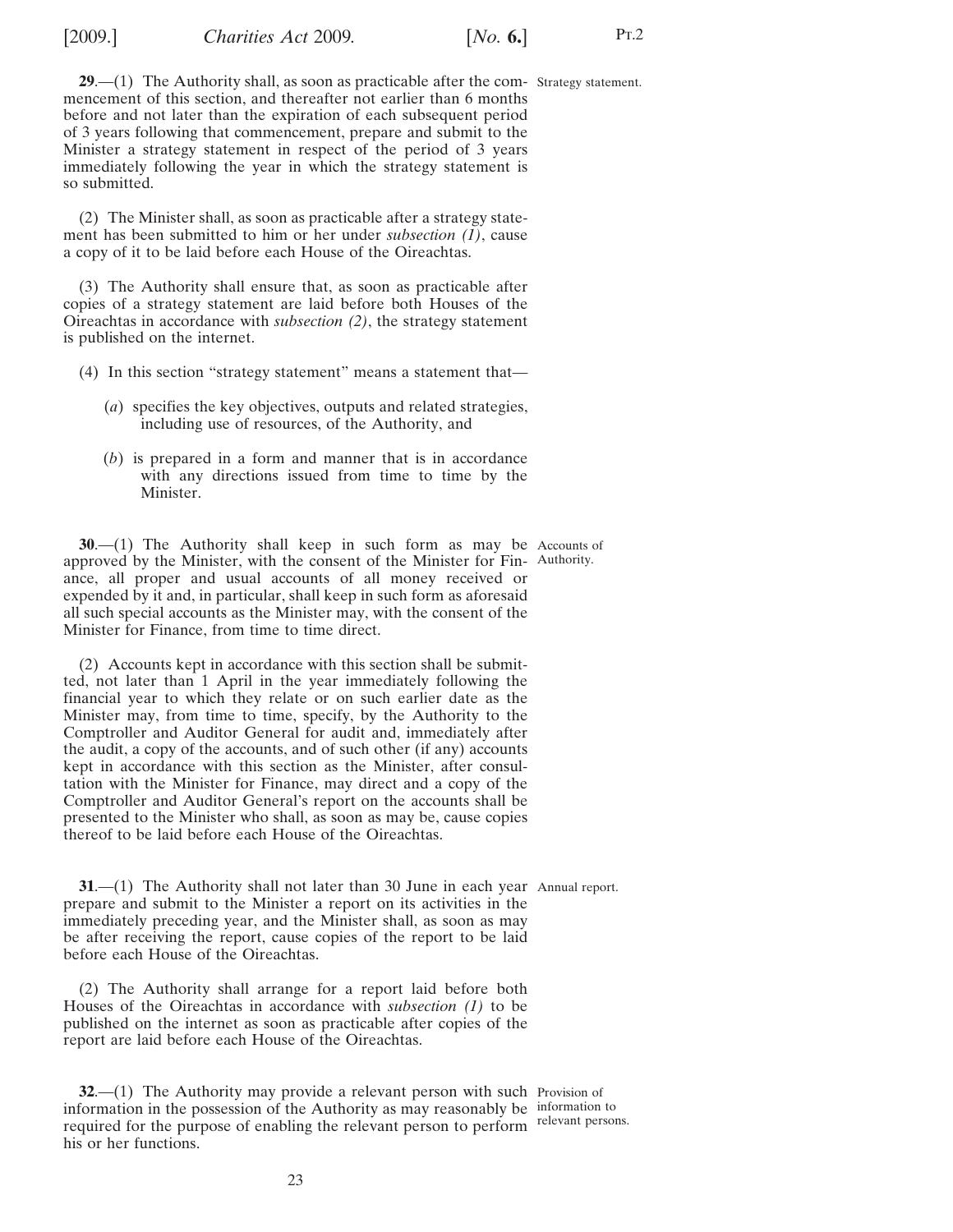- <span id="page-23-0"></span>(2) In this section "relevant person" means—
	- (*a*) the Garda Síochána,
	- (*b*) the Revenue Commissioners, or
	- (*c*) any other person charged under any enactment with—
		- (i) ensuring compliance with the provisions of any enactment, or
		- (ii) the detection, investigation or prosecution of any offence.

Administrative cooperation on regulatory matters.

**33**.—(1) The Authority shall, in so far as is consistent with the proper performance of its functions, endeavour to secure administrative cooperation between it and relevant regulators, and for that purpose, the Authority may enter into one or more arrangements (whether in the form of a memorandum of understanding or otherwise) with relevant regulators for the purposes of—

- (*a*) facilitating administrative cooperation between the Authority and the relevant regulators in the performance of their respective functions in so far as they relate to the regulation of charitable organisations or charitable trusts,
- (*b*) avoiding duplication of activities by the Authority and any relevant regulator, or
- (*c*) ensuring, as far as practicable, consistency between decisions made or measures taken by the Authority and relevant regulators in so far as any part of those decisions or measures consists of or relates to a determination of any matters concerning the regulation of charitable organisations or charitable trusts.

(2) An arrangement under this section shall not operate to bind the Authority or a relevant regulator.

(3) The Minister and any relevant Minister in relation to a relevant regulator concerned shall each be furnished by one of the parties concerned with a copy of an arrangement under this section and any variation thereof.

(4) The parties to an arrangement under this section may vary the terms of the arrangement.

(5) An arrangement under this section shall not operate to require the Authority to provide information to any relevant regulator if the disclosure of that information by the Authority is prohibited by law.

(6) In this section—

"relevant Minister" means, in relation to a relevant regulator, the Minister of the Government who performs functions in connection with that relevant regulator;

"relevant regulator" means—

(*a*) a body, or holder of an office, in whom functions are vested relating to the regulation of activities or persons for purposes other than the purposes of this Act (where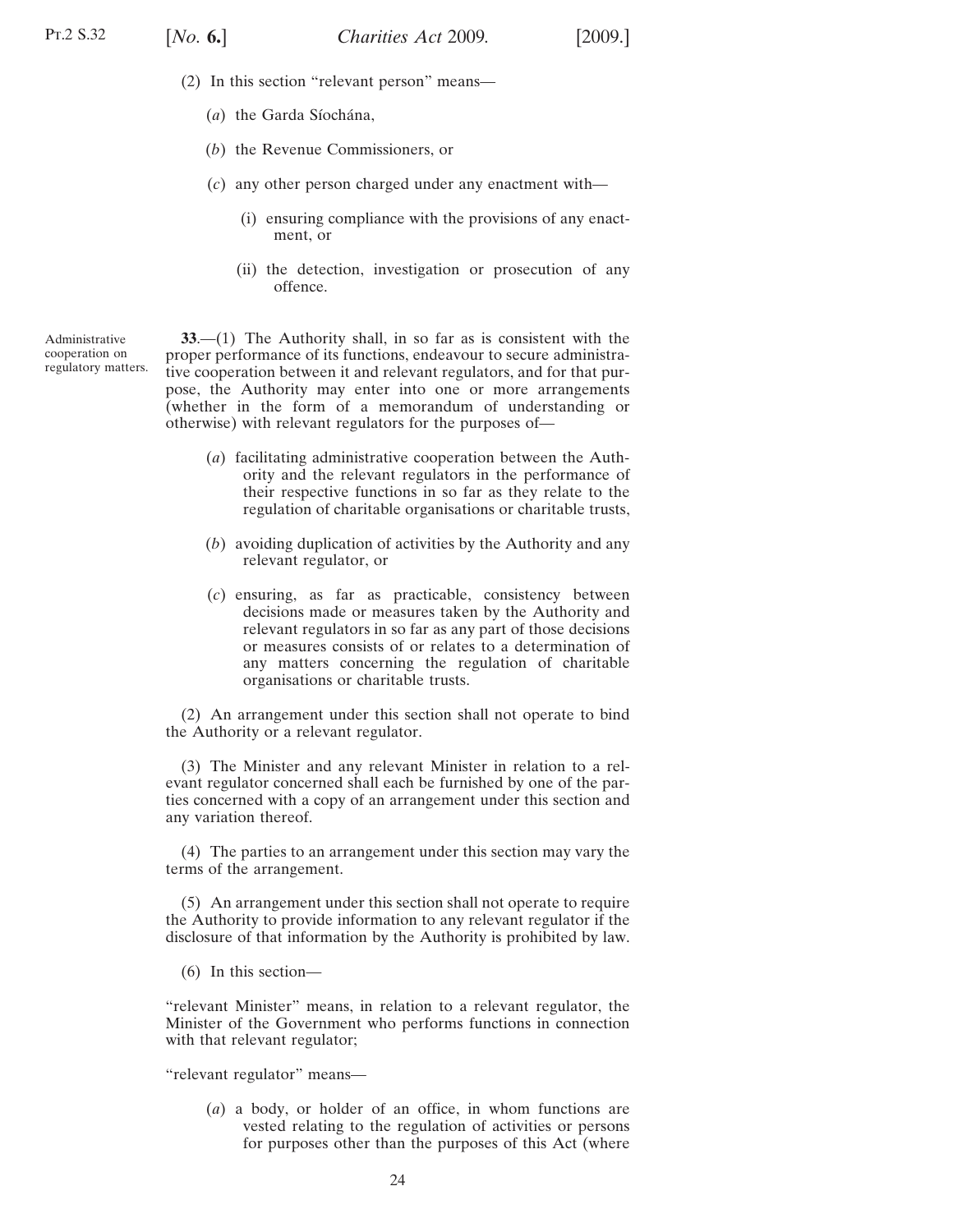<span id="page-24-0"></span>

the body or office is established by or under an enactment and is prescribed by order of the Minister), or

(*b*) a body, or holder of an office, in whom functions are vested under the law of a state (other than the State) relating to the regulation of activities or persons in that state for any purpose (where the body or office is prescribed by order of the Minister).

**34.** (1) The Authority may, with the approval of the Minister, Administrative enter into an arrangement with a foreign statutory body whereby cooperation with each party to the arrangement may—

foreign statutory bodies on law enforcement

- (*a*) furnish to the other party information in its possession if matters.the information is required by that other party for the purposes of the performance by it of any of its functions, and
- (*b*) provide such other assistance to the party as will facilitate the performance by that other party of any of its functions.

(2) The Authority shall not furnish any information to a foreign statutory body pursuant to an arrangement to which this section applies unless it requires of, and obtains from, that body an undertaking in writing by it that it will comply with the terms specified in that requirement, being terms that correspond to the provisions of any enactment concerning the disclosure of that information by the Authority.

(3) The Authority may give an undertaking to a foreign statutory body that it will comply with any terms specified in a requirement made of the Authority by the body to give such an undertaking where—

- (*a*) those terms correspond to the provisions of any law in force in the state in which the body is established, being provisions which concern the disclosure by the body of the information referred to in *paragraph (b)*, and
- (*b*) compliance with the requirement is a condition imposed by the body for furnishing information in its possession to the Authority pursuant to an arrangement to which this section applies.

(4) The Authority shall inform the Minister concerning every arrangement for administrative cooperation entered into under this section.

(5) An arrangement under this section shall not operate to require the Authority to provide information to a foreign statutory body if the disclosure of that information by the Authority is prohibited by law.

(6) In this section "foreign statutory body" means a person prescribed by regulations made by the Minister, in whom functions relating to charitable organisations or charitable trusts are vested under the law of a state other than the State.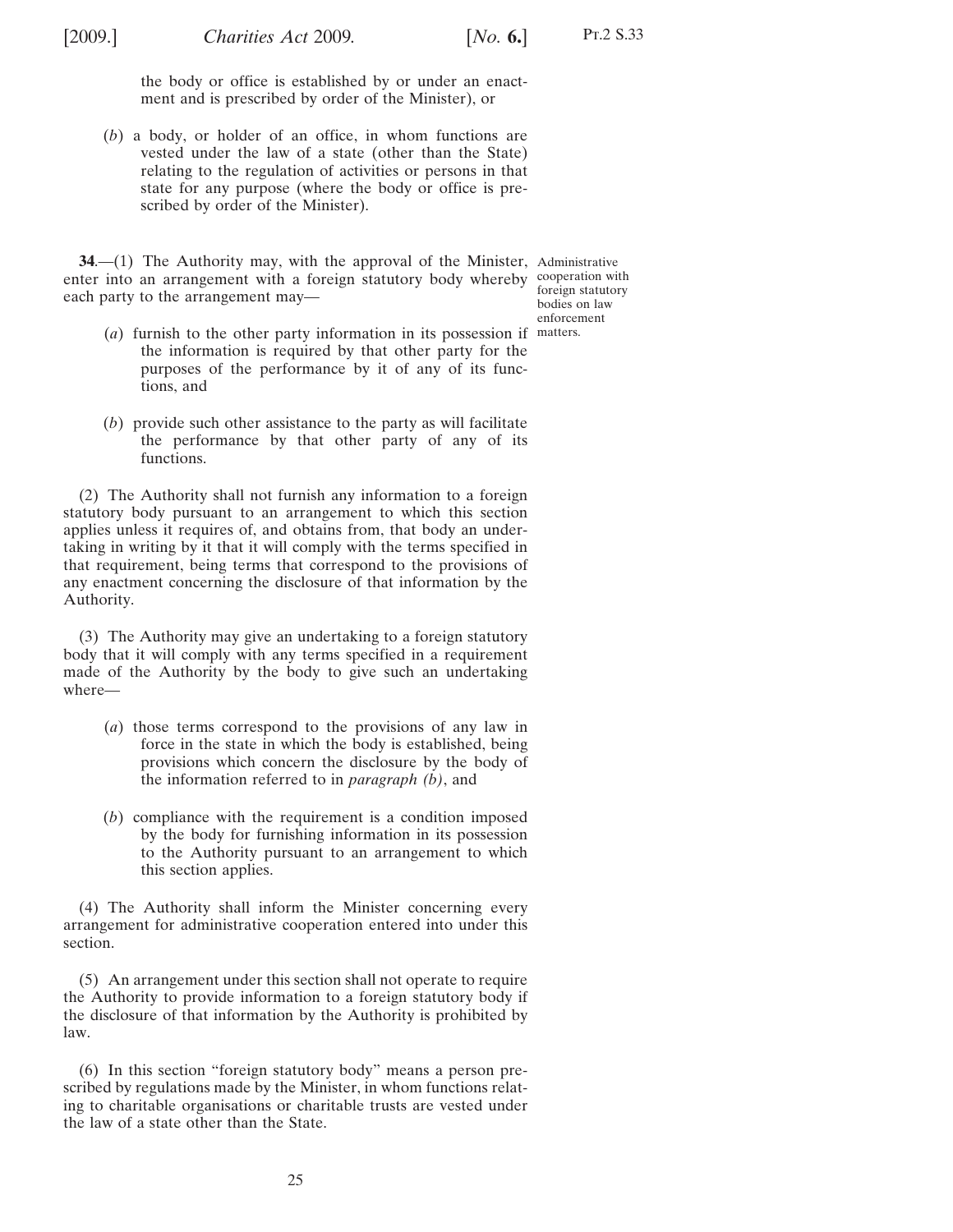<span id="page-25-0"></span>

| Pr.2                               | [No. 6.]                                                                                                                                                                     | Charities Act 2009. | [2009.] |  |
|------------------------------------|------------------------------------------------------------------------------------------------------------------------------------------------------------------------------|---------------------|---------|--|
| Consultation with<br>stakeholders. | 35.—The Authority may take such steps as it considers appropriate<br>to consult with persons whom it considers may be affected by the<br>performance by it of its functions. |                     |         |  |

- Consultative panels. **36**.—(1) The Authority may, for the purposes of *section 35*, establish a panel or more than one panel, consisting of such persons and such number of persons as it may determine, to perform such tasks as are specified in the terms of reference of the panel concerned.
	- (2) The Authority shall, in relation to a panel, determine—
		- (*a*) its terms of reference,
		- (*b*) the rules governing its meetings and procedures, and
		- (*c*) the date by which the tasks to be performed by it are to be completed.

(3) The Authority shall appoint the members of a panel for such period as it determines not exceeding 2 years.

(4) A member of a panel who has ceased to be a member of that panel by reason of the efflux of time shall be eligible for reappointment to that panel but may not serve more than 2 terms on that panel.

(5) The Authority shall appoint one of the members of a panel to be the chairperson of the panel.

(6) Without prejudice to the generality of *subsection (1)*, the terms of reference of a panel may provide for the panel to make observations or proposals concerning—

- (*a*) the effect of the performance by the Authority of its functions under this Act,
- (*b*) any developments within the European Union or internationally that have implications for the Authority in the performance of its functions,
- (*c*) initiatives which, in the opinion of the panel, the Authority could take with respect to the performance of its functions, together with an analysis of the likely cost of those initiatives,
- (*d*) a policy or document, issued or proposed to be issued by the Authority,
- (*e*) guidelines, issued or proposed to be issued by the Authority,
- (*f*) a code of conduct, whether issued or proposed to be issued or approved or proposed to be approved by the Authority,
- (*g*) the performance of the charities sector in any particular area or respect,
- (*h*) an assessment of the effectiveness of the regulation of the administration and operation of charitable fund-raising through codes of conduct.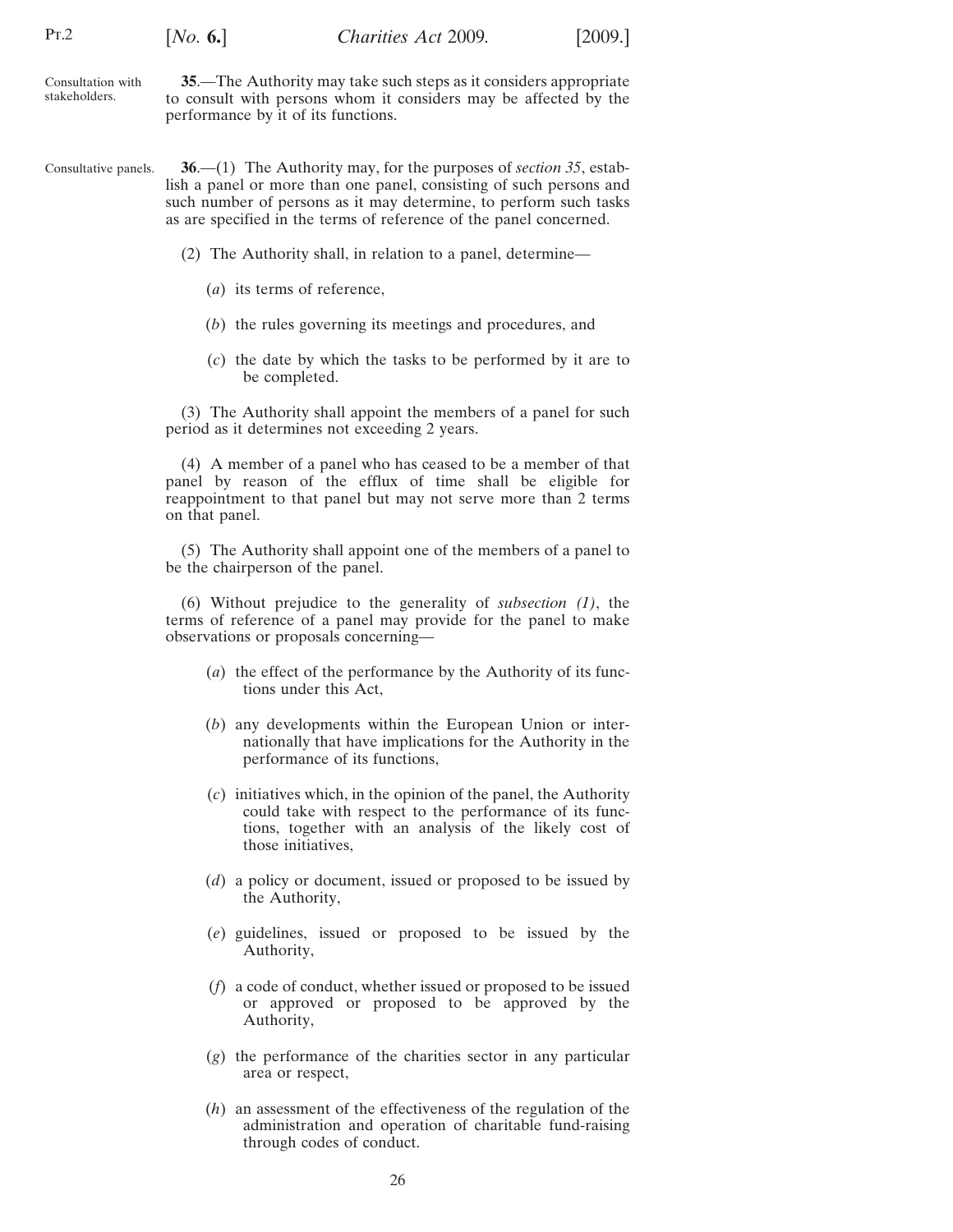<span id="page-26-0"></span>

(7) Not later than 3 months, or such longer period as the Authority may specify, after the end of each year, each panel established under this section shall prepare and submit to the Authority an annual report providing details of its activities during that year.

(8) The Authority shall arrange for publication on the internet of the annual report of each panel established under this section in the year in which it is submitted to the Authority.

(9) The Authority shall arrange for publication on the internet of observations or proposals made by a panel established under this section in the year in which they are made to the Authority.

(10) The Authority shall provide, or arrange for the provision of, such administrative facilities as may be necessary to enable a panel established under this section to perform its functions.

(11) The following allowances and expenses are payable by the Authority:

- (*a*) the travelling and subsistence allowances of panel members in accordance with such scales as may be determined from time to time by the Minister with the consent of the Minister for Finance;
- (*b*) the administrative expenses of a panel.

(12) The Authority may at any time dissolve a panel established under this section.

**37.**—(1) The Minister may give a direction in writing to the Auth-Directions from ority requiring it to establish a panel for the purposes of *section [35](#page-25-0)*. Minister concerning

consultative panels.

(2) The Minister shall determine—

- (*a*) the terms of reference of a panel established pursuant to a direction under *subsection (1)* and may require the Authority to dissolve the panel at any time,
- (*b*) the rules governing the meetings and procedures of such a panel, and
- (*c*) the date by which the tasks to be performed by such a panel are to be completed.

(3) The Authority shall appoint the members of a panel for such period as the Minister shall determine not exceeding 2 years.

(4) *Subsections [\(4\)](#page-25-0)*, *[\(5\)](#page-25-0)*, *(8)*, *(9)*, *(10)* and *(11)* of *section [36](#page-25-0)* shall apply with the necessary modifications in relation to a panel established pursuant to a direction under *subsection (1)*.

- (5) The Authority shall comply with—
	- (*a*) a direction under this section, and
	- (*b*) a requirement under *subsection (2)(a)*.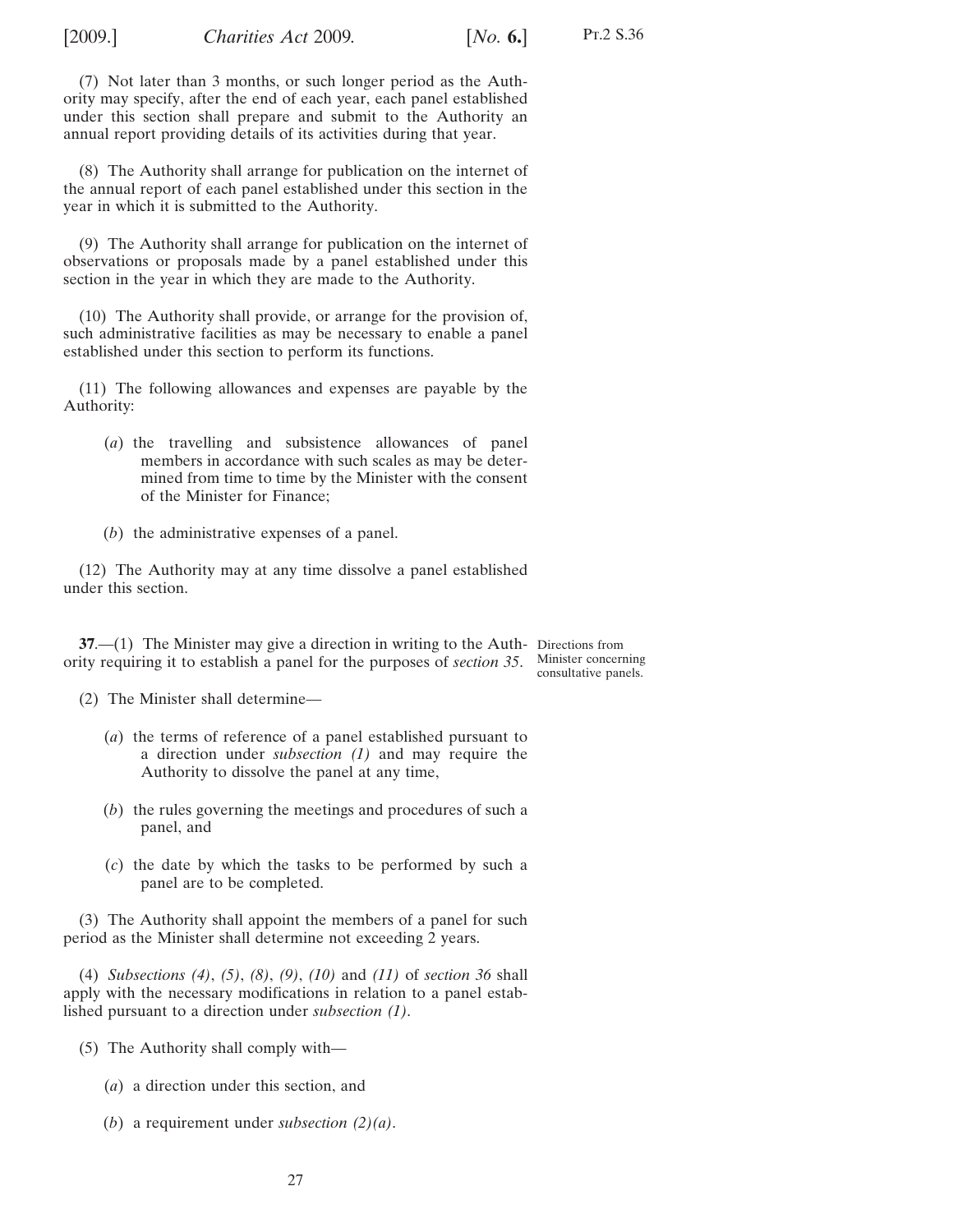[*No.* **6.**] [2009.] *Charities Act* 2009*.*

<span id="page-27-0"></span>Transfer of functions of Attorney General to Authority.

**38**.—(1) All functions relating to charitable organisations or charitable trusts (or otherwise relating to charities) that, immediately before the establishment day, were vested in the Attorney General are transferred to the Authority, and references in any enactment in so far as it relates to charitable organisations or charitable trusts (or otherwise relates to charities) shall be construed as references to the Authority.

(2) This section shall come into operation on the establishment day.

#### PART 3

#### Regulation of Charitable Organisations

**39**.—(1) The Authority shall, upon the commencement of this section and after consultation with the Revenue Commissioners, cause to be established and maintained, in such form as it considers appropriate (including electronic form) a register (in this Act referred to as the "register") of charitable organisations.

(2) The Authority may, for the purpose of defraying any expenses incurred in establishing or maintaining the register (in this section referred to as the "appropriate fee"), charge each charitable organisation a fee of such amount as may be determined by the Minister.

(3) A charitable organisation that intends to operate or carry on activities in the State shall, in accordance with this section, apply to the Authority to be registered in the register, and it shall be the duty of the charity trustees of the charitable organisation concerned to make the application on behalf of the charitable organisation.

(4) A charitable organisation (other than a charitable organisation to which *section [40](#page-31-0)* applies) that, immediately before the commencement of this section, was operating in the State as, or carrying on the activities in the State of, a charitable organisation shall, if it wishes to continue to so operate or carry on such activities after such commencement, apply, not later than—

- (*a*) 6 months, or
- (*b*) the expiration of such longer period as the Minister may specify,

after such commencement to the Authority to be registered.

(5) Subject to *subsection [\(6\)](#page-29-0)*, an application under this section shall—

- (*a*) be in writing,
- (*b*) in the case of an application by, or on behalf of, a charitable organisation that—
	- (i) is established in the State,
	- (ii) is established in a state (other than an EEA state), or
	- (iii) is established in an EEA state and that has a principal place of business in the State,

Register of charitable organisations.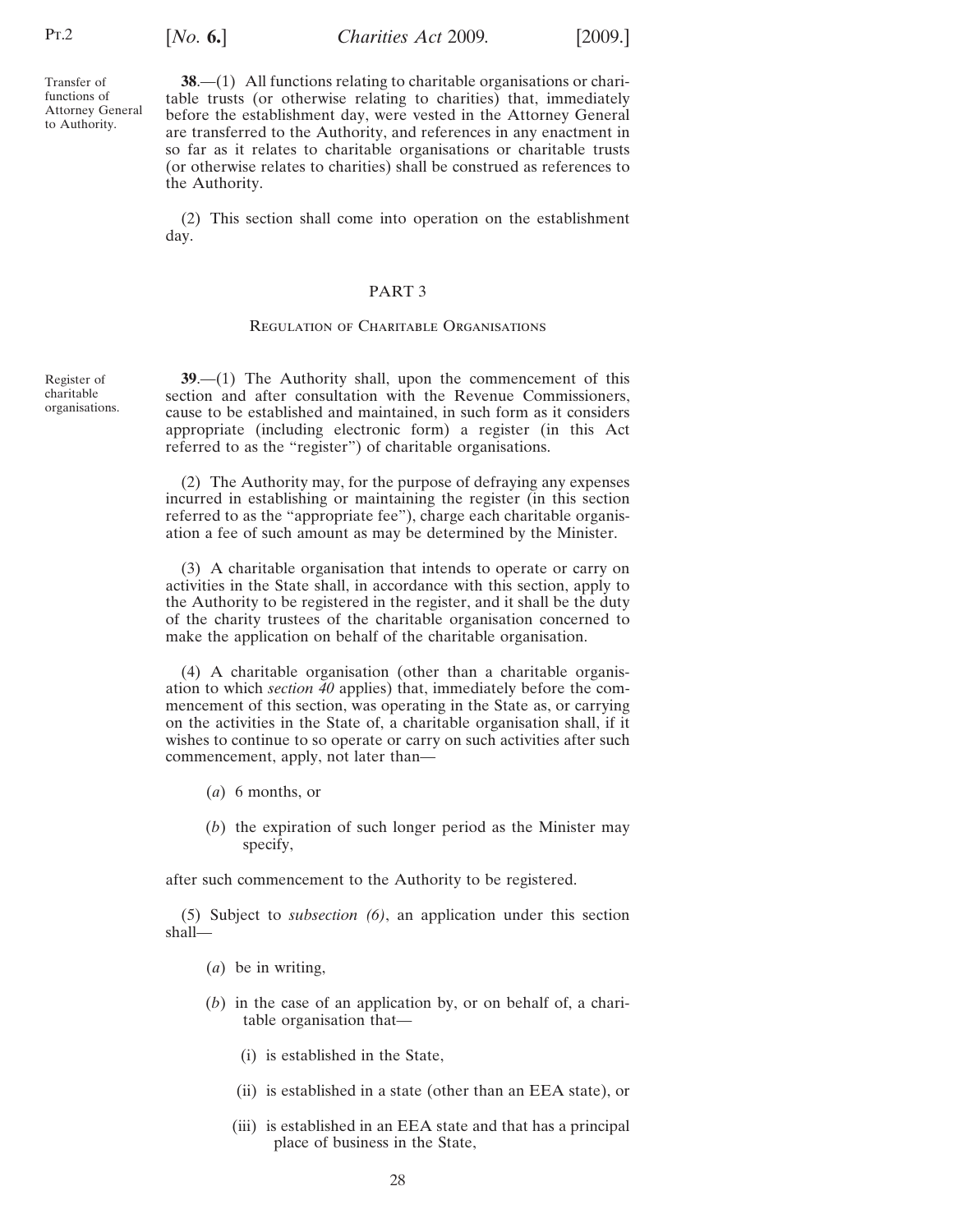specify the name of the charitable organisation and its principal place of business in the State,

- (*c*) in the case of an application by, or on behalf of, a charitable organisation that—
	- (i) is established in an EEA state, and
	- (ii) does not have a principal place of business in the State,

specify the name of the charitable organisation and its principal place of business in that EEA state,

- (*d*) specify the names of the charity trustees and the addresses at which they ordinarily reside,
- (*e*) specify the places where the charitable organisation operates or carries on its activities or proposes to operate or carry on its activities (including places outside the State),
- (*f*) contain particulars of all bank accounts of the charitable organisation,
- (*g*) contain particulars of the kinds of activity carried on or intended to be carried on in furtherance of each object of the charitable organisation or charitable trust concerned,
- (*h*) specify the manner in which the charitable organisation has or proposes to raise moneys,
- (*i*) specify the amount of any moneys raised by the charitable organisation—
	- (i) during the 12 months immediately preceding such application, or
	- (ii) where the charitable organisation was formed or the charitable trust was established after the commencement of that period, in respect of the period since the organisation's formation or the trust's establishment, as may be appropriate,
- (*j*) specify the plans of—
	- (i) the charitable organisation for funding activities in furtherance of its objects, or
	- (ii) in the case of a charitable trust, the trustees of the trust for funding activities in furtherance of the objects of the trust,
- (*k*) contain particulars of all professional fund-raising agents or consultants engaged by or intended to be engaged by the charitable organisation,
- (*l*) specify the risk assessment procedures, safety checks and safeguards employed by the charitable organisation where its activities include working with vulnerable people (including the aged, children and young people, the sick, disabled and handicapped),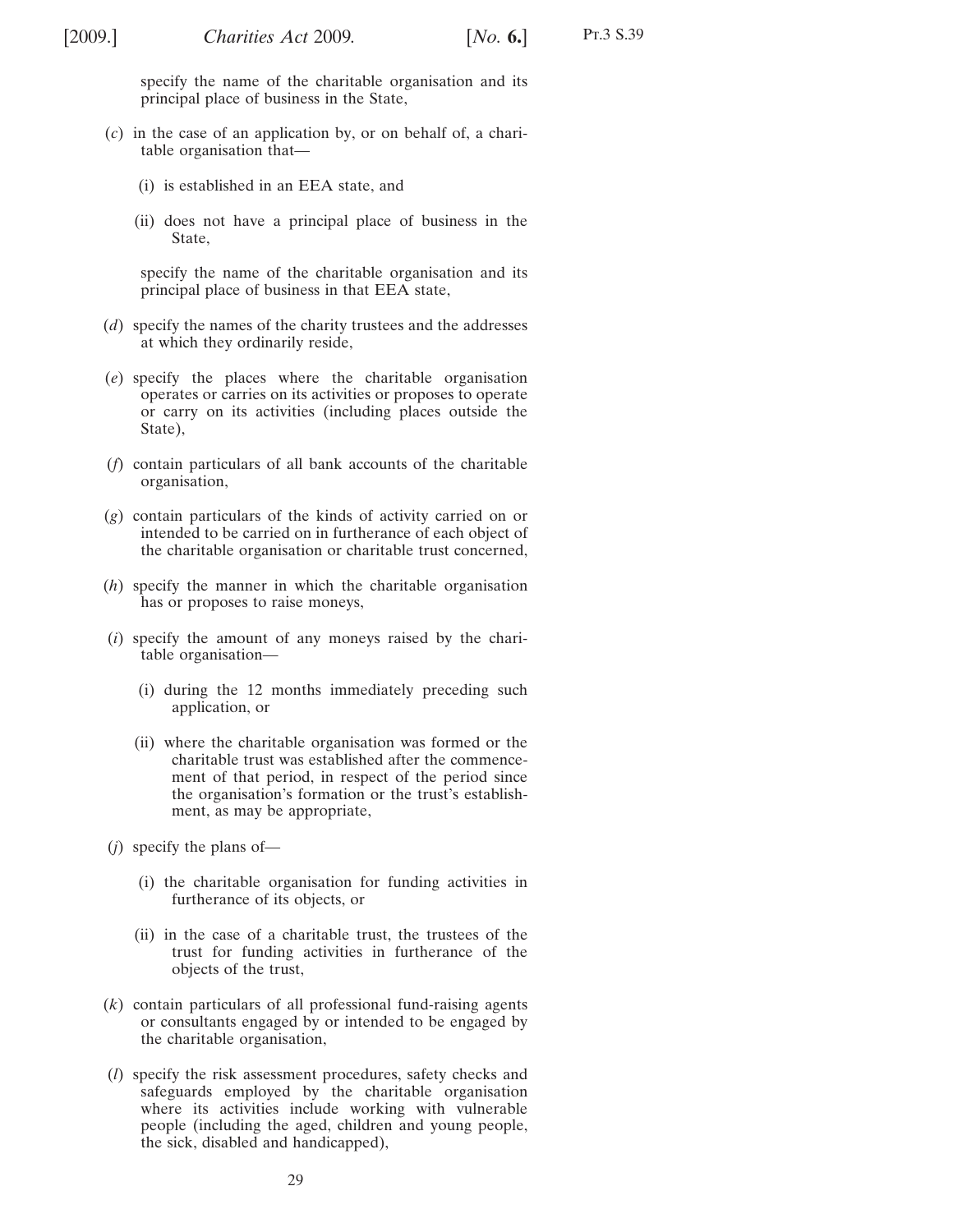<span id="page-29-0"></span>

- (*m*) specify the gross income of the charitable organisation during the financial year ending immediately before the making of the application for registration,
- (*n*) be accompanied by copies of—
	- (i) all financial accounts of the charitable organisation or relating to the charitable trust in respect of the period of 12 months immediately preceding such application, or
	- (ii) where the charitable organisation was formed or the charitable trust was established after the commencement of that period all financial accounts in respect of the period since the organisation's formation or the trust's establishment, as may be appropriate,
- (*o*) be accompanied by a copy of the constitution of the charitable organisation, or where there is no constitution in respect of the charitable organisation, such documents of the charitable organisation as provide for matters normally provided for in a constitution,
- (*p*) contain such other information (if any)—
	- (i) as the Authority may reasonably require to enable it to perform its functions under this Act, and
	- (ii) as may be prescribed by regulations made by the Minister, and
- (*q*) be accompanied by the appropriate fee (if any).

(6) The Authority may exempt an applicant for registration under this section from such of the requirements of *subsection [\(5\)](#page-27-0)* as it considers appropriate where it is of the opinion that compliance by the applicant with those requirements would be unduly onerous having regard to his or her circumstances.

(7) Subject to *subsections [\(8\)](#page-30-0)*, *[\(13\)](#page-30-0)* and *[\(14\)](#page-30-0)* and *section [43](#page-34-0)[\(10\)](#page-35-0)*, the Authority may, as soon as practicable after it receives an application in accordance with this section, grant the application and enter in the register—

- (*a*) in the case of a charitable organisation that—
	- (i) is established in the State,
	- (ii) is established in a state (other than an EEA state), or
	- (iii) is established in an EEA state and that has a principal place of business in the State,

the name of the charitable organisation, its principal place of business in the State,

- (*b*) in the case of a charitable organisation that—
	- (i) is established in an EEA state, and
	- (ii) does not have a principal place of business in the State,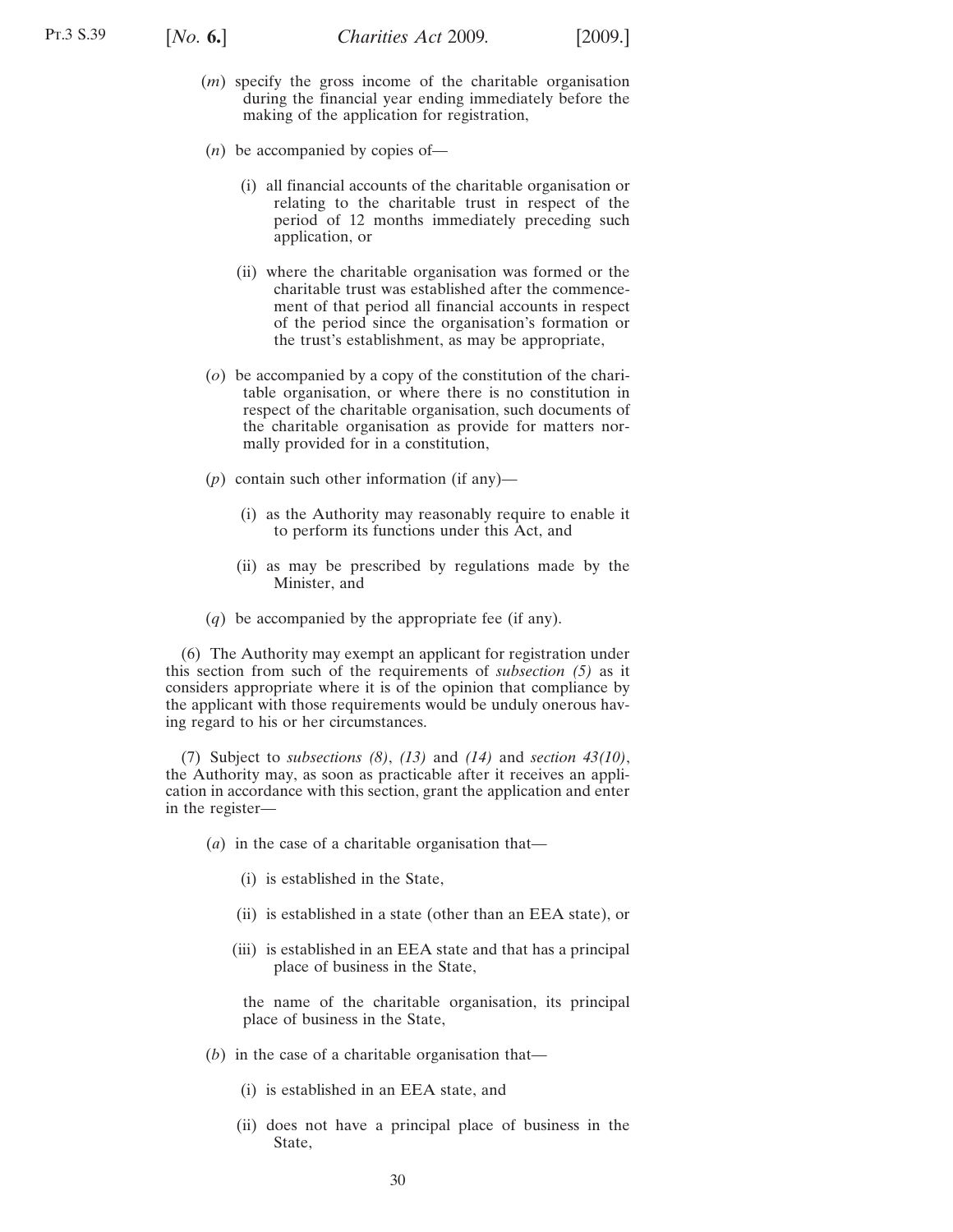<span id="page-30-0"></span>the name of the charitable organisation and its principal place of business in that EEA state,

- (*c*) the address of each premises (if any) in the State at which it operates or carries on its activities,
- (*d*) the names of the charity trustees,
- (*e*) a number from which it will be possible to identify the applicant (in this Act referred to as the "registration number"),
- (*f*) the objects of the charitable organisation or charitable trust concerned, and
- (*g*) such other particulars as the Authority considers appropriate,

and a charitable organisation shall stand registered for the purposes of this Act upon the performance by the Authority of its functions under this subsection in relation to the charitable organisation.

(8) The Authority shall refuse an application under this section unless it is satisfied that the applicant is a charitable organisation.

(9) Where the Authority makes a decision to grant an application under this section, it shall, as soon as may be thereafter, notify the applicant in writing of the decision.

(10) Where the Authority makes a decision to refuse an application under this section, it shall, as soon as may be thereafter, notify the applicant in writing of—

- (*a*) the decision and the reasons for the decision, and
- (*b*) the entitlement under *section [45\(1\)](#page-37-0)* to appeal the decision.

(11) If a particular entered in the register in accordance with *subsection [\(7\)](#page-29-0)* relating to a charitable organisation ceases to be correct, the charity trustees of the charitable organisation concerned shall, as soon as may be, so inform the Authority.

(12) The Authority shall, from time to time, review each entry in the register and, if it becomes aware that any particular in the register is incorrect or has ceased to be correct, it shall make such alterations to the register as it considers necessary and notify the charitable organisation concerned in writing of any such alteration.

(13) If, after the making of an application under this section in relation to a charitable organisation but before the making of a decision by the Authority in respect of the application, a charity trustee of that charitable organisation ceases to be qualified for the position of charity trustee by virtue of *section [55](#page-46-0)*, the charitable organisation shall not be eligible to be registered for the purposes of this section before the expiration of one year, or such shorter period as the Minister may determine, from the date of the charity trustee so ceasing to be qualified, and the Authority shall not, before such expiration, perform any functions in relation to that organisation under this section.

(14) If, after the making of an application under this section in relation to a charitable organisation but before the making of a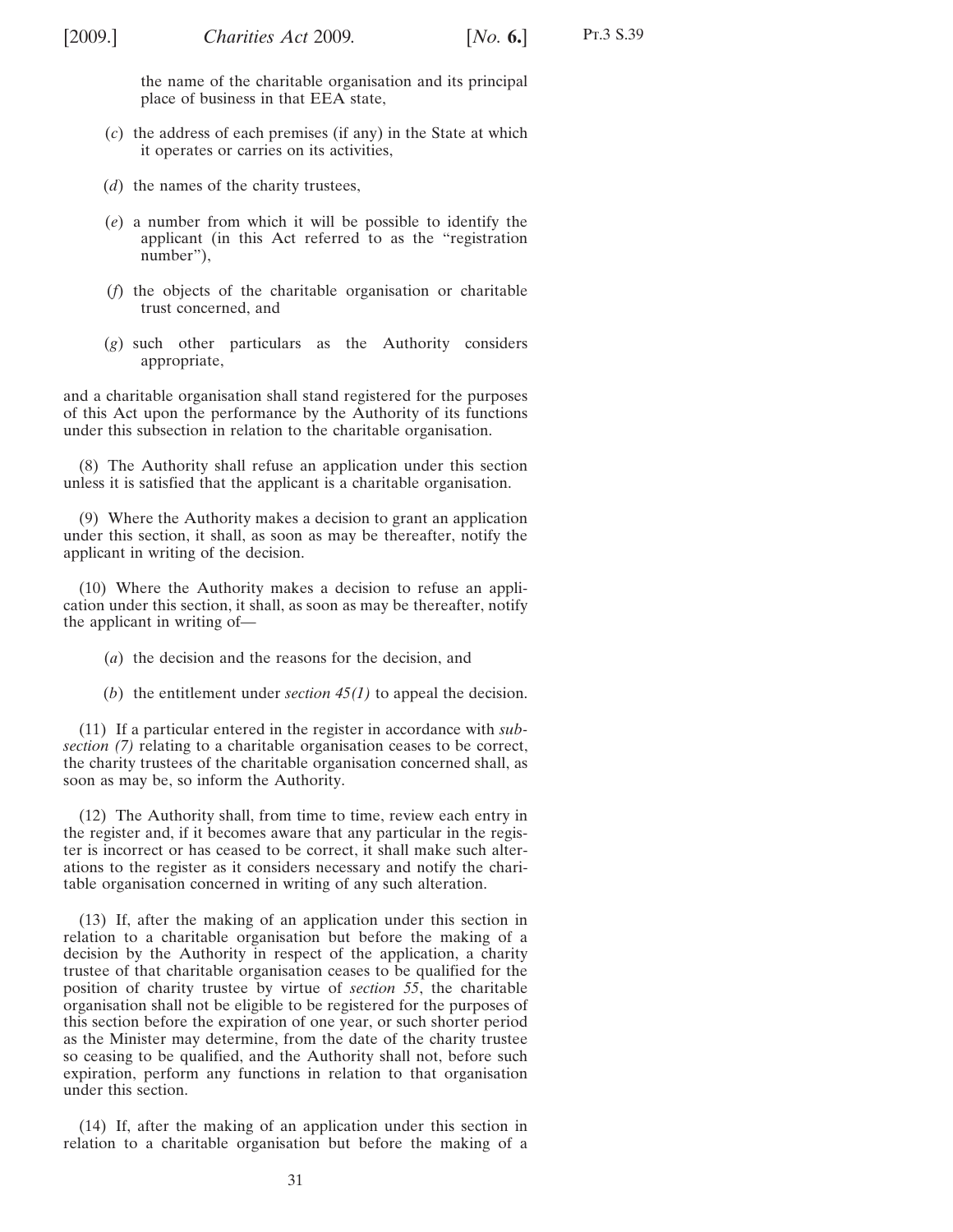<span id="page-31-0"></span>decision by the Authority in respect of the application, that charitable organisation is convicted on indictment of an offence, the charitable organisation shall not be eligible to be registered for the purposes of this section before the expiration of one year, or such shorter period as the Minister may determine, from the date of the conviction, and the Authority shall not, before such expiration, perform any functions in relation to that organisation under this section.

(15) A person who, in purported compliance with this section, knowingly or recklessly provides information or a particular to the Authority that is false or misleading in a material respect, or who believes any such information or particular when provided by him or her, in purported compliance with that subsection, not to be true, shall be guilty of an offence.

(16) The Authority shall make the register available for inspection by members of the public at all reasonable times at its principal office and shall also publish the register on the internet.

(17) The Authority shall, as soon as may be after the registration by it in the register of a charitable organisation that is a company, notify the registrar of companies in writing of such registration.

Certain charitable organisations deemed to be registered for purposes of Act.

**40**.—(1) A charitable organisation in respect of which—

- (*a*) there was, immediately before the commencement of *section [39](#page-27-0)*, an entitlement to an exemption under section 207 or 208 of the Taxes Consolidation Act 1997, and
- (*b*) the Revenue Commissioners had issued a number (commonly referred to as a "CHY number") for the purposes of such exemption,

shall, subject to *section [44](#page-35-0)*, be deemed to be registered in the register for so long only as there continues to be an entitlement to such exemption.

(2) The Authority may request the Revenue Commissioners to provide it with all such information in the possession or procurement of the Revenue Commissioners, relating to a charitable organisation to which *subsection (1)* applies, as the charitable organisation would be required to provide to the Authority were it making an application under *section [39.](#page-27-0)*

(3) Notwithstanding any enactment or rule of law, the Revenue Commissioners shall comply with a request under *subsection (2)*.

(4) The Authority may require a charitable organisation to which *subsection (1)* applies to provide the Authority with all or any of the information that that charitable organisation would be required to so provide if it were an applicant under *section [39](#page-27-0)*.

(5) A charitable organisation to which *subsection (1)* applies shall pay to the Authority such fee (if any) as may be determined by the Authority sufficient only to defray the costs incurred by the Authority in the performance of functions in relation to that charitable organisation under this section.

(6) The Authority shall, as soon as practicable after receiving information pursuant to a request under *subsection (2)* or a requirement under *subsection (3)* in respect of a charitable organisation, enter in the register—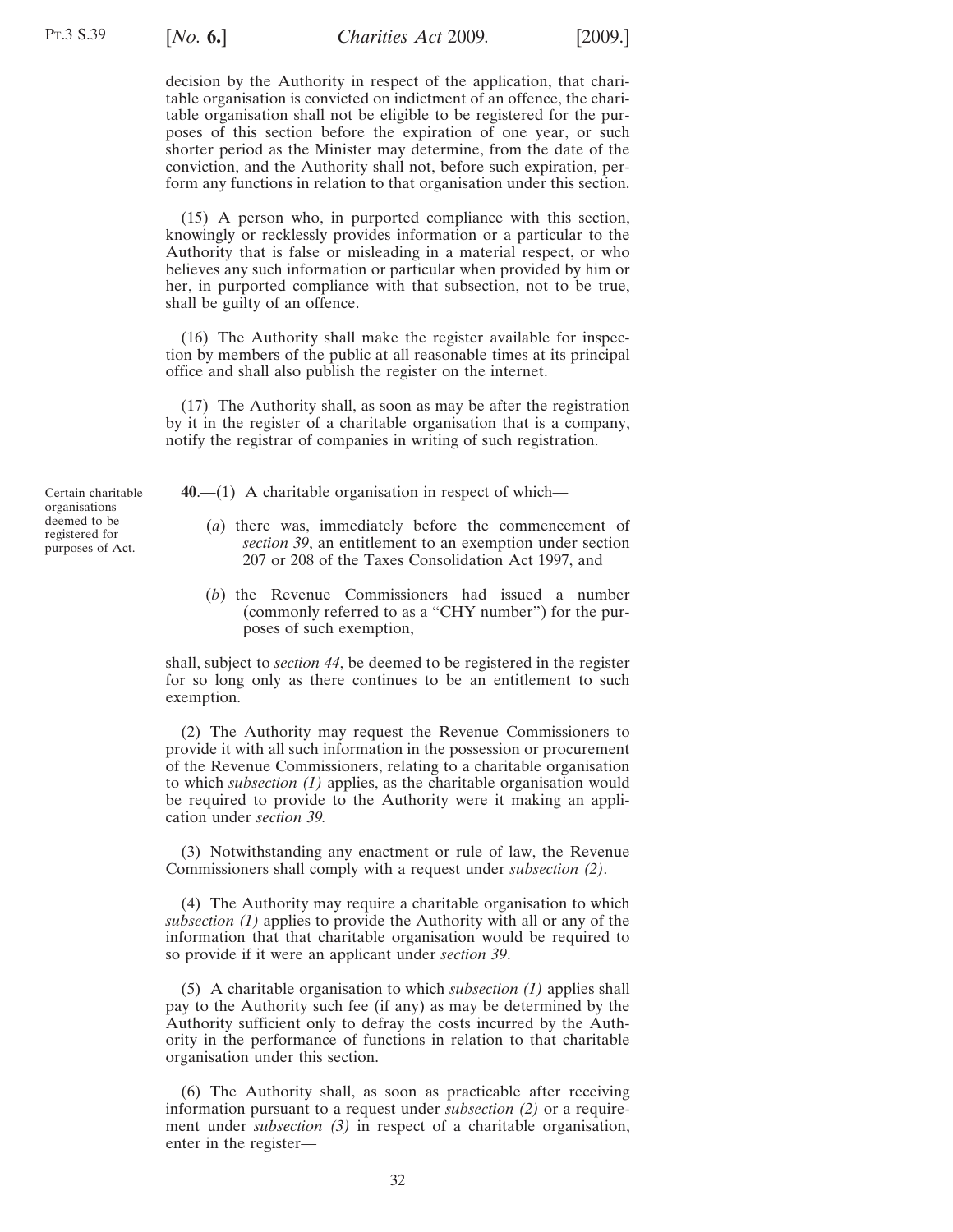- <span id="page-32-0"></span>(*a*) in the case of a charitable organisation that—
	- (i) is established in the State,
	- (ii) is established in a state (other than an EEA state), or
	- (iii) is established in an EEA state and that has a principal place of business in the State,

the name of the charitable organisation, its principal place of business in the State,

- (*b*) in the case of a charitable organisation that—
	- (i) is established in an EEA state, and
	- (ii) does not have a principal place of business in the State,

the name of the charitable organisation and its principal place of business in that EEA state,

- (*c*) the address of each premises in the State at which it operates or carries on its activities,
- (*d*) the names of the charity trustees,
- (*e*) a number from which it will be possible to identify the charitable organisation (in this Act also referred to as the "registration number"),
- (*f*) the objects of the charitable organisation or charitable trust concerned, and
- (*g*) such other particulars as the Authority considers appropriate.
- **41**.—(1) Any person who—

Offence for unregistered carry on activities in State.

- (*a*) advertises on behalf of, or causes another person to advertise on behalf of, a charitable organisation that is not  $\frac{\text{organisation to}}{\text{carrv on activity}}$ registered or deemed to be registered,
- (*b*) invites, or causes another person to invite, members of the public to give money or property to a charitable organisation that is not registered or deemed to be registered, or
- (*c*) accepts, or causes another person to accept, a gift of money or other property on behalf of a charitable organisation that is not registered or deemed to be registered,

shall be guilty of an offence.

(2) A charitable organisation that is a body corporate and is not registered or deemed to be registered shall be guilty of an offence if it—

- (*a*) advertises, or causes another person to advertise on its behalf,
- (*b*) invites, or causes another person to invite, members of the public to give money or other property to it, or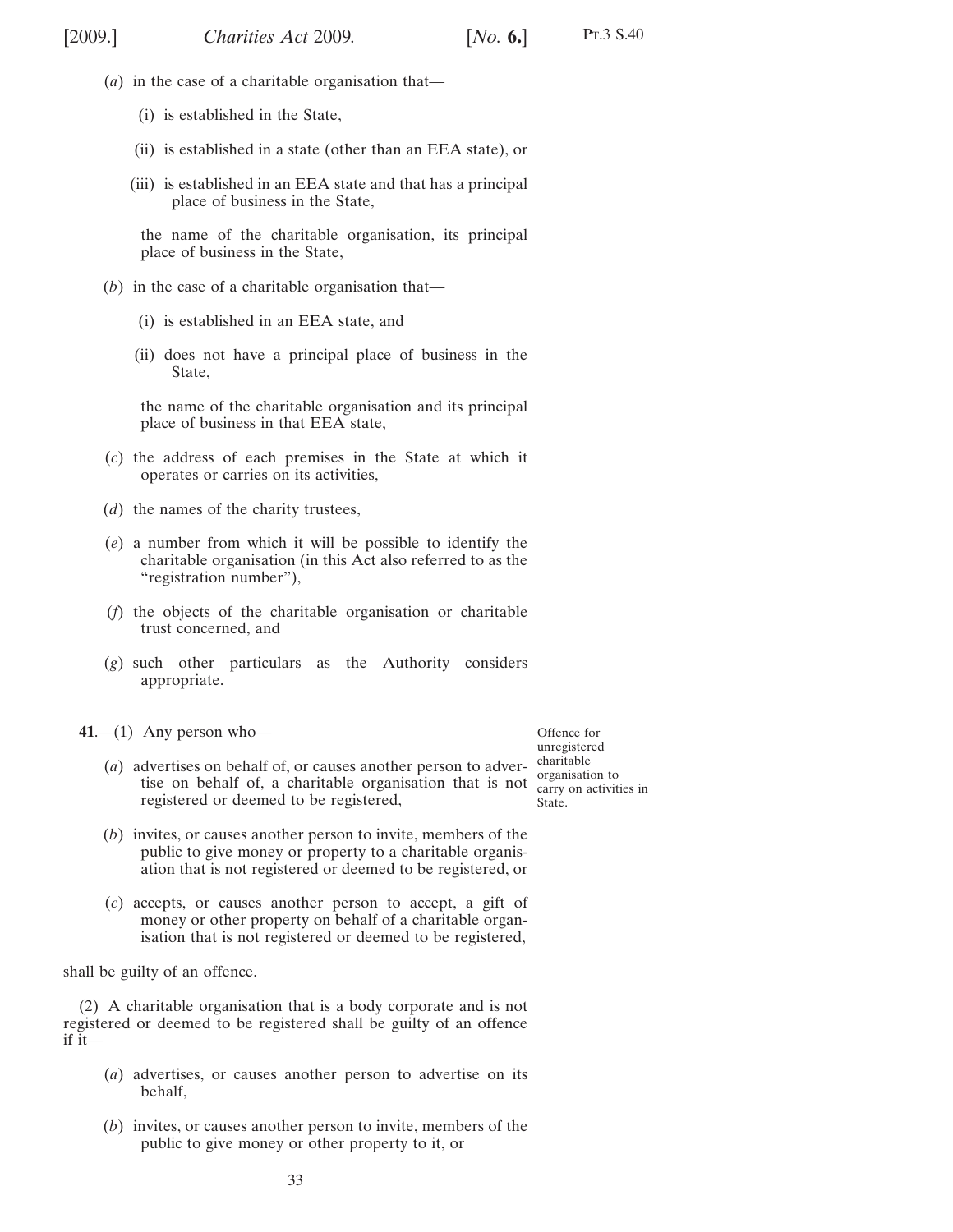<span id="page-33-0"></span>

(*c*) accepts, or causes another person to accept, a gift of money or property on its behalf.

(3) This section shall not apply in respect of a charitable organisation to which *subsection [\(4\)](#page-27-0)* of *section [39](#page-27-0)* applies—

- (*a*) during the period referred to in that subsection, or
- (*b*) where the organisation has made an application under that subsection, during that period and any further period beginning on the expiration of the first-mentioned period and ending when the Authority notifies the charity trustees in writing of its decision in relation to the application referred to in that subsection.

(4) The charity trustees of a charitable organisation in respect of which there is a contravention of this section shall each be guilty of an offence.

Name of charitable organisation. **42**.—(1) The Authority shall not register a charitable organisation if—

- (*a*) the name of the charitable organisation is—
	- (i) the same as, or
	- (ii) in the opinion of the Authority, so similar to the name of another charitable organisation as to be likely to cause members of the public to be unable to distinguish it from that other charitable organisation,
- (*b*) the name of the charitable organisation is, in the opinion of the Authority likely to mislead members of the public as to—
	- (i) the purposes of the charitable organisation, or
	- (ii) the activities that it carries on, or intends to carry on, in pursuit of those purposes,
- (*c*) the name of the charitable organisation is, in the opinion of the Authority, likely to cause members of the public to believe that it is connected with the Government, a local authority, or any person or body of persons with whom it has no connection, or
- (*d*) the name of the charitable organisation is, in the opinion of the Authority, offensive.

(2) The name of a registered charitable organisation shall not be changed without the consent of the Authority and the Authority shall not give such consent if—

- (*a*) the name of the charitable organisation is—
	- (i) the same as, or
	- (ii) in the opinion of the Authority, so similar to the name of another charitable organisation as to be likely to cause members of the public to be unable to distinguish it from that other charitable organisation,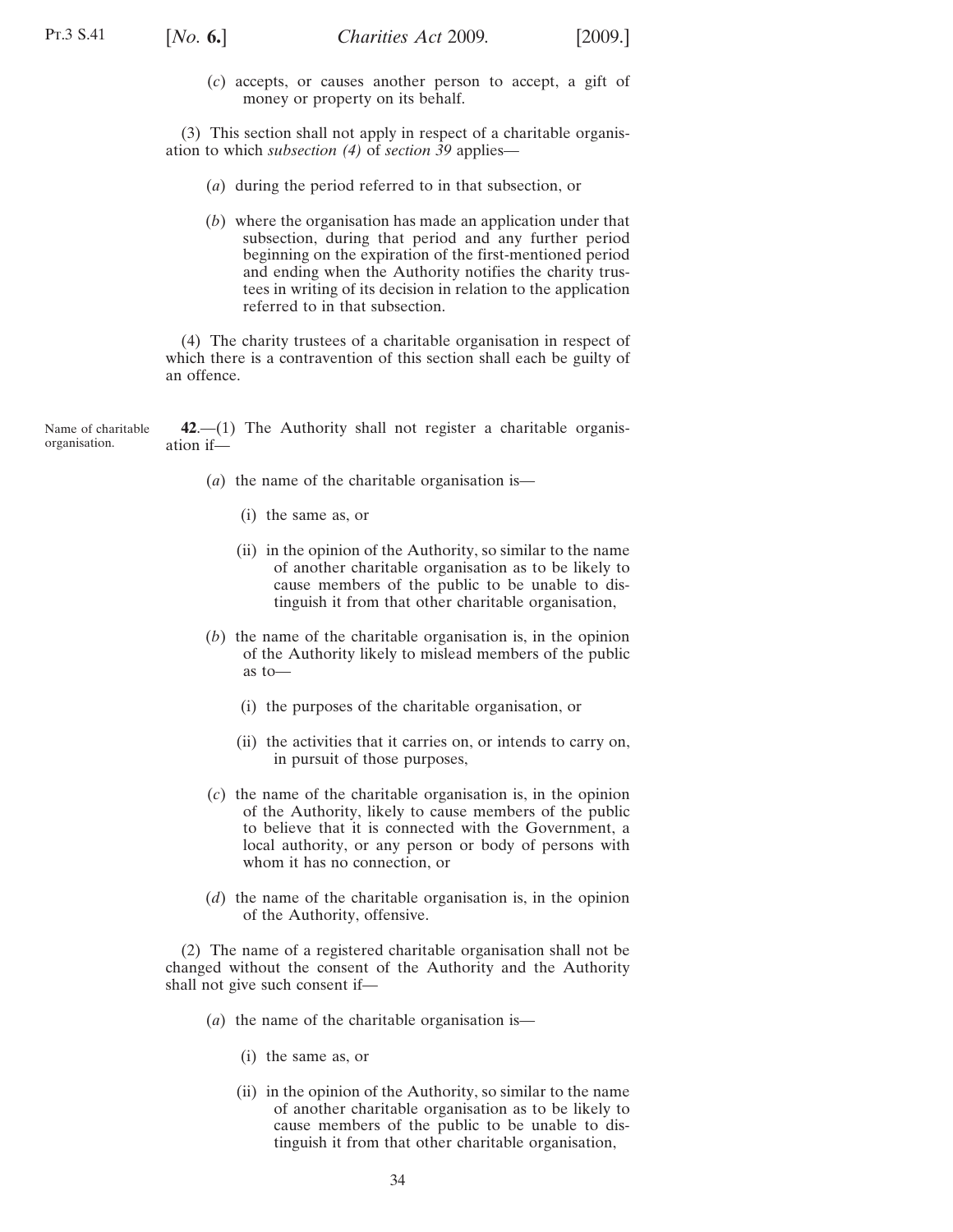<span id="page-34-0"></span>

- (*b*) the name of the charitable organisation is, in the opinion of the Authority likely to mislead members of the public as to—
	- (i) the purposes of the charitable organisation, or
	- (ii) the activities that it carries on, or intends to carry on, in pursuit of those purposes,
- (*c*) the name of the charitable organisation is, in the opinion of the Authority, likely to cause members of the public to believe that it is connected with the Government, a local authority, or any person or body of persons with whom it has no connection, or
- (*d*) the name of the charitable organisation is, in the opinion of the Authority, offensive.

(3) Where the Authority refuses to give its consent under *subsection [\(2\)](#page-33-0)*, the decision to so refuse may be appealed to the Tribunal by, or on behalf of, the charitable organisation concerned.

(4) Where the name of a charitable organisation has been changed in contravention of *subsection [\(2\)](#page-33-0)*, the charity trustees of the organisation shall each be guilty of an offence.

(5) Where the name of a charitable organisation that is a body corporate has been changed in contravention of *subsection [\(2\)](#page-33-0)* the charitable organisation shall be guilty of an offence.

**43**.—(1) Where the Authority, after consultation with the Garda Removal of Síochána, is of opinion that a body registered in the register is or charitable has become an excluded body by virtue of its promoting purposes organisation from that are register.

- (*a*) unlawful,
- (*b*) contrary to public morality,
- (*c*) contrary to public policy,
- (*d*) in support of terrorism or terrorist activities, or
- (*e*) for the benefit of an organisation, membership of which is unlawful,

it shall remove from the register all of the information entered in relation to that body and the body shall thereupon cease to be registered.

(2) Where the name of a charitable organisation is changed in contravention of *section [42\(2\)](#page-33-0)*, the Authority shall remove from the register all of the information entered in relation to that organisation and the organisation shall thereupon cease to be registered.

(3) If a registered charitable organisation that is a body corporate is convicted on indictment of an offence, the Authority may remove from the register all of the information entered in relation to that organisation, and that organisation shall, thereupon, cease to be registered.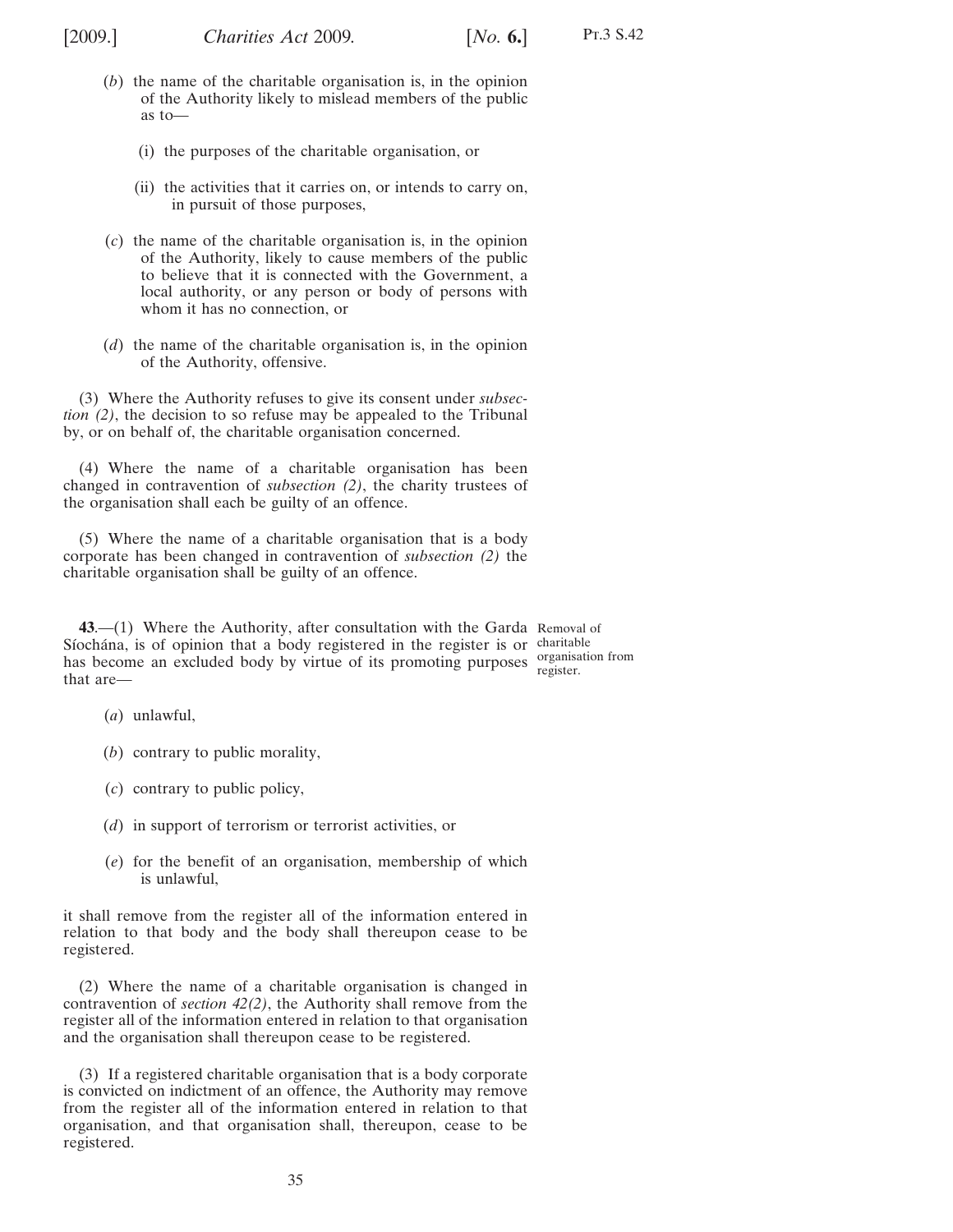<span id="page-35-0"></span>(4) Where, in relation to a charitable organisation, the Authority is satisfied that there has been a contravention of—

(*a*) *section [47,](#page-39-0) [48,](#page-41-0) [50](#page-42-0)* or *[52](#page-45-0)*, or

(*b*) a direction under *section [50](#page-42-0)* or *[51](#page-44-0)*,

the Authority may remove from the register all of the information entered in relation to that organisation, and that organisation shall, thereupon, cease to be registered.

(5) If a registered charitable organisation fails to comply with a direction of the Authority under *section [53](#page-46-0)*, the Authority may remove from the register all of the information entered in relation to that organisation, and that organisation shall, thereupon, cease to be registered.

(6) Where the Authority is of opinion that a body registered in the register is not a charitable organisation, it shall apply to the High Court for a declaration that the body is not a charitable organisation.

(7) If the High Court, upon an application under *subsection (6)*, grants a declaration that the body in respect of which the application is made is not a charitable organisation, the body shall thereupon cease to be a registered charitable organisation and the Authority shall remove from the register all of the information entered in relation to that body.

(8) If a charity trustee of a registered charitable organisation ceases to be qualified for the position of charity trustee by virtue of *section [55](#page-46-0)*, the Authority may apply to the High Court for an order authorising the Authority to remove the charitable organisation from the register, and, upon such an application, the High Court may make such an order if it considers it appropriate in all of the circumstances.

(9) If the High Court makes an order under *subsection (8)*, the Authority shall forthwith remove from the register all of the information entered in relation to that organisation, and that organisation shall thereupon cease to be registered.

(10) A body that, in accordance with this section, has ceased to be registered for the purposes of *section [39](#page-27-0)* shall not, before the expiration of one year, or such shorter period as the Minister may determine, from the date of its ceasing to be so registered, be eligible to apply to be registered, and the Authority shall not, before such expiration, perform any functions in relation to that organisation under *section [39](#page-27-0)[\(6\)](#page-29-0)*.

(11) Where, in accordance with this section, a body ceases to be registered, the Authority shall enter in the register a statement that the body has ceased to be registered and a statement of the reasons therefor.

Determination that charitable organisation to which *section [40](#page-31-0)* applies no longer deemed to be registered.

**44**.—(1) Where the Authority, after consultation with the Garda Síochána, is of opinion that a body that is deemed to be registered in the register by virtue of *section [40](#page-31-0)* is or has become an excluded body by virtue of its promoting purposes that are—

(*a*) unlawful,

(*b*) contrary to public morality,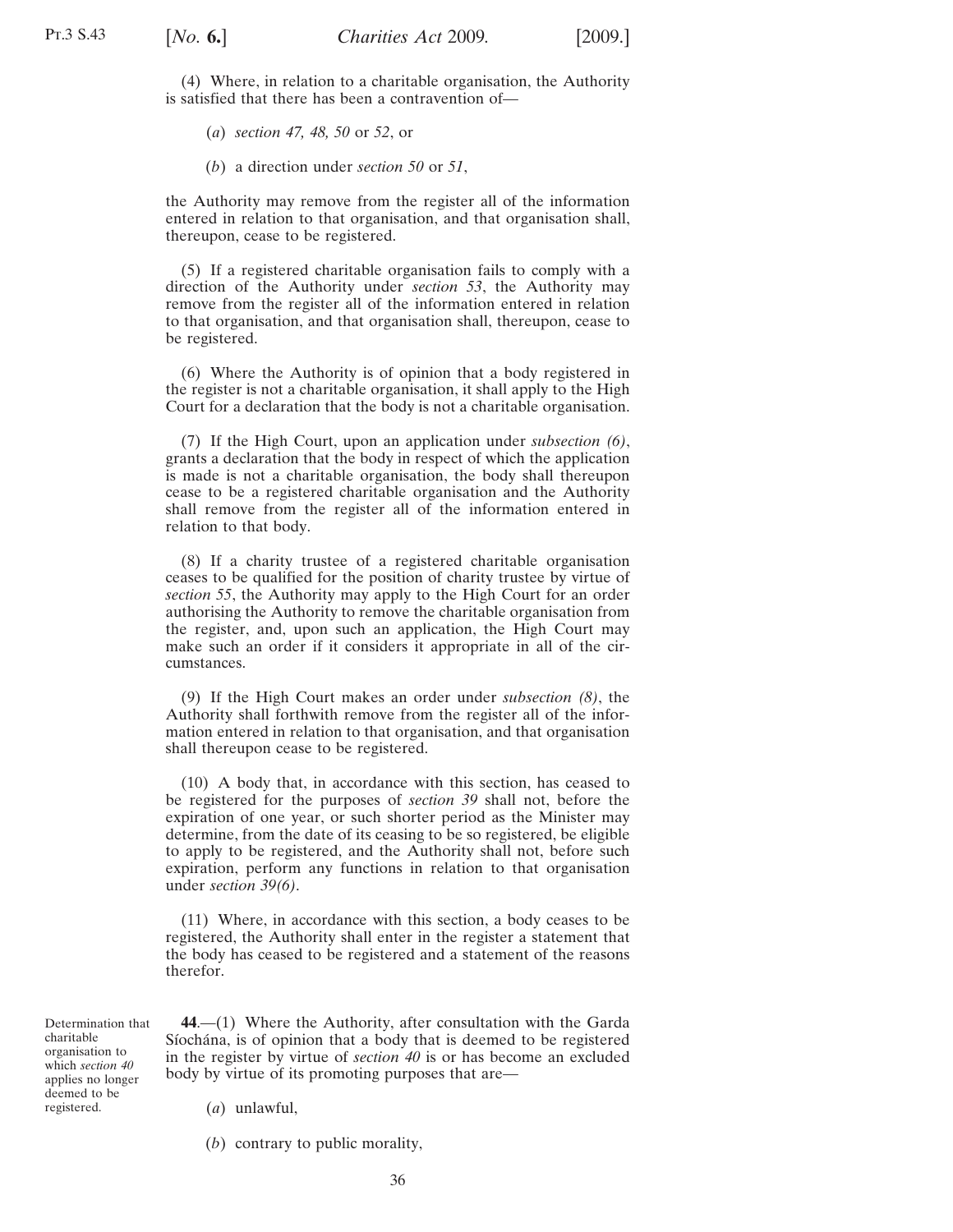Pt.3 S.44

- <span id="page-36-0"></span>(*c*) contrary to public policy,
- (*d*) in support of terrorism or terrorist activities, or
- (*e*) for the benefit of an organisation, membership of which is unlawful,

it shall by notice in writing inform the body that it is no longer deemed to be so registered.

(2) Where the name of a charitable organisation that is deemed to be registered in the register by virtue of *section [40](#page-31-0)* is changed in contravention of *section [42\(2\)](#page-33-0)*, the Authority shall by notice in writing inform the charitable organisation that it is no longer deemed to be so registered.

(3) If a body corporate that is deemed to be registered in the register by virtue of *section [40](#page-31-0)* is convicted on indictment of an offence, the Authority may, by notice in writing, inform the body that it is no longer deemed to be so registered.

(4) Where, in relation to a charitable organisation that is deemed to be registered in the register by virtue of *section [40](#page-31-0)*, the Authority is satisfied that there has been a contravention of—

- (*a*) *section [47,](#page-39-0) [48,](#page-41-0) [50](#page-42-0)* or *[52](#page-45-0)*, or
- (*b*) a direction under *section [50](#page-42-0)* or *[51](#page-44-0)*,

the Authority may by notice in writing, inform the charitable organisation that it is no longer deemed to be so registered.

(5) If a charitable organisation that is deemed to be registered in the register by virtue of *section [40](#page-31-0)* fails to comply with—

- (*a*) a requirement of the Authority under *section [40\(4\)](#page-31-0)*, or
- (*b*) a direction of the Authority under *section [53](#page-46-0)*,

the Authority may by notice in writing, inform the charitable organisation that it is no longer deemed to be so registered.

(6) Upon the service of a notice under this section, the body to whom it applies shall cease to be deemed to be registered in the register.

(7) Where the Authority is of opinion that a body that is deemed to be registered in the register by virtue of *section [40](#page-31-0)* is not a charitable organisation, it shall apply to the High Court for a declaration that the body is not a charitable organisation.

(8) If the High Court, upon an application under *subsection (7)*, grants a declaration that the body in respect of which the application is made is not a charitable organisation, the body shall cease to be deemed to be registered in the register.

(9) If a charity trustee of a body that is deemed to be registered in the register by virtue of *section [40](#page-31-0)* ceases to be qualified for the position of charity trustee by virtue of *section [55](#page-46-0)*, the Authority may apply to the High Court for an order authorising the Authority to inform the body by notice in writing that the body is no longer deemed to so registered, and, upon such an application, the High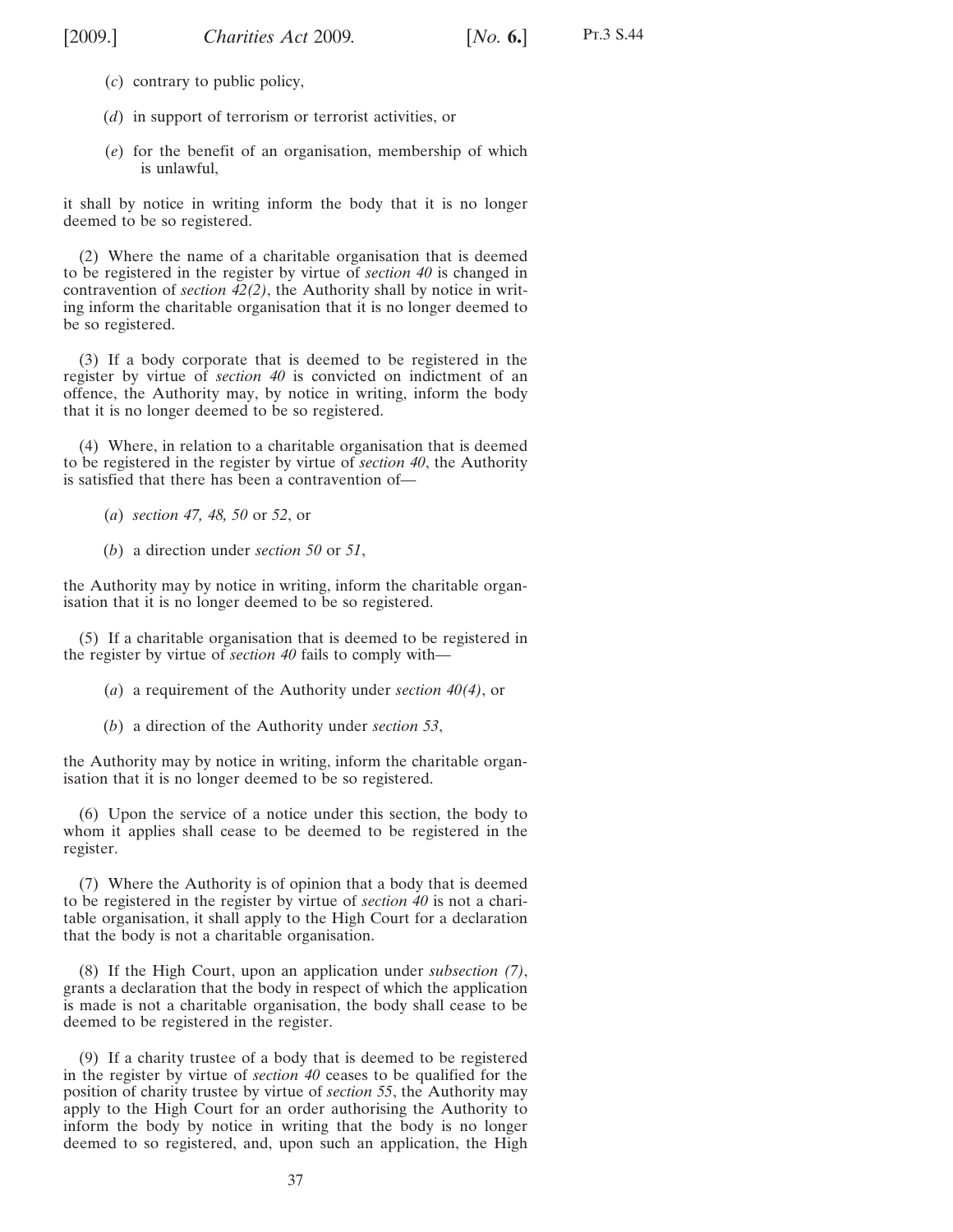<span id="page-37-0"></span>Court may make such an order if it considers it appropriate in all of the circumstances.

(10) Upon the service of a notice under *subsection [\(9\)](#page-36-0)*, the body to which the notice applies shall cease to be deemed to be registered in the register.

(11) A body that, in accordance with this section, has ceased to be deemed to be registered in the register shall not, before the expiration of one year, or such shorter period as the Minister may determine, from the date of its ceasing to be so registered, be eligible to apply to be registered, and the Authority shall not, before such expiration, perform any functions in relation to that organisation under *section [39](#page-27-0)[\(6\)](#page-29-0)*.

(12) Where, in accordance with this section, a body ceases to be deemed to be registered in the register, the Authority shall—

- (*a*) subject to *paragraph (b)*, remove any information in the register relating to the body, and
- (*b*) enter in the register a statement that the body has ceased to be deemed to be a registered charitable organisation and a statement of the reasons therefor.

**45**.—(1) A person whose application under *section [39](#page-27-0)* is refused by the Authority may appeal the refusal to the Tribunal, not later than 21 days, or such longer period as the Tribunal may, for good and sufficient reason, determine, after service on the person of a notification in writing of the refusal by the Authority.

(2) A person who has been removed from the register in accordance with section *[43](#page-34-0) (*other than *subsections [\(7\)](#page-35-0)* and *[\(9\)](#page-35-0)*) may appeal the decision to remove the person from the register, not later than 21 days, or such longer period as the Tribunal may for good and sufficient reason determine, after service on the person of a notification in writing of the decision by the Authority.

(3) A body that, in accordance with *sectio[n 44](#page-35-0)* (other than *subsections [\(8\)](#page-36-0)* and *(10)*), is no longer deemed to be registered may appeal the notice referred to in that subsection, not later than 21 days, or such longer period as the Tribunal may for good and sufficient reason determine, after service on the person of the notice.

(4) The Minister may appeal a decision of the Authority to register a person under *section [39](#page-27-0)*, not later than 21 days, or such longer period as the Tribunal may, for good and sufficient reason, determine after the person is so registered.

(5) Upon an appeal under *subsection (1)*, the Tribunal may make a determination—

- (*a*) requiring the Authority to register the appellant in the register, or
- (*b*) affirming the decision of the Authority.

(6) Upon an appeal under *subsection (2)*, the Tribunal may make a determination—

(*a*) requiring the Authority to restore the appellant to the register,

Appeal to Tribunal against decision of Authority.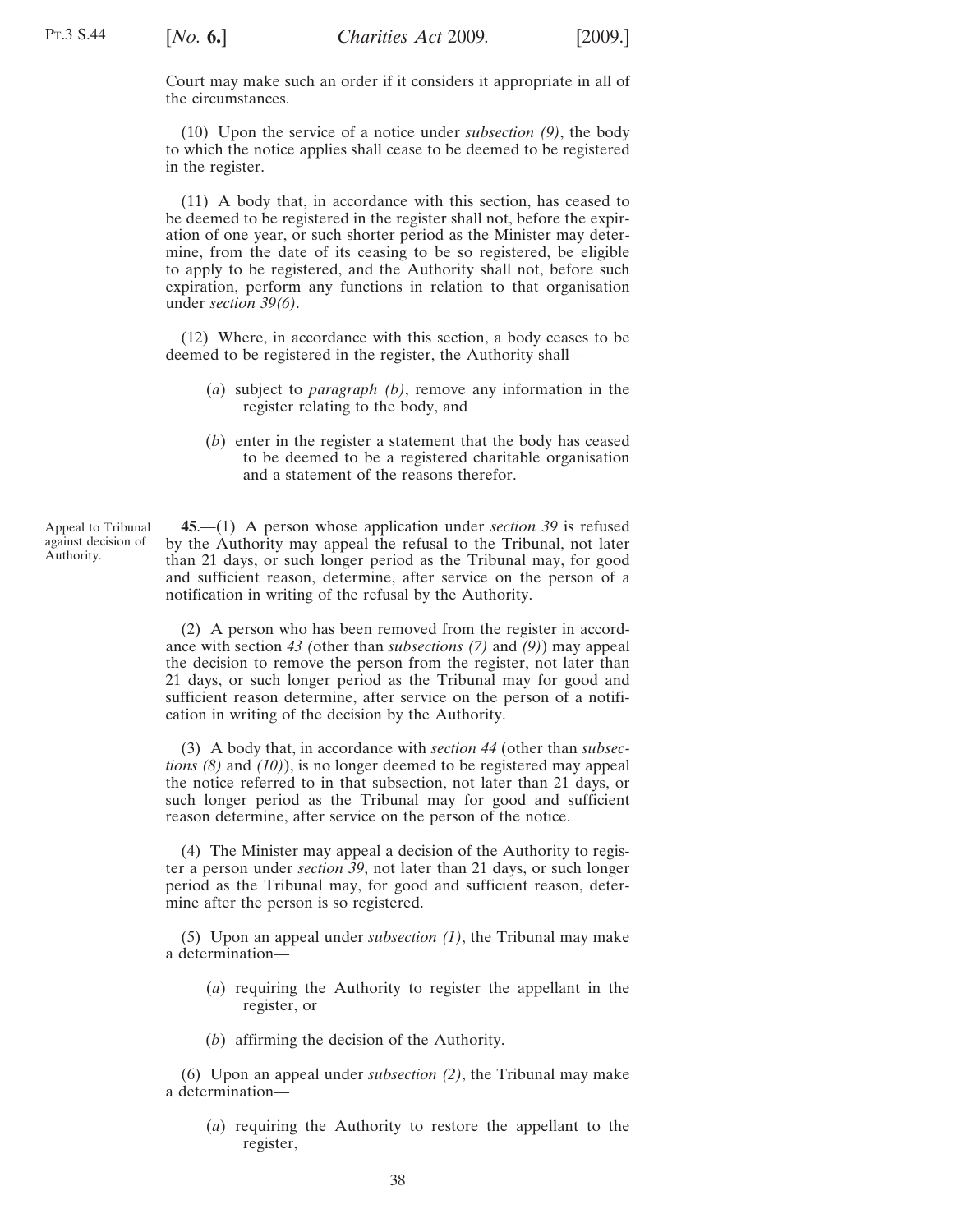- (*b*) requiring the Authority to restore the appellant to the register and impose such conditions on the appellant as the Tribunal may specify, or
- (*c*) affirming the decision of the Authority.

(7) Upon an appeal under *subsection [\(3\),](#page-37-0)* the Tribunal may—

- (*a*) revoke the notice under *section [44](#page-35-0)*,
- (*b*) revoke the notice under *section [44](#page-35-0)* and impose such conditions on the appellant as the Tribunal may specify, or
- (*c*) affirm the decision of the Authority.

(8) Upon an appeal under *subsection [\(4\)](#page-37-0)*, the Tribunal may make a determination—

- (*a*) granting the relief sought by the Minister, or
- (*b*) affirming the decision of the Authority.

(9) The Authority shall comply with a determination of the Tribunal under this section.

**46**.—(1) A person who holds out a body that is not registered as References to being registered shall be guilty of an offence. charitable status.

(2) A body (other than a registered charitable organisation) that, in any notice, advertisement, promotional literature or any other published material, describes itself or its activities in such terms as would cause members of the public to reasonably believe that it is a charitable organisation shall, subject to *subsection (6)*, be guilty of an offence.

(3) A person who holds out a body that is not established under the law of the State as being so established shall be guilty of an offence.

(4) A person who holds out a body whose seat of management or control is outside the State as being a body whose seat of management or control is in the State shall be guilty of an offence.

(5) Without prejudice to the generality of *subsections (3)* and *(4)*, a body that is publicly described as being an "Irish charity" or a "registered Irish charity" shall be regarded as being held out—

- (*a*) as being registered, and
- (*b*) as being a body—
	- (i) established under the law of the State, or
	- (ii) whose seat of management or control is in the State.

(6) It shall be a defence to proceedings for an offence under *subsection (2)* for the defendant to prove that—

(*a*) it is established under the law of a place other than the State,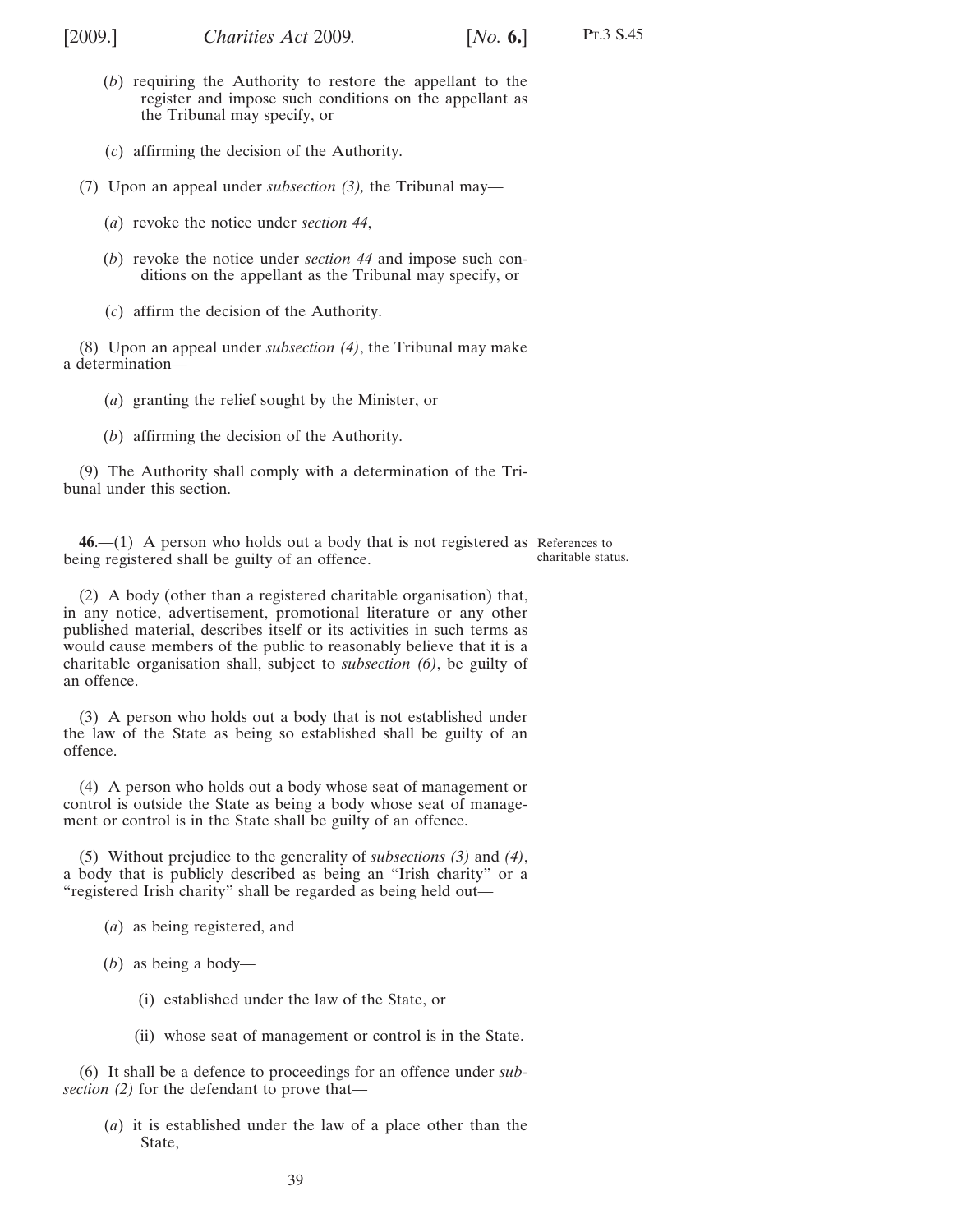<span id="page-39-0"></span>

- (*b*) under that law, it is entitled to be described as a charity or charitable organisation,
- (*c*) its centre of management and control is outside the State,
- (*d*) it does not—
	- (i) occupy any land in the State, or
	- (ii) carry on any activities in the State,

and

(*e*) the notice, advertisement, promotional literature or other published material containing the description of which the offence is alleged to consist also contains a statement as to its place of establishment.

(7) A registered charitable organisation shall, in all public documents and such other publications as may be prescribed, including on television or the internet, state in legible characters—

- (*a*) that it is a registered charitable organisation, and
- (*b*) provide such other information as may be prescribed, including the names of the charity trustees and the address of its principal office.

(8) Regulations made for the purposes of *subsection (7)* may provide—

- (*a*) for the exemption of charitable organisations belonging to a particular class from any of the requirements of the regulations, or
- (*b*) that, in the case of a statement or information that is in a language other than the Irish language or the English language, the statement or information be in the Irish language or the English language or both of those languages.

Duty to keep proper books of account.

**47**.—(1) The charity trustees of a charitable organisation shall, in relation to that charitable organisation, keep or cause to be kept proper books of account, whether in the form of documents or other record, that—

- (*a*) correctly record and explain the transactions of the organisation,
- (*b*) enable the financial position of the organisation to be determined with reasonable accuracy at any time,
- (*c*) enable the charity trustees to ensure that any statements of account prepared under *section [48](#page-41-0)* are prepared in compliance with regulations made under that section, and
- (*d*) enable the accounts of the organisation to be readily and properly audited.

(2) The books of account of a charitable organisation shall be kept on a continuous and consistent basis, that is to say, the entries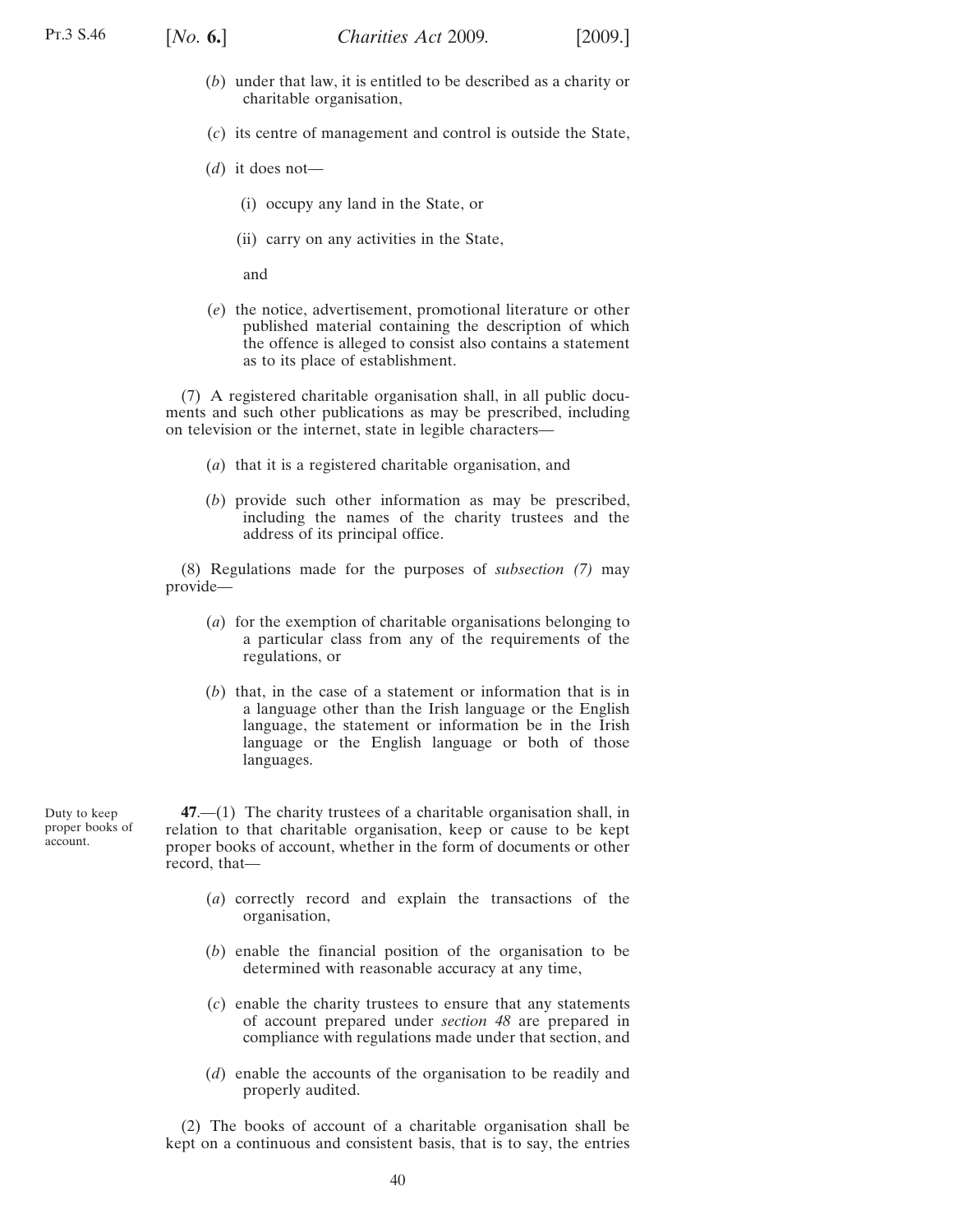therein shall be made in a timely manner and be consistent from one year to the next.

(3) Without prejudice to the generality of *subsections [\(1\)](#page-39-0)* and *[\(2\)](#page-39-0)*, books of account kept pursuant to those subsections shall contain—

- (*a*) entries, from day to day, of all sums of money received and expended by the charitable organisation concerned and the matters in respect of which the receipt and expenditure takes place, and
- (*b*) a record of the assets and liabilities of the charitable organisation.

(4) For the purposes of *subsections [\(1\)](#page-39-0)*, *[\(2\)](#page-39-0)* and *(3)*, proper books of account shall be deemed to be kept if they comply with those subsections and give a true and fair view of the state of affairs of the charitable organisation and explain its transactions.

(5) Books of account required by this section to be kept, the annual statement of accounts referred to in *section [48](#page-41-0)* and any account and statement prepared under *subsection [\(3\)](#page-41-0)* of that section shall be kept either in written form or in an official language of the State or so as to enable the books of account and the accounts and returns to be readily accessed and readily converted into written form in an official language of the State.

(6) The charity trustees of a charitable organisation shall make the books of account, the annual statement of accounts referred to in *section [48](#page-41-0)* and any account and statement prepared under *subsection [\(3\)](#page-41-0)* of that section, of the charitable organisation, available in written form in an official language of the State at all reasonable times for inspection, without charge, by persons entitled pursuant to this Act to inspect the books of account of the organisation.

(7) A record (being a book of account required to be kept under this section), an annual statement of accounts referred to in *section [48](#page-41-0)* or any account and statement prepared under *subsection [\(3\)](#page-41-0)* of that section shall be preserved by the charitable organisation concerned for a period of not less than 6 years from the end of the financial year to which it relates.

(8) Where, during the period of 6 years referred to in *subsection (7)* as it applies to any book of account required to be kept under this section, an annual statement of accounts referred to in *section [48](#page-41-0)* or any account and statement prepared under *subsection [\(3\)](#page-41-0)* of that section—

- (*a*) the charitable organisation concerned (being a body corporate or unincorporated body of persons) is dissolved, or
- (*b*) the charitable trust concerned is terminated,

it shall be the duty of the charity trustees holding office immediately before the date of the dissolution or termination, as the case may be, to preserve that book of account or statement of accounts in accordance with the said *subsection (7)* unless the Authority consents in writing to its being destroyed or its being disposed of in some other manner.

(9) A charity trustee who contravenes this section shall be guilty of an offence.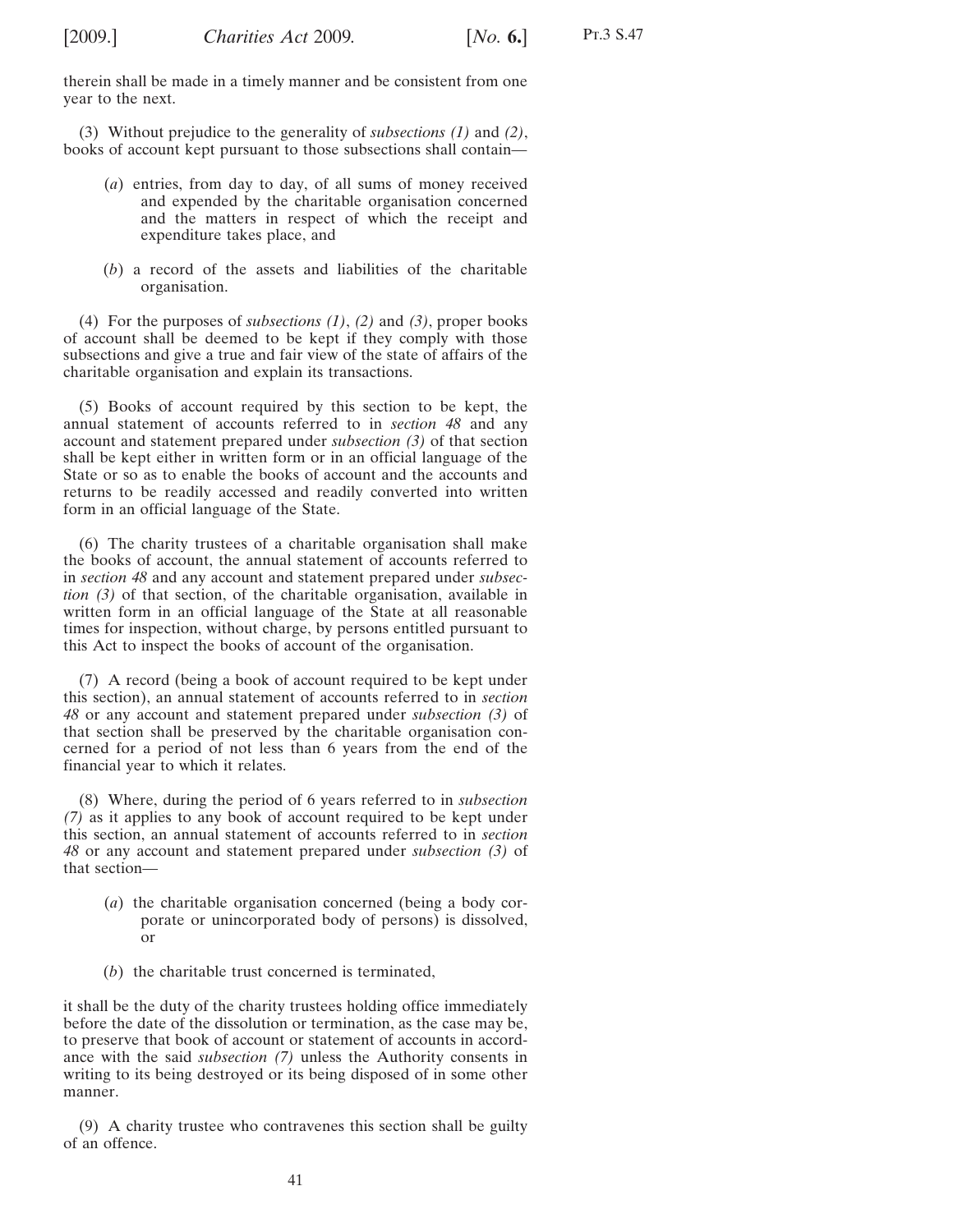<span id="page-41-0"></span>(10) It shall be a defence to proceedings for an offence consisting of the contravention of this section for the defendant to prove that he or she believed on reasonable grounds that a competent and reliable person (other than the defendant) was duly charged with the duty of ensuring compliance with this section and was in a position to discharge that duty.

(11) This section does not apply to charitable organisations that are companies.

Annual statement of accounts.

**48**.—(1) Subject to *subsection (3)*, the charity trustees of a charitable organisation shall, in respect of each financial year, prepare a statement of accounts (in this section referred to as the "annual statement of accounts") in such form and containing information relating to such matters as may be prescribed by regulations made by the Minister.

(2) Without prejudice to the generality of *subsection (1)*, regulations made in accordance with that subsection may make provision for—

- (*a*) the annual statement of accounts to be prepared in accordance with such methods and standards as are specified in the regulations,
- (*b*) any information to be provided by means of notes to the annual statement of accounts, and
- (*c*) determining the financial year of a charitable organisation for the purposes of this Act and any regulations made under it.
- (3) (*a*) Where the gross income or expenditure of a charitable organisation in a financial year does not exceed  $\epsilon$ 100,000, the charity trustees may, instead of preparing an annual statement of accounts in respect of that year, prepare an income and expenditure account in respect of, and a statement of the assets and liabilities of, the charitable organisation.
	- (*b*) An income and expenditure account and a statement of the assets and liabilities of a charitable organisation prepared under *paragraph (a)* shall be in such form as may be prescribed by the Minister.

(4) A charity trustee who contravenes this section shall be guilty of an offence.

(5) It shall be a defence to proceedings for an offence consisting of a contravention of this section for the defendant to prove that he or she believed on reasonable grounds that a competent and reliable person was duly charged with the duty of ensuring compliance with that requirement and was in a position to discharge that duty.

- (6) This section does not apply—
	- (*a*) to a charitable organisation that is a company,
	- (*b*) to an education body,
	- (*c*) to a charitable organisation in respect of a financial year in which its gross income or total expenditure is less than—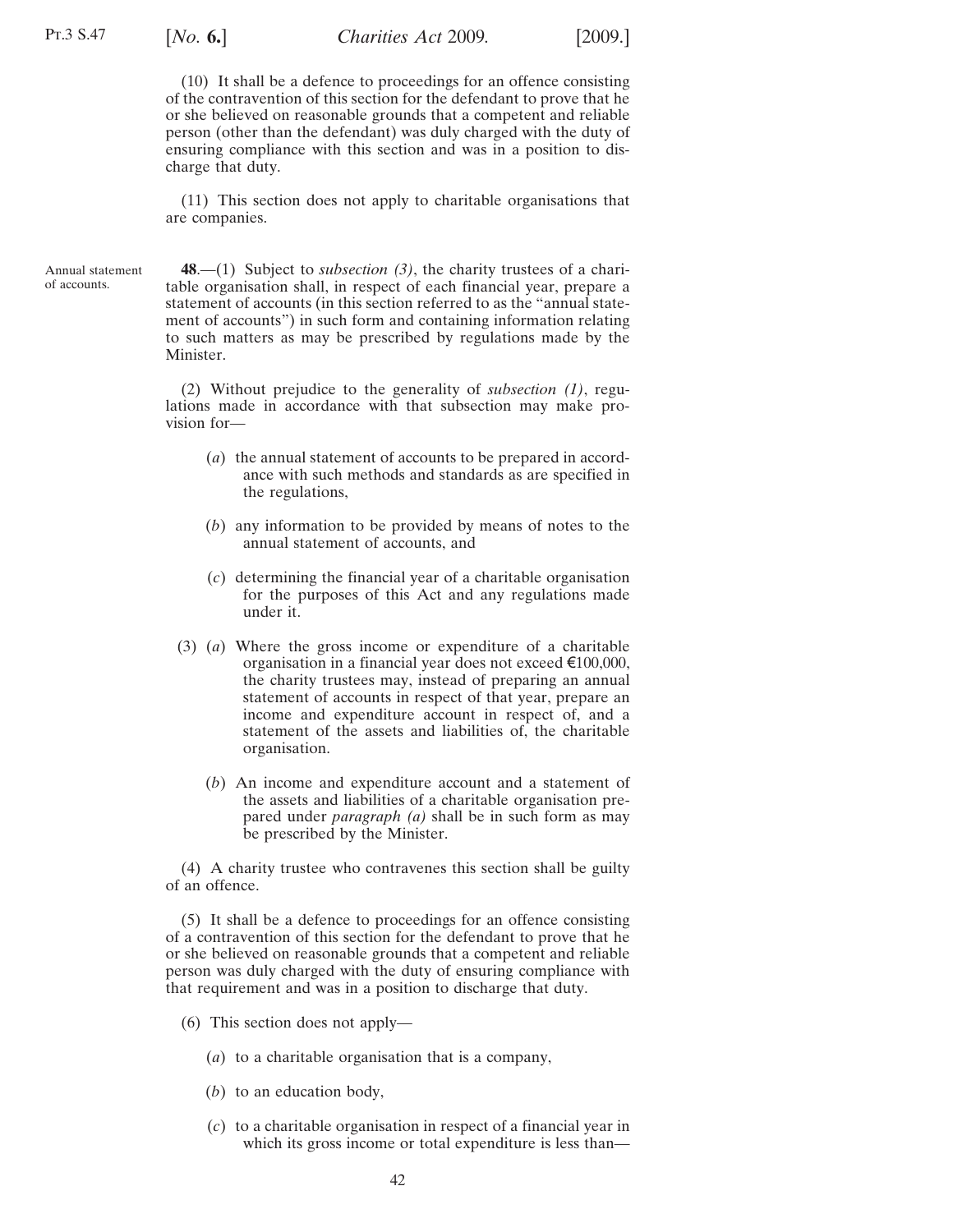<span id="page-42-0"></span>

Pt.3 S.48

- (i) €10,000, or
- (ii) such greater amount, not exceeding  $\epsilon$ 50,000, as may be prescribed,

or

(*d*) in relation to a centre for education designated by the Minister under section 10(4) of the Act of 1998.

**49**.—The registrar of companies shall, as soon as practicable after Annual returns receiving the annual return of a company in respect of which it has under Companies received a notification under *section [39](#page-27-0)[\(17\)](#page-31-0)*, give a copy of that Acts. annual return and copies of all documents annexed to the annual return to the Authority.

**50.**—(1) The accounts of a charitable organisation in respect of a Annual audit or financial year (in this subsection referred to as the "relevant financial examination of year") shall be audited not later than 9 months after the end of the accounts. relevant financial year by a qualified person if the gross income or total expenditure of the charitable organisation in—

- (*a*) the relevant financial year,
- (*b*) the financial year (if any) of the charitable organisation immediately preceding the relevant financial year, or
- (*c*) the financial year (if any) of the charitable organisation immediately preceding the year referred to in *paragraph (b)*,

exceeds such amount as may be prescribed.

(2) The Minister shall not prescribe an amount under *subsection (1)* greater than  $\epsilon$ 500,000.

(3) Subject to *subsection (4)*, the accounts of a charitable organisation (other than a charitable organisation to which *subsection (1)* applies) in respect of a financial year shall, at the election of the charity trustees, either—

- (*a*) be examined by an independent person approved by the Authority, being a person who has the requisite ability and practical experience to carry out a competent examination of the accounts, or
- (*b*) be audited by a qualified person,

not later than 9 months after the end of the financial year concerned.

(4) The Authority may give a direction to the charity trustees of a charitable organisation to which *subsection (3)* applies requiring that the accounts of the charitable organisation in respect of such financial year as is specified in the direction be audited by a qualified person.

(5) Where there has been a contravention of *subsection (1)* or the Authority is not satisfied with the manner in which the accounts of a charitable organisation to which that subsection applies have been audited, the Authority may appoint such qualified person as it considers appropriate to audit the accounts concerned.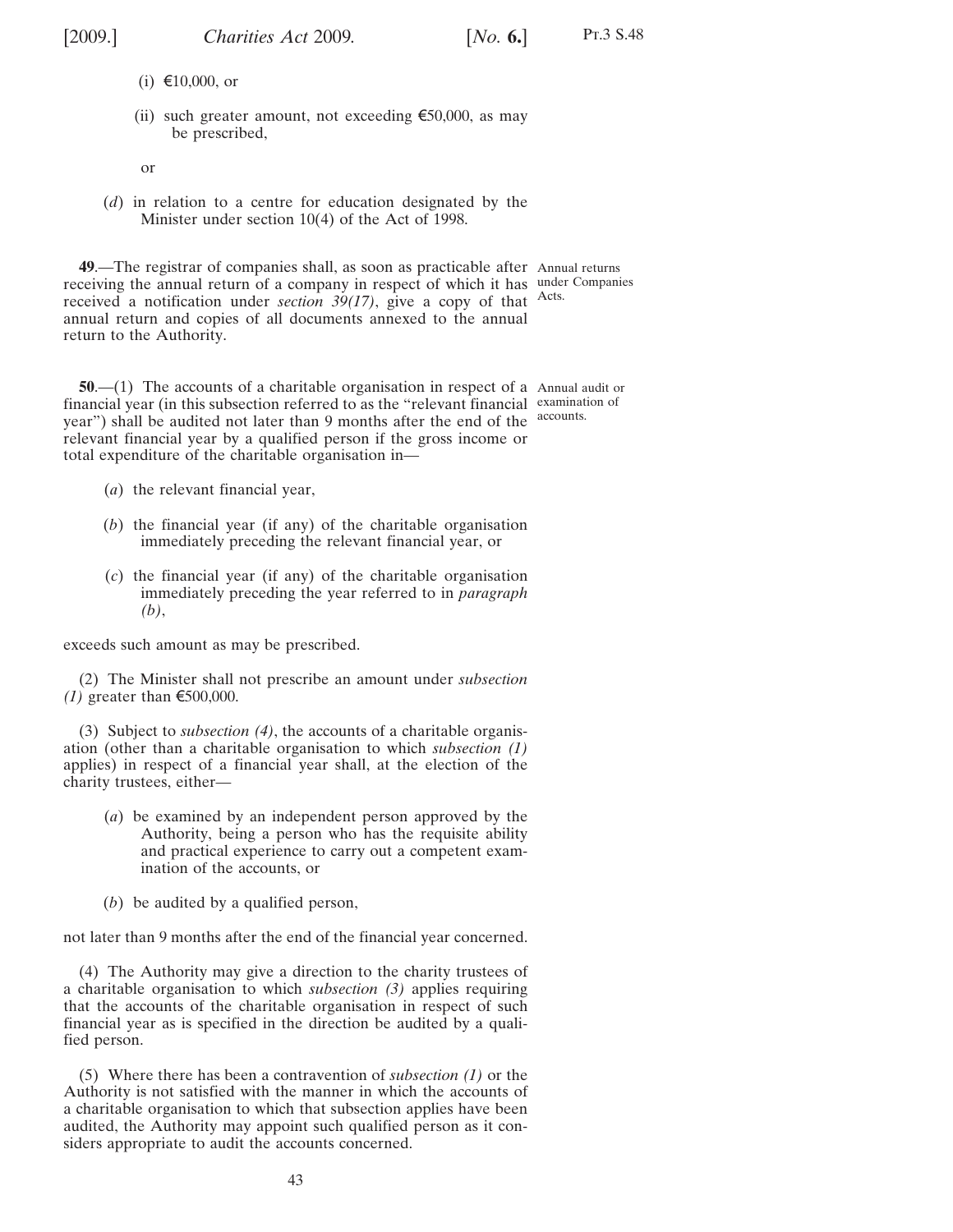<span id="page-43-0"></span>(6) Where there has been a contravention of *subsection [\(3\)](#page-42-0)* or the Authority is not satisfied with the manner in which the accounts of a charitable organisation to which that subsection applies have been examined or audited, as the case may be, the Authority may appoint such qualified person as it considers appropriate to audit the accounts concerned.

(7) The expenses incurred in the carrying out of an audit by a person appointed under *subsection [\(5\)](#page-42-0)* or *subsection (6)* including the auditor's remuneration, shall be recoverable by the Authority as a simple contract debt in any court of competent jurisdiction—

- (*a*) from the charity trustees of the charitable organisation (who shall be jointly and severally liable for those expenses), or
- (*b*) from the charitable organisation concerned, where it is not practicable to recover them from the charity trustees.

(8) The Authority may give such directions as it considers appropriate, with respect to the carrying out of an examination under *subsection [\(3\)\(a\)](#page-42-0)*, to charity trustees of a particular charitable organisation or generally.

(9) Where, in relation to a charitable organisation, there is a contravention of this section the charity trustees shall each be guilty of an offence.

(10) It shall be a defence to proceedings for an offence consisting of the contravention of a requirement under this section for the defendant to prove that he or she believed on reasonable grounds that a competent and reliable person was duly charged with the duty of ensuring compliance with that requirement and was in a position to discharge that duty.

(11) A charity trustee who obstructs or fails to cooperate with a person appointed under *subsection [\(5\)](#page-42-0)* or *subsection (6)* or who fails to give him or her such assistance as he or she may require for the purpose of carrying out an audit of the accounts of the charitable organisation concerned shall be guilty of an offence.

(12) Where, in relation to a charitable organisation, there is a contravention of a requirement in a direction under *subsection [\(4\)](#page-42-0)*, each of the charity trustees of the organisation shall be guilty of an offence.

(13) This section does not apply—

- (*a*) to a charitable organisation that is a company,
- (*b*) to an education body,
- (*c*) to a charitable organisation in respect of a financial year in which its gross income or total expenditure is less than—
	- (i) €10,000, or
	- (ii) such greater amount, not exceeding  $\epsilon$ 50,000, as may be prescribed,
	- or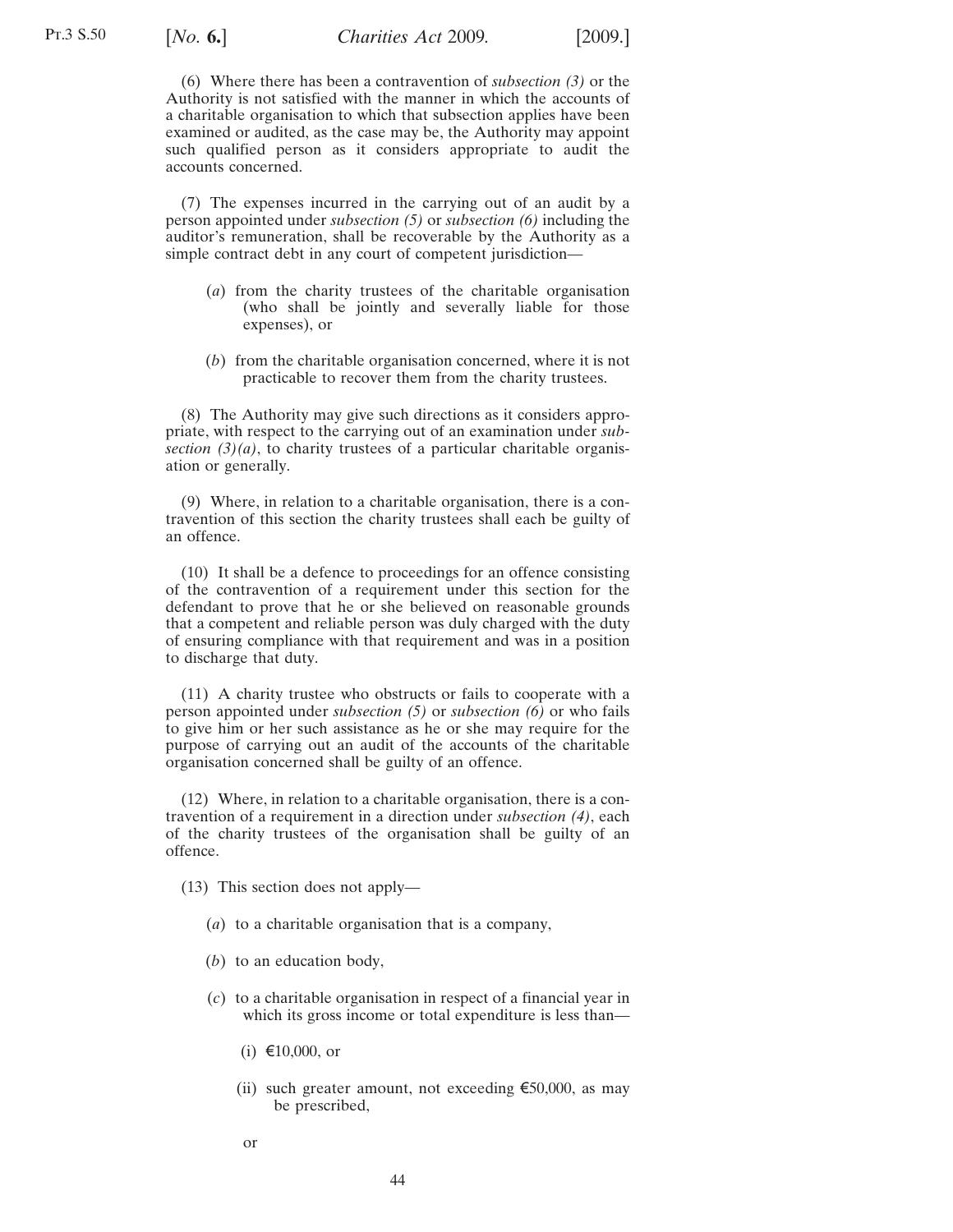<span id="page-44-0"></span>

- (*d*) in relation to a centre for education designated by the Minister under section 10(4) of the Act of 1998.
- (14) In this section "qualified person" means—
	- (*a*) a person who, in accordance with section 187 of the Companies Act 1990, is qualified to be appointed as a company auditor, or
	- (*b*) in relation to a charitable organisation that—
		- (i) is established in an EEA state, and
		- (ii) does not have a principal place of business in the State,

a person who is qualified under the law of that EEA state to perform functions the same as or similar to those performable in the State by a person referred to in *paragraph (a)*.

**51.**—(1) The Minister may by regulations—

Regulations in relation to audits,

- $(a)$  make provision in relation to the duties of an auditor, or <sup>etc.</sup> independent person referred to in *section [50\(3\)\(a\)](#page-42-0)* carrying out an audit or examination in accordance with *section [50](#page-42-0)*, including provision in relation to the making of a report as respects the annual statement of accounts or the income and expenditure account and statement of assets and liabilities, as may be appropriate, prepared in accordance with *section [48](#page-41-0)*,
- (*b*) make provision in relation to the making by an independent person referred to in *section [50\(3\)\(a\)](#page-42-0)* of a report in respect of an examination carried out by him or her,
- (*c*) confer on such an auditor or independent person a power to inspect books, documents and other records (however kept) relating to a charitable organisation,
- (*d*) confer on such an auditor or independent person a power to require, in the case of a charitable organisation, information and explanations from past or present charity trustees of the charitable organisation, or from past or present members of staff of the charitable organisation.

(2) If any person fails to afford an auditor or an independent person referred to in *section [50\(3\)\(a\)](#page-42-0)* any facility to which he or she is entitled by virtue of regulations under *subsection (1)(c)* or *(d)*, the Authority may give—

- (*a*) that person, or
- (*b*) the charity trustees for the time being of the charity concerned,

such directions as the Authority thinks appropriate.

(3) A person or charity trustee, as the case may be, who does not comply with a direction under *subsection (2)* shall be guilty of an offence.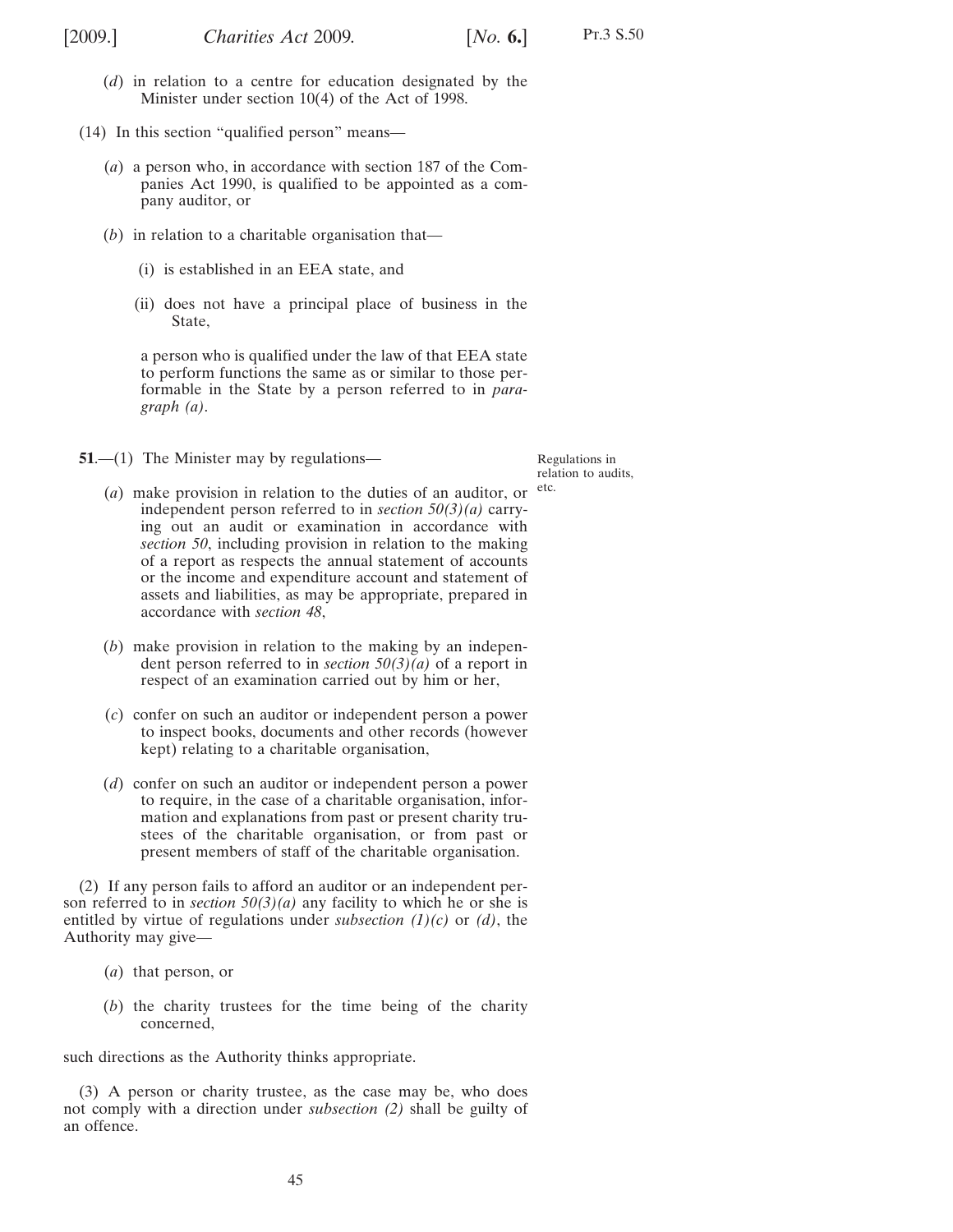<span id="page-45-0"></span>Annual reports.

**52**.—(1) The charity trustees of a charitable organisation shall, not later than 10 months or such longer period as the Authority may specify, after the end of each financial year, prepare and submit to the Authority a report (in this section referred to as the "annual report") in respect of its activities in that financial year.

(2) The Minister may make regulations for the purposes of *subsection (1)*.

(3) Without prejudice to the generality of *subsection (2)*, regulations under that subsection may—

- (*a*) contain different provisions in relation to different classes of information and different classes of charitable organisation,
- (*b*) require that an annual report contain such information (other than information required to be provided in an annual report under *subsection (1)*) as may be specified in the regulations, and
- (*c*) provide that a report referred to in that subsection shall be prepared in such manner as is specified in the regulations.

(4) Subject to *section [48\(6\)](#page-41-0)* and *[50](#page-42-0)[\(13\)](#page-43-0)*, the following shall be attached to an annual report submitted by a charitable organisation in accordance with this section:

- (*a*) a copy of the annual statement of accounts prepared under *subsection [\(1\)](#page-41-0)* of *section [48](#page-41-0)* or the income and expenditure account and the statement of assets and liabilities prepared under *subsection [\(3\)](#page-41-0)* of that section, as the case may be, in respect of the financial year concerned;
- (*b*) where the accounts of the charitable organisation have been audited in accordance with *section [50\(1\)](#page-42-0)*, a copy of the auditor's report;
- (*c*) where the accounts of the charitable organisation have been examined by an independent person in accordance with *section [50\(3\)](#page-42-0)*, a copy of the independent person's report.
- (5) (*a*) A copy of the accounts prepared by a charitable organisation in accordance with the Companies Acts shall, in respect of the financial year concerned, be attached to an annual report submitted by that charitable organisation in accordance with this section.
	- (*b*) This subsection applies to a charitable organisation that—
		- (i) is a company, and
		- (ii) is not required to annex its accounts to the annual return made by it to the registrar of companies under the Companies Acts.

(6) An annual report submitted to the Authority under this section and any document attached thereto shall be kept by the Authority for such period as it thinks fit.

(7) A charitable organisation that is a body corporate that contravenes this section shall be guilty of an offence.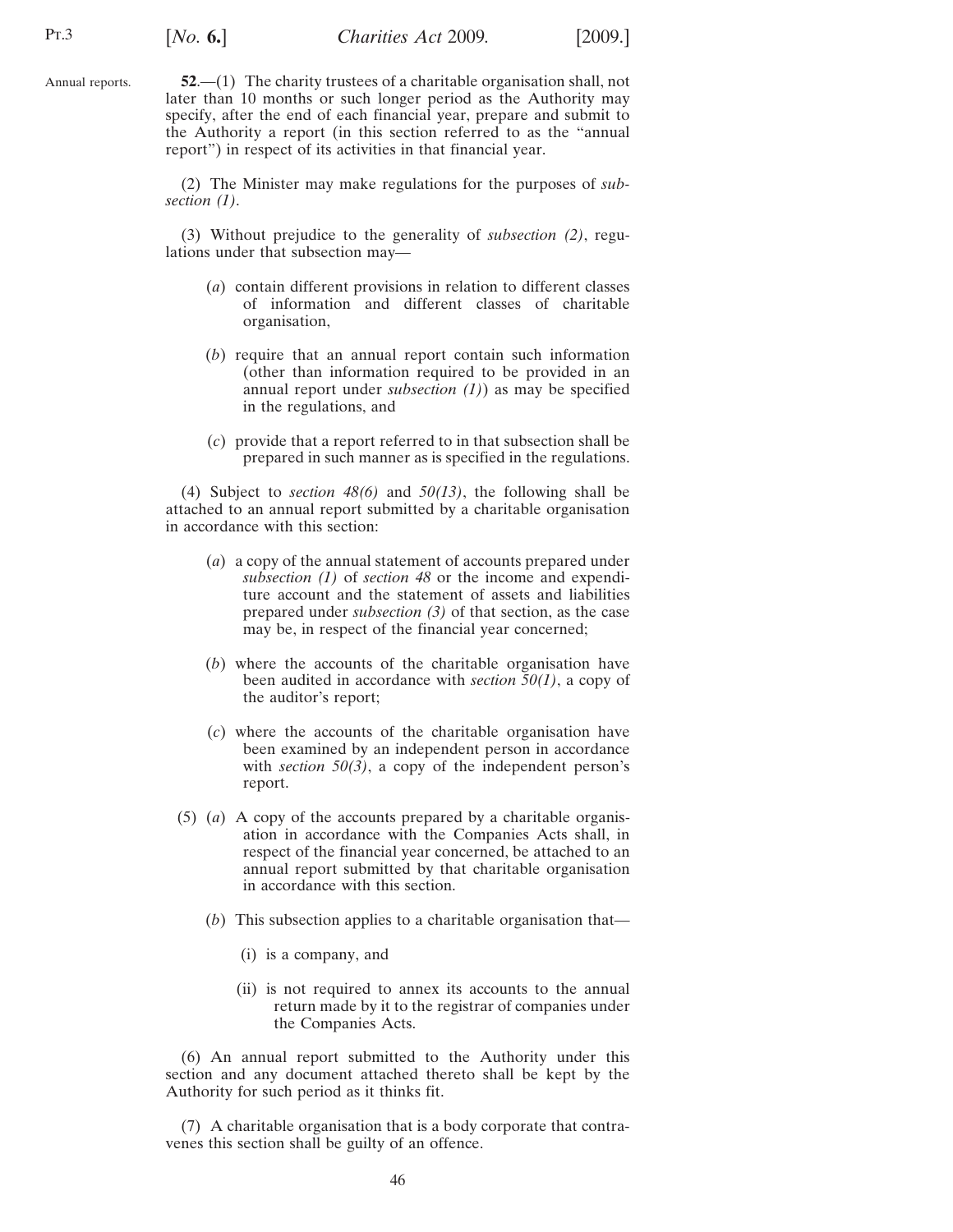<span id="page-46-0"></span>[2009.] [ *Charities Act* 2009*. No.* **6.**]

(8) Where, in relation to a charitable organisation, there is a contravention of this section, each of the charity trustees of the organisation shall be guilty of an offence.

**53.**—(1) The Authority may, by direction in writing, require a Requirement to charitable organisation to provide the Authority with such infor-provide mation as it may reasonably require to enable it to perform its information. functions.

(2) A charitable organisation shall comply with a direction under this section.

**54.**—(1) Subject to any enactment or rule of law prohibiting the Public inspection of disclosure of information, the Authority shall make available for annual reports, etc. inspection by members of the public all annual reports and documents attached thereto that remain in its keeping in accordance with *section [52\(6\)](#page-45-0)*, at all reasonable times during the period for which it continues to remain in its keeping or such lesser period as it considers appropriate and at such place or places as it determines.

(2) This section shall not apply to a private charitable trust.

(3) In this section "private charitable trust" means a charitable trust that is not funded by donations from the public.

**55**.—(1) Subject to *subsectio[n \(3\)](#page-47-0)*, a person shall cease to be quali-Persons disqualified fied for, and shall cease to hold, the position of charity trustee of a for being trustees of charitable organisation if that person a charitable

organisation.

- (*a*) is adjudicated bankrupt,
- (*b*) makes a composition or arrangement with creditors,
- (*c*) is a company that is in the course of being wound up,
- (*d*) is convicted on indictment of an offence,
- (*e*) is sentenced to a term of imprisonment by a court of competent jurisdiction,
- (*f*) is the subject of an order under section 160 of the Companies Act 1990 or is prohibited, removed or suspended from being a trustee of a scheme under the Pensions Acts 1990 to 2008,
- (*g*) has been removed from the position of charity trustee of a charitable organisation by an order of the High Court under *section [74](#page-57-0)*.

(2) A person who, by virtue of *subsection (1)*, is not qualified, or has ceased, to be a charity trustee of a charitable organisation may apply to the High Court for an order that he or she may hold the position of charity trustee of a particular charitable organisation or of a charitable organisation of a particular class, and the High Court may, upon such an application, make such an order if it considers that it would be in the public interest and in the best interests of the charitable organisation concerned or charitable organisations of the class concerned for it to make such an order.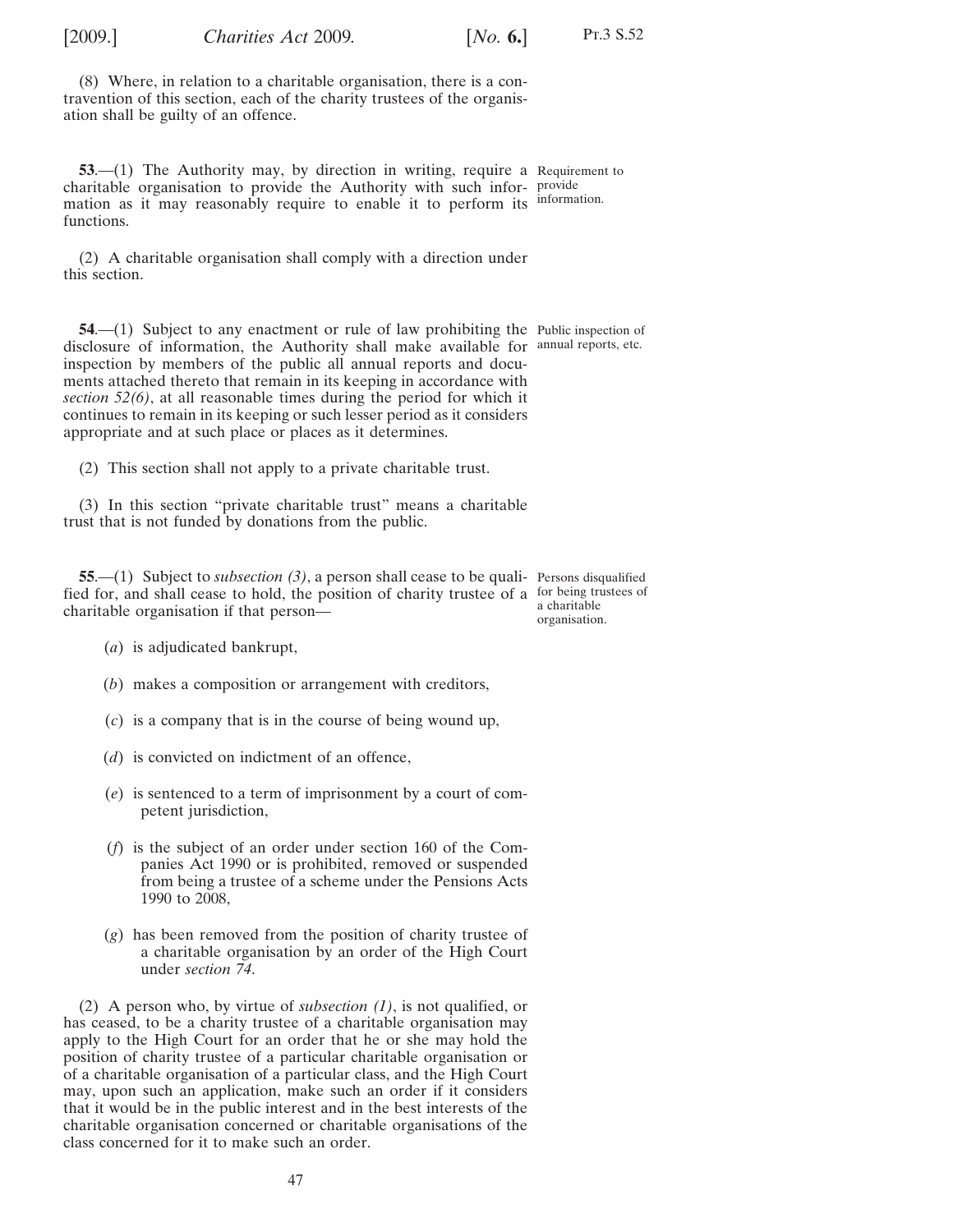<span id="page-47-0"></span>(3) Where the High Court makes an order under *subsection [\(2\)](#page-46-0)* in relation to a person, that person may, by virtue of that order, hold the position of charity trustee of—

- (*a*) the charitable organisation to which the order relates, or
- (*b*) a charitable organisation of the class to which the order relates,

but if, after the making of the order, any of the events referred to in *subsection [\(1\)](#page-46-0)* (other than *paragraph [\(a\)](#page-46-0)*) occurs, the order shall cease to have effect and the provisions of that subsection shall apply.

(4) The Authority shall establish and maintain a register of all persons who have ceased to hold the position of charity trustee of a charitable organisation by virtue of *subsectio[n \(1\)](#page-46-0)*.

(5) The Authority shall, from time to time, review each entry in the register established under this section and, if it becomes aware that any particular in that register is incorrect or has ceased to be correct, it shall make such alterations to that register as it considers necessary.

(6) The register established and maintained under this section shall be made available for inspection by members of the public at all reasonable times at the principal office of the Authority.

Person acting as charity trustee while disqualified. **56.—(1)** A person who acts, or purports to act, as a charity trustee of a charitable organisation at any time while he or she is, by virtue of *section [55](#page-46-0)*, not qualified for that position shall be guilty of an offence.

- (2) Any act done by a person—
	- (*a*) in purported performance of the functions of charity trustee of a charitable organisation, and
	- (*b*) while he or she was not qualified to hold that position by virtue of *section [55](#page-46-0)*,

shall not be invalid by reason only of the person not being so qualified.

(3) Where a person who, at any time when he or she was, by virtue of *section [55](#page-46-0)*, not qualified to hold the position of charity trustee of a charitable organisation, received from the charitable organisation any remuneration or expenses, or any benefit in kind, in connection with his or her acting, or purporting to act, as charity trustee of the charitable organisation, he or she shall repay to the charitable organisation those moneys and any benefit in kind or an amount equal to the monetary value of any benefit in kind.

Acting under directions of person not qualified to be charity trustee.

**57**.—(1) A charity trustee or a member of staff of a charitable organisation who complies with a direction of a person who—

- (*a*) is not qualified to hold the position of charity trustee of that organisation by virtue of *section [55](#page-46-0)*, and
- (*b*) purported to give the direction as a charity trustee of the organisation,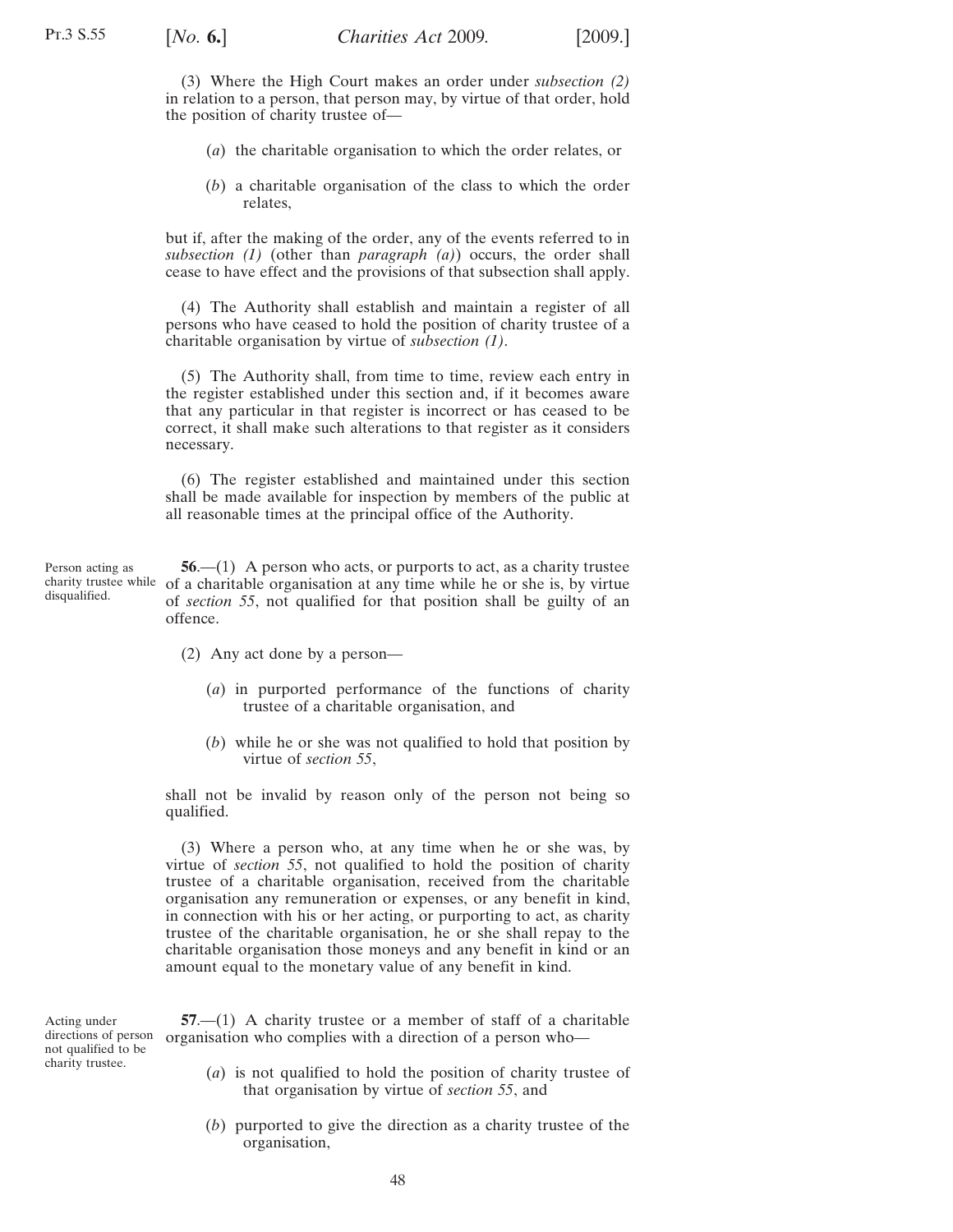<span id="page-48-0"></span>

shall be guilty of an offence if, at the time of his or her so complying, he or she knew or had reasonable grounds for knowing that the person who gave the direction was not qualified to hold the position of charity trustee of that organisation.

(2) Where a person is convicted of an offence under this section he or she shall cease to be qualified for the position of charity trustee of a charitable organisation, and if, immediately before the date of his or her conviction, he or she held the position of charity trustee of a charitable organisation he or she shall cease to hold that position.

**58.**—(1) Subject to *subsection* (3), a person who is convicted of an Consequences of offence under *section [56](#page-47-0)* in respect of a charitable organisation shall acting under be personally liable for the debts of the charitable organisation incurred as a result of the commission by him or her of any act in charity trustee. purported performance by him or her of the functions of charity trustee of the charitable organisation at any time when he or she was not qualified to hold the position of charity trustee of the charitable organisation.

(2) Subject to *subsection (3)*, a person who is convicted of an offence under *section [57](#page-47-0)* in respect of a charitable organisation shall be personally liable for the debts of the charitable organisation incurred as a result of the commission by him or her of any act in compliance with the direction to which the offence related.

(3) In proceedings brought against a person for the recovery of a debt referred to in this section the court may, subject to such conditions as it considers appropriate, grant relief in whole or in part from the liability to which the person would otherwise be subject under *subsection (1)* or *(2)*, as the case may be, if it considers it just and equitable to so do having regard to the circumstances of the case.

**59.**—(1) Where, in the course of, and by virtue of the carrying out Obligation to of, his or her duties in relation to a charitable organisation, infor-disclose commission mation comes into the possession of a relevant person that causes  $\frac{0}{\Delta}$  of offence to him or her to form the opinion that there are reasonable grounds for believing that an offence under the Act of 2001 has been or is being committed, the relevant person shall, as soon as may be, notify the Authority in writing of that opinion and provide the Authority with a report in writing of the particulars of the grounds upon which the opinion was formed.

- (2) A relevant person shall be guilty of an offence if he or she—
	- (*a*) fails to comply with *subsection (1),* or
	- (*b*) knowingly makes a report under *subsection (1)* which is false or misleading in any material respect.

(3) In this section "relevant person" means, in relation to a charitable organisation, a person who—

- (*a*) is an auditor of the charitable organisation,
- (*b*) is a charity trustee of the charitable organisation or is, for the time being, carrying out, or duly appointed to carry out, any of the functions of charity trustee of the charitable organisation,

direction of person not qualified to be

Authority.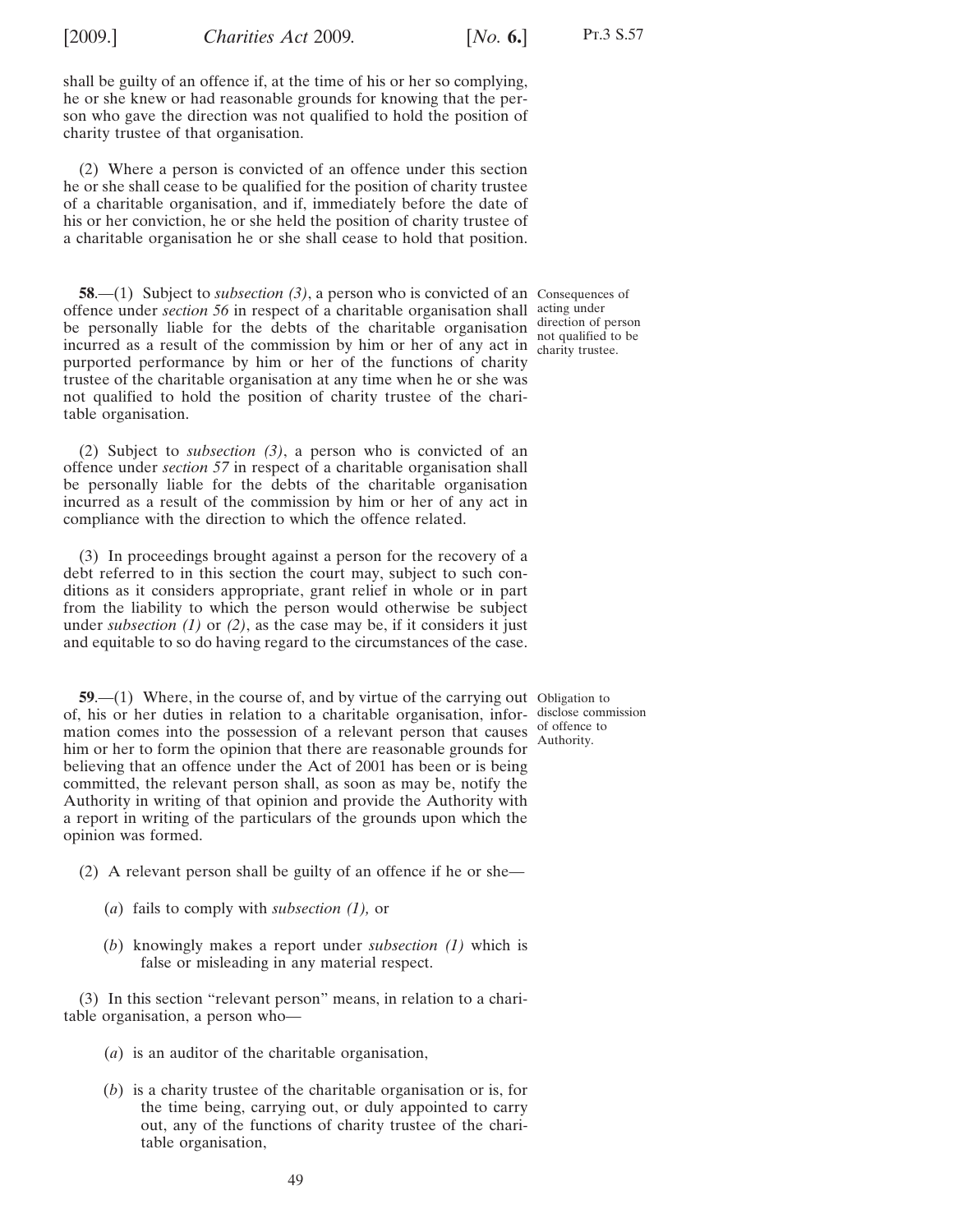Defence to defamation proceedings in respect of publication by Authority of certain

reports.

Protection from civil liability of persons who report breaches of Act, etc., to Authority.

<span id="page-49-0"></span>

- (*c*) is an investment business firm (within the meaning of the Investment Intermediaries Act 1995), and—
	- (i) has advised the charitable organisation, or
	- (ii) has received any payment in relation to the investment of any of the property of the charitable organisation,
	- or
- (*d*) has been involved in the preparation of the annual report of the charitable organisation.

**60**.—In proceedings for defamation, the defence of qualified privilege shall apply to the publication by the Authority of a report—

- (*a*) under *section [59](#page-48-0)*, or
- (*b*) of any matter concerning the state and conduct of the affairs of a charitable organisation.

**61**.—Where a person communicates his or her opinion, whether in writing or otherwise, to the Authority that—

- (*a*) an offence under this Act has been or is being committed,
- (*b*) any provision of this Act has not been or is not being complied with, or
- (*c*) an offence under the Act of 2001 has been or is being committed in relation to the property of a charitable organisation,

then, unless he or she acted in bad faith, the person shall not be regarded as having committed any breach of duty towards the charitable organisation or any other person, and no person shall have a cause of action against the first-mentioned person in respect of that communication.

Protection of employees from penalisation for reporting breaches of Act, etc.

**62**.—(1) An employer shall not penalise an employee for having formed an opinion of the kind referred to in *section 61* and communicated it, whether in writing or otherwise, to the Authority if the employee has acted reasonably and in good faith in forming that opinion and communicating it to the Authority.

(2) In proceedings under this section before a rights commissioner or the Employment Appeals Tribunal in relation to a complaint that *subsection (1)* has been contravened, it shall be presumed, until the contrary is proved, that the employee concerned acted reasonably and in good faith in forming the opinion and making the communication concerned.

(3) If a penalisation of an employee, in contravention of *subsection (1)*, constitutes a dismissal of the employee within the meaning of the Unfair Dismissals Acts 1977 to 2007, relief may not be granted to the employee in respect of that penalisation both under this section and under those Acts.

50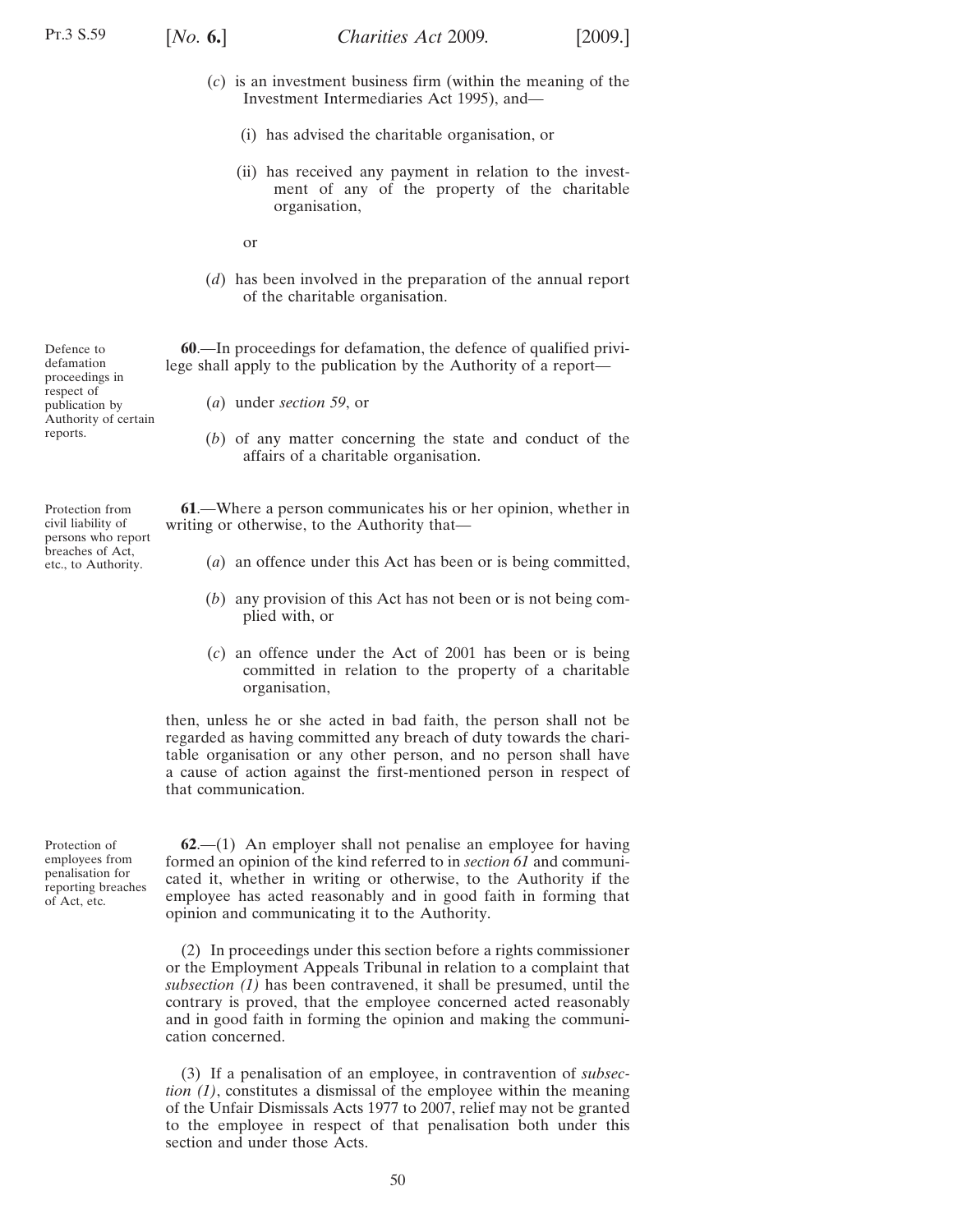<span id="page-50-0"></span>

Pt.3 S.62

- (*a*) give the parties an opportunity to be heard by the commissioner and to present to the commissioner any evidence relevant to the complaint, and
- (*b*) give a decision in writing in relation to it and communicate the decision to the parties.

(5) A decision of a rights commissioner under *subsection (4)* shall do one or more of the following:

- (*a*) declare that the complaint was or, as the case may be, was not well founded;
- (*b*) require the employer to comply with *subsection [\(1\)](#page-49-0)* and, for that purpose, require the employer to take specified steps;
- (*c*) require the employer to pay to the employee compensation of such amount (if any) as is just and equitable having regard to all the circumstances, but not exceeding 104 weeks remuneration in respect of the employee's employment calculated in accordance with regulations under section 17 of the Unfair Dismissals Act 1977.
- (6) For the purposes of this section—
	- (*a*) subsections (3) to (6) and subsection (7)(*a*) of section 7 of the Act of 1994 shall apply in relation to a complaint presented under this section as they apply in relation to a complaint presented under subsection (1) of the said section 7, subject to the following modifications, namely—
		- (i) the deletion in subsection (3) of all the words from "if it is presented" to the end of that subsection and the substitution of "unless it is presented to him within the period of 12 months beginning on the date of the contravention to which the complaint relates or (in a case where the rights commissioner is satisfied that exceptional circumstances prevented the presentation of the complaint within the period aforesaid) such further period, not exceeding 6 months from the expiration of the said period of 12 months, as the rights commissioner considers reasonable",
		- (ii) the substitution in subsection (6) of a reference to a decision for the reference to a recommendation, and
		- (iii) any other necessary modifications,
	- (*b*) sections 8, 9 and 10 of the Act of 1994 shall apply as they apply for the purposes of that Act, subject to the following modifications, namely—
		- (i) the substitution in those provisions of references to a decision for references to a recommendation,
		- (ii) the insertion, in section 8, of the following subsection: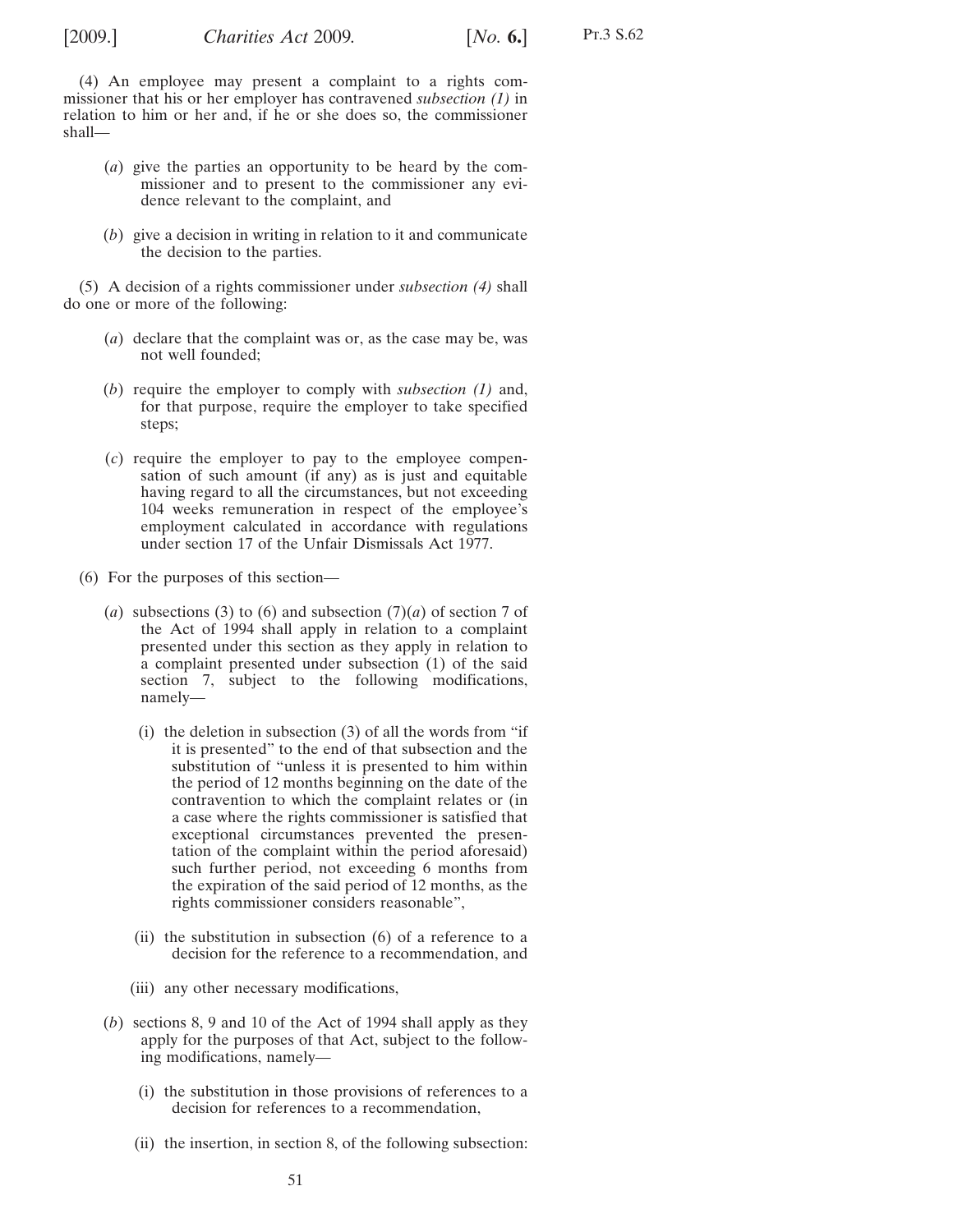"(7) Proceedings under this section before the Tribunal shall be heard otherwise than in public.",

- <span id="page-51-0"></span>(iii) the substitution in section 9 of the Act of 1994 of—
	- (I) references to the Circuit Court for references to the District Court, and
	- (II) the following subsection for subsection (3):

"(3) An application under this section to the Circuit Court shall be made to the judge of the Circuit Court for the circuit in which the employer concerned ordinarily resides or carries on any profession, trade or business.", and

(III) any other necessary modifications.

(7) For the avoidance of doubt, *subsection [\(6\)](#page-50-0)* shall not operate to confer on the Minister any of the functions of the Minister for Enterprise, Trade and Employment under the Act of 1994 and those functions shall be performable by the Minister for Enterprise, Trade and Employment for the purposes of the provisions of the Act of 1994, as applied by that subsection, to the like extent as they are performable by him or her for the purposes of the Act of 1994 and the provisions of the Act of 1994 shall apply accordingly.

(8) In this section "Act of 1994" means the Terms of Employment (Information) Act 1994.

False statements.

**63**.—Any person who states to the Authority that—

- (*a*) an offence under this Act has been or is being committed,
- (*b*) any provision of this Act has not been or is not being complied with, or
- (*c*) an offence under the Act of 2001 has been or is being committed in relation to the property of a charitable organisation,

knowing that statement to be false shall be guilty of an offence.

### PART 4

# PROTECTION OF CHARITABLE ORGANISATIONS

Investigation of affairs of charitable organisation.

**64**.—The Authority may appoint a person (in this Act referred to as an "inspector") or more than one such person to investigate the affairs of a charitable organisation and to prepare a report thereon in such manner as the Authority shall direct.

Production of documents and evidence on investigation.

**65**.—(1) A charity trustee or agent of a charitable organisation shall—

(*a*) produce to an inspector all books, documents and other records of or relating to the charitable organisation that are in his or her possession, under his or her control or within his or her procurement,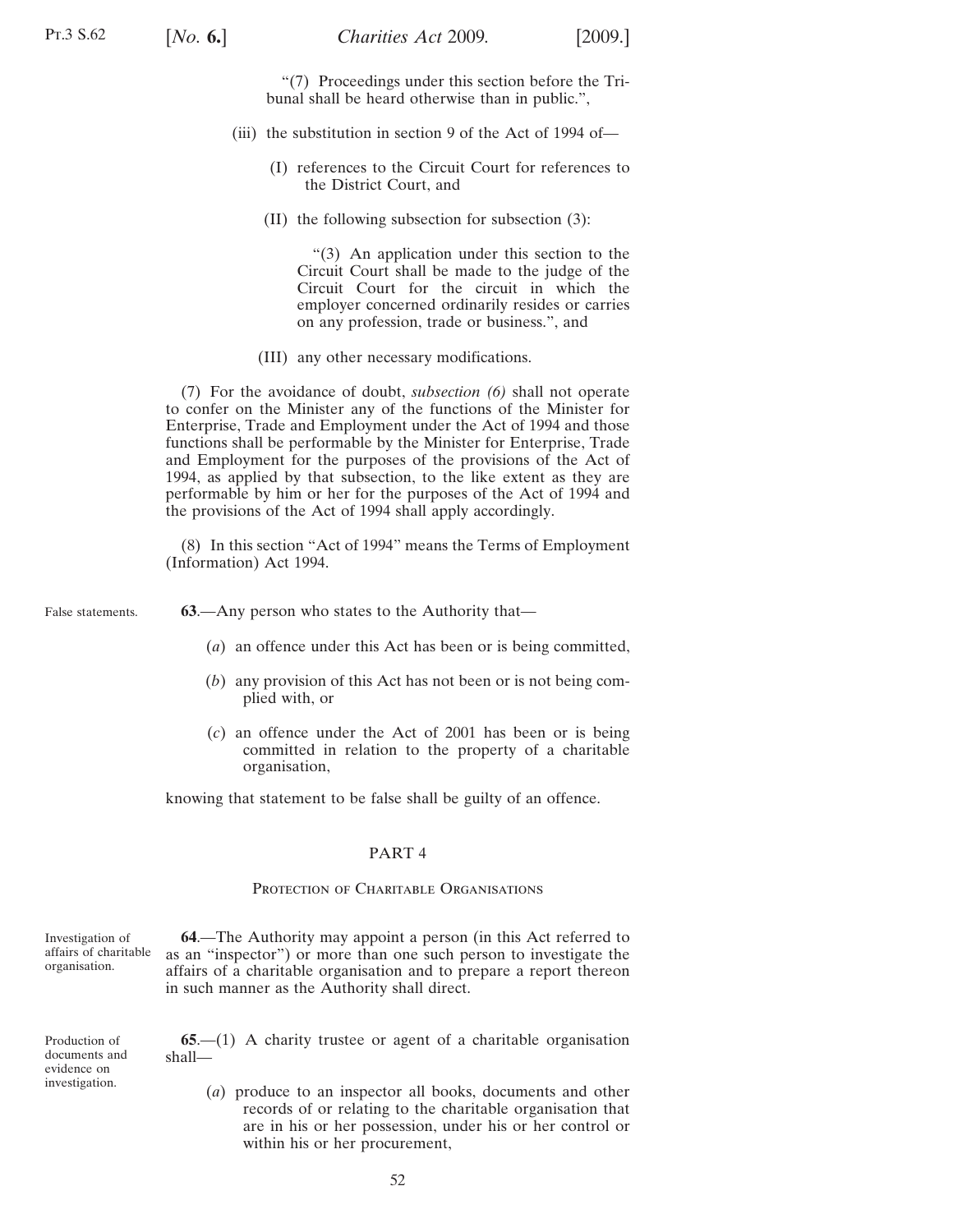<span id="page-52-0"></span>

Pt.4 S.65

- (*b*) attend before an inspector, and
- (*c*) give to an inspector all assistance in connection with the investigation which he or she is reasonably capable of giving,

when required to so do by an inspector.

(2) If an inspector considers that a person (other than a charity trustee or agent of a charitable organisation) is or may be in possession of information concerning its affairs, he or she may require that person to—

- (*a*) produce to him or her any books, documents or other records in his or her possession, under his or her control or within his or her procurement relating to the charitable organisation,
- (*b*) attend before him or her, and
- (*c*) give to him or her all such other assistance in connection with the investigation as he or she is reasonably capable of giving.

(3) If an inspector has reasonable grounds for believing that a charity trustee of a charitable organisation whose affairs the inspector is investigating maintains or has maintained a bank account (howsoever described), whether alone or jointly with another person and whether in the State or elsewhere, into or out of which there has been paid money that is connected with any act or omission by that charity trustee constituting misconduct (whether fraudulent or not) in respect of that charitable organisation, the inspector may require the charity trustee to produce to him or her all documents in the charity trustee's possession, under his or her control or within his or her procurement, relating to that bank account.

(4) An inspector may examine on oath a charity trustee, member of staff or agent of the charitable organisation, or a person to whom *subsection (2)* applies, in relation to the affairs of the charitable organisation, and may administer an oath accordingly.

(5) A person who contravenes this section or who fails to comply with a requirement under this section shall be guilty of an offence.

(6) In this section—

"agent" includes, in relation to a charitable organisation, a banker, solicitor or auditor to the charitable organisation, and any person who was but is no longer an agent to the charitable organisation;

"bank account" includes an account with any person exempt by virtue of section 7(4) of the Central Bank Act 1971 from the requirement of holding a licence under section 9 of that Act;

"charity trustee" includes, in relation to a charitable organisation, a person who was, but is no longer, a charity trustee of the charitable organisation.

**66**.—(1) An inspector appointed under *section [64](#page-51-0)* may, and if so Inspector's reports.directed by the Authority shall, make interim reports to the Authority and on the conclusion of the investigation, shall make a final report to the Authority.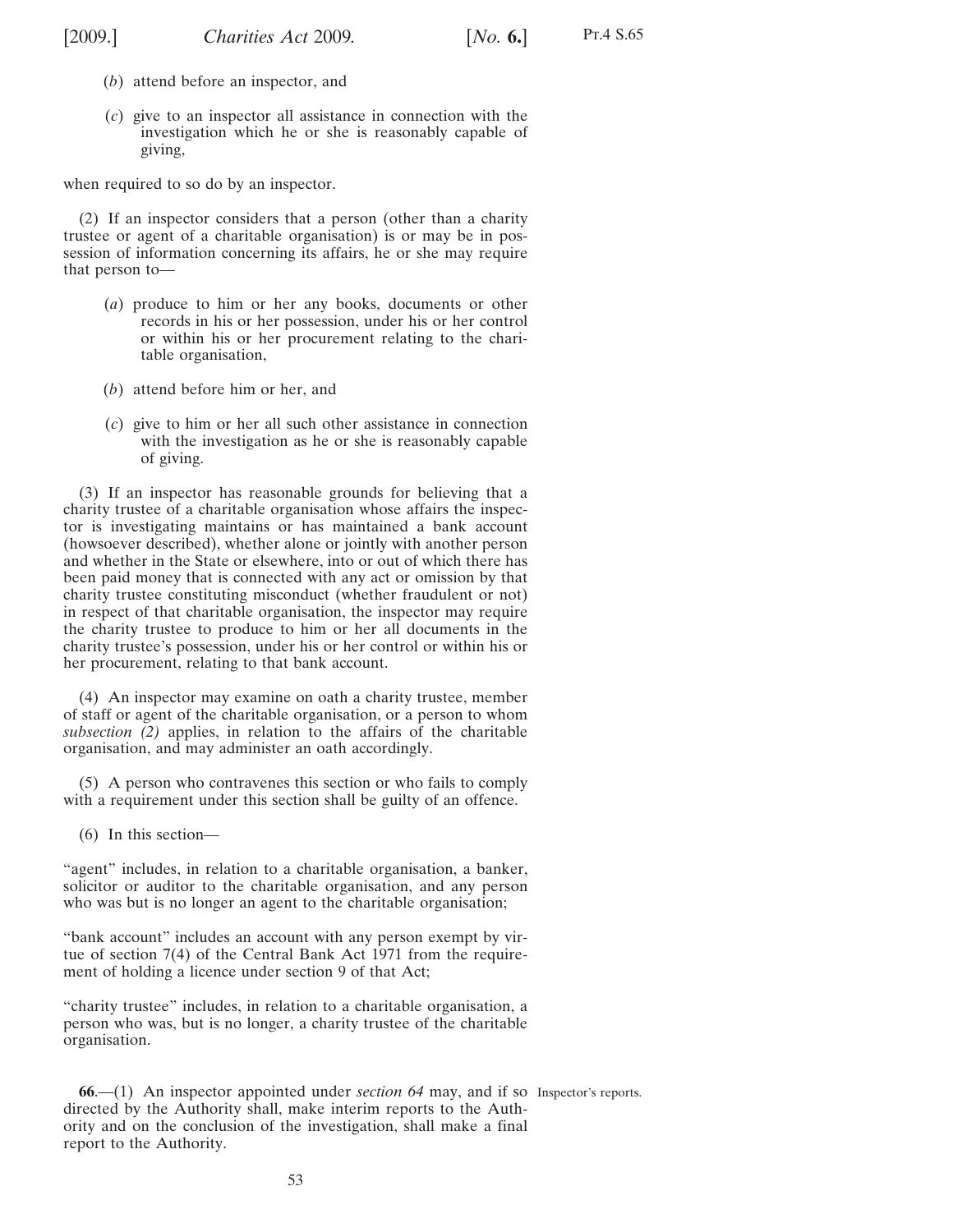<span id="page-53-0"></span>(2) Notwithstanding anything contained in *subsection [\(1\)](#page-52-0)*, an inspector appointed under *section [64](#page-51-0)* may, at any time in the course of his or her investigation, without the necessity of making an interim report, inform the Authority of matters coming to his or her knowledge as a result of the investigation tending to show that an offence has been committed.

- (3) The Authority may, if it considers appropriate—
	- (*a*) furnish a copy of a report of an inspector to the charitable organisation that is the subject of the report,
	- (*b*) on request, and payment of such fee as may be prescribed by regulations made by the Minister, furnish a copy of a report of an inspector to—
		- (i) a charity trustee of the charitable organisation that is the subject of the report,
		- (ii) any person whose conduct is referred to in the report,
		- (iii) the auditors of that charitable organisation,
		- (iv) any other person (including a member of staff of the charitable organisation) whose financial interests appear to the Authority to be affected by the matters dealt with in the report whether as a creditor of the charitable organisation or otherwise,
		- (v) the Central Bank, in any case in which the report of the inspector relates, wholly or partly, to the affairs of the holder of a licence under section 9 of the Central Bank Act 1971,
		- (vi) the Revenue Commissioners, or
		- (vii) the Director of Public Prosecutions,
			- or
	- (*c*) cause any such report to be published in such manner as it considers appropriate.

(4) The Authority may, where it considers appropriate, direct that such part of a report to which this section applies as is specified in the direction shall—

- (*a*) be omitted from a copy furnished under *subsection (3)(a)* or *(b)(i)*, *(ii)*, *(iii)* or *(iv)*, and
- (*b*) not be published under *subsection (3)(c)*.

Expenses of investigation of affairs of charitable organisation.

**67**.—(1) The expenses of and incidental to an investigation by an inspector shall be paid by the Authority.

- (2) Where a person is—
	- (*a*) convicted on indictment of an offence in proceedings brought as a consequence of an investigation, or
	- (*b*) ordered to pay damages or restore any property in proceedings brought as a consequence of an investigation,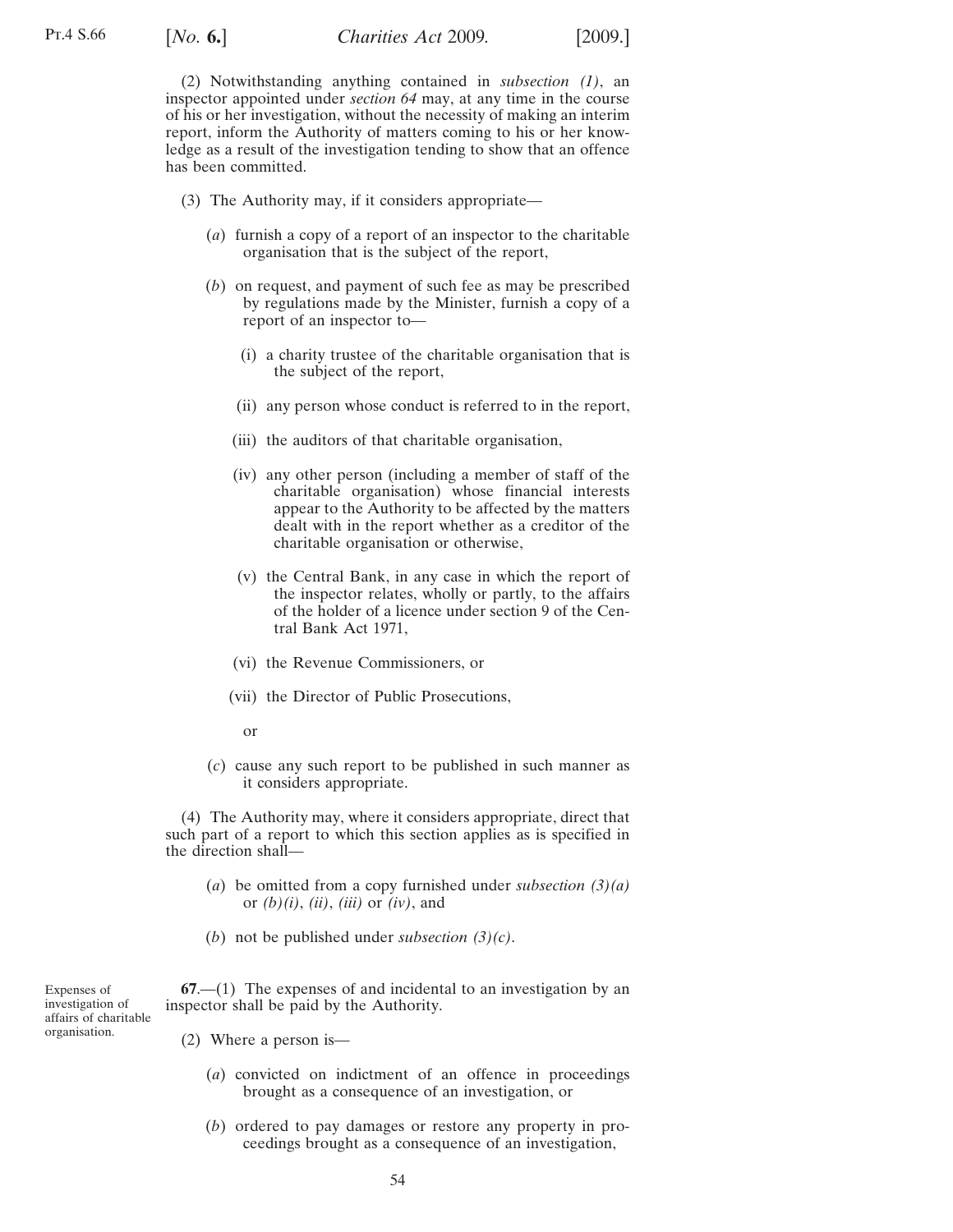<span id="page-54-0"></span>[2009.] [ *Charities Act* 2009*. No.* **6.**]

Pt.4 S.67

the court in those proceedings may order the person to pay to the Authority such sum as it shall specify not exceeding any amount paid by the Authority under *subsectio[n \(1\)](#page-53-0)* in respect of that investigation.

**68**.—(1) Subject to *subsection (2),* the Authority may, by direction Power of Authority in writing require a charitable organisation or the charity trustees of to require a charitable organisation, at such time and place as may be specified production of in the direction, to produce such books, documents or other records as may be so specified. documents.

(2) A direction under *subsection (1)* shall not be given unless the Authority is of opinion that—

- (*a*) it is necessary to examine the books, documents or other records of the charitable organisation for the purpose of determining whether an inspector should be appointed to conduct an investigation into the affairs of the charitable organisation under this Part,
- (*b*) the affairs of the body are being or have been conducted with intent to defraud any person,
- (*c*) any act or omission committed by or on behalf of the charitable organisation, or proposed to be so committed is, or would if committed, be unlawful, or
- (*d*) the body was formed for any fraudulent, or other unlawful, purpose.

(3) The power of the Authority under *subsection (1)* to require a charitable organisation or charity trustee to produce any books, documents or other records, shall include the power to require any other person to produce those books, documents or records where it appears to the Authority that he or she is in possession of them.

(4) Any power conferred by or by virtue of this section to require a charitable organisation, the charity trustees of a charitable organisation or other person to produce books, documents or records shall include the power—

- (*a*) where the books, documents or records are produced—
	- (i) to take copies of them or copies of extracts from them, and
	- (ii) to require the charity trustees or any former charity trustee of the charitable organisation or any member of staff or former member of staff of the charitable organisation or any other person present when they are produced to provide an explanation as to the content or meaning of any of them,
- (*b*) if the books or documents are not produced, to require the person who was required to produce them to state, to the best of his or her knowledge and belief, where they are.

(5) If a charitable organisation that is a body corporate contravenes this section or fails to comply with a requirement under this section it shall be guilty of an offence.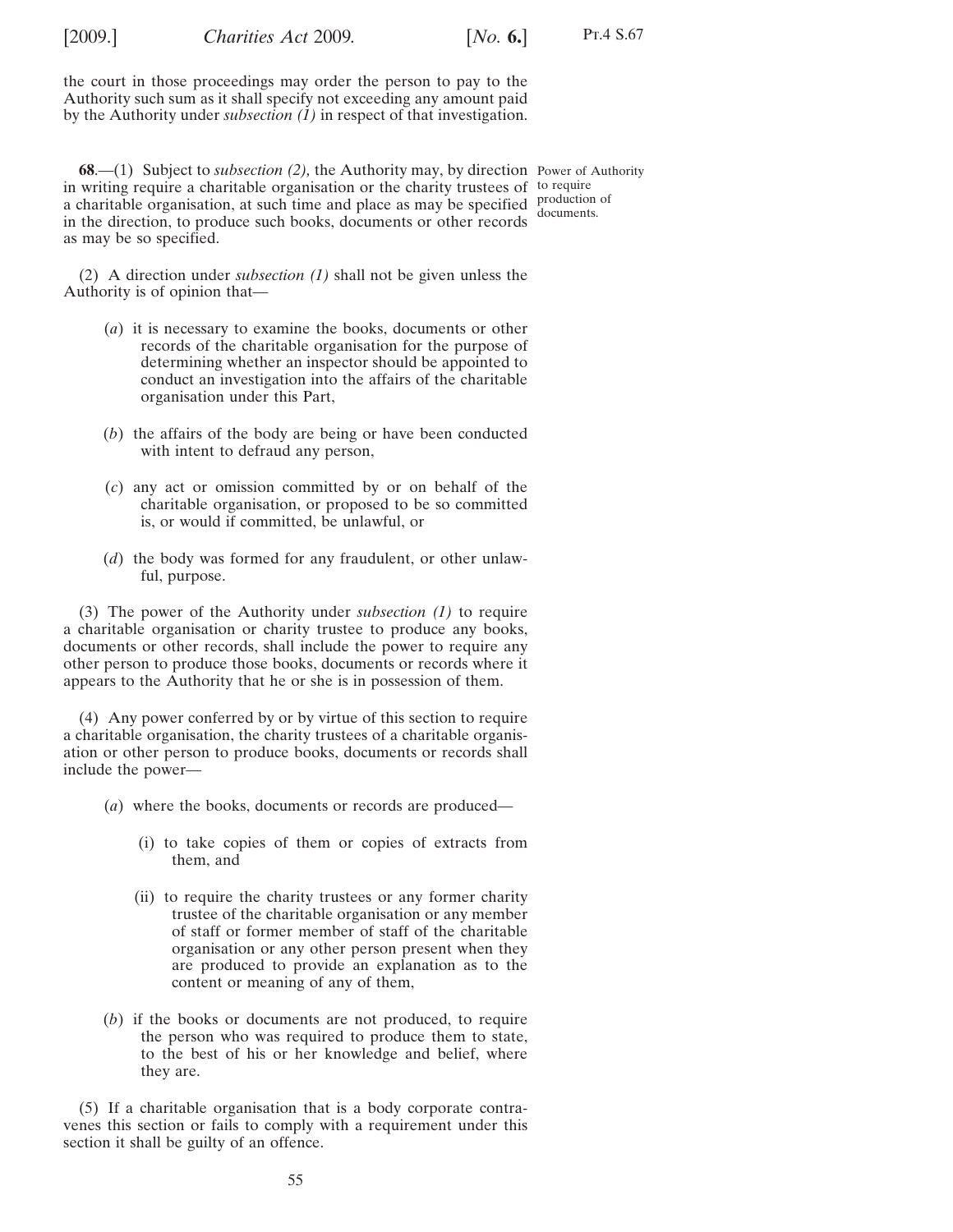<span id="page-55-0"></span>(6) If a charity trustee or other person contravenes this section or fails to comply with a requirement under this section he or she shall be guilty of an offence.

(7) If, in relation to a charitable organisation, there is a contravention of this section or a failure to comply with a requirement under this section each of the charity trustees of the charitable organisation shall be guilty of an offence.

(8) In proceedings brought against a person for an offence under this section consisting of a failure by him or her to produce a book, document or other record it shall be a defence for the person to prove that the book, document or other record was not in his or her possession, under his or her control or within his or her procurement when he or she was required to produce it and that at that time it was not reasonably practicable for him or her to comply with the requirement.

(9) In this section references to the Authority shall be construed as including references to an officer or member of the staff of the Authority duly authorised by the Authority to perform functions under this section.

Entry and search of premises. **69**.—(1) Upon the application of an inspector or an officer or member of staff of the Authority, a judge of the District Court may, if satisfied that there are reasonable grounds for believing that there has been a failure to comply with a requirement under *section [68](#page-54-0)* in respect of any books, documents or other records and such books, documents or other records are on any premises (including a dwelling), issue a warrant authorising a named inspector or a named officer or member of staff of the Authority, accompanied by such officers or members of staff of the Authority or members of the Garda Síochána as may be necessary, at any time or times (not later than the expiration of one month from the date of the issue of the warrant), to—

- (*a*) enter the premises (if necessary by the use of reasonable force),
- (*b*) search the premises and inspect and take possession of all books, documents or records as appear to be the books, documents or records that are the subject of a requirement under *section [68](#page-54-0)*, and
- (*c*) take all necessary measures to ensure that such books, documents or other records are preserved and not interfered with.

(2) Subject to *subsection (3)*, any books, documents or other records of which possession is taken in accordance with a warrant under this section may be retained for a period of 3 months.

(3) If, within the period specified in *subsection (2)*, proceedings for an offence are brought against any person and books, documents or other records of which possession is taken in accordance with a warrant under this section are required for the purposes of those proceedings, those books, documents or records may be retained until final judgment is entered in those proceedings.

(4) Any person who obstructs or interferes with an inspector or an officer or member of the staff of the Authority or a member of the Garda Síochána in the course of exercising a power conferred on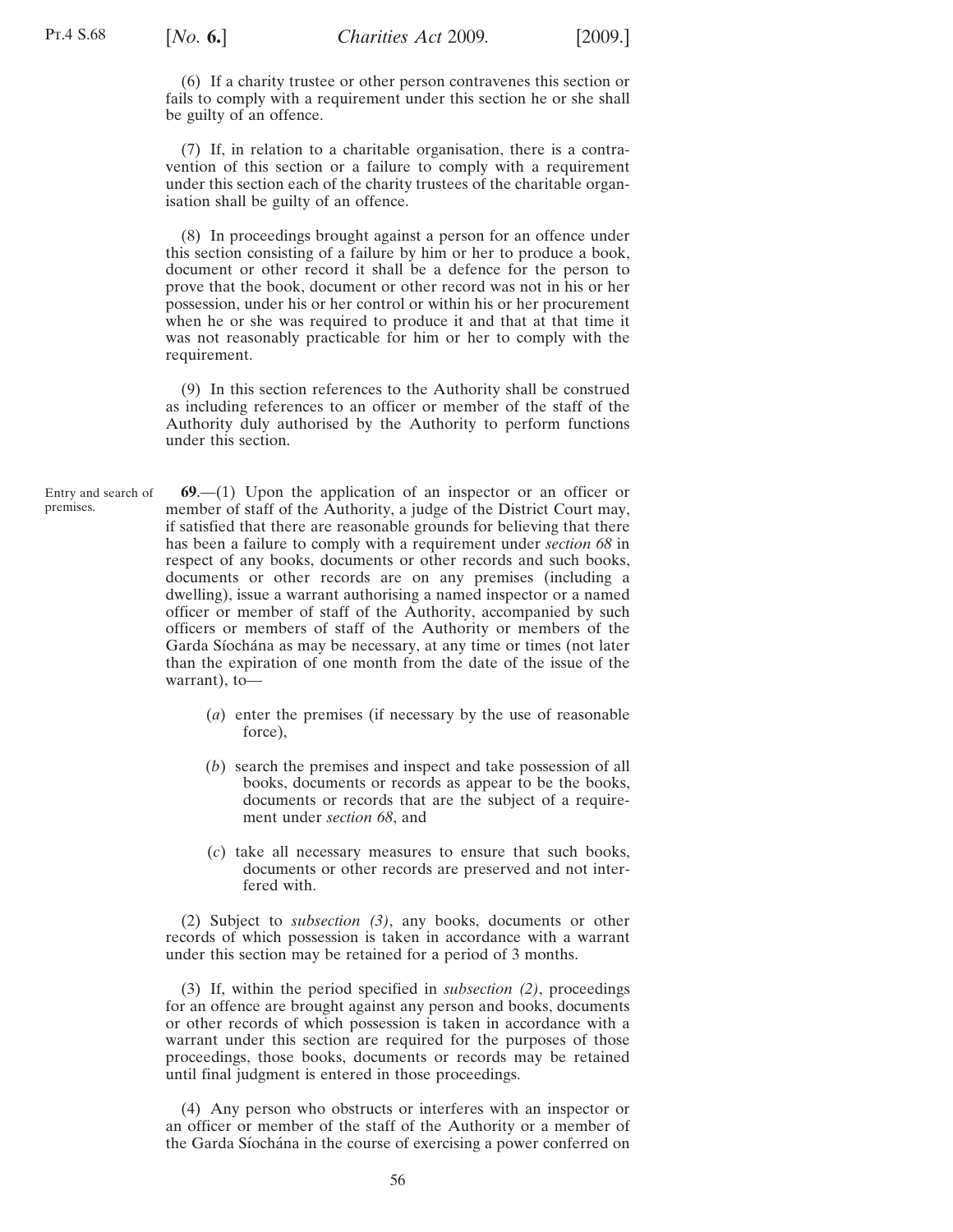[2009.] [ *Charities Act* 2009*. No.* **6.**]

Pt.4 S.69

**70**.—(1) Subject to *sections [66](#page-52-0)* and *71*, no book, document or Provision for other record obtained under *section [68](#page-54-0)* or *[69](#page-55-0)* shall, without the prior security of consent of the charitable organisation to which it relates, be dis-information. closed, except to a competent authority, unless the disclosure is required—

- (*a*) for the purpose of detecting, investigating or prosecuting an offence,
- (*b*) in the case of a charitable organisation that is a company, for the purposes of proceedings brought by the Director of Corporate Enforcement under the Companies Acts for the winding up of the company,
- (*c*) for the purposes of an application under *section [69\(1\)](#page-55-0)*.

(2) A person who publishes or discloses any information, book or document in contravention of this section shall be guilty of an offence.

- (3) In this section "competent authority" means—
	- (*a*) the Authority,
	- (*b*) the Minister,
	- (*c*) a person duly authorised by the Minister for the purposes of this section,
	- (*d*) an inspector,
	- (*e*) the Minister for Finance,
	- (*f*) the Revenue Commissioners,
	- (*g*) the Central Bank, or
	- (*h*) a court of competent jurisdiction.

**71.**—A document purporting to be a copy of a report of an inspec- Inspector's reports tor appointed under *section [64](#page-51-0)* shall, unless the contrary is shown, be to be evidence. evidence in any proceedings (other than proceedings for an offence)—

- (*a*) of the matters specified therein without further proof, and
- (*b*) of the opinion of the inspector in relation to any matter contained in the report.

**72.**—(1) Nothing in this Part shall operate to require a person to Saving for produce to an inspector books, documents or other records, or to privileged provide any information, that he or she would be entitled to refuse information. to produce or provide on the grounds of legal professional privilege or authorise the taking of possession of any such books, documents or records.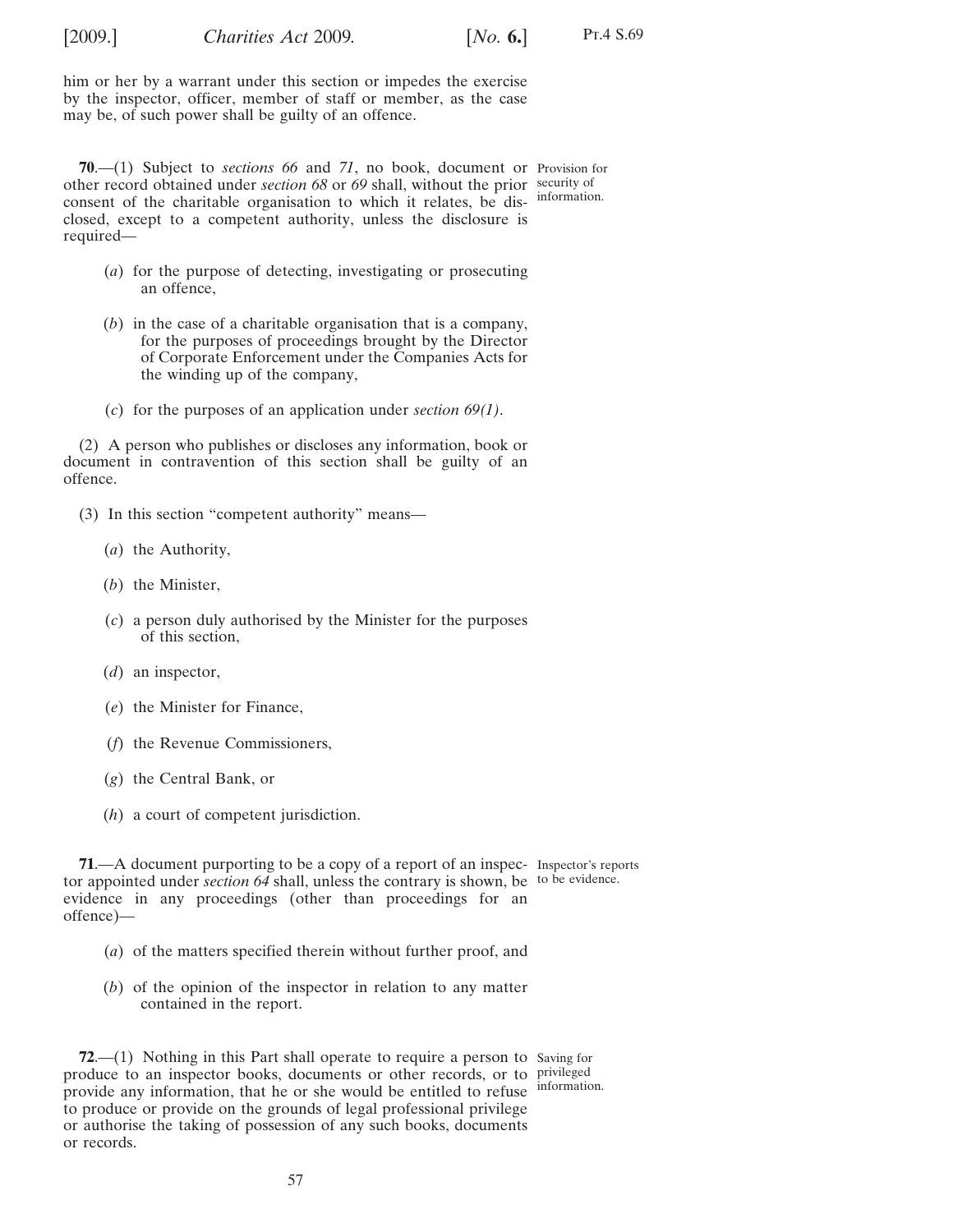<span id="page-57-0"></span>

(2) A statement or admission made by a person pursuant to a requirement under this Part shall not be admissible in evidence in proceedings brought against that person for an offence (other than an offence under this Part).

Intermediate sanctions.

**73**.—(1) Where, in relation to a registered charitable organisation, there is a contravention of *section [47](#page-39-0)*, *[48](#page-41-0)*, *[50](#page-42-0)* or *[52](#page-45-0)* or a direction under *section [51\(2\)](#page-44-0)* and the Authority considers that it would be reasonable and proportionate in the circumstances not to bring proceedings for an offence consisting of the contravention but instead to impose an intermediate sanction, it may if the charity trustees undertake to—

- (*a*) rectify the contravention within such period as the Authority shall specify,
- (*b*) accept the imposition of intermediate sanctions by the Authority, and
- (*c*) adopt such course of action (if any) as may be agreed upon by them and the Authority for the purpose of ensuring that the contravention does not occur again,

impose one or more intermediate sanctions on the charity trustees or the charitable organisation, as it considers appropriate.

(2) Where the Authority proposes to perform functions under *subsection (1)*, it shall serve a notice on the registered charitable organisation or the charity trustees concerned of the proposal.

(3) Subject to *subsection (4)*, proceedings for an offence consisting of the contravention concerned shall not be brought if the charity trustees of the charitable organisation concerned give an undertaking in accordance with *subsection (1)*.

(4) Where the charity trustees of a registered charitable organisation refuse to give an undertaking in accordance with *subsection (1)*, or having given such an undertaking fail to—

- (*a*) rectify the contravention concerned within the period specified by the Authority, or
- (*b*) implement the measures specified in an agreed course of action,

proceedings for the offence consisting of the contravention concerned shall be brought.

- (5) In this section "intermediate sanction" means—
	- (*a*) removal of the charitable organisation from the register for such period as the Authority shall determine, or
	- (*b*) publication of particulars of the contravention concerned on the internet website of the Authority.

Protection of charitable organisations.

**74**.—(1) Where the High Court is satisfied, upon the application of the Authority, that—

(*a*) an offence under this Act has been or is being committed in relation to a charitable organisation,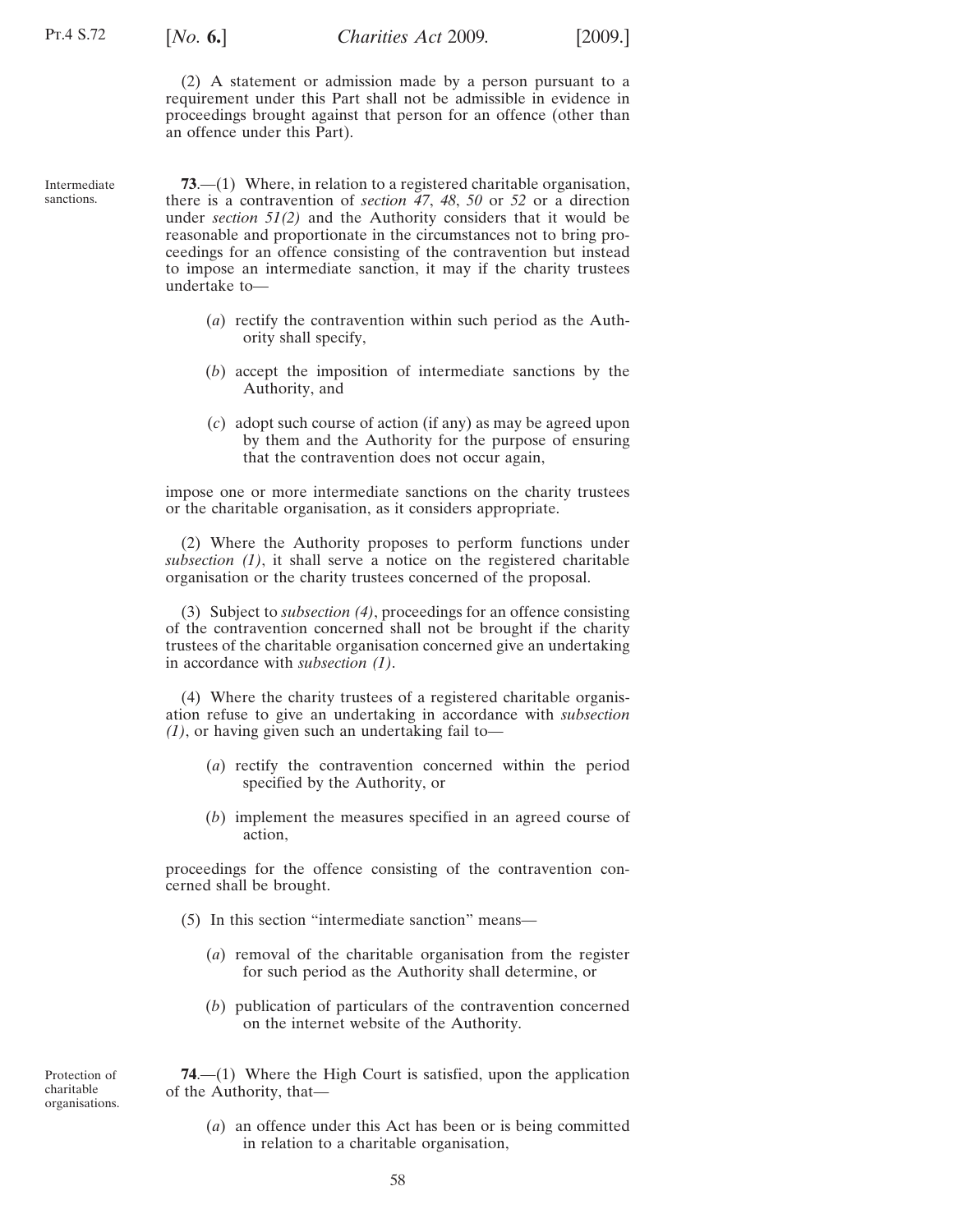- (*b*) any provision of this Act has not been or is not being complied with in relation to a charitable organisation,
- (*c*) an offence under the Act of 2001 has been or is being committed in relation to the property of a charitable organisation,
- (*d*) any property of the charitable organisation is being misapplied or is being dealt with or managed in a manner that endangers the property, or
- (*e*) there has been any other misconduct or mismanagement on the part of any charity trustee or member of staff in relation to the affairs of the charitable organisation,

the High Court may make such order as it considers appropriate in the circumstances.

- (2) The High Court may make—
	- (*a*) an interim order,
	- (*b*) an interlocutory order, or
	- (*c*) a permanent order,

under this section.

(3) An application for an interim order under this section may be made *ex parte*.

(4) In this section—

"order" includes—

- (*a*) an order suspending or removing any charity trustee or member of the staff of a charitable organisation,
- (*b*) an order prohibiting the removal, sale or application of any property of the charitable organisation,
- (*c*) an order vesting any of the property of a charitable organisation in the Authority or such other person as the court considers appropriate,
- (*d*) an order appointing such person or persons as it considers appropriate to act as charity trustee or charity trustees of the charitable organisation in addition to, or instead of, any existing charity trustees,
- (*e*) an order directing any person who is a debtor of the charitable organisation not to pay his or her debt to the organisation during such period as may be specified in the order, or to pay it to such person as may be so specified in satisfaction of the debt to the charitable organisation, and
- (*f*) an order restricting or prohibiting the entering into of such agreements, or agreements of such a class, as may be specified in the order, by the charitable organisation.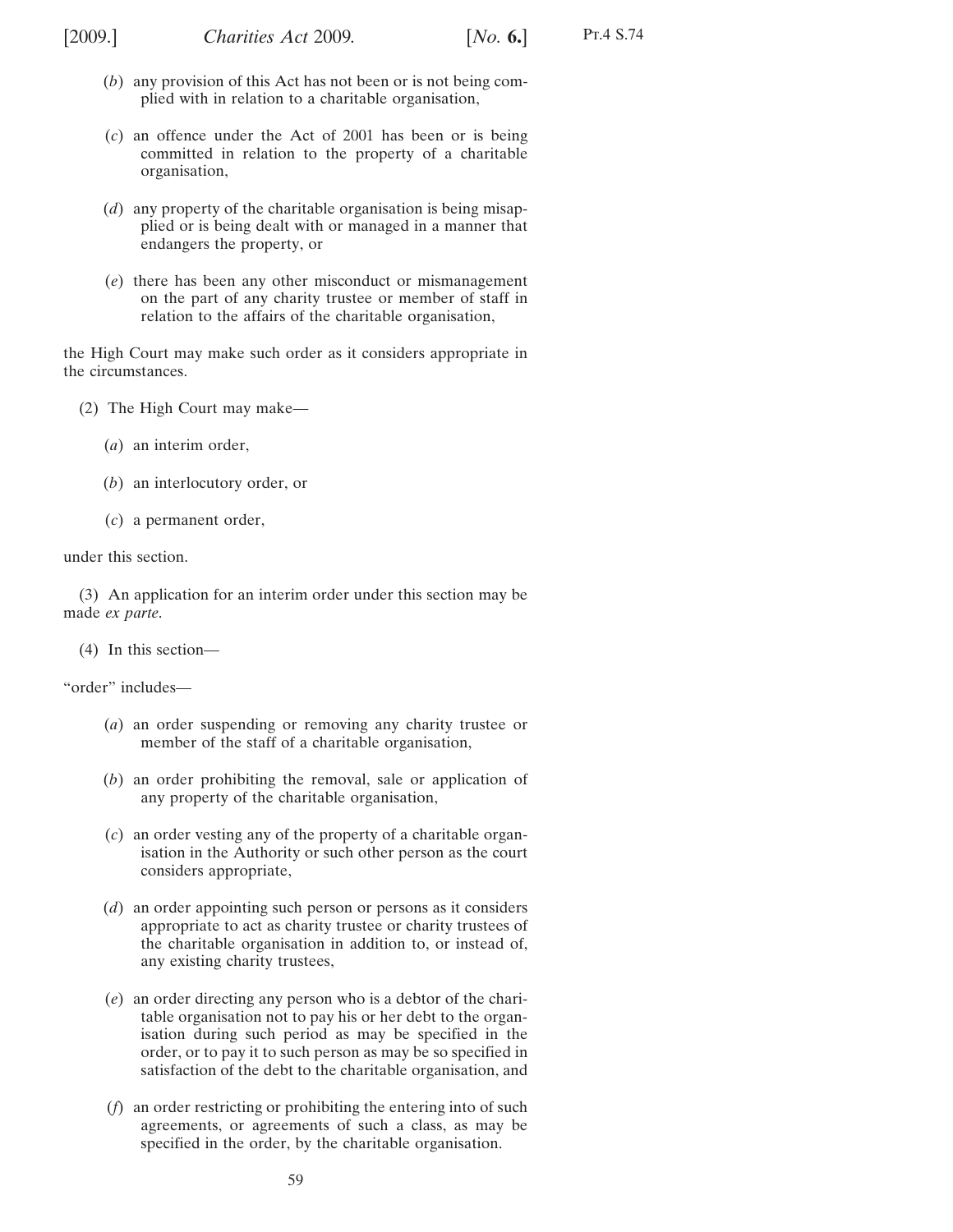## PART 5

### CHARITY APPEALS TRIBUNAL

Charity Appeals Tribunal. **75**.—(1) There shall stand established a tribunal to be known as the Charity Appeals Tribunal and in this Act referred to as the "Tribunal" to determine the appeals provided for in this Act.

- (2) The Tribunal shall consist of 5 members, of whom—
	- (*a*) 2 shall be persons, each of whom—
		- (i) hold or formerly held judicial office in the Superior Courts, or
		- (ii) are barristers or solicitors of not less than 10 years' standing,

and

- (*b*) 2 shall be persons who, in the opinion of the Minister, have experience in areas of expertise relating to charities.
- (3) (*a*) The members of the Tribunal shall be appointed by the Minister.
	- (*b*) The chairperson of the Tribunal shall be appointed by the Minister from among the members of the Tribunal.

(4) A member of the Tribunal shall hold office for such period, not exceeding 5 years from the date of his or her appointment, as the Minister shall determine.

(5) A member of the Tribunal whose term of membership of the Tribunal expires shall be eligible for reappointment as a member of the Tribunal.

(6) The members of the Tribunal (including the chairperson) may be paid such remuneration as the Minister, with the consent of the Minister for Finance, may determine.

(7) A member of the Tribunal may resign from office by giving notice in writing to the Minister of his or her resignation and the resignation shall take effect on the day on which the Minister receives the notice.

(8) The Minister may at any time remove from office a member of the Tribunal if, in the Minister's opinion, the member has become incapable through ill-health of performing his or her functions, or has committed stated misbehaviour, or his or her removal appears to the Minister to be necessary for the effective performance by the Tribunal of its functions.

(9) A member of the Tribunal shall cease to be qualified for office and shall cease to hold office if he or she—

- (*a*) is adjudicated bankrupt,
- (*b*) makes a composition or arrangement with creditors,
- (*c*) is sentenced by a court of competent jurisdiction to a term of imprisonment,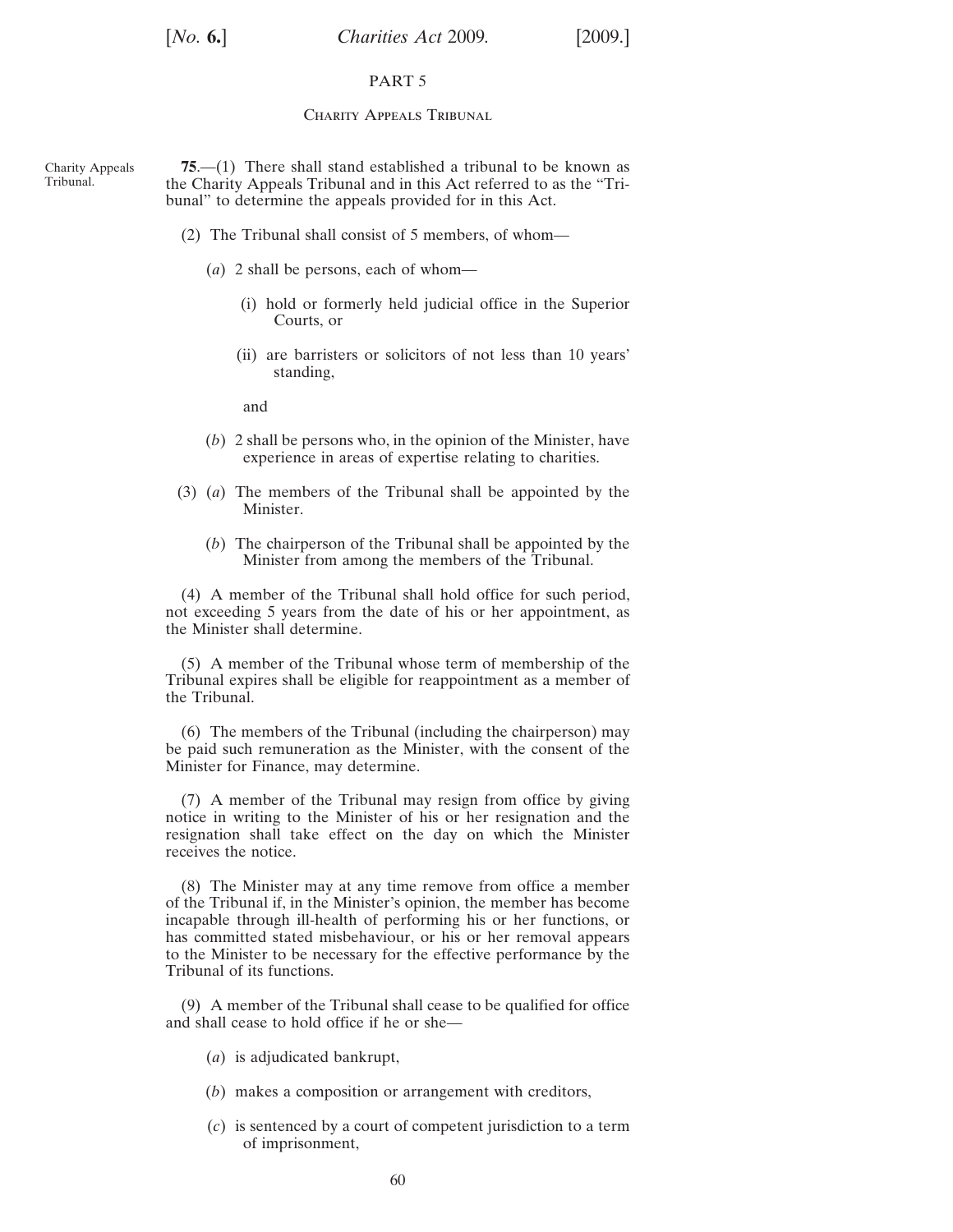<span id="page-60-0"></span>

- (*d*) is convicted of any indictable offence in relation to a company,
- (*e*) is convicted of any indictable offence in relation to a charitable organisation or charitable trust,
- (*f*) is convicted of an offence involving fraud or dishonesty, whether in connection with a company or not, or
- (*g*) is the subject of an order under section 160 of the Companies Act 1990.

(10) If a member of the Tribunal dies, resigns, ceases to be qualified for office and ceases to hold office or is removed from office, the Minister may appoint a person to be a member of the Tribunal to fill the casual vacancy so occasioned in the same manner as the member of the Tribunal who occasioned the casual vacancy was appointed.

(11) A person appointed to be a member of the Tribunal pursuant to *subsection (10)* shall hold office for that period of the term of office of the member who occasioned the casual vacancy concerned that remains unexpired at the date of his or her appointment and shall, be eligible for reappointment as a member of the Tribunal on the expiry of the said period.

(12) The Tribunal shall be independent in the performance of its functions.

(13) *Paragraph [8](#page-78-0)* of *[Schedule 1](#page-75-0)* shall apply in respect of a member of the Tribunal, subject to the modification that references in that paragraph to the Authority shall be construed as including references to the Tribunal.

**76**.—(1) The Minister shall, with the consent of the Minister for Secretariat and Finance provide the Tribunal with such and so many staff as he or premises of she considers appropriate to perform the functions of a secretariat Tribunal. to the Tribunal including staff who while assigned to perform those functions are also assigned to perform similar functions on behalf of one or more other bodies (other than the Authority) established by or under an Act of the Oireachtas.

(2) The Minister shall, with the consent of the Minister for Finance provide the Tribunal with premises in which to perform its functions and, if the Minister and the Minister for Finance consider appropriate, such premises may be premises that are occupied by one or more other bodies (other than the Authority) established by or under an Act of the Oireachtas.

**77.**—(1) An appeal to the Tribunal shall be brought not later than Determination of 21 days from the date of the decision that is being appealed.

(2) The Tribunal shall hold one or more hearings for the purpose of determining an appeal.

- (3) The Tribunal shall not later than—
	- (*a*) 21 days, or
	- (*b*) such lesser period as the Tribunal specifies with the consent of the parties to the appeal,

appeals by Tribunal.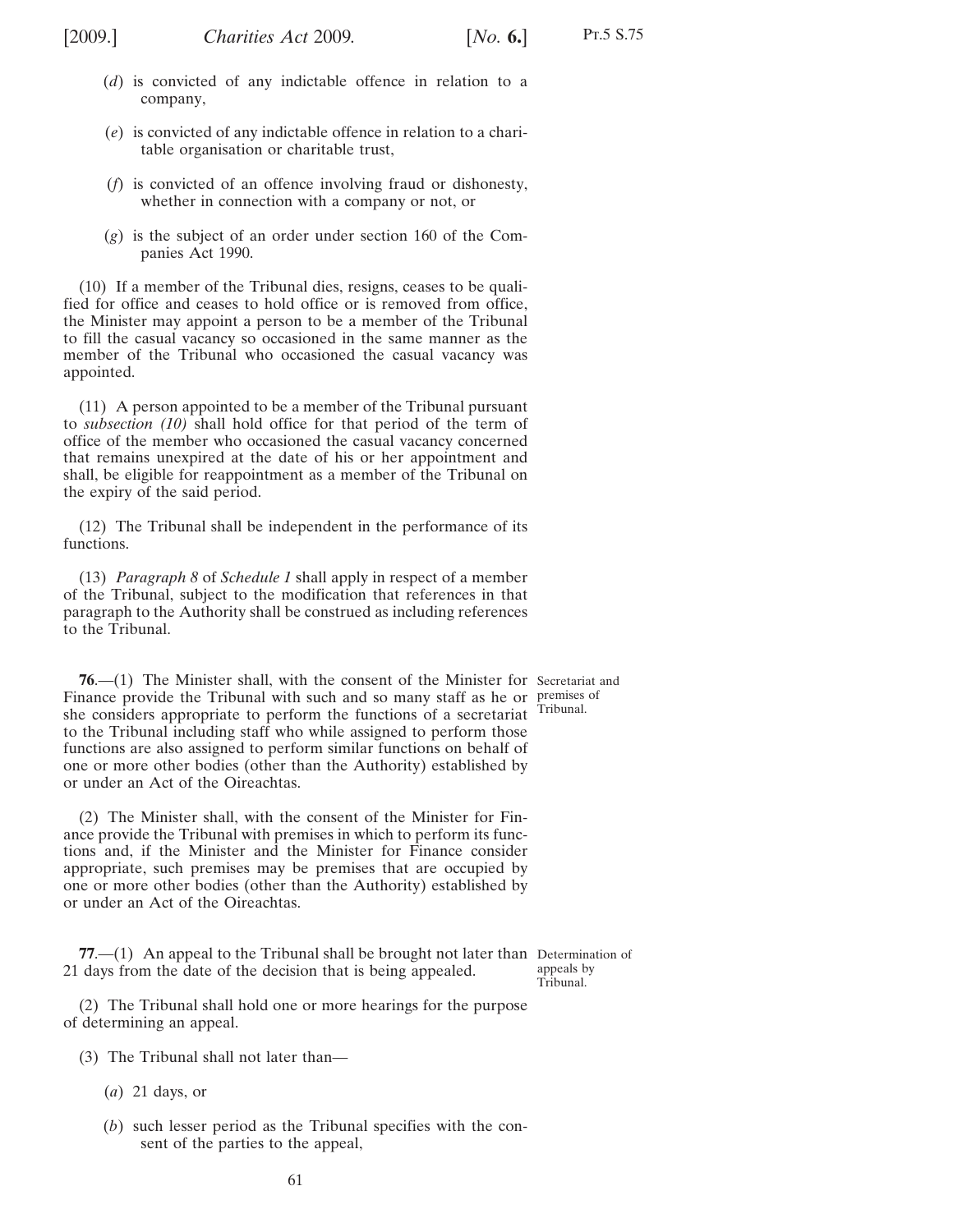<span id="page-61-0"></span>before the hearing of an appeal serve a notice in writing on the parties.

(4) The following information shall be included in a notice under *subsection [\(3\)](#page-60-0)*:

- (*a*) the date, time, venue and purpose of the hearing;
- (*b*) an outline of the substance of the matters to be dealt with at the hearing;
- (*c*) an outline of the procedures to be adopted at the hearing;
- (*d*) a reference to the provisions of this Act and any rules made under it that are relevant to the holding of the hearing;
- (*e*) a statement that the Tribunal will, unless substantial grounds arise for its deciding to do otherwise, proceed with the hearing at the date and time concerned notwithstanding that a party does not attend the hearing;
- (*f*) a statement that the Tribunal will determine the appeal notwithstanding that a party does not take part in the proceedings before the Tribunal; and
- (*g*) any other information that the Tribunal considers appropriate.

(5) Each of the parties to an appeal shall be entitled to, and be given, the opportunity to be heard at the hearing and to present evidence to the Tribunal.

(6) The Tribunal may adjourn the hearing by it of a matter until a date specified by it.

(7) A decision of a majority of the members of the Tribunal shall suffice for any purpose.

(8) The Tribunal shall, on completion of the hearing of an appeal, make a determination in relation to the appeal and notify the appellant and the Authority of that determination.

Proceedings to be in public.

**78**.—(1) Subject to *subsection (2)*, proceedings before the Tribunal shall be conducted in public.

(2) The Tribunal may, where it considers that in the particular circumstances of a case it is appropriate to so do, make an order directing that the identities of all or one or more of the parties to an appeal shall not be disclosed.

Power of Tribunal to make procedural rules.

**79**.—(1) The procedure to be followed in relation to an appeal to the Tribunal shall be such as shall be determined by the Tribunal by rules made by it with the consent of the Minister.

(2) Without prejudice to the generality of *subsection (1)*, rules under this section may—

(*a*) specify the forms to be used for bringing an appeal to the Tribunal,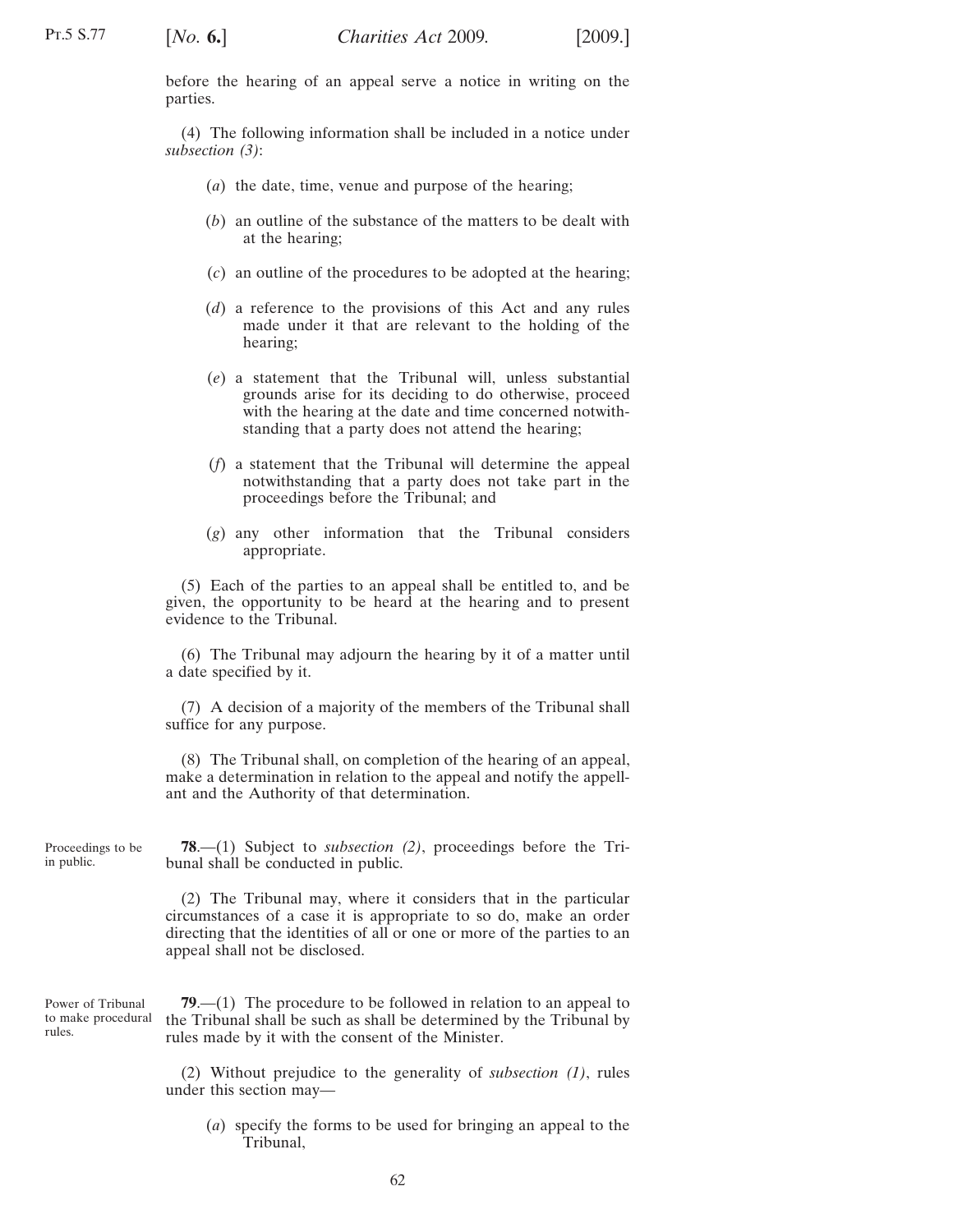- (*b*) require specified notifications to be given in respect of the bringing of an appeal to the Tribunal,
- (*c*) specify that an administration fee of a specified amount shall be paid to the Tribunal in respect of the Tribunal's initially dealing with an appeal or the following of any other procedure under this section in relation to it,
- (*d*) specify the period within which the Tribunal shall—
	- (i) from the date of an appeal being brought, arrange a hearing in relation to the appeal, and
	- (ii) from the date of completion by it of a hearing or hearings in relation to an appeal make its determination in relation to the matter.

(3) In the absence of a specification, by rules under this section, of a period referred to in *subsection [\(2\)\(](#page-61-0)d)*—

- (*a*) a hearing in relation to an appeal shall be arranged as soon as practicable after the bringing of the appeal, and
- (*b*) the determination of a matter to which an appeal relates shall be completed as soon as practicable after the completion of the hearing or hearings in relation to the matter.

**80.—(1)** A party to proceedings before the Tribunal may appeal Appeal from the a decision of the Tribunal to the High Court on a point of law. Tribunal.

(2) An appeal under this section shall not be brought without the permission of—

- (*a*) the Tribunal, or
- (*b*) if the Tribunal refuses permission, the High Court.

### PART 6

### Dissolution of Commissioners of Charitable Donations and Bequests for Ireland

**81**.—(1) The Commissioners of Charitable Donations and Dissolution of Bequests for Ireland (in this Act referred to as the "dissolved body") Commissioners of is dissolved.

Charitable Donations and Bequests for

(2) *Section [22](#page-17-0)* shall apply to the person who immediately before Ireland.the establishment day performed the functions of accounting officer of the dissolved body subject to the modifications that—

- (*a*) references in that section to the chief executive shall be construed as references to the said accounting officer, and
- (*b*) references to the Authority shall be construed as references to the dissolved body.

(3) This section shall come into operation on the establishment day.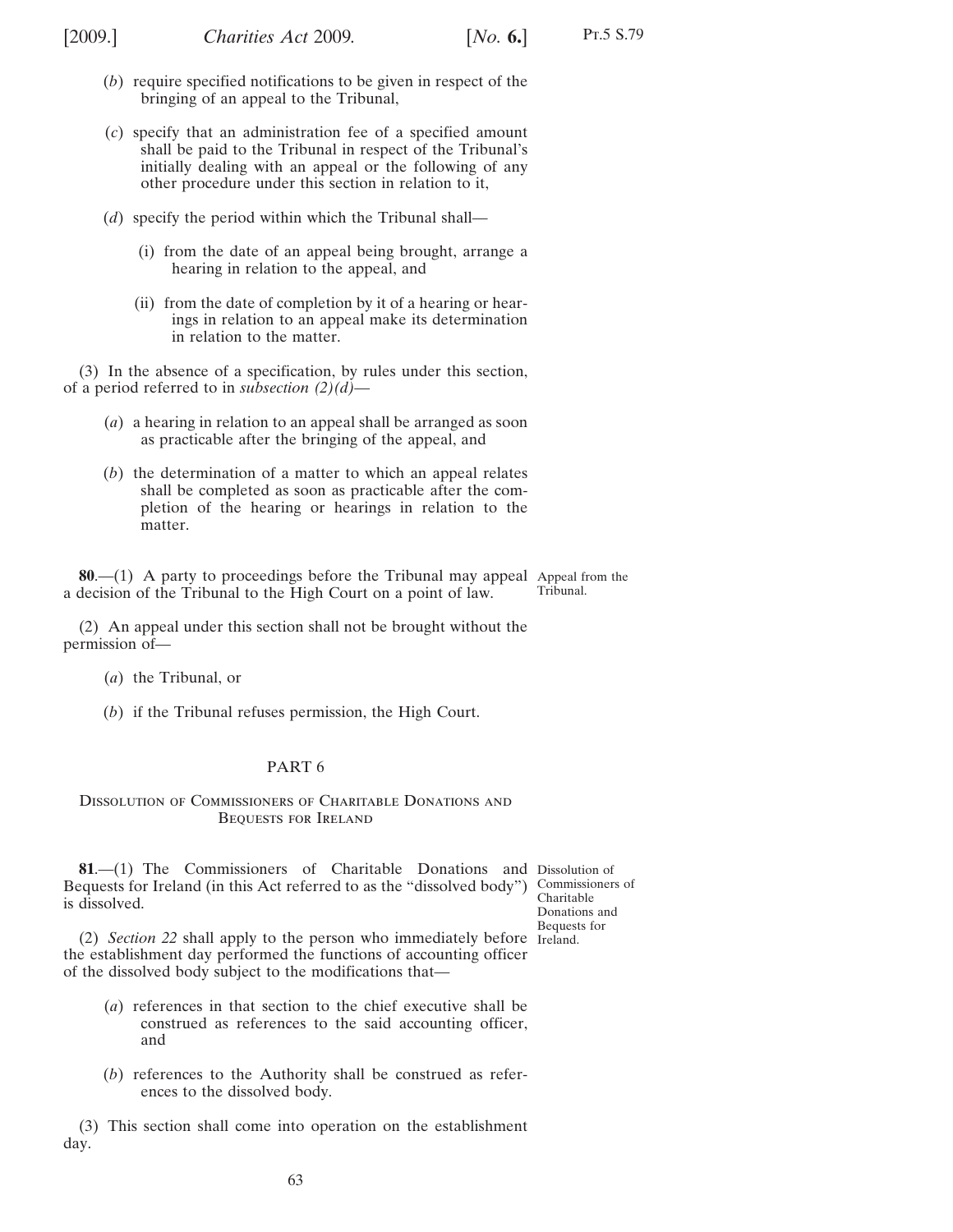<span id="page-63-0"></span>Transfer of functions to Authority.

**82**.—(1) All functions that, immediately before the establishment day, were vested in the dissolved body are transferred to the Authority and references in any enactment or instrument under an enactment, to the Commissioners of Charitable Donations and Bequests for Ireland shall be construed as references to the Authority.

(2) This section shall come into operation on the establishment day.

Transfer of land and other property.

**83**.—(1) On the establishment day, all lands that, immediately before that day, were vested in the dissolved body and all rights, powers and privileges relating to or connected with such lands shall, without any conveyance or assignment, stand vested in the Authority for all the estate or interest therein that, immediately before the establishment day, were vested in the dissolved body, but subject to all trusts and equities affecting the lands continuing to subsist and being capable of being performed.

(2) On the establishment day all property (other than land), including choses-in-action, that immediately before that day, was vested in the dissolved body shall stand vested in the Authority without any assignment.

(3) Every chose-in-action vested in the Authority by virtue of *subsection (2)* may, on and from the establishment day, be sued on, recovered or enforced by the Authority in its own name, and it shall not be necessary for the Authority, or the dissolved body, to give notice to any person bound by the chose-in-action of the vesting effected by that subsection.

Transfer of rights and liabilities, and continuation of leases, licences and permissions granted by dissolved body.

**84**.—(1) All rights and liabilities of the dissolved body arising by virtue of any contract or commitment (expressed or implied) entered into by it before the establishment day shall on that day stand transferred to the Authority.

(2) Every right and liability transferred by *subsection (1)* to the Authority may, on and after the establishment day, be sued on, recovered or enforced by or against the Authority in its own name, and it shall not be necessary for the Authority, or the dissolved body, to give notice to the person whose right or liability is transferred by that subsection of such transfer.

(3) Every lease, licence, wayleave or permission granted by the dissolved body in relation to land or other property vested in the Authority by or under this Act, and in force immediately before the establishment day, shall continue in force as if granted by the Authority.

Liability for loss occurring before establishment day.

**85**.—(1) A claim in respect of any loss or injury alleged to have been suffered by any person arising out of the performance before the establishment day of the functions assigned to the Authority by or under this Act shall after that day, lie against the Authority and not against the dissolved body.

(2) Any legal proceedings pending immediately before the establishment day to which the dissolved body is a party, that relate to a function of the Authority, shall be continued, with the substitution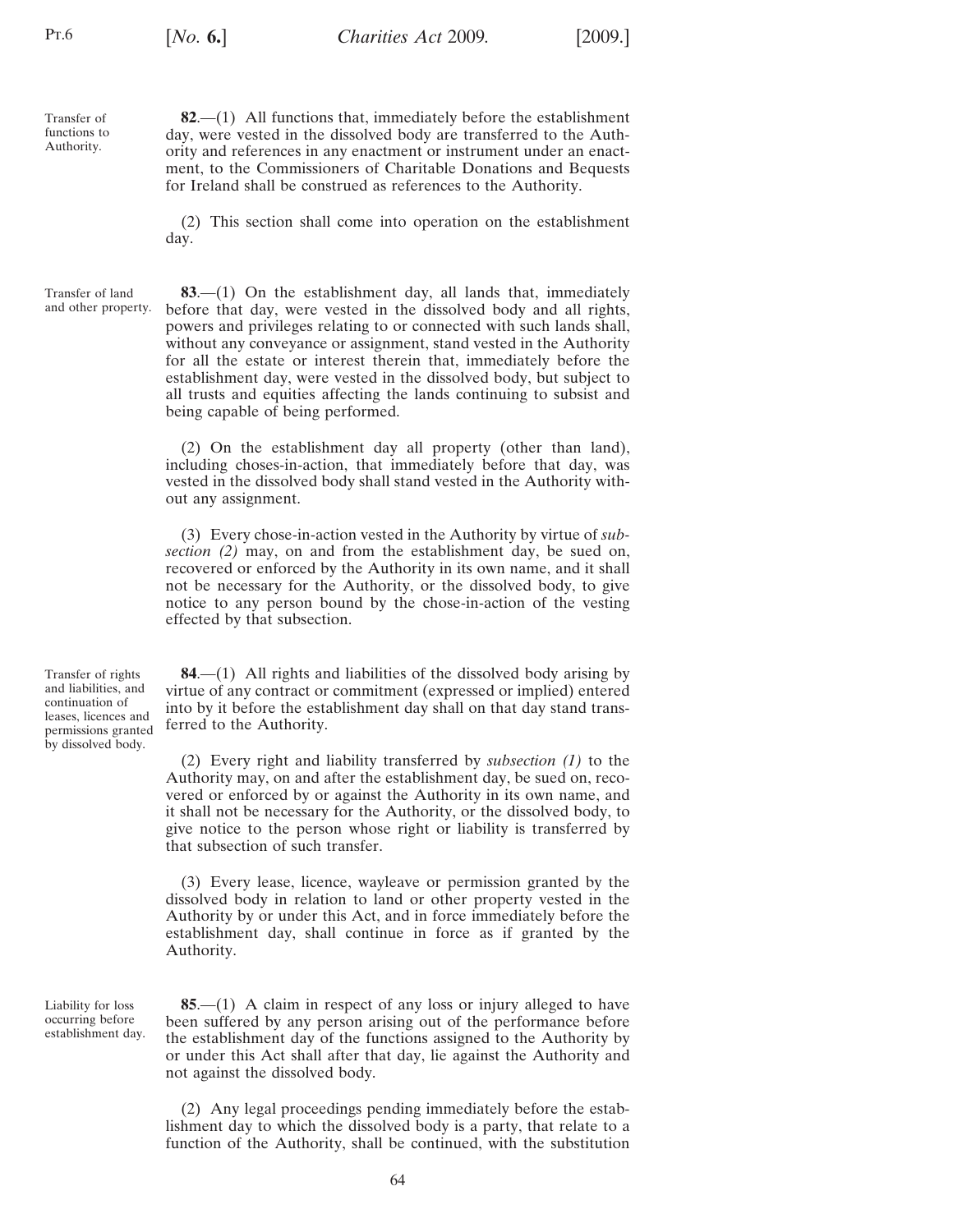in the proceedings of the Authority, in so far as they so relate, for the dissolved body.

(3) Where, before the establishment day, agreement has been reached between the parties concerned in settlement of a claim to which *subsection [\(1\)](#page-63-0)* relates, the terms of which have not been implemented, or judgment in such a claim has been given in favour of a person but has not been enforced, the terms of the agreement or judgment, as the case may be, shall, in so far as they are enforceable against the dissolved body, be enforceable against the Authority and not the dissolved body.

(4) Any claim made or proper to be made by the dissolved body in respect of any loss or injury arising from the act or default of any person before the establishment day shall, where the claim relates to functions assigned to the Authority by this Act, be regarded as having been made by or proper to be made by the Authority and may be pursued and sued for by the Authority as if the loss or injury had been suffered by the Authority.

**86**.—(1) Anything commenced and not completed before the Provisions establishment day by or under the authority of the dissolved body consequent upon may, in so far as it relates to a function transferred to the Authority transfer of under *sectio[n 82](#page-63-0)*, be carried on or completed on or after the establish-<br>and liabilities to ment day by the Authority.

functions, assets Authority.

(2) Every instrument made under an enactment and every document (including any certificate) granted or made, in the performance of a function transferred by *section [82](#page-63-0)*, shall, if and in so far as it was operative immediately before the establishment day, have effect on and after that day as if it had been granted or made by the Authority.

(3) References to the Commissioners of Charitable Donations and Bequests for Ireland in the memorandum or articles of associations of any company and relating to a function transferred by *section [82](#page-63-0)* shall, on and after the establishment day, be construed as references to the Authority.

(4) Any money, stocks, shares or securities transferred by *section [83](#page-63-0)* that immediately before the establishment day were standing in the name of the dissolved body shall, on the request of the Authority be transferred into its name.

(5) A certificate signed by the Minister that any property, right or liability has or, as the case may be, has not vested in the Authority under *sectio[n 83](#page-63-0)* or *[84](#page-63-0)* shall be sufficient evidence, unless the contrary is shown, of the fact so certified for all purposes.

**87.**—(1) The Authority shall, in respect of the period specified Final accounts and under *subsection* (3) of this section, prepare final accounts of the final annual report dissolved body. of dissolved body.

(2) The Authority shall submit the final accounts to the Comptroller and Auditor General for audit not later than 3 months after the establishment day.

(3) For the purposes of *subsection (1)*, the Minister may specify a period that is longer or shorter than a financial year of the dissolved body.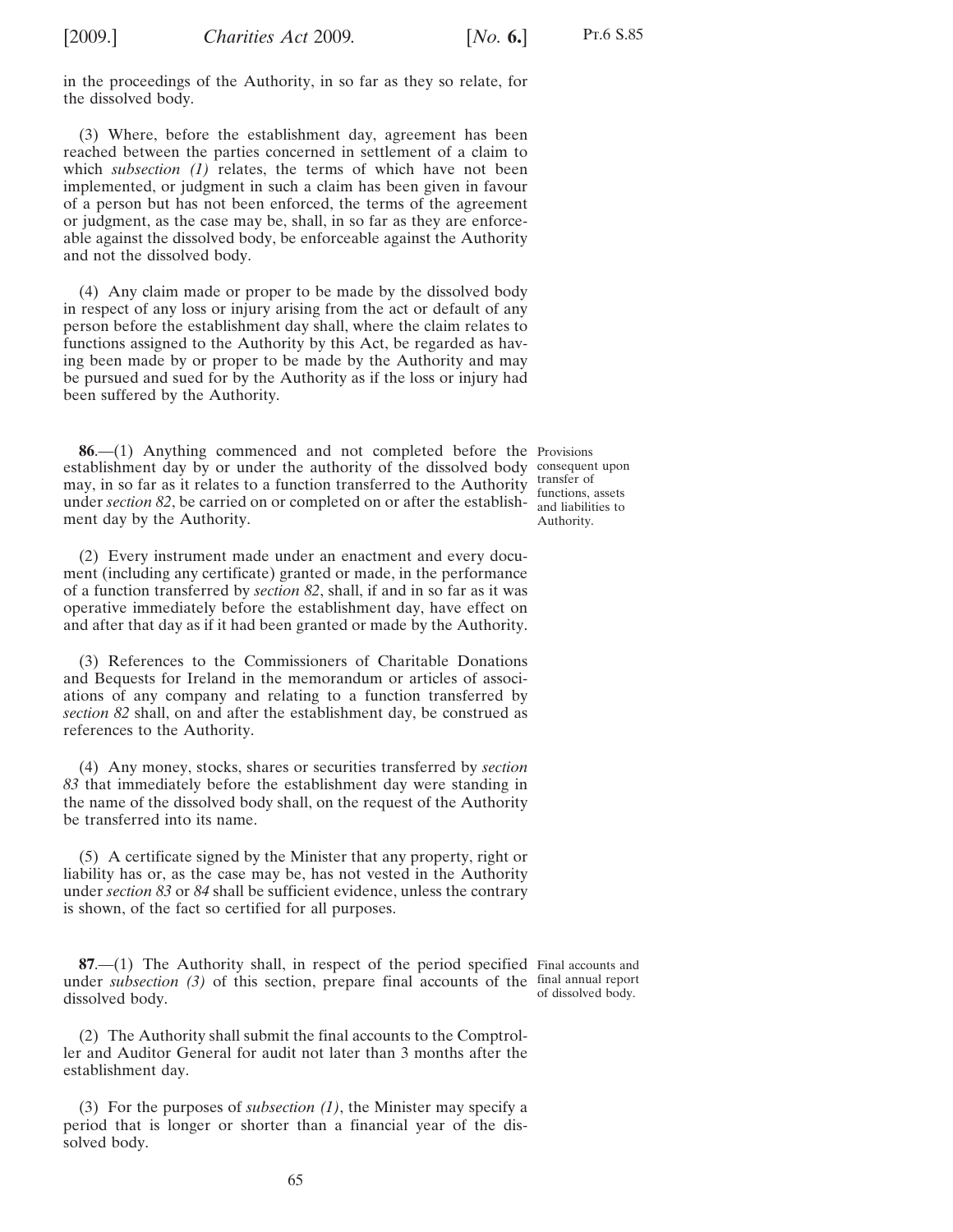(4) The Authority shall prepare the final annual report for the dissolved body and submit the report to the Minister not later than 6 months after the establishment day.

(5) *Section [31](#page-22-0)* shall apply with the necessary modifications in relation to an annual report prepared under this section.

Saver in respect of certain schemes.

**88**.—(1) A scheme prepared under any enactment by the dissolved body that was in force immediately before the establishment day shall continue in force on and after that day.

(2) A scheme under any enactment that was altered by the dissolved body and that was in force immediately before the establishment day, shall continue in force on and after that day as so altered.

(3) For the avoidance of doubt, the Authority may amend or revoke a scheme to which this section applies under and in accordance with the enactment under which the scheme was prepared.

# PART 7

### **MISCELLANEOUS**

Permission to enter into certain agreements with charity trustees or connected persons.

**89**.—(1) A charitable organisation may enter into an agreement (in this section referred to as an "agreement") with a relevant person for the provision by the relevant person of a service to, or on behalf of, the charitable organisation in consideration of the payment to the relevant person out of the property of the charitable organisation of such sum or sums as may be specified in the agreement or as may be determined in accordance with the agreement.

(2) An agreement shall be in writing.

(3) Any sum or sums payable to a relevant person under an agreement shall not exceed what is reasonable and proportionate having regard to the service provided by the relevant person pursuant to the agreement.

(4) Subject to *subsection [\(5\)](#page-66-0)*, a charitable organisation shall not enter into an agreement unless the charity trustees of the charitable organisation, other than any charity trustee who—

- (*a*) will provide a service under the agreement,
- (*b*) provides a service under an agreement other than the agreement referred to in *paragraph (a)*,
- (*c*) is in receipt of remuneration out of the property of the charitable organisation other than in accordance with an agreement, or
- (*d*) has a personal connection with a person who—
	- (i) will provide a service under the agreement,
	- (ii) provides a service under an agreement other than an agreement referred to in *paragraph (a)* or *subparagraph (i)*, or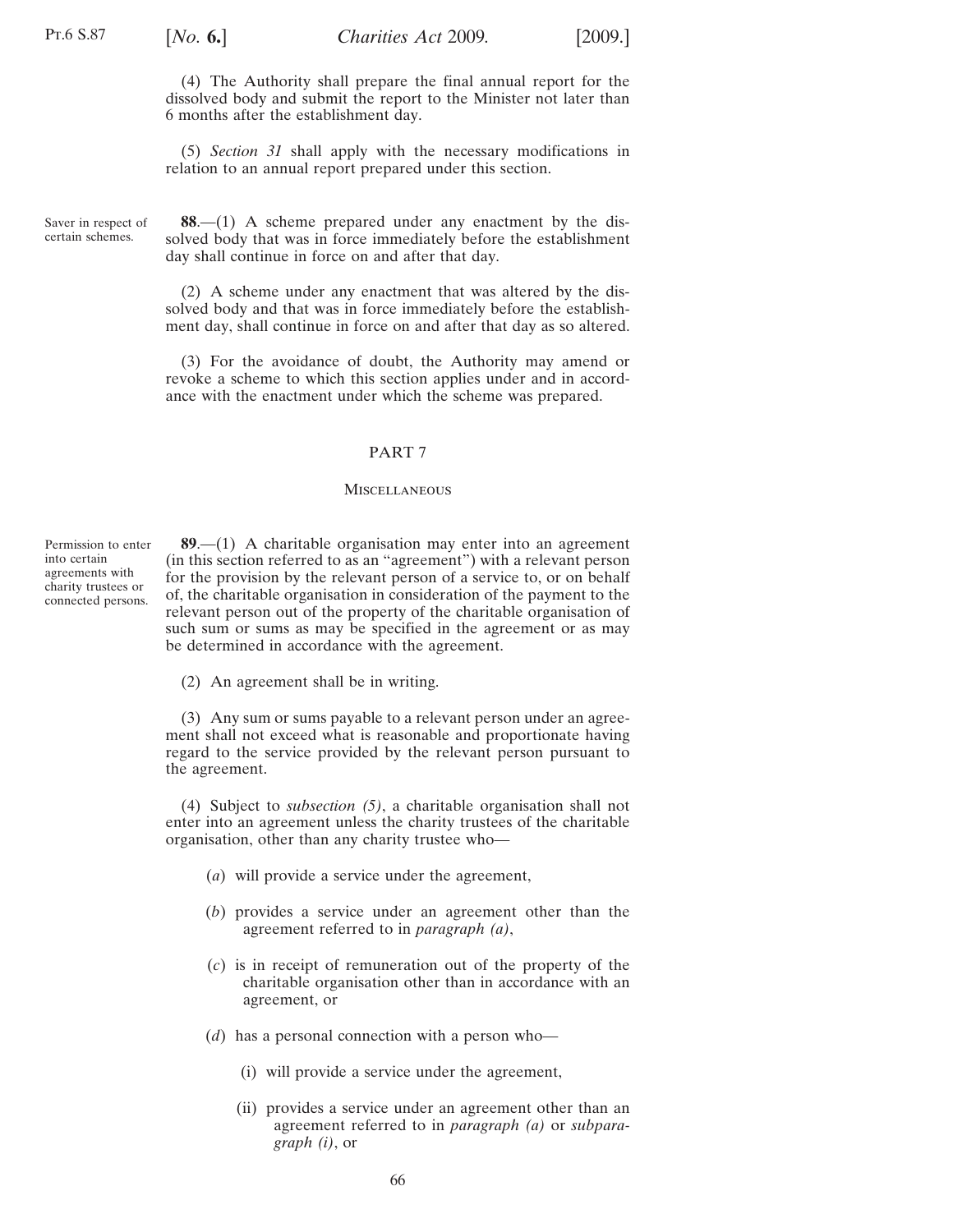<span id="page-66-0"></span>

(iii) is in receipt of remuneration out of the property of the charitable organisation other than in accordance with an agreement,

are satisfied that the agreement would be in the best interests of the charitable organisation.

(5) Where, in relation to a charitable organisation, there is only one charity trustee, the charitable organisation shall not enter into an agreement unless—

- (*a*) the charity trustee is satisfied that the agreement would be in the best interests of the charitable organisation, and
- (*b*) the Authority gives its approval to the charitable organisation entering into the agreement.

(6) A charitable organisation shall not enter into an agreement in contravention of the provisions of the constitution of the charitable organisation.

(7) The Authority may give directions or issue guidelines in relation to the making of agreements to which this section applies.

(8) A person to whom a direction under this section applies shall comply with that direction.

(9) A charitable organisation shall, before entering into an agreement, have regard to any guidelines issued by the Authority under this section.

(10) This section shall not apply in relation to—

- (*a*) any remuneration paid to a person in his or her capacity as a charity trustee or under a contract of employment, or
- (*b*) any remuneration to which a person is entitled in accordance with law or a provision of the constitution of a charitable organisation.

(11) Where, in relation to an agreement, there has been a contravention of this section, the agreement shall be null and void.

(12) *Subsection (11)* shall not operate to prevent a charitable organisation from recovering damages in respect of any loss incurred by it by virtue of an agreement to which that subsection applies.

(13) In this section—

"relevant person" means, in relation to a charitable organisation—

- (*a*) a charity trustee of the charitable organisation, or
- (*b*) a person with whom a charity trustee of the charitable organisation has a personal connection;

"remuneration" includes any benefit in kind;

"services" includes goods;

"sum" includes benefit in kind.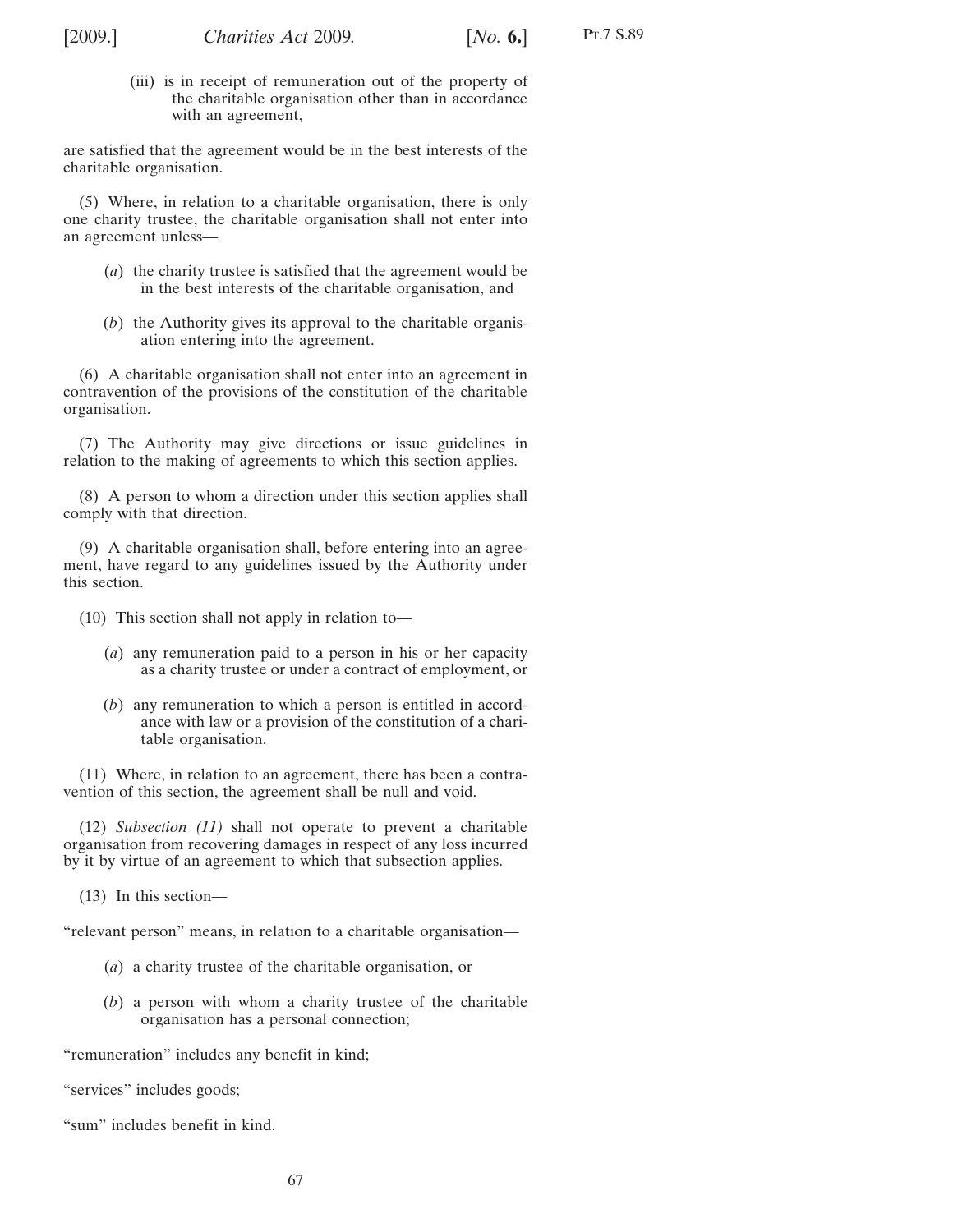<span id="page-67-0"></span>Pt.7

of trust.

Power of court to grant relief from liability for breach

**90**.—If, in any proceedings brought against a charity trustee for breach of trust, it appears to the court hearing the case that the charity trustee is or may be liable in respect of the breach of trust but that he or she acted honestly and reasonably and that having regard to all of the circumstances of the case he or she ought fairly to be excused for the breach of trust, the court may relieve him or her in whole or in part from his or her liability on such terms as the court deems appropriate.

Indemnity insurance in respect of charity trustee. **91**.—A charitable organisation may enter into an agreement with a charity trustee of the charitable organisation for the payment by the charitable organisation to the insurer under a contract of insurance of such sums as the charity trustee undertakes, in accordance with that contract, to pay to the insurer in consideration of the insurer agreeing to indemnify the charity trustee in respect of any liability of the charity trustee to pay any damages or other sum to a person in respect of any act done or omitted to be done by the charity trustee in good faith and in the performance of his or her functions as charity trustee.

Dissolution of charitable organisation.

**92**.—Where a charitable organisation is dissolved, the property, or proceeds of the sale of the property, of the charitable organisation shall not be paid to any of the members of the charitable organisation without the consent of the Authority, notwithstanding any provision to the contrary contained in the constitution of the charitable organisation.

Provision for noncash collections and related matters under Act of 1962.

**93**.—The Act of 1962 is amended—

 $(a)$  in section 1, by-

(i) the substitution of the following definition for the definition of "collection":

" 'collection' means the collection or attempted collection of money from the public in any public place or places or by house to house visits or both in such place or places and by such visits for the benefit (actual, alleged or implied) of a particular object, whether charitable or not, and whether—

- (*a*) any consideration is or is not given, or
- (*b*) any badge, emblem or other token is or is not exchanged or offered in exchange,

for money so collected, but does not include exempt activity, begging or receiving alms;",

(ii) the insertion of the following definitions:

" 'charitable organisation' means a charitable organisation—

- (*a*) registered in the register established and maintained under *section [39](#page-27-0)* of the *Charities Act 2009*, or
- (*b*) deemed to be registered in the register in accordance with *section [40](#page-31-0)* of that Act;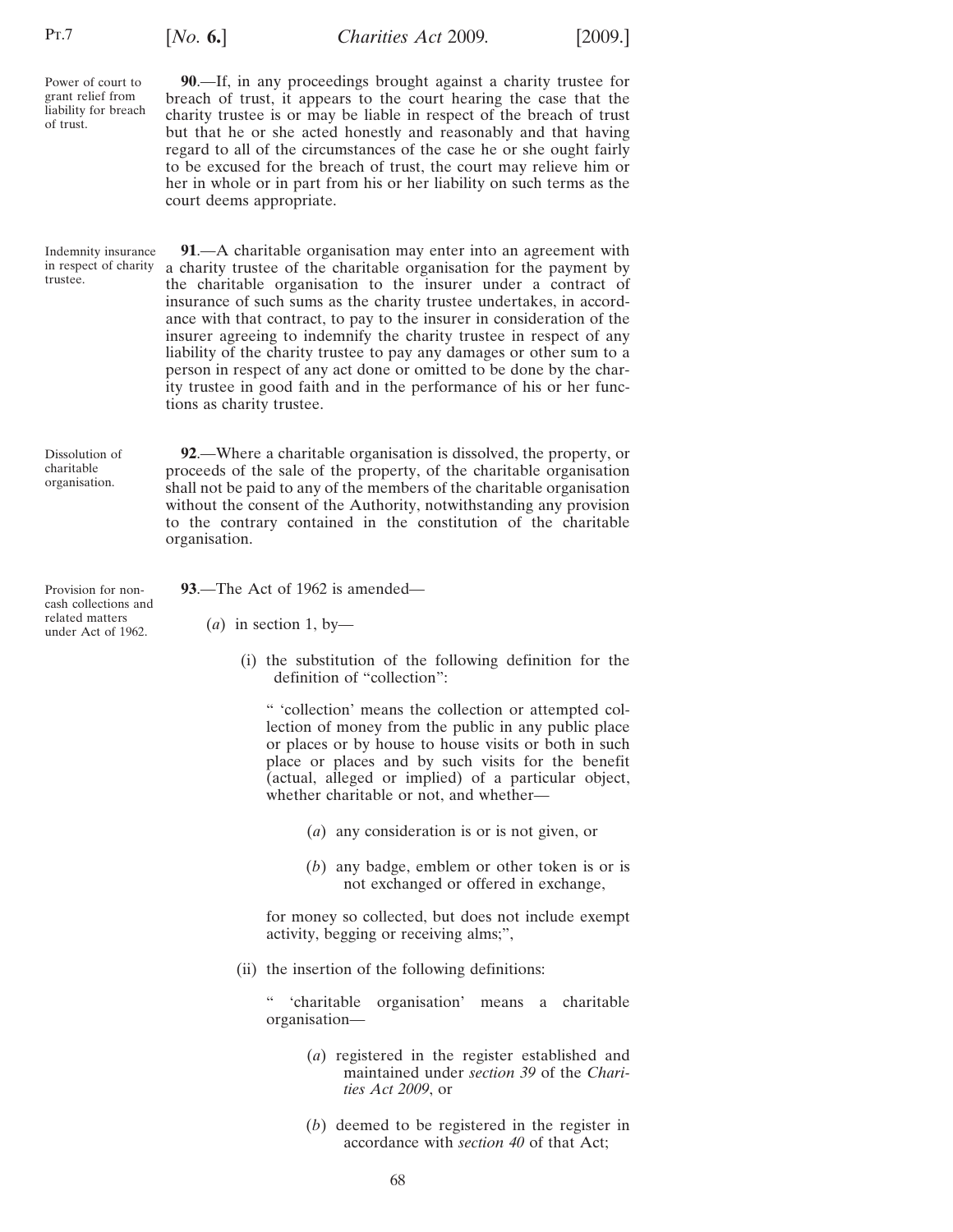- (*a*) street-trading within the meaning of the Street Trading Act 1926, or
- (*b*) collecting money for a lottery (including a sweepstake) declared by the Gaming and Lotteries Act 1956 not to be unlawful;

'money' includes—

- (*a*) money paid by means of an electronic transfer, and
- (*b*) a cheque, banker's draft, bill of exchange, promissory note or other negotiable instrument;

'non-cash collection' means the solicitation of members of the public, in any public place or places or by house to house visits or both in such place or places and by such visits, for the purpose of obtaining pledges from such members to make payments, by credit card, direct debit mandate, standing order or other similar device, for the benefit (actual, alleged or implied) of a particular object, whether charitable or not, and whether—

- (*a*) any consideration is or is not given, or
- (*b*) any badge, emblem or other token is or is not exchanged or offered in exchange,

for any such pledge, but does not include a collection, exempt activity, begging or receiving alms.",

(*b*) the insertion of the following section after section 1:

"Construction of references.

- 1A.—References in this Act (other than sections 5, 6 and 6A (inserted by *section 93(d)* of the *Charities Act 2009*)) to—
	- (*a*) collection shall be construed as including references to noncash collection,
	- (*b*) collection permit shall be construed as including references to non-cash collection permit, and
	- (*c*) collector shall be construed as including references to a person who solicits pledges for the purposes of a non-cash collection.",
- (*c*) the insertion of the following section after section 5:

"Application for non-cash collection permits.

5A.—(1) Upon the application of a person who proposes to carry on the activity of holding non-cash collections in a particular locality during any period of 12 months, the Chief Superintendent for that locality may grant a non-cash collection permit to that person authorising him to hold non-cash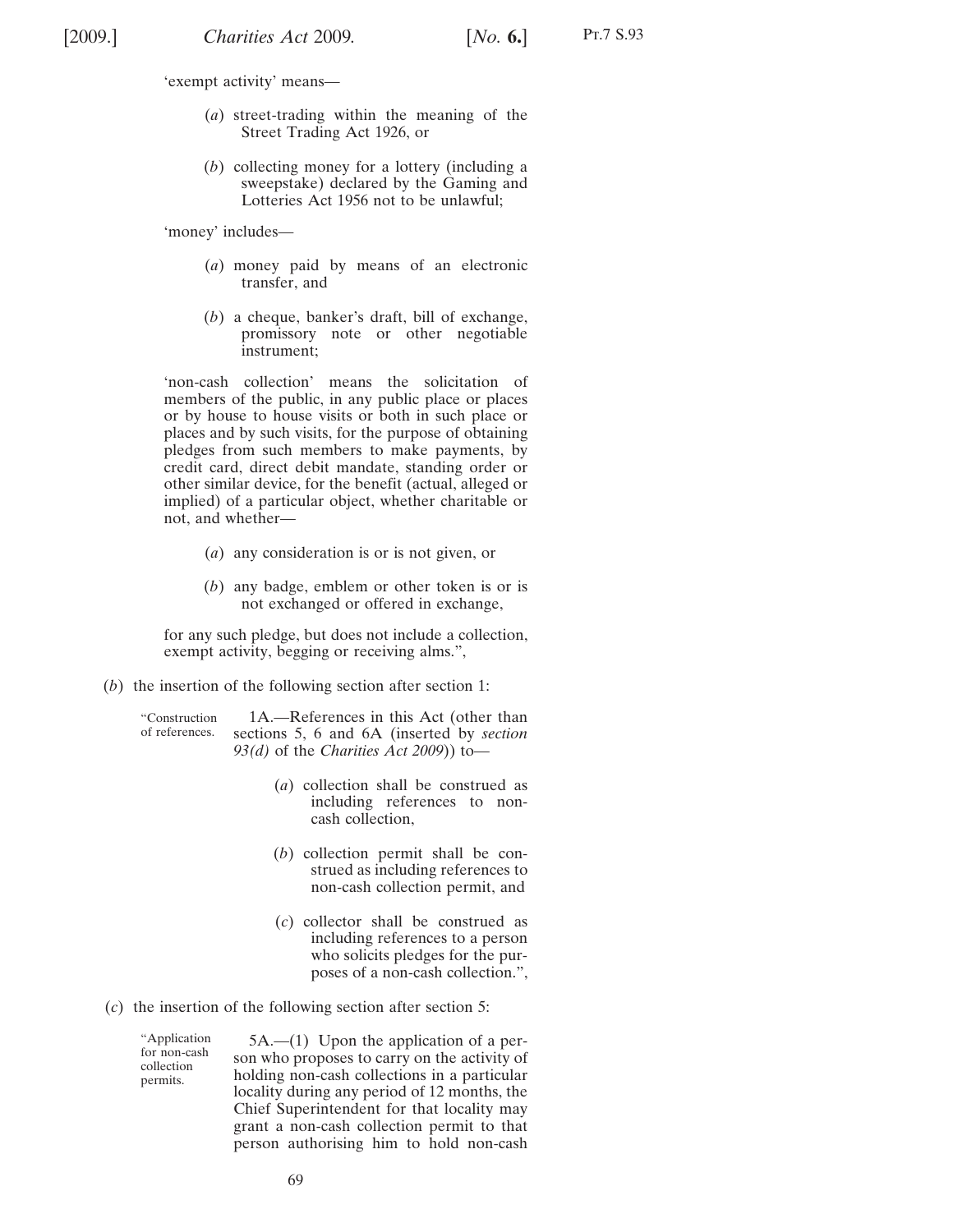collections in that locality during the period of 12 months specified in the permit by that Chief Superintendent.

(2) An application under this section shall be in writing and in the prescribed form, and shall contain such particulars as may be required under the prescribed form.

(3) Subject to subsection (4) of this section, an application under this section shall be made—

- (*a*) not more than 12 months, and
- (*b*) not less than 14 days,

before the commencement of the period to which the application relates.

(4) Where an application under this section is made less than 14 days before the commencement of the period referred to in subsection (3), a non-cash collection permit may be granted under section 6A (inserted by *section [93\(](#page-67-0)d)* of the *Charities Act 2009*) in respect of that period if the Commissioner of the Garda Síochána, is of the opinion that the circumstances of the case so warrant.",

(*d*) the insertion of the following section after section 6:

"Grant of noncash collection permits.

6A.—(1) Subject to the provisions of this Act, a Chief Superintendent shall grant a non-cash collection permit to every person who has duly applied to him under this Act for the grant of such a permit.

(2) A non-cash collection permit shall be in the prescribed form and shall be expressed and operate to authorise the person (who shall be named therein) to whom it is granted to carry on for the benefit of a specified object the activity of holding noncash collections in a specified locality or in public places of a specified kind situated in the division of the Chief Superintendent granting the permit during the period specified in the permit, but subject to the provisions of this Act and to the conditions (if any) attached to and set out in the permit.

(3) It shall be a condition of a non-cash collection permit that, where the person to whom the permit is granted proposes to hold a non-cash collection pursuant to the permit, he shall notify the Chief Superintendent for the locality to which the permit applies in writing of his proposal (including the place or places and date of the proposed non-cash collection) not earlier than 6 months and not later than 14 days before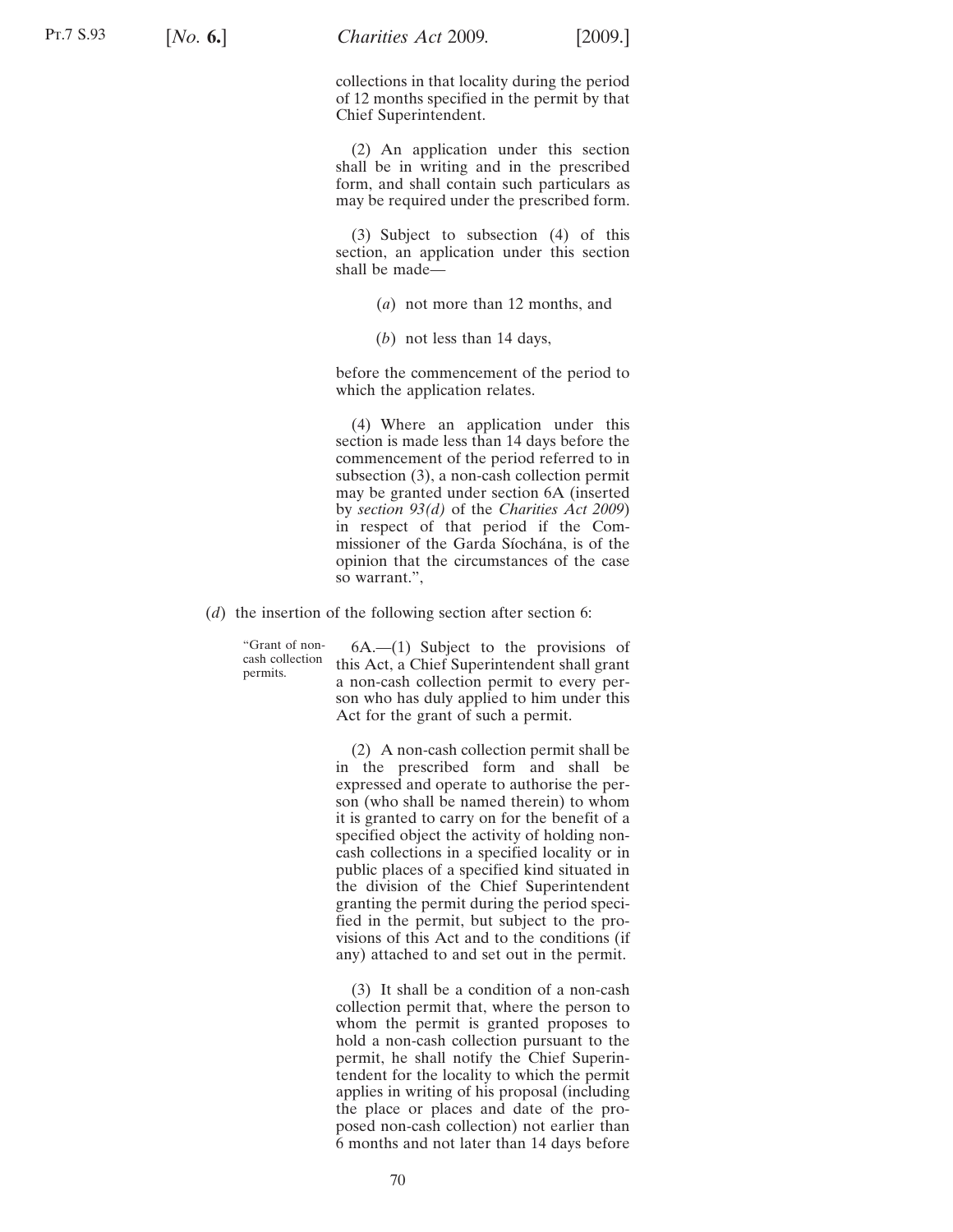the date on which he proposes to hold the non-cash collection concerned.

(4) Where, before the receipt of a notification under subsection (3), a collection permit has been granted to a person authorising him to hold a collection in the same locality or place and on the same date as the locality or place and date to which that notification relates, the Chief Superintendent concerned may, if he considers it necessary or desirable in order to ensure the maintenance of public order or the prevention of annoyance to the public, direct that the proposed non-cash collection shall not take place at that locality or place on that date.

(5) A non-cash collection permit shall be signed by the Chief Superintendent by whom it is granted.

(6) A Chief Superintendent who receives a notification under subsection (3) not later than 3 months before the day or first of the days on which the non-cash collection to which the notification relates is proposed to be held shall, not later than 7 days after he or she receives the notification, give notice of such receipt to the holder of any collection or non-cash collection—

- (*a*) that was held in the immediately preceding year on the day corresponding to a day to which the notification applies,
- (*b*) that was in respect of an object other than the object to which the notification relates,
- (*c*) the holder of which has not been notified under this subsection of the receipt of any other notification relating to a day to which the first-mentioned notification relates,
- (*d*) in respect of which an application for a collection permit relating to a collection to be held on a day to which the first-mentioned notification relates has not been received by the Chief Superintendent, and
- (*e*) in respect of which a notification relating to a non-cash collection to be held on a day to which the first-mentioned notification relates has not been received by the Chief Superintendent.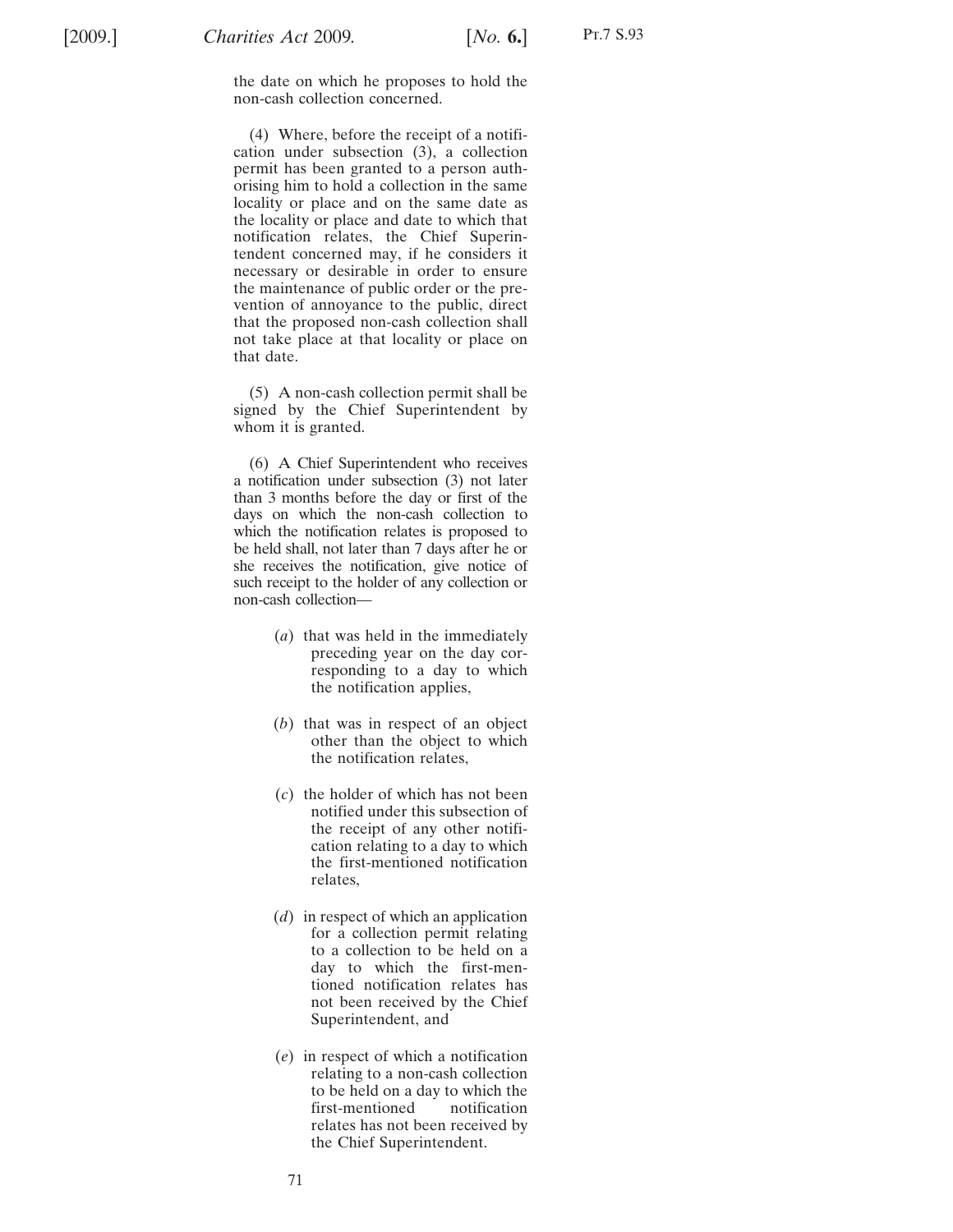(7) A Chief Superintendent to whom an application for a non-cash collection permit is made shall, not later than 14 days after receiving the application, either grant the application and send the non-cash collection permit to the applicant or refuse the application and inform the applicant in writing of the refusal and of the reasons for the refusal.",

and

- (*e*) the substitution, in section 9, of the following paragraph for paragraph (*f*):
	- "(*f*) the collectors would derive personal profit, other than the payment of a reasonable commission, or reasonable remuneration or expenses, for their services, from the proceeds of the collection.".
- Duties of collectors. **94.—(1)** Section 18 of the Act of 1962 is amended by—
	- (*a*) the substitution of the following subsection for subsection (1):

"(1) The following provisions shall apply to all collections (other than non-cash collections):

- (*a*) a collection box into which money is placed shall bear the number assigned in respect of the collection and specified in the collection permit concerned and shall, unless the Authority otherwise directs as respects the collection concerned, be sealed in such manner as will prevent access to money placed in the box while the seal remains in place;
- (*b*) all moneys collected shall be placed in the collection box in the presence of the donor;
- (*c*) each collector shall deliver the collection box unopened and with its seal intact to—
	- (i) the holder of the collection permit granted in respect of the collection concerned, or
	- (ii) a person authorised for that purpose by the holder of the collection permit;
- (*d*) a collection box shall—
	- (i) in the case of a cash collection on behalf of a charitable organisation, bear the name and registered number of the charitable organisation on behalf of which the collection is being made, and
	- (ii) in the case of a cash collection on behalf of a body other than a charitable organisation, bear the name of the body on behalf of which the collection is being made,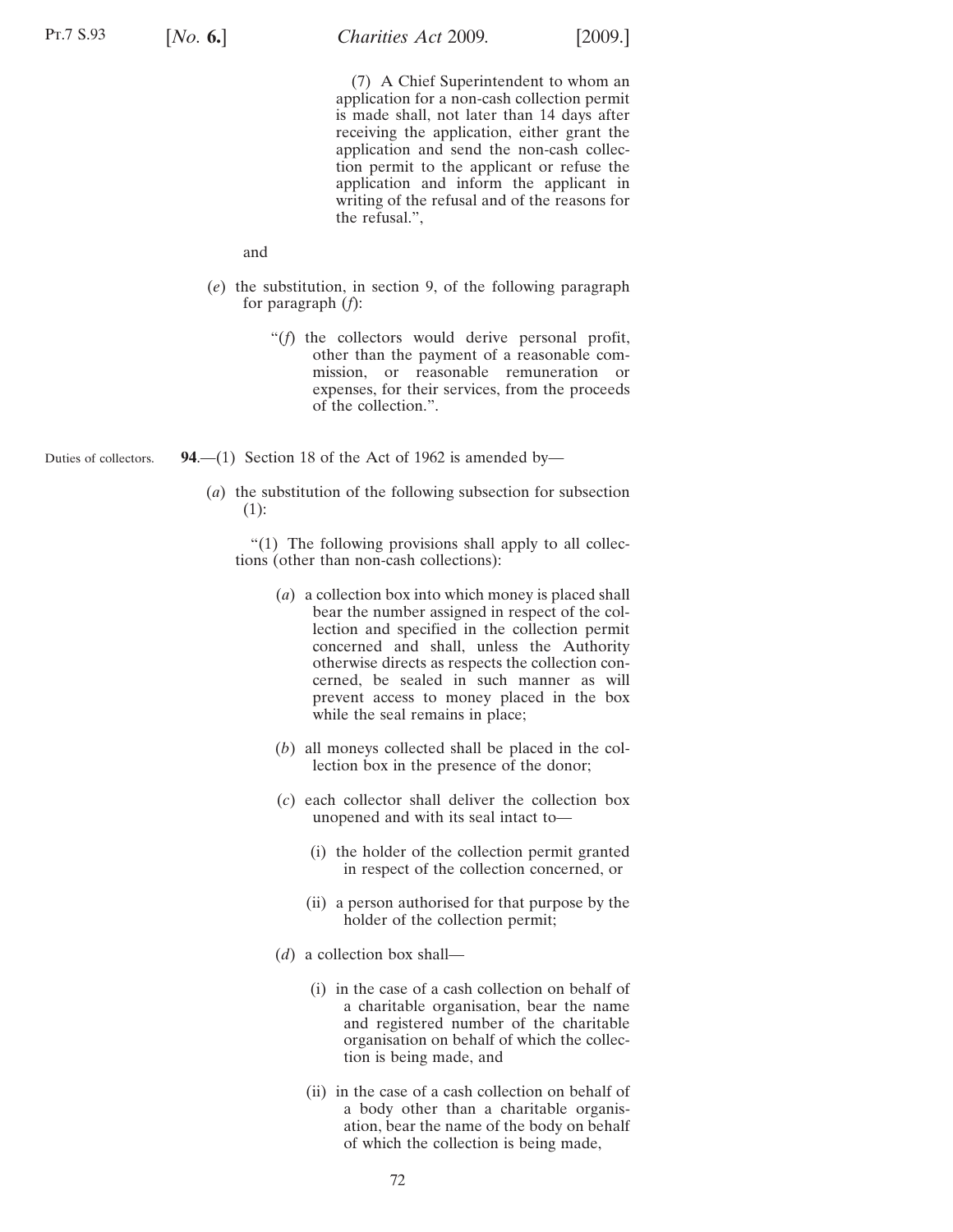in a prominent and clearly legible manner.",

and

(*b*) the insertion of the following subsection:

"(1A) The following provisions shall apply to all noncash collections:

- (*a*) the collector shall wear a garment that is visible at all times to members of the public and that—
	- (i) in the case of a non-cash collection on behalf of a charitable organisation, bears the name and registered number of the charitable organisation in a prominent and clearly legible manner, and
	- (ii) in the case of a non-cash collection on behalf of a body other than a charitable organisation, bears—
		- (I) the name of the body, and
		- (II) the object for the benefit of which the non-cash collection is being made,
		- in a prominent and clearly legible manner;
- (*b*) any form completed by a member of the public for the purposes of making a contribution to a non-cash collection shall be received from the member by the holder of the non-cash collection permit or a person authorised by him in writing for that purpose but by no other person; and
- (*c*) all forms used for the purposes of the non-cash collection intended for completion by members of the public shall—
	- (i) in the case of a non-cash collection on behalf of a charitable organisation, bear—
		- (I) the name of the charitable organisation and its registered number,
		- (II) the number assigned in respect of the non-cash collection and specified in the non-cash collection permit concerned, and
		- (III) the name of the bank and bank account name and number to which contributions are to be made,

in a prominent and clearly legible manner, and

(ii) in the case of a non-cash collection on behalf of a body other than a charitable organisation, bear—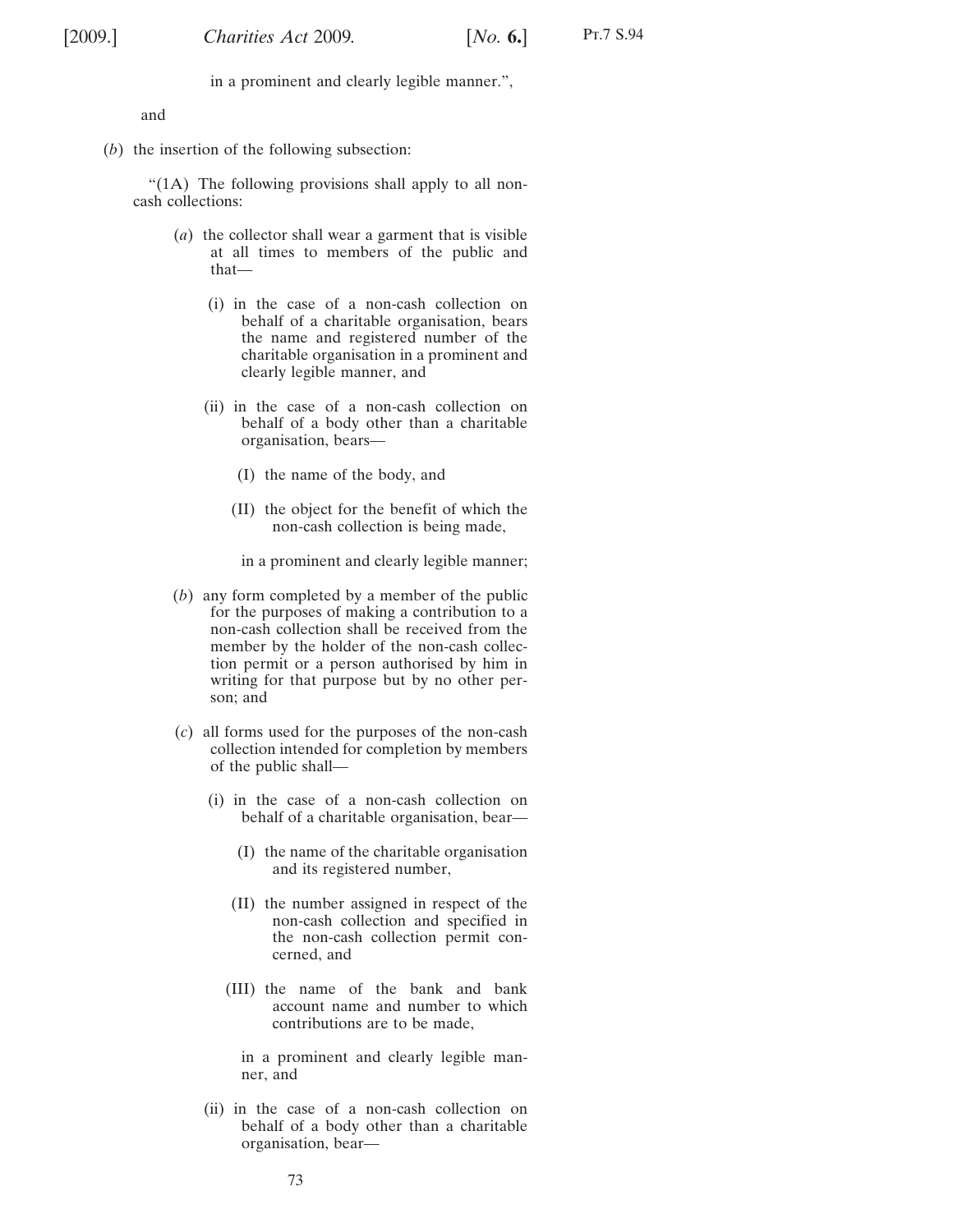- (I) the name of the body,
- (II) the number assigned in respect of the non-cash collection and specified in the non-cash collection permit concerned, and
- (III) the name of the bank and bank account name and number to which contributions are to be made,

in a prominent and clearly legible manner.".

(2) Section 20 of the Act of 1962 is amended, in subsection (1), by the insertion of the following paragraph:

> "(*aa*) the member has reasonable grounds for believing that in relation to the collection, there is or has been a contravention of subsection (1) (inserted by *section [94\(1\)\(a\)](#page-71-0)* of the *Charities Act 2009*) of section 18,".

Seizure of non-cash collection documentation, etc. **95**.—The Act of 1962 is amended by the insertion of the following section:

> " $20A$ .— $(1)$  A member of the Garda Síochána may take (if necessary by force) from a person making a non-cash collection all documents and other articles (including all badges, emblems and other tokens) in his possession for the purposes of, or in connection with the non-cash collection if—

- (*a*) a non-cash collection permit has not been granted in respect of the holding of the non-cash collection,
- (*b*) upon a demand being duly made of the person in the course of the non-cash collection by the member to produce his collector's authorisation, the person refuses or fails to so do or refuses or fails, on the production of the authorisation, to allow the member to read it, or
- (*c*) upon a demand being duly made of the person in the course of the non-cash collection by the member to give his name and address, the person refuses or fails to so do or gives a name or address that the member knows or reasonably believes to be false or misleading.

(2) Articles and money taken from a collector under this section shall be forfeited to the Minister and may be disposed of by the Minister as he considers appropriate.".

Offences under Act of 1962.

**96**.—The Act of 1962 is amended by—

(*a*) the insertion of the following section:

"24A.—(1) A person who knowingly or recklessly makes an application for a collection permit or a non-cash collection permit that contains a statement that is false or misleading in a material respect shall be guilty of an offence.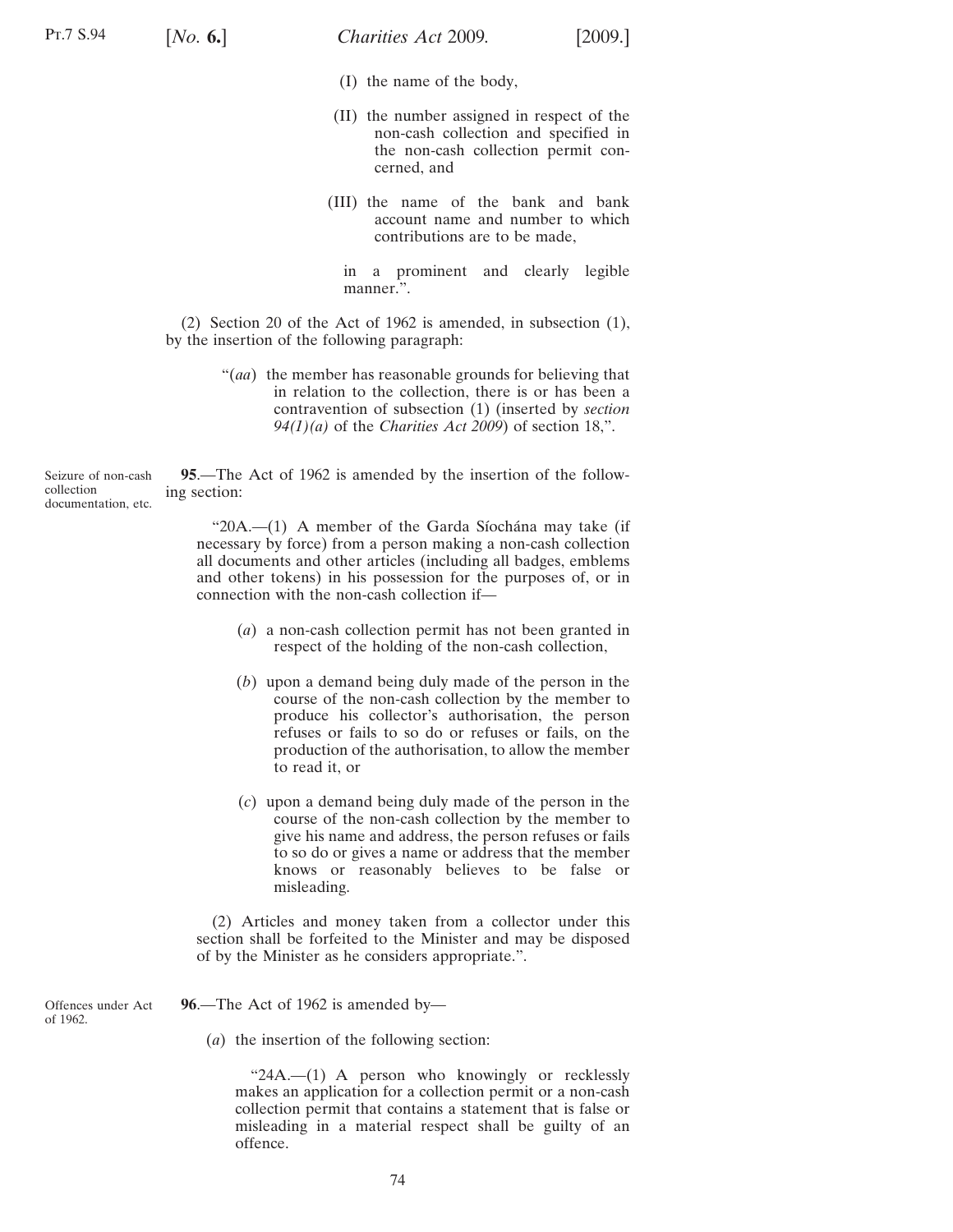Pt.7 S.96

(2) A person who, for the purpose of being granted a collection permit or a non-cash collection permit, makes a statement that is false or misleading in a material respect shall be guilty of an offence.

(3) A person who gives a notification under subsection (3) of section 6A (inserted by *section [93](#page-67-0)[\(d\)](#page-69-0)* of the *Charities Act 2009*) that contains a statement that is false or misleading in a material respect shall be guilty of an offence.",

and

(*b*) by the substitution, in section 25, of " $\epsilon$ 5,000" for "fifty pounds".

**97.**—(1) The Minister may, after consultation with the Authority, Power to make make regulations relating to the manner and conduct of fund-raising regulations in by, or on behalf of, charitable organisations, including collections relation to and non-cash collections under the Act of 1962 for the purpose of  $\frac{\text{gamma}}{\text{raising}}$ . ensuring that any such fund-raising is not carried on in a manner that charitable fund-

- (*a*) unreasonably intrudes on the privacy of those from whom funds are being solicited,
- (*b*) involves the making of unreasonably persistent approaches to persons to make donations to the charitable organisation concerned,
- (*c*) results in undue pressure being placed on persons to make such donations,
- (*d*) involves the making of any false or misleading representations in relation to—
	- (i) the extent or urgency of any need for funds on the part of the charitable organisation concerned,
	- (ii) the application of any funds donated,
	- (iii) the charitable organisation or its purposes, activities or financial position.

(2) A person who contravenes a provision of regulations under this section, contravention of which is declared by the regulations to be unlawful, shall be guilty of an offence.

**98**.—Section 28 of the Central Bank Act 1997 is amended by the Amendment of insertion of the following paragraph in the definition of "retail credit Central Bank Act firm" (inserted by section 19 of the Markets in Financial Instruments and Miscellaneous Provisions Act 2007): 1997.

"(*dd*) a charitable organisation within the meaning of the *Charities Act 2009*, or".

**99.**—(1) A person who sells a Mass card other than pursuant to an Sale of Mass cards. arrangement with a recognised person shall be guilty of an offence.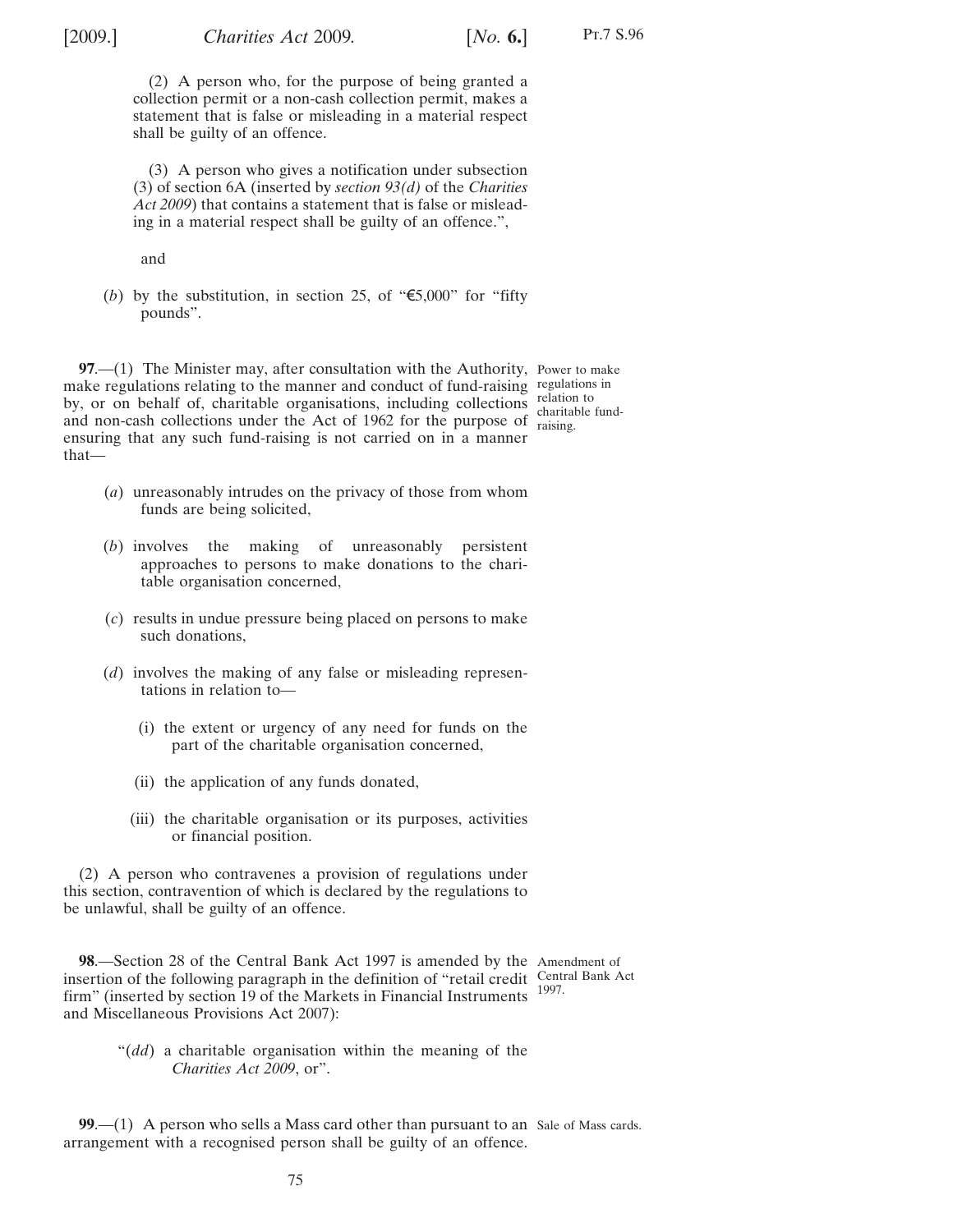(2) In proceedings for an offence under this section it shall be presumed, until the contrary is proved on the balance of probabilities, that the sale of the Mass card to which the alleged offence relates was not done pursuant to an arrangement with a recognised person.

(3) In this section—

"Church" means the Holy Catholic Apostolic and Roman Church;

"Mass card" means a card or other printed material that indicates, or purports to indicate, that the Holy Sacrifice of the Mass (howsoever described) will be offered for—

- (*a*) the intentions specified therein, or
- (*b*) such intentions as will include the intentions specified therein;

"priest" means a priest ordained according to the rites of the Church;

"recognised person" means—

- (*a*) a bishop of the Church, or
- (*b*) a provincial of an order of priests established under the authority of, and recognised by, the Church;

"sell" includes, in relation to a Mass card, offer or expose the card for sale or invite the making by a person of an offer to purchase the card.

### *Section [13.](#page-15-0)*

### SCHEDULE 1

# CHARITIES REGULATORY AUTHORITY

1. (1) The Authority shall be a body corporate with perpetual succession and an official seal and shall have power to sue, and may be sued, in its corporate name, and shall, with the consent of the Minister and the Minister for Finance have power to acquire, hold and dispose of land or an interest in land, and shall have power to acquire, hold and dispose of any other property.

- (2) The seal of the Authority shall be authenticated by—
	- (*a*) the signatures of 2 members of the Authority, or
	- (*b*) the signatures of both a member of the Authority and a member of the staff of the Authority,

authorised by the Authority to act in that behalf.

(3) Judicial notice shall be taken of the seal of the Authority and any document purporting to be an instrument made by, and to be sealed with the seal of, the Authority shall, unless the contrary is shown, be received in evidence and be deemed to be such instrument without further proof.

2. (1) The Authority shall consist of not less than 9 and not greater than 20 members, of whom not less than 3 shall be persons, each of whom—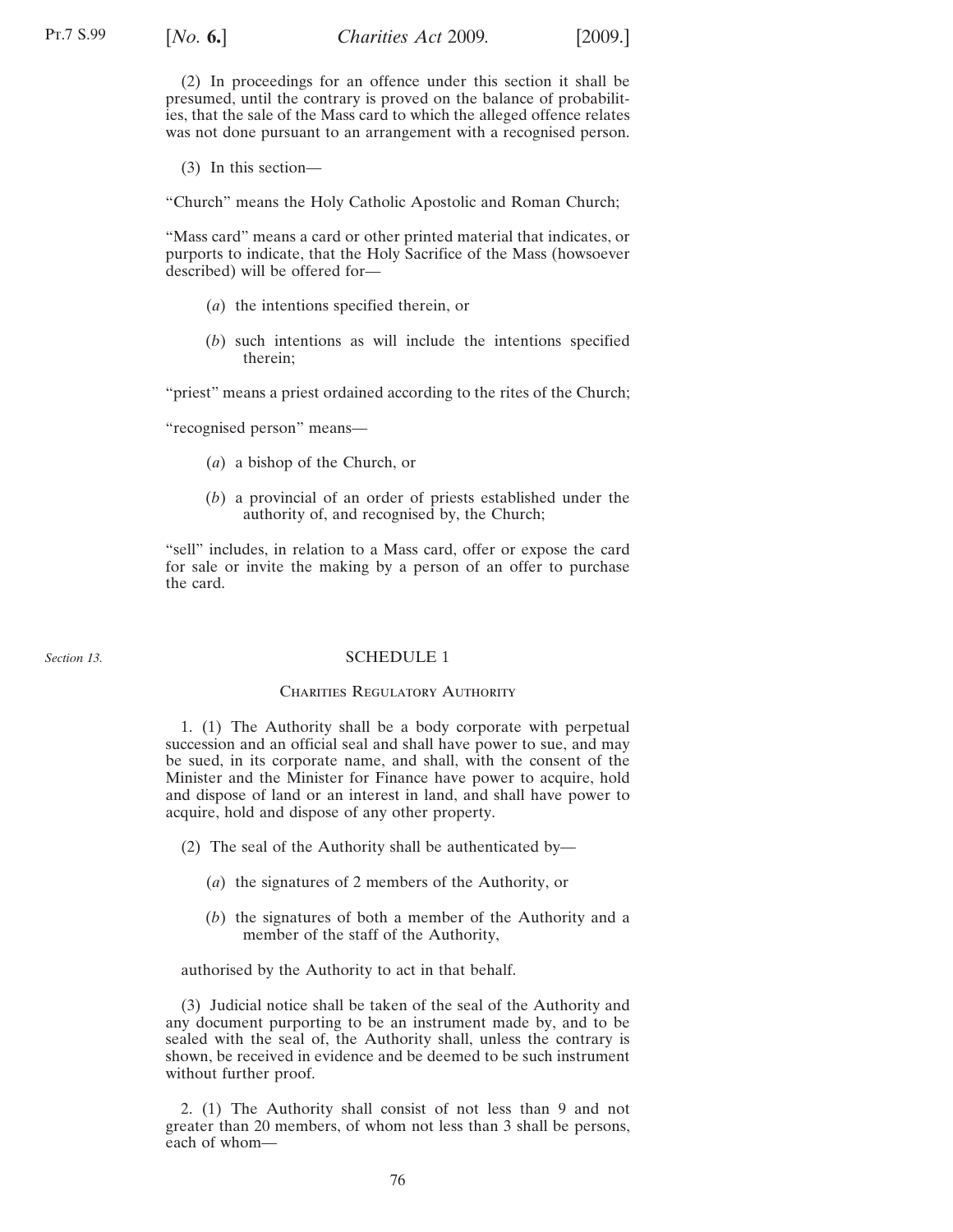SCH.1

- (*a*) hold or formerly held judicial office in the Superior Courts, or
- (*b*) are barristers or solicitors of not less than 10 years standing.

(2) The members of the Authority shall be appointed by the Minister, with the approval of the Government.

(3) The chairperson of the Authority shall be appointed by the Minister from among the members of the Authority.

(4) The Minister shall, in so far as is practicable, endeavour to ensure that among the members of the Authority there is an equitable balance between men and women.

(5) The Minister shall, in appointing the members of the Authority, ensure that among those members there are persons who have knowledge of, and expertise in relation to—

- (*a*) the law relating to charities,
- (*b*) the keeping of accounts by, and the funding of, charitable organisations, and
- (*c*) the management of charitable organisations.

(6) A member of the Authority shall hold office for such period, not exceeding 5 years from the date of his or her appointment, as the Minister shall determine.

(7) Subject to *subparagraph (8)*, a member of the Authority whose term of office expires by the efflux of time shall be eligible for reappointment to the Authority.

(8) A person who is reappointed to the Authority in accordance with *subparagraph (7)* shall not hold office for periods the aggregate of which exceeds 10 years.

3. (1) A member of the Authority may resign from office by giving notice in writing to the Minister of his or her resignation and the resignation shall take effect on the day on which the Minister receives the notice.

(2) The Minister may at any time remove from office a member of the Authority if, in the Minister's opinion, the member has become incapable through ill-health of performing his or her functions, or has committed stated misbehaviour, or his or her removal appears to the Minister to be necessary for the effective performance by the Authority of its functions.

(3) A member of the Authority shall cease to be qualified for office and shall cease to hold office if he or she—

- (*a*) is adjudicated bankrupt,
- (*b*) makes a composition or arrangement with creditors,
- (*c*) is sentenced by a court of competent jurisdiction to a term of imprisonment,
- (*d*) is convicted of any indictable offence in relation to a company,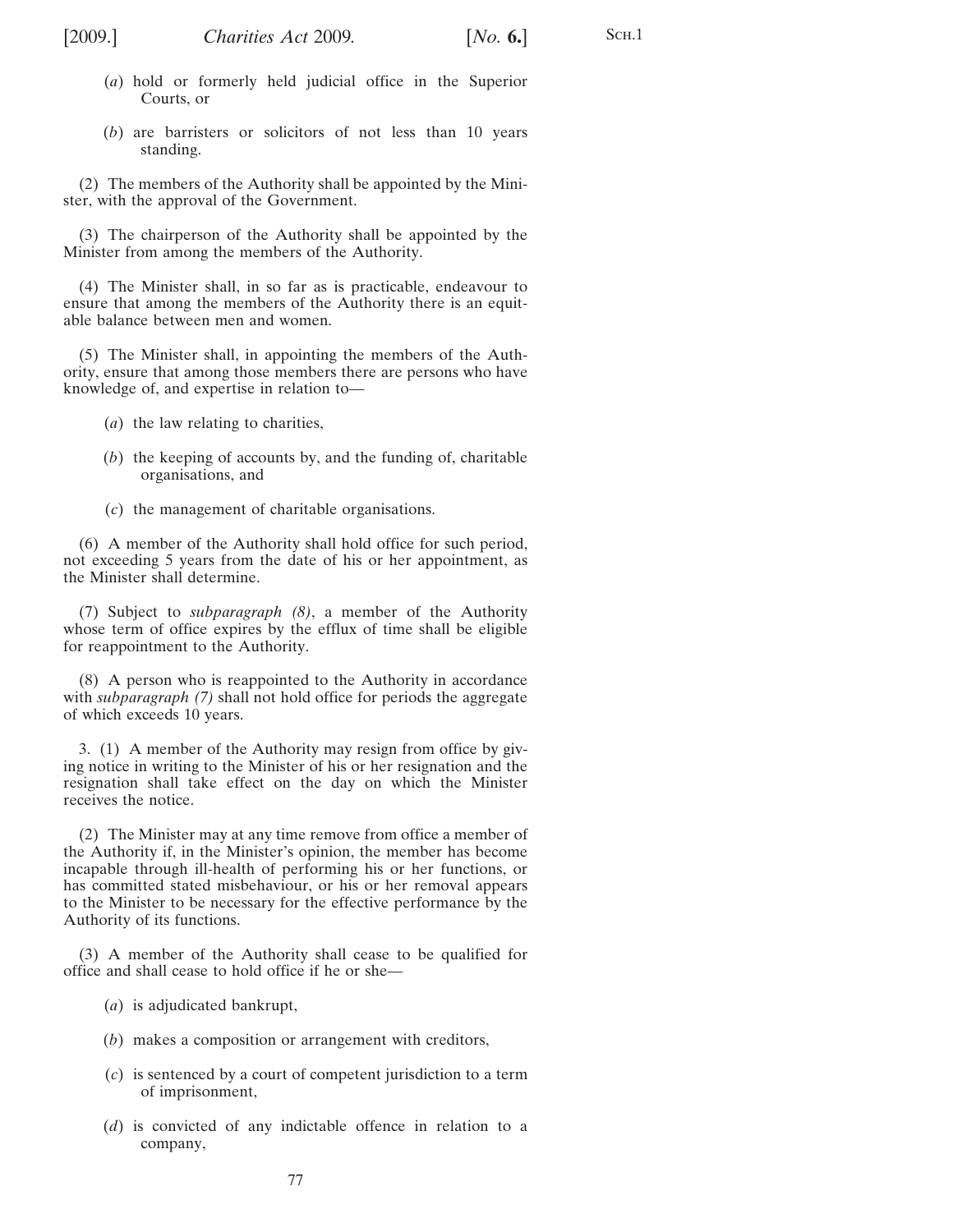- (*e*) is convicted of any indictable offence in relation to a charitable organisation or charitable trust,
- (*f*) is convicted of an offence involving fraud or dishonesty, whether in connection with a company or not, or
- (*g*) is the subject of an order under section 160 of the Companies Act 1990.

(4) A member of the Authority shall, subject to the provisions of this Act, hold office upon such terms and conditions (including terms and conditions relating to remuneration and allowances) as may be determined by the Minister, with the consent of the Minister for Finance.

4. (1) If a member of the Authority dies, resigns, ceases to be qualified for office and ceases to hold office or is removed from office, the Minister may appoint a person to be a member of the Authority to fill the casual vacancy so occasioned in the same manner as the member of the Authority who occasioned the casual vacancy was appointed.

(2) A person appointed to be a member of the Authority pursuant to *subparagraph (1)* shall hold office for that period of the term of office of the member who occasioned the casual vacancy concerned that remains unexpired at the date of his or her appointment and shall, subject to *paragraph [8](#page-78-0)*, be eligible for reappointment as a member of the Authority on the expiry of the said period.

(3) The chairperson and ordinary members of the Authority shall be paid by the Authority such remuneration and such allowances for expenses as the Minister may, with the approval of the Minister for Finance, determine.

5. (1) The Authority shall hold such and so many meetings as may be necessary for the due fulfilment of its functions.

(2) The Minister shall fix the date, time and place of the first meeting of the Authority.

- (3) At a meeting of the Authority—
	- (*a*) the chairperson of the Authority shall, if present, be the chairperson of the meeting, or
	- (*b*) if and so long as the chairperson of the Authority is not present or if that office is vacant, the other members of the Authority who are present shall choose one of their number to be chairperson of the meeting.

(4) Every question at a meeting of the Authority shall be determined by a majority of the votes of the members of the Authority present and voting on the question, and, in the case of an equal division of votes, the chairperson shall have a second or casting vote.

(5) Subject to *subparagraph (7)*, the Authority may act notwithstanding one or more vacancies among its members.

(6) Subject to the provisions of this Act, the Authority shall regulate its procedure by rules or otherwise.

(7) The quorum for a meeting of the Authority shall, unless the Minister otherwise directs, be 5.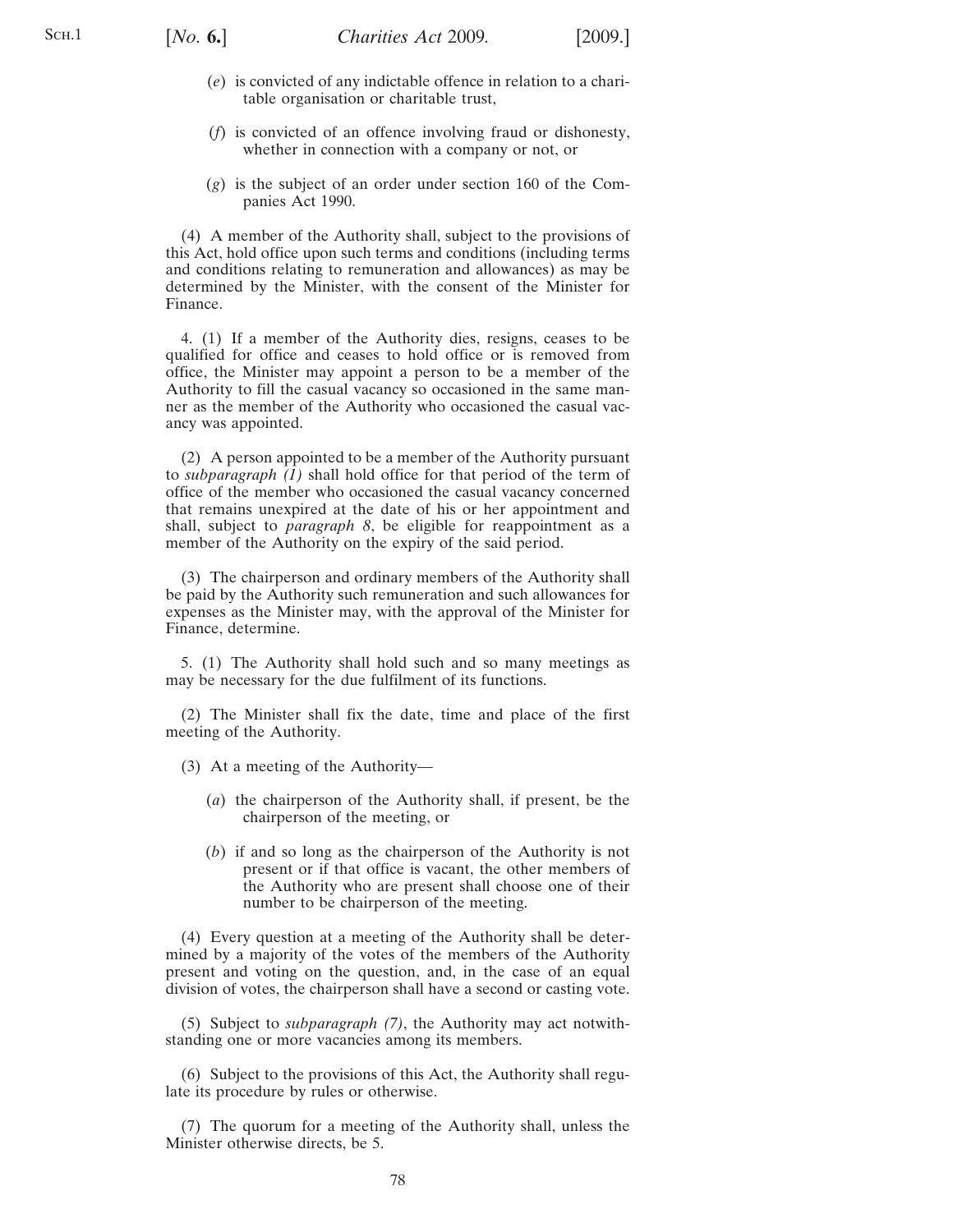S<sub>CH.1</sub>

- <span id="page-78-0"></span>(*a*) assist and advise it in relation to the performance of any or all of its functions, and
- (*b*) perform such functions of the Authority as may stand delegated to them under *paragraph 7*.

(2) In appointing members of a committee established under this paragraph, the Authority shall—

- (*a*) have regard to the range of qualifications and experience necessary for the proper and effective discharge of the functions of the committee,
- (*b*) have regard to the desirability of there being such balance between men and women on the committee as is appropriate.

(3) There may be paid by the Authority to members of a committee established under this paragraph such allowances for expenses (if any) incurred by them as the Authority may, with the consent of the Minister and the Minister for Finance, determine.

(4) A member of a committee established under this paragraph may be removed from office at any time by the Authority.

(5) The acts of a committee shall be subject to confirmation by the Authority, unless the Authority otherwise determines.

(6) The Authority may determine the terms of reference and regulate the procedure of a committee established under this paragraph.

(7) The Authority may appoint a person to be chairperson of a committee established under this paragraph.

(8) A committee shall provide the Authority with such information as the Authority may from time to time require, in respect of its activities and operations, for the purposes of the performance of the functions of the Authority.

(9) The Authority may at any time dissolve a committee established under this paragraph.

7. The Authority may, with the consent of the Minister, delegate such one or more of its functions as it considers appropriate to a committee established under *paragraph 6*.

8. (1) Where a member of the Authority, a member of a committee established under *paragraph 6* or the chief executive is—

- $(a)$  nominated as a member of Seanad Éireann,
- (*b*) elected as a member of either House of the Oireachtas or to be a representative in the European Parliament, or
- (*c*) regarded pursuant to Part XIII of the Second Schedule to the European Parliament Elections Act 1997 as having been elected to that Parliament,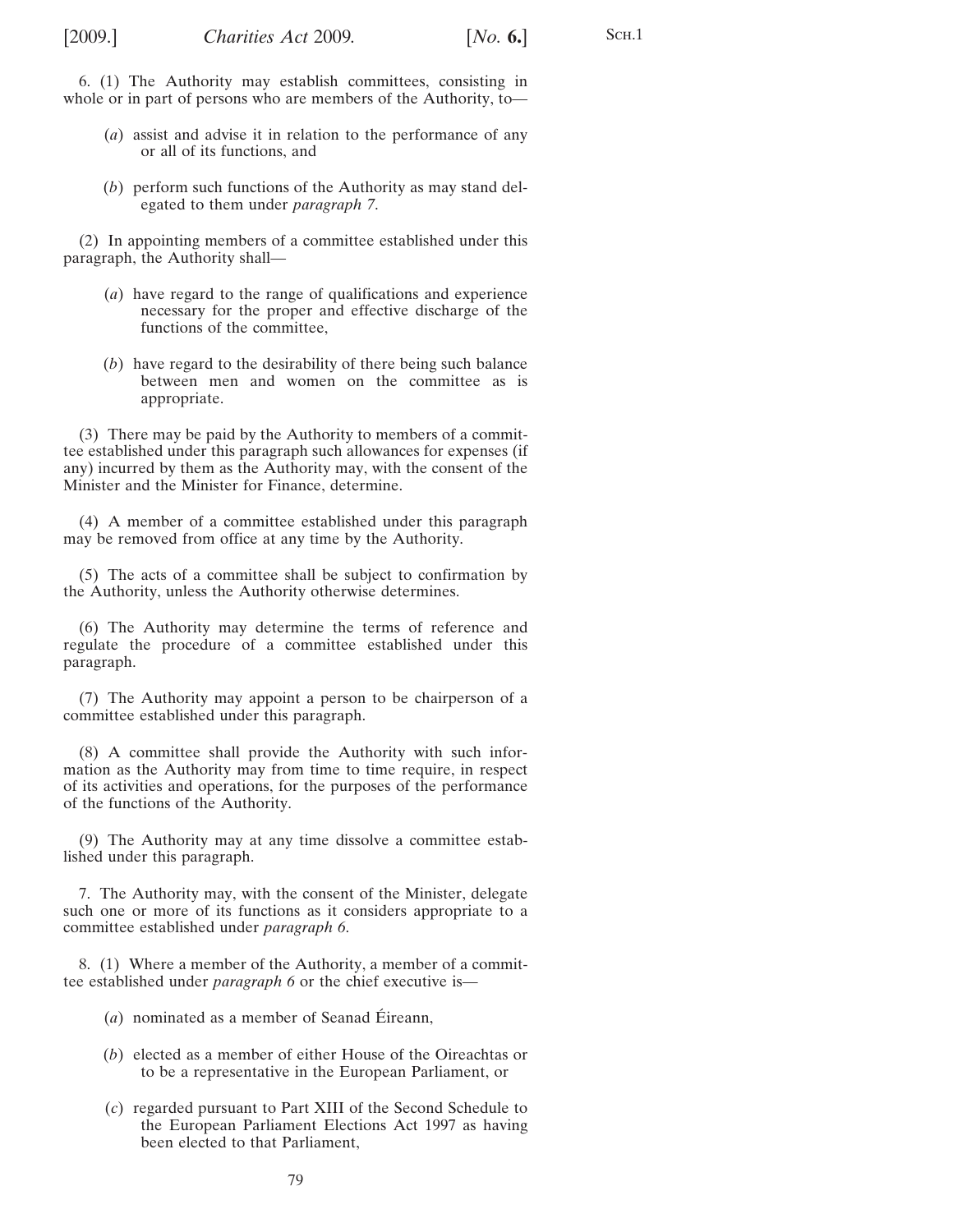<span id="page-79-0"></span>he or she shall thereupon cease to be a member of the Authority, the committee concerned or chief executive, as the case may be.

- (2) Where a member of the staff of the Authority is—
	- $(a)$  nominated as a member of Seanad Eireann,
	- (*b*) elected as a member of either House of the Oireachtas or to be a representative in the European Parliament, or
	- (*c*) regarded pursuant to the said Part XIII as having been elected to that Parliament,

he or she shall thereupon stand seconded from employment by the Authority and shall not be paid by, or be entitled to receive from, the Authority any remuneration or allowances in respect of the period commencing on such nomination or election, or when he or she is so regarded as having been so elected (as the case may be), and ending when such person ceases to be a member of either such House, a representative in such Parliament.

(3) A person who is for the time being entitled under the Standing Orders of either House of the Oireachtas to sit therein or who is a representative in the European Parliament shall, while he or she is so entitled or is such a representative, be disqualified for being a member of the Authority, a committee established under *paragraph [6](#page-78-0)*, the chief executive or a member of the staff of the Authority.

(4) A period mentioned in *subparagraph (2)* shall not, for the purposes of any superannuation benefit, be reckoned as service with the Authority.

9. (1) Where at a meeting of the Authority any of the following matters arise, namely—

- (*a*) an arrangement to which the Authority is a party or a proposed such arrangement, or
- (*b*) a contract or other agreement with the Authority or a proposed such contract or other agreement,

then, any member of the Authority present at the meeting who otherwise in his or her capacity as such member has a material interest in the matter shall—

- (i) at the meeting disclose to the Authority the fact of such interest and the nature thereof,
- (ii) neither influence nor seek to influence a decision to be made in relation to the matter,
- (iii) absent himself or herself from the meeting or that part of the meeting during which the matter is being discussed,
- (iv) take no part in any deliberation of the Authority relating to the matter, and
- (v) not vote on a decision relating to the matter.

(2) Where a material interest is disclosed pursuant to this paragraph, the disclosure shall be recorded in the minutes of the meeting concerned and, for so long as the matter to which the disclosure relates is being dealt with by the meeting, the member by whom the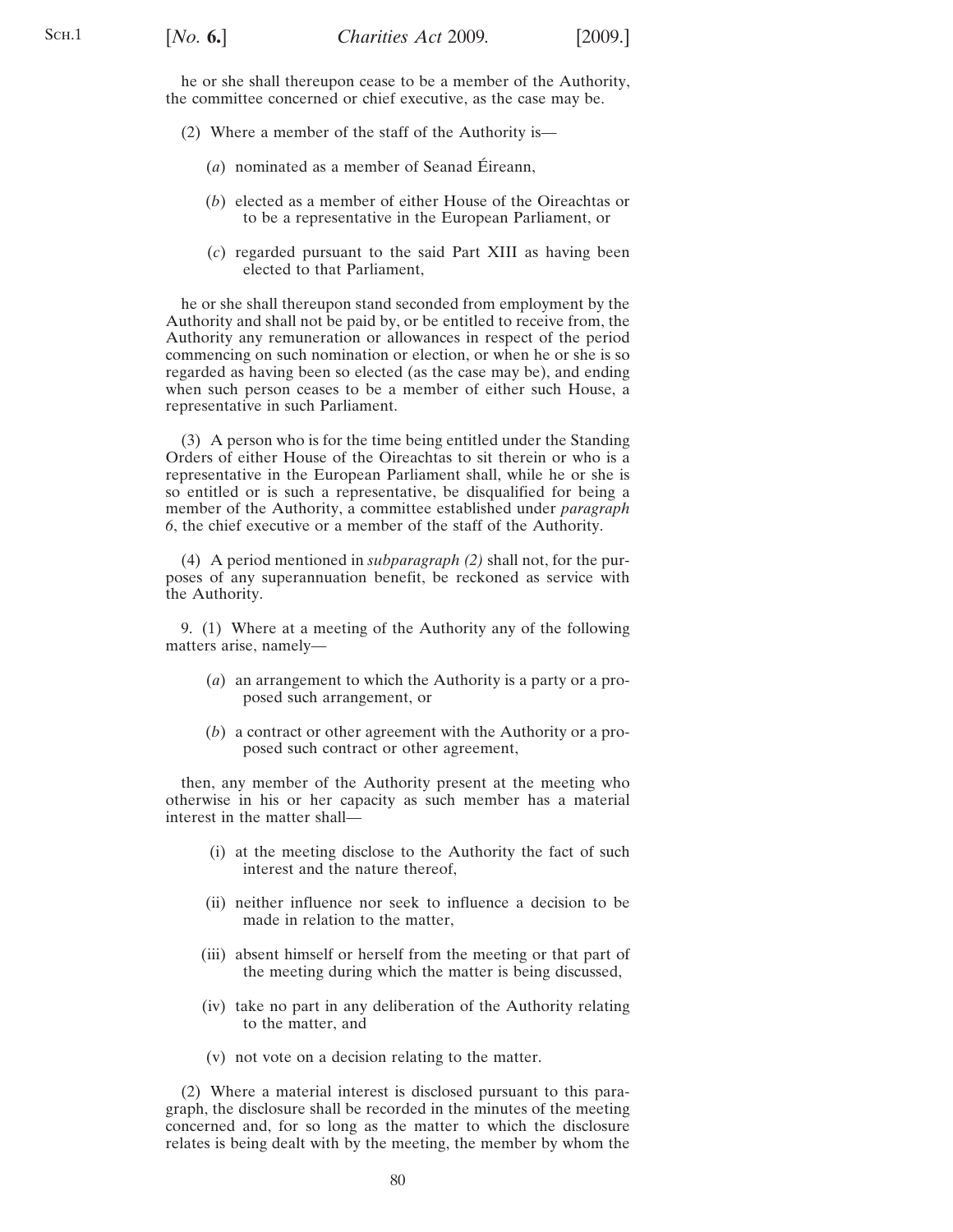<span id="page-80-0"></span>

disclosure is made shall not be counted in the quorum for the meeting.

(3) Where at a meeting of the Authority a question arises as to whether or not a course of conduct, if pursued by a member of the Authority, would constitute a failure by him or her to comply with the requirements of *subparagraph [\(1\)](#page-79-0)*, the question may, subject to *subparagraph (4)*, be determined by the chairperson of the meeting, whose decision shall be final, and where such a question is so determined, particulars of the determination shall be recorded in the minutes of the meeting.

(4) Where, at a meeting of the Authority, the chairperson of the meeting is the member in respect of whom a question to which *subparagraph (3)* applies falls to be determined, then the other members of the Authority attending the meeting shall choose one of their number to be chairperson of the meeting for the purpose of determining the question concerned.

(5) Where the Minister is satisfied that a member of the Authority has contravened *subparagraph [\(1\)](#page-79-0)*, the Minister may, if he or she thinks fit, remove that member from office and, in case a person is removed from office pursuant to this subparagraph, he or she shall thenceforth be disqualified for membership of the Authority.

10. (1) Where a member of the staff of the Authority has a material interest, otherwise than in his or her capacity as such a member, in any contract, agreement or arrangement, or proposed contract, agreement or arrangement, to which the Authority is a party, that person shall—

- (*a*) disclose to the Authority his or her interest and the nature thereof,
- (*b*) take no part in the negotiation of the contract, agreement or arrangement or in any deliberation by the Authority or members of the staff of the Authority in relation thereto, or
- (*c*) neither influence nor seek to influence a decision to be made in the matter nor make any recommendation in relation to the contract, agreement or arrangement.

(2) *Subparagraph (1)* shall not apply to contracts or proposed contracts of employment of members of the staff of the Authority with the Authority.

(3) Where a person contravenes this paragraph the Authority may make such alterations to the person's terms and conditions of employment as it considers appropriate or terminate the person's contract of employment.

11. (1) A person shall not disclose confidential information obtained by him or her while performing functions as—

- (*a*) a member or member of the staff of, or an adviser or consultant to, the Authority, or a member of the staff of such adviser or consultant, or
- (*b*) a member of a committee established under *paragraph [6](#page-78-0)*,

unless he or she is duly authorised by the Authority to so do.